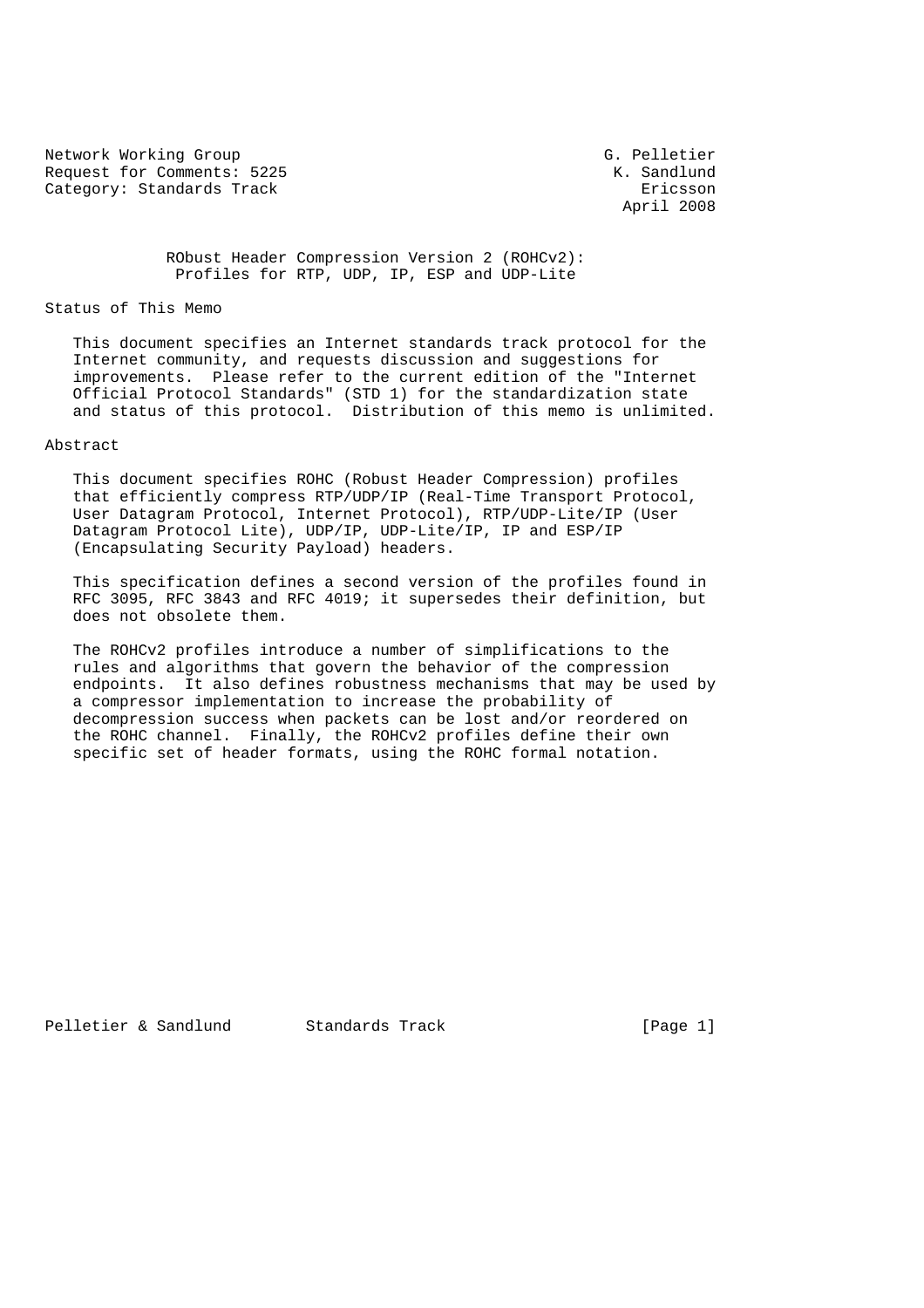Table of Contents

| 1.     | 4                                                                                              |
|--------|------------------------------------------------------------------------------------------------|
| 2.     | $\overline{4}$<br>$Terminology \ldots \ldots \ldots \ldots \ldots \ldots \ldots \ldots \ldots$ |
| 3.     | 7                                                                                              |
| 4.     | 7                                                                                              |
| 4.1.   | Classification of Header Fields<br>7                                                           |
| 4.2.   | Improvements of ROHCv2 over RFC 3095 Profiles<br>8                                             |
| 4.3.   | Operational Characteristics of ROHCv2 Profiles<br>10                                           |
| 5.     | Overview of the ROHCv2 Profiles (Informative)<br>10                                            |
|        | 11                                                                                             |
| 5.1.1. | Optimistic Approach<br>11                                                                      |
| 5.1.2. | Tradeoff between Robustness to Losses and to                                                   |
|        | 11                                                                                             |
| 5.1.3. | Interactions with the Decompressor Context<br>13                                               |
|        | 14                                                                                             |
|        | 5.2. Decompressor Concepts                                                                     |
| 5.2.1. | Decompressor State Machine<br>14                                                               |
| 5.2.2. | 17<br>Decompressor Context Management                                                          |
|        | 19                                                                                             |
| б.     | ROHCv2 Profiles (Normative)<br>19                                                              |
| 6.1.   | Channel Parameters, Segmentation, and Reordering<br>19                                         |
| 6.2.   | Profile Operation, Per-context<br>20                                                           |
|        | 21                                                                                             |
| 6.3.1. | Master Sequence Number (MSN)<br>21                                                             |
| 6.3.2. | 21<br>Reordering Ratio                                                                         |
| 6.3.3. | 22                                                                                             |
| 6.3.4. | UDP-Lite Coverage Behavior<br>22                                                               |
| 6.3.5. | Timestamp Stride<br>22                                                                         |
| 6.3.6. | 22                                                                                             |
| 6.3.7. | CRC-3 for Control Fields<br>23                                                                 |
| 6.4.   | Reconstruction and Verification<br>23                                                          |
| 6.5.   | Compressed Header Chains<br>24                                                                 |
| 6.6.   | Header Formats and Encoding Methods<br>25                                                      |
| 6.6.1. | baseheader_extension_headers<br>26                                                             |
| 6.6.2. | baseheader_outer_headers<br>26                                                                 |
| 6.6.3. | $inferred\_udp\_length$<br>26                                                                  |
| 6.6.4. | inferred_ip_v4_header_checksum<br>26                                                           |
| 6.6.5. | inferred_mine_header_checksum<br>27                                                            |
| 6.6.6. | inferred_ip_v4_length<br>28                                                                    |
| 6.6.7. | inferred_ip_v6_length<br>28                                                                    |
| 6.6.8. | Scaled RTP Timestamp Compression<br>29                                                         |
|        | 30<br>6.6.9. $timer\_based\_lsb$                                                               |
|        | 6.6.10. inferred_scaled_field<br>31                                                            |
|        |                                                                                                |
|        | 6.6.11. $control_crc3_encoding$ .<br>32                                                        |
|        | 6.6.12. inferred_sequential_ip_id<br>33                                                        |
|        | 6.6.13. list_csrc(cc_value)<br>34                                                              |
| 6.7.   | Encoding Methods with External Parameters as Arguments .<br>38                                 |
| 6.8.   | 40                                                                                             |

Pelletier & Sandlund Standards Track (Page 2)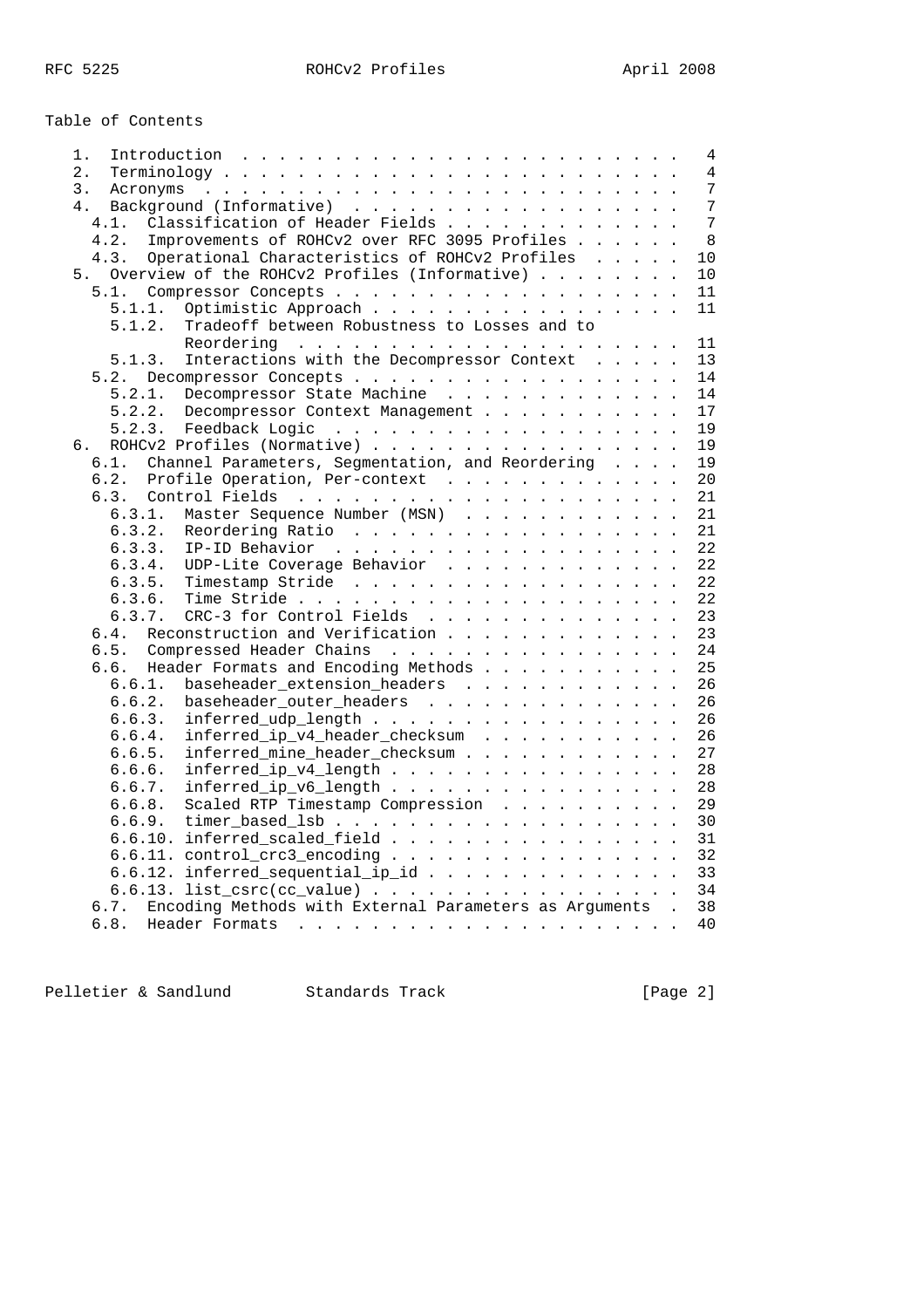| 6.8.1. Initialization and Refresh Header Format (IR) 40     |  |  |  |  |
|-------------------------------------------------------------|--|--|--|--|
| 6.8.2. Compressed Header Formats (CO) 41                    |  |  |  |  |
| 6.9. Feedback Formats and Options 100                       |  |  |  |  |
| 6.9.1. Feedback Formats 100                                 |  |  |  |  |
| 6.9.2. Feedback Options 102                                 |  |  |  |  |
| Security Considerations 104<br>7.                           |  |  |  |  |
| 8.                                                          |  |  |  |  |
| 9.                                                          |  |  |  |  |
|                                                             |  |  |  |  |
| 10.1. Normative References 106                              |  |  |  |  |
| 10.2. Informative References 107                            |  |  |  |  |
| Detailed Classification of Header Fields 108<br>Appendix A. |  |  |  |  |
| A.1. IPv4 Header Fields 109                                 |  |  |  |  |
| A.2. IPv6 Header Fields 112                                 |  |  |  |  |
| A.3. UDP Header Fields 113                                  |  |  |  |  |
| UDP-Lite Header Fields 114<br>A.4.                          |  |  |  |  |
| RTP Header Fields 115<br>A.5.                               |  |  |  |  |
| ESP Header Fields 117<br>A.6.                               |  |  |  |  |
| IPv6 Extension Header Fields 117<br>A. 7.                   |  |  |  |  |
| GRE Header Fields 118<br>A.8.                               |  |  |  |  |
| MINE Header Fields 119<br>A.9.                              |  |  |  |  |
|                                                             |  |  |  |  |
| Appendix B. Compressor Implementation Guidelines 121        |  |  |  |  |
| B.1. Reference Management 121                               |  |  |  |  |
| Window-based LSB Encoding $(W-LSB)$ 121<br>B.2.             |  |  |  |  |
| W-LSB Encoding and Timer-based Compression 122<br>B.3.      |  |  |  |  |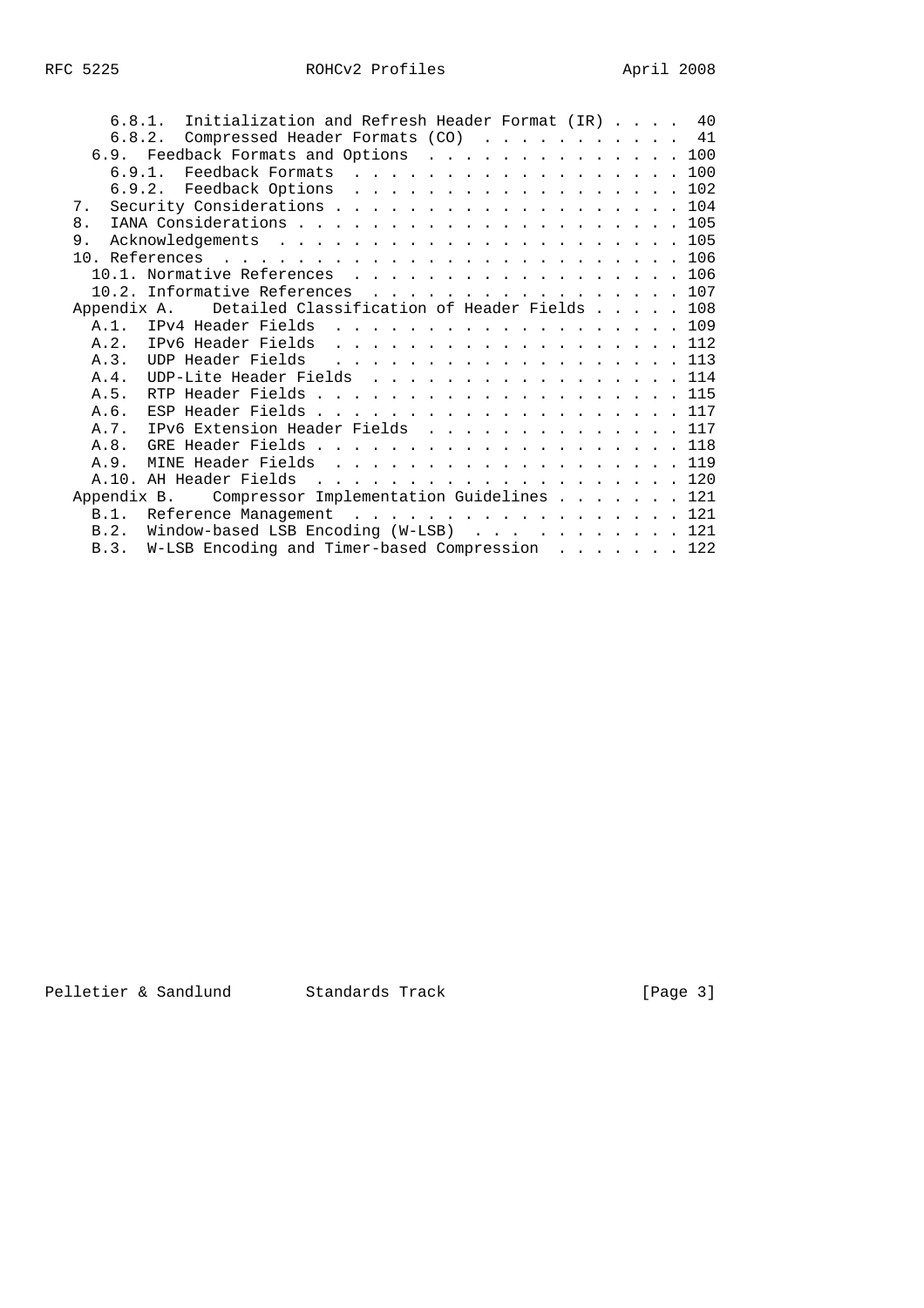### 1. Introduction

 The ROHC WG has developed a header compression framework on top of which various profiles can be defined for different protocol sets or compression requirements. The ROHC framework was first documented in [RFC3095], together with profiles for compression of RTP/UDP/IP (Real-Time Transport Protocol, User Datagram Protocol, Internet Protocol), UDP/IP, IP and ESP/IP (Encapsulating Security Payload) headers. Additional profiles for compression of IP headers [RFC3843] and UDP-Lite (User Datagram Protocol Lite) headers [RFC4019] were later specified to complete the initial set of ROHC profiles.

 This document defines an updated version for each of the above mentioned profiles, and the definitions depend on the ROHC framework as found in [RFC4995]. The framework is required reading to understand the profile definitions, rules, and their role.

Specifically, this document defines header compression schemes for:

| o RTP/UDP/IP      | : profile 0x0101 |  |
|-------------------|------------------|--|
| o UDP/IP          | : profile 0x0102 |  |
| o ESP/IP          | : profile 0x0103 |  |
| o IP              | : profile 0x0104 |  |
| o RTP/UDP-Lite/IP | : profile 0x0107 |  |
| o UDP-Lite/IP     | : profile 0x0108 |  |

 Each of the profiles above can compress the following type of extension headers:

- o AH [RFC4302]
- o GRE [RFC2784][RFC2890]
- o MINE [RFC2004]
- o IPv6 Destination Options header[RFC2460]
- o IPv6 Hop-by-hop Options header[RFC2460]
- o IPv6 Routing header [RFC2460]
- 2. Terminology

 The key words "MUST", "MUST NOT", "REQUIRED", "SHALL", "SHALL NOT", "SHOULD", "SHOULD NOT", "RECOMMENDED", "MAY", and "OPTIONAL" in this document are to be interpreted as described in RFC 2119 [RFC2119].

Pelletier & Sandlund Standards Track [Page 4]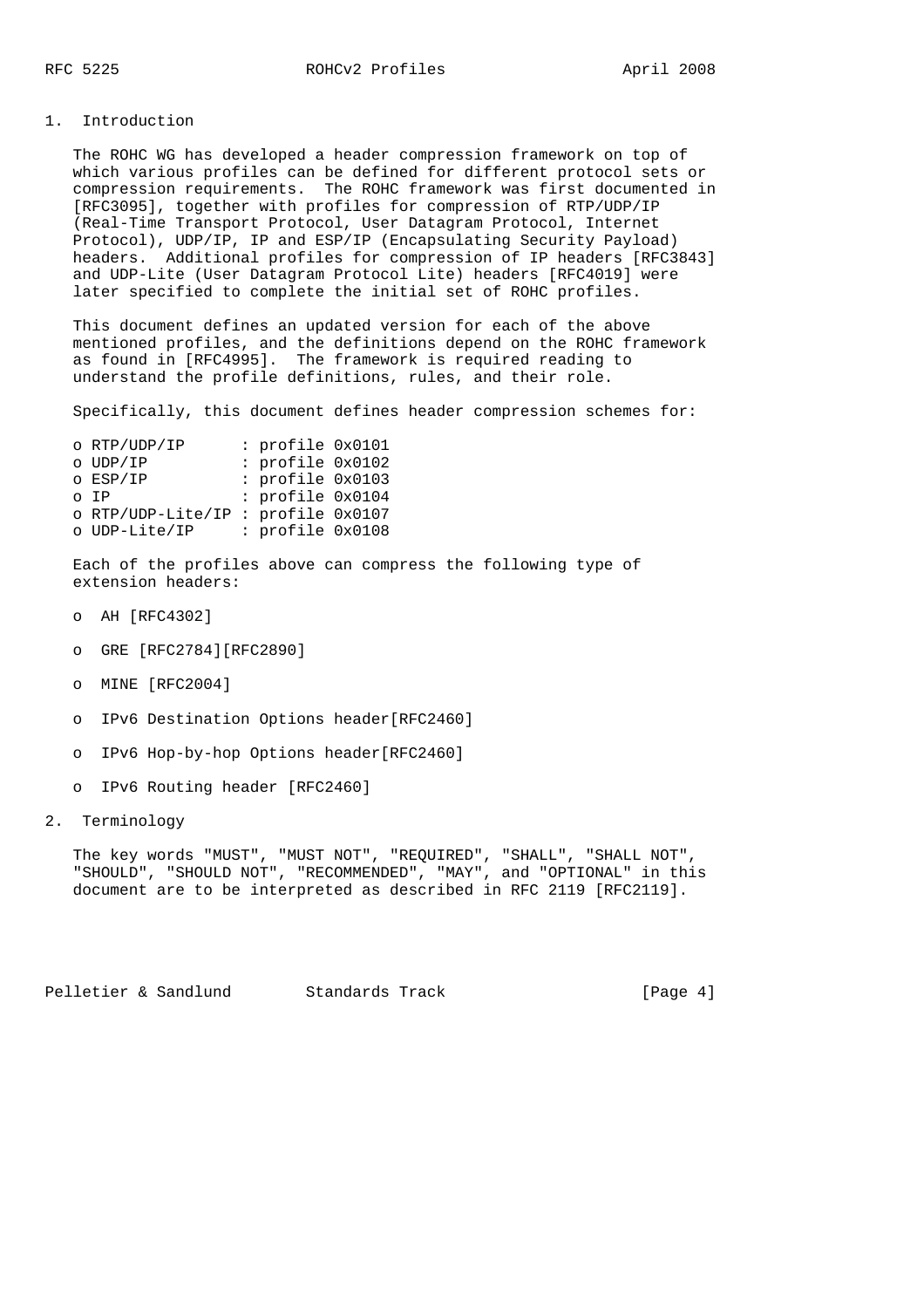This document is consistent with the terminology found in the ROHC framework [RFC4995] and in the formal notation for ROHC [RFC4997]. In addition, this document uses or defines the following terms:

#### Acknowledgment Number

 The Acknowledgment Number identifies what packet is being acknowledged in the RoHCv2 feedback element (See Section 6.9). The value of this field normally corresponds to the Master Sequence Number (MSN) of the header that was last successfully decompressed, for the compression context (CID) for which the feedback information applies.

# Chaining of Items

 A chain of items groups fields based on similar characteristics. ROHCv2 defines chain items for static, dynamic and irregular fields. Chaining is achieved by appending an item to the chain for each header in its order of appearance in the uncompressed packet. Chaining is useful to construct compressed headers from an arbitrary number of any of the protocol headers for which a ROHCv2 profile defines a compressed format.

### CRC-3 Control Fields Validation

 The CRC-3 control fields validation refers to the validation of the control fields. This validation is performed by the decompressor when it receives a Compressed (CO) header that contains a 3-bit Cyclic Redundancy Check (CRC) calculated over control fields. This 3-bit CRC covers controls fields carried in the CO header as well as specific control fields in the context. In the formal definition of the header formats, this 3-bit CRC is labeled "control\_crc3" and uses the control\_crc3\_encoding (See also Section 6.6.11).

### Delta

 The delta refers to the difference in the absolute value of a field between two consecutive packets being processed by the same compression endpoint.

## Reordering Depth

 The number of packets by which a packet is received late within its sequence due to reordering between the compressor and the decompressor, i.e., reordering between packets associated with the same context (CID). See the definition of sequentially late packet below.

Pelletier & Sandlund Standards Track [Page 5]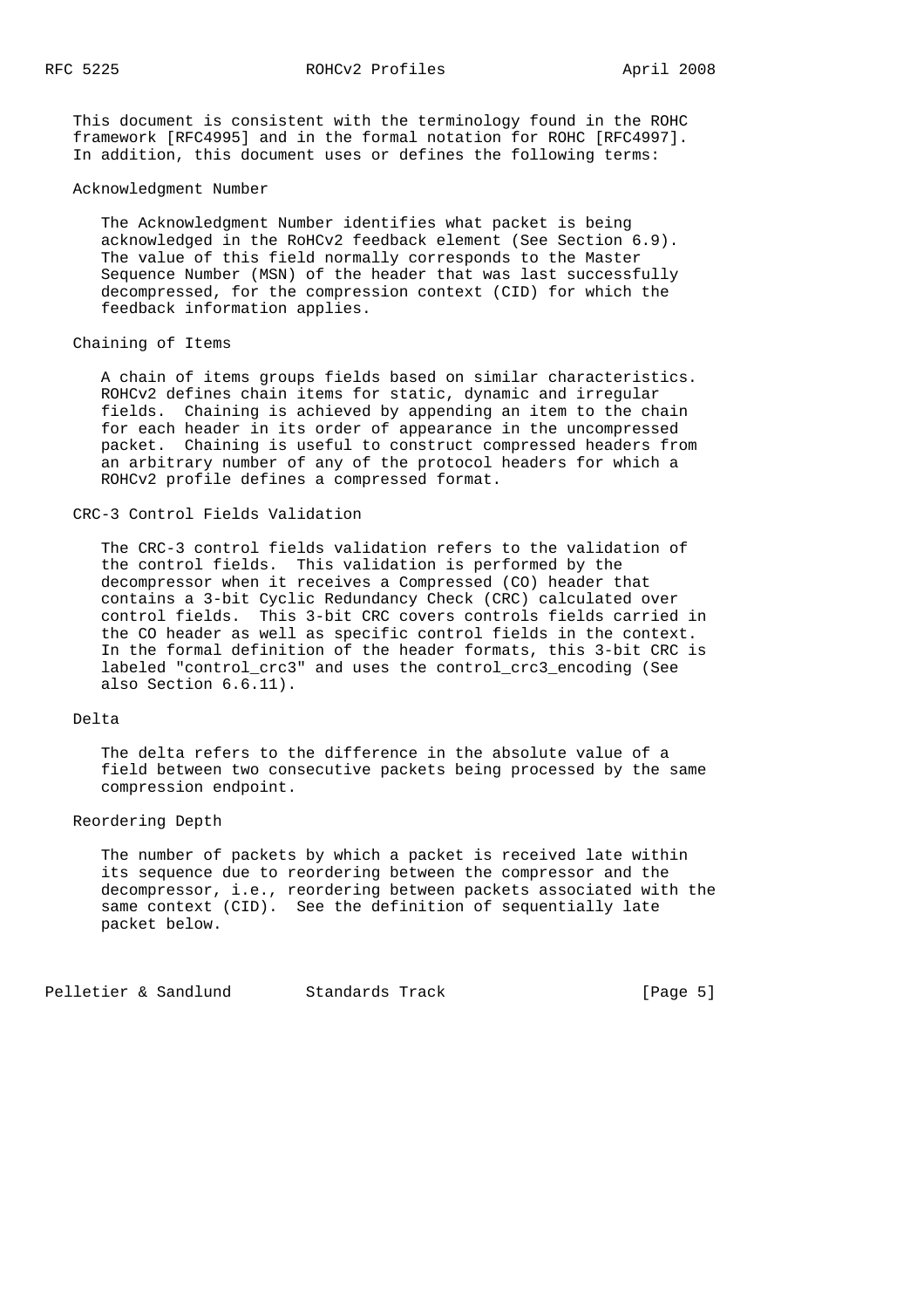ROHCv2 Header Types

 ROHCv2 profiles use two different header types: the Initialization and Refresh (IR) header type, and the Compressed (CO) header type.

Sequentially Early Packet

 A packet that reaches the decompressor before one or several packets that were delayed over the channel, where all of the said packets belong to the same header-compressed flow and are associated to the same compression context (CID). At the time of the arrival of a sequentially early packet, the packet(s) delayed on the link cannot be differentiated from lost packet(s).

Sequentially Late Packet

 A packet is late within its sequence if it reaches the decompressor after one or several other packets belonging to the same CID have been received, although the sequentially late packet was sent from the compressor before the other packet(s). How the decompressor detects a sequentially late packet is outside the scope of this specification, but it can for example use the MSN for this purpose.

Timestamp Stride (ts\_stride)

 The timestamp stride (ts\_stride) is the expected increase in the timestamp value between two RTP packets with consecutive sequence numbers. For example, for a media encoding with a sample rate of 8 kHz producing one frame every 20 ms, the RTP timestamp will typically increase by n \* 160 (= 8000 \* 0.02), for some integer n.

Time Stride (time\_stride)

 The time stride (time\_stride) is the time interval equivalent to one ts\_stride, e.g., 20 ms in the example for the RTP timestamp increment above.

Pelletier & Sandlund Standards Track [Page 6]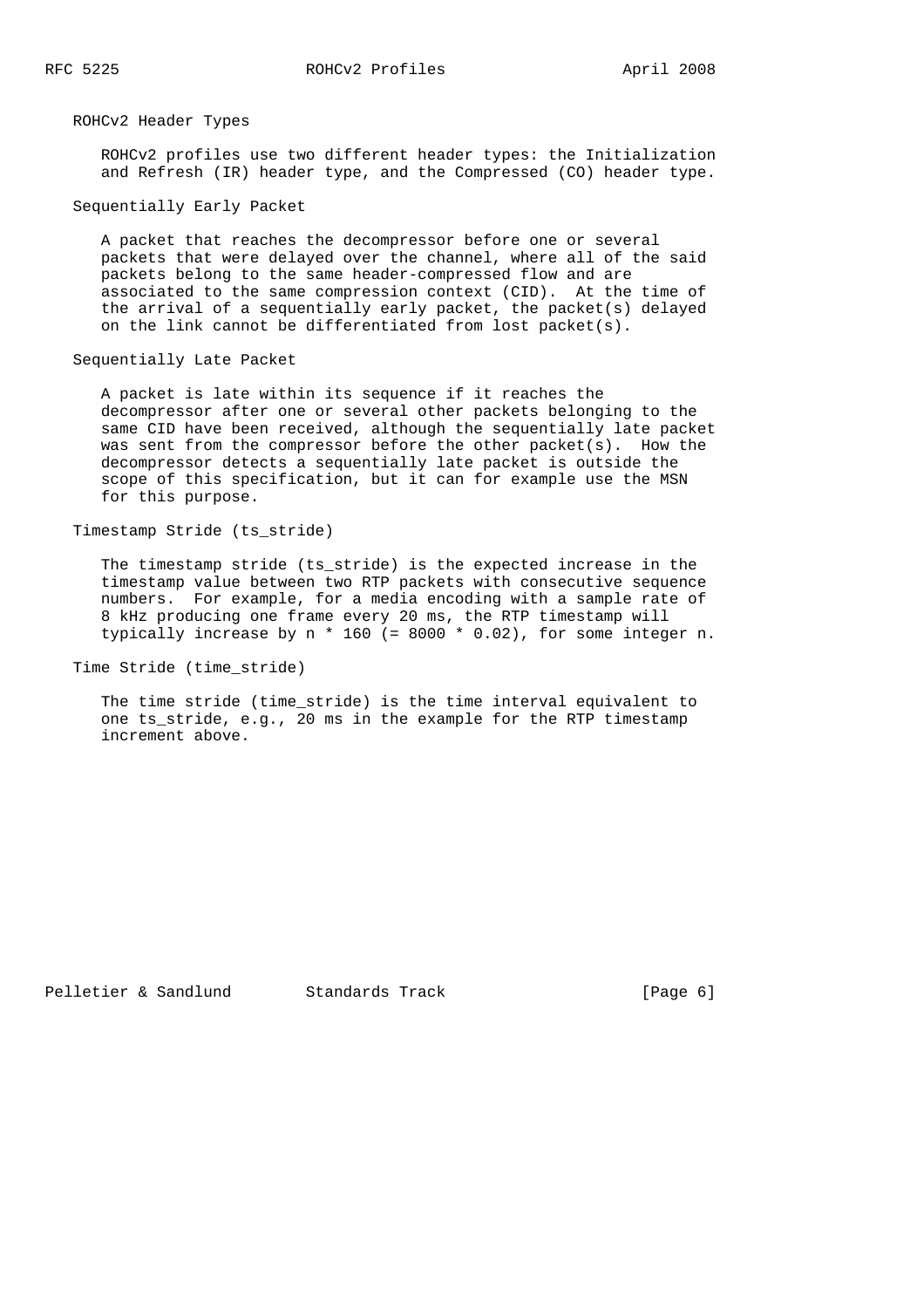### 3. Acronyms

 This section lists most acronyms used for reference, in addition to those defined in [RFC4995].

| AH          | Authentication Header.                                       |
|-------------|--------------------------------------------------------------|
| ESP         | Encapsulating Security Payload.                              |
| GRE         | Generic Routing Encapsulation.                               |
| FC          | Full Context state (decompressor).                           |
| IP          | Internet Protocol.                                           |
| LSB         | Least Significant Bits.                                      |
| MINE        | Minimal Encapsulation in IP.                                 |
| MSB         | Most Significant Bits.                                       |
| MSN         | Master Sequence Number.                                      |
| NC          | No Context state (decompressor).                             |
| 0A          | Optimistic Approach.                                         |
| RC.         | Repair Context state (decompressor).                         |
| <b>ROHC</b> | Header compression framework (RFC 4995).                     |
| ROHCv2      | Set of header compression profiles defined in this document. |
| RTP         | Real-time Transport Protocol.                                |
| SSRC        | Synchronization source. Field in RTP header.                 |
| CSRC        | Contributing source. The RTP header contains an optional     |
|             | list of contributing sources.                                |
| TC          | Traffic Class. Field in the IPv6 header. See also TOS.       |
| TOS         | Type Of Service. Field in the IPv4 header. See also TC.      |
| TS          | RTP Timestamp.                                               |
| TTL         | Time to Live. Field in the IPv4 header.                      |
| UDP         | User Datagram Protocol.                                      |
|             | UDP-Lite User Datagram Protocol Lite.                        |

#### 4. Background (Informative)

 This section provides background information on the compression profiles defined in this document. The fundamentals of general header compression and of the ROHC framework may be found in sections 3 and 4 of [RFC4995], respectively. The fundamentals of the formal notation for ROHC are defined in [RFC4997]. [RFC4224] describes the impacts of out-of-order delivery on profiles based on [RFC3095].

# 4.1. Classification of Header Fields

 Section 3.1 of [RFC4995] explains that header compression is possible due to the fact that there is much redundancy between field values within the headers of a packet, especially between the headers of consecutive packets.

 Appendix A lists and classifies in detail all the header fields relevant to this document. The appendix concludes with

Pelletier & Sandlund Standards Track [Page 7]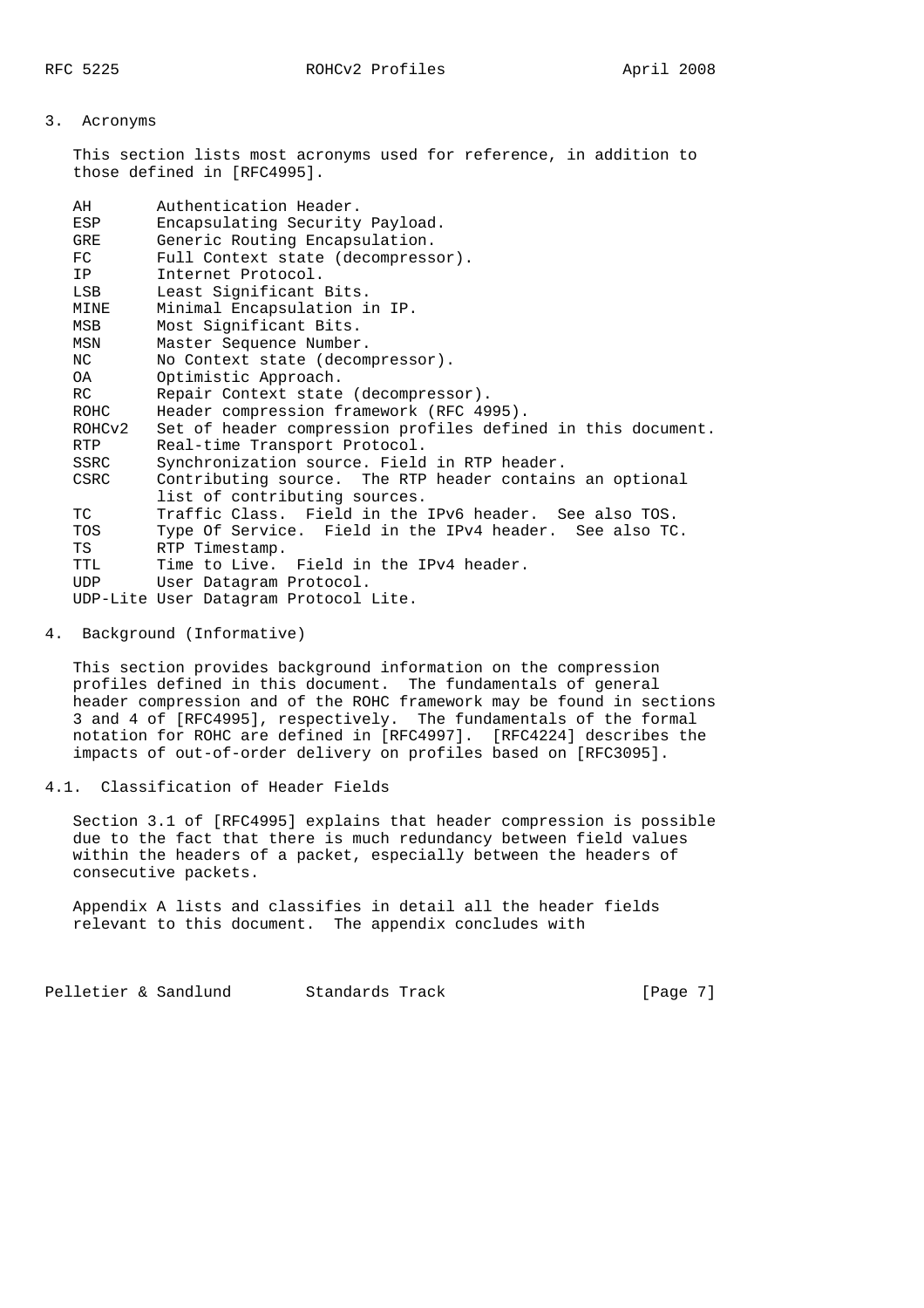recommendations on how the various fields should be handled by header compression algorithms.

 The main conclusion is that most of the header fields can easily be compressed away since they never or seldom change. A small number of fields however need more sophisticated mechanisms.

These fields are:

| - IPv4 Identification                         | $(16 \text{ bits}) - IP-ID$    |
|-----------------------------------------------|--------------------------------|
| - ESP Sequence Number                         | $(32 \text{ bits})$ - ESP SN   |
| - UDP Checksum                                | (16 bits) - Checksum           |
| - UDP-Lite Checksum                           | $(16 \text{ bits})$ - Checksum |
| - UDP-Lite Checksum Coverage (16 bits) - CCov |                                |
| - RTP Marker                                  | $(1 bit) - M-bit$              |
| - RTP Sequence Number                         | $(16 \text{ bits})$ - RTP SN   |
| - RTP Timestamp                               | $(32 \text{ bits})$ - TS       |
|                                               |                                |

 In particular, for RTP, the analysis in Appendix A reveals that the values of the RTP Timestamp (TS) field usually have a strong correlation to the RTP Sequence Number (SN), which increments by one for each packet emitted by an RTP source. The RTP M-bit is expected to have the same value most of the time, but it needs to be communicated explicitly on occasion.

 For UDP, the Checksum field cannot be inferred or recalculated at the receiving end without violating its end-to-end properties, and is thus sent as-is when enabled (mandatory with IPv6). The same applies to the UDP-Lite Checksum (mandatory with both IPv4 and IPv6), while the UDP-Lite Checksum Coverage may in some cases be compressible.

 For IPv4, a similar correlation as that of the RTP TS to the RTP SN is often observed between the Identifier field (IP-ID) and the master sequence number (MSN) used for compression (e.g., the RTP SN when compressing RTP headers).

#### 4.2. Improvements of ROHCv2 over RFC 3095 Profiles

 The ROHCv2 profiles can achieve compression efficiency and robustness that are both at least equivalent to RFC 3095 profiles [RFC3095], when used under the same operating conditions. In particular, the size and bit layout of the smallest compressed header (i.e., PT-0 format U/O-0 in RFC 3095, and pt\_0\_crc3 in ROHCv2) are identical.

 There are a number of differences and improvements between profiles defined in this document and their earlier version defined in RFC 3095. This section provides an overview of some of the most significant improvements:

Pelletier & Sandlund Standards Track [Page 8]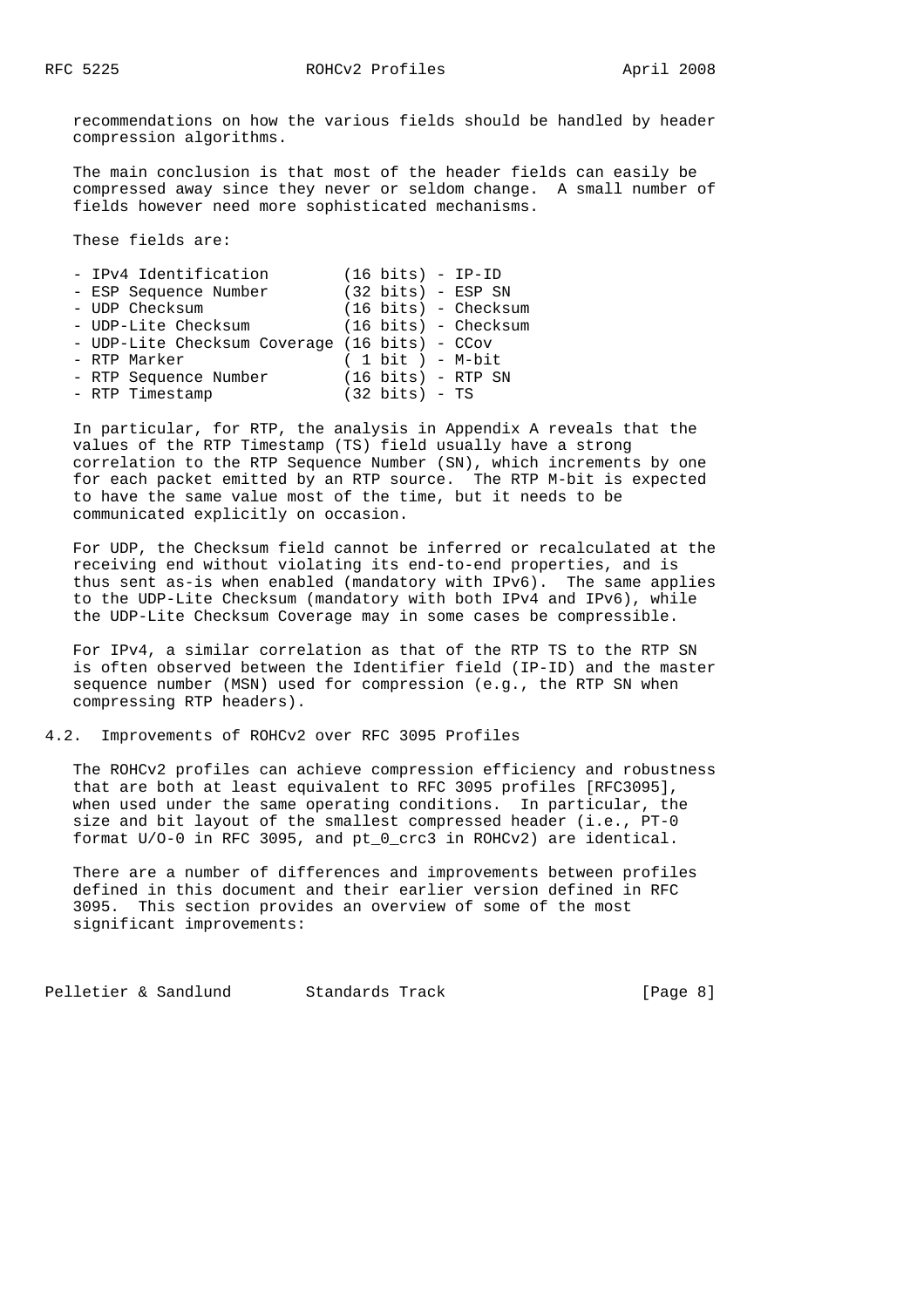Tolerance to reordering

 Profiles defined in RFC 3095 require that the channel between compressor and decompressor provide in-order delivery between compression endpoints. ROHCv2 profiles, however, can handle robustly and efficiently a limited amount of reordering after the compression point as part of the compression algorithm itself. In addition, this improved support for reordering makes it possible for ROHCv2 profiles to handle prelink reordering more efficiently.

Operational logic

 Profiles in RFC 3095 define multiple operational modes, each with different updating logic and compressed header formats. ROHCv2 profiles operate in unidirectional operation until feedback is first received for a context (CID), at which point bidirectional operation is used; the formats are independent of what operational logic is used.

### IP extension header

 Profiles in RFC 3095 compress IP Extension headers using list compression. ROHCv2 profiles instead treat extension headers in the same manner as other protocol headers, i.e., using the chaining mechanism; it thus assumes that extension headers are not added or removed during the lifetime of a context (CID), otherwise compression has to be restarted for this flow.

IP encapsulation

 Profiles in RFC 3095 can compress at most two levels of IP headers. ROHCv2 profiles can compress an arbitrary number of IP headers.

#### List compression

ROHCv2 profiles do not support reference-based list compression.

Robustness and repairs

 ROHCv2 profiles do not define a format for the IR-DYN packet; instead, each profile defines a compressed header that can be used to perform a more robust context repair using a 7-bit CRC verification. This also implies that only the IR header can change the association between a CID and the profile it uses.

Pelletier & Sandlund Standards Track [Page 9]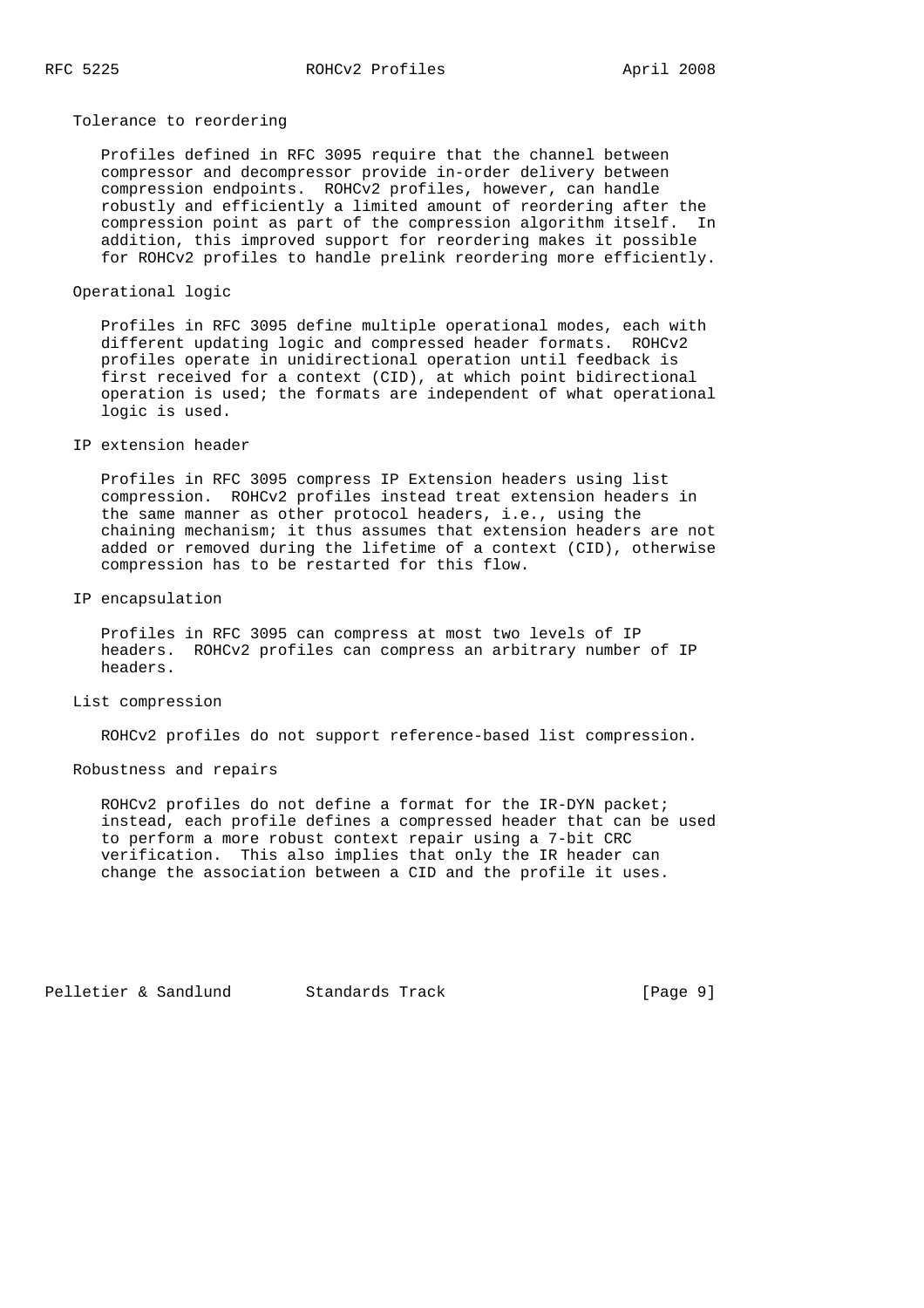Feedback

 ROHCv2 profiles mandate a CRC in the format of the FEEDBACK-2, while this is optional in RFC 3095. A different set of feedback options is also used in ROHCv2 compared to RFC 3095.

4.3. Operational Characteristics of ROHCv2 Profiles

 Robust header compression can be used over different link technologies. Section 4.4 of [RFC4995] lists the operational characteristics of the ROHC channel. The ROHCv2 profiles address a wide range of applications, and this section summarizes some of the operational characteristics that are specific to these profiles.

## Packet length

 ROHCv2 profiles assume that the lower layer indicates the length of a compressed packet. ROHCv2 compressed headers do not contain length information for the payload.

Out-of-order delivery between compression endpoints

 The definition of the ROHCv2 profiles places no strict requirement on the delivery sequence between the compression endpoints, i.e., packets may be received in a different order than the compressor has sent them and still have a fair probability of being successfully decompressed.

 However, frequent out-of-order delivery and/or significant reordering depth will negatively impact the compression efficiency. More specifically, if the compressor can operate using a proper estimate of the reordering characteristics of the path between the compression endpoints, larger headers can be sent more often to increase the robustness against decompression failures due to out-of-order delivery. Otherwise, the compression efficiency will be impaired from an increase in the frequency of decompression failures and recovery attempts.

5. Overview of the ROHCv2 Profiles (Informative)

 This section provides an overview of concepts that are important and useful to the ROHCv2 profiles. These concepts may be used as guidelines for implementations but they are not part of the normative definition of the profiles, as these concepts relate to the compression efficiency of the protocol without impacting the interoperability characteristics of an implementation.

Pelletier & Sandlund Standards Track [Page 10]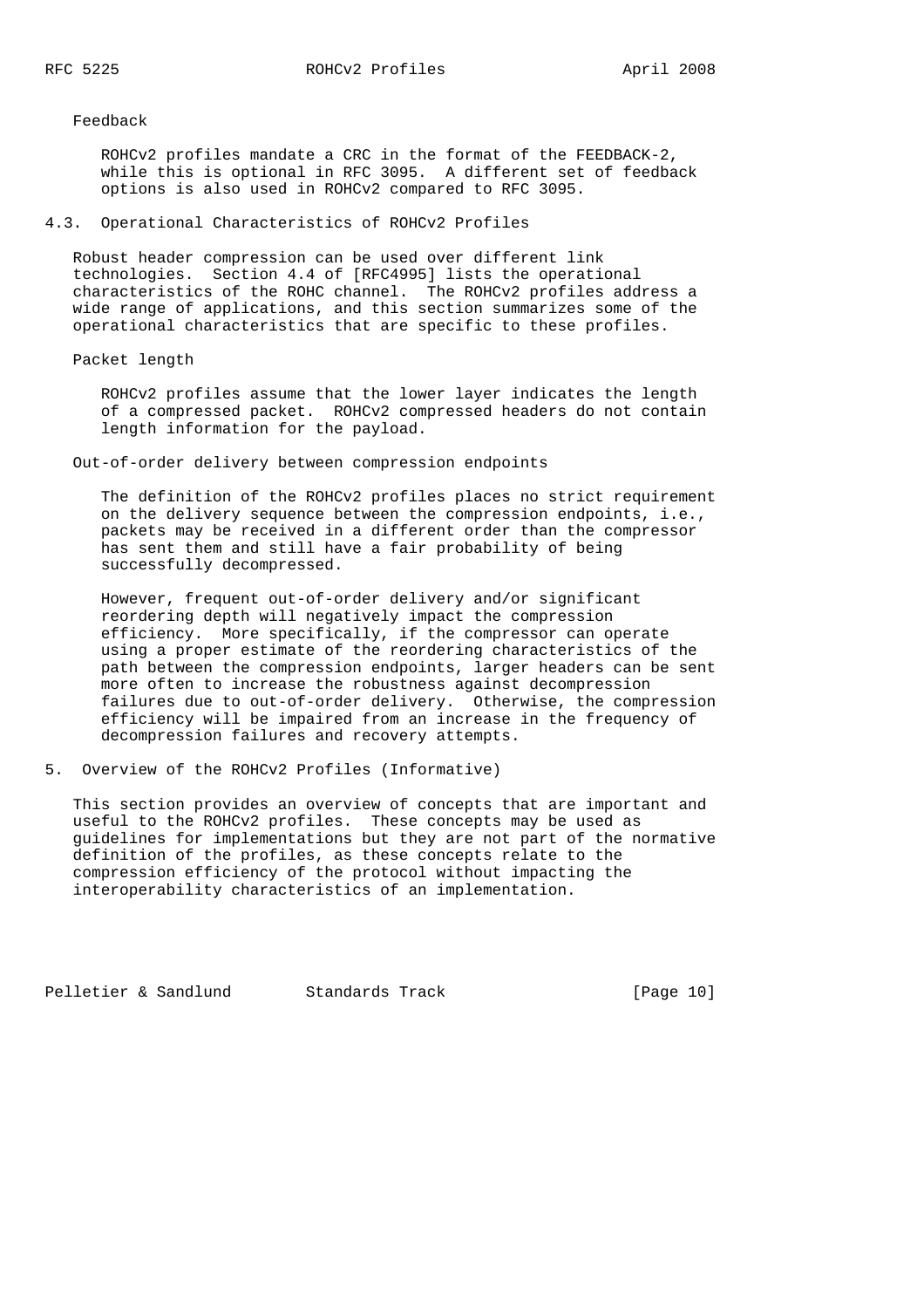#### 5.1. Compressor Concepts

 Header compression can be conceptually characterized as the interaction of a compressor with a decompressor state machine, one per context. The responsibility of the compressor is to convey the information needed to successfully decompress a packet, based on a certain confidence regarding the state of the decompressor context.

 This confidence is obtained from the frequency and the type of information the compressor sends when updating the decompressor context from the optimistic approach (Section 5.1.1), and optionally from feedback messages (See Section 6.9), received from the decompressor.

#### 5.1.1. Optimistic Approach

 A compressor always uses the optimistic approach when it performs context updates. The compressor normally repeats the same type of update until it is fairly confident that the decompressor has successfully received the information. If the decompressor successfully receives any of the headers containing this update, the state will be available for the decompressor to process smaller compressed headers.

 If field X in the uncompressed header changes value, the compressor uses a header type that contains an encoding of field X until it has gained confidence that the decompressor has received at least one packet containing the new value for X. The compressor normally selects a compressed format with the smallest header that can convey the changes needed to achieve confidence.

 The number of repetitions that is needed to obtain this confidence is normally related to the packet loss and out-of-order delivery characteristics of the link where header compression is used; it is thus not defined in this document. It is outside the scope of this specification and is left to implementors to decide.

### 5.1.2. Tradeoff between Robustness to Losses and to Reordering

 The ability of a header compression algorithm to handle sequentially late packets is mainly limited by two factors: the interpretation interval offset of the sliding window used for lsb encoded fields [RFC4997], and the optimistic approach (See Section 5.1.1) for seldom changing fields.

Pelletier & Sandlund Standards Track [Page 11]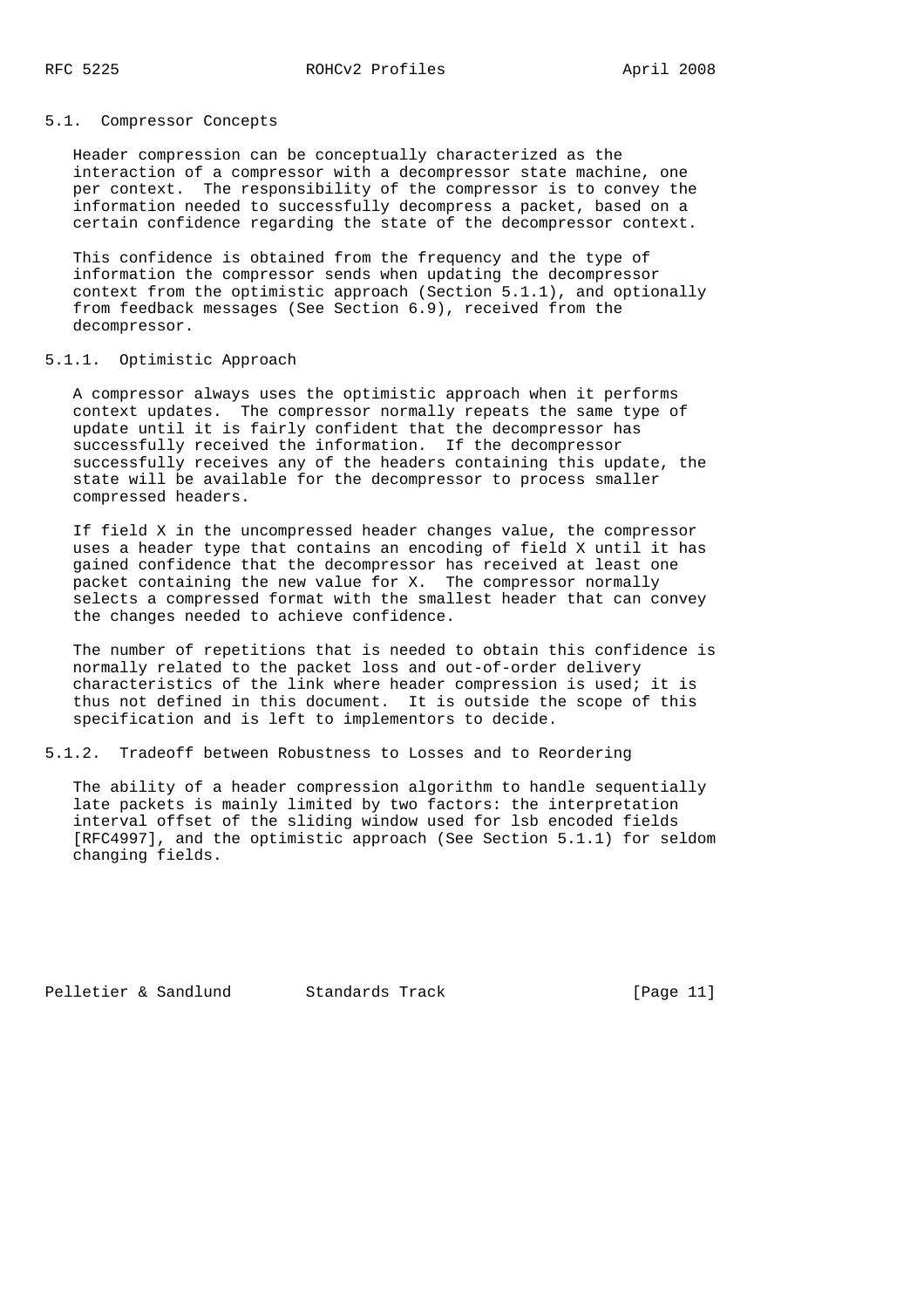lsb encoded fields:

 The interpretation interval offset specifies an upper limit for the maximum reordering depth, by which is it possible for the decompressor to recover the original value of a dynamically changing (i.e., sequentially incrementing) field that is encoded using a window-based lsb encoding. Its value is typically bound to the number of lsb compressed bits in the compressed header format, and thus grows with the number of bits transmitted. However, the offset and the lsb encoding only provide robustness for the field that it compresses, and (implicitly) for other sequentially changing fields that are derived from that field.

This is shown in the figure below:

 <--- interpretation interval (size is 2^k) ----> |------------------+---------------------------|  $v_ref-p$   $v_ref$   $v_ref$   $v_ref + (2^k-1) - p$ Lower Upper Bound Bound Bound Bound Bound Bound Bound Bound Bound Bound Bound Bound Bound Bound Bound Bound Bound Bound Bound Bound Bound Bound Bound Bound Bound Bound Bound Bound Bound Bound Bound Bound Bound Bound Bound Bound Bound <--- reordering --> <--------- losses --------->

> where p is the maximum negative delta, corresponding to the maximum reordering depth for which the lsb encoding can recover the original value of the field;

where  $(2^k-1)$  - p is the maximum positive delta, corresponding to the maximum number of consecutive losses for which the lsb encoding can recover the original value of the field;

where v\_ref is the reference value, as defined in the lsb encoding method in [RFC4997].

 There is thus a tradeoff between the robustness against reordering and the robustness against packet losses, with respect to the number of MSN bits needed and the distribution of the interpretation interval between negative and positive deltas in the MSN.

Seldom changing fields

 The optimistic approach (Section 5.1.1) provides the upper limit for the maximum reordering depth for seldom changing fields.

 There is thus a tradeoff between compression efficiency and robustness. When only information on the MSN needs to be conveyed to the decompressor, the tradeoff relates to the number of compressed

Pelletier & Sandlund Standards Track [Page 12]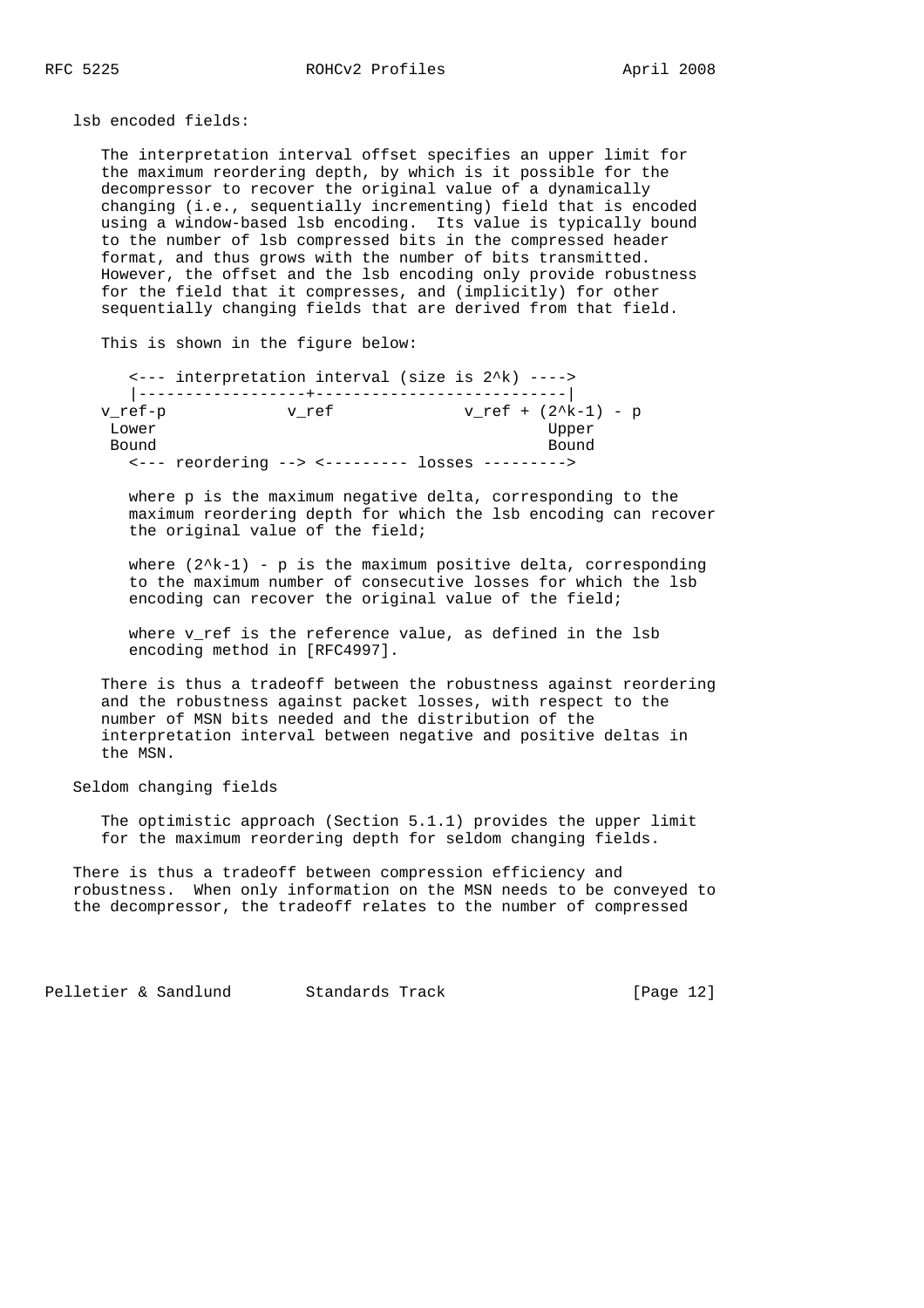MSN bits in the compressed header format. Otherwise, the tradeoff relates to the implementation of the optimistic approach.

 In particular, compressor implementations should adjust their optimistic approach strategy to match both packet loss and reordering characteristics of the link over which header compression is applied. For example, the number of repetitions for each update of a non-lsb encoded field can be increased. The compressor can ensure that each update is repeated until it is reasonably confident that at least one packet containing the change has reached the decompressor before the first packet sent after this sequence.

#### 5.1.3. Interactions with the Decompressor Context

 The compressor normally starts compression with the initial assumption that the decompressor has no useful information to process the new flow, and sends Initialization and Refresh (IR) packets.

 Initially, when sending the first IR packet for a compressed flow, the compressor does not expect to receive feedback for that flow, until such feedback is first received. At this point, the compressor may then assume that the decompressor will continue to send feedback in order to repair its context when necessary. The former is referred to as unidirectional operation, while the latter is called bidirectional operation.

 The compressor can then adjust the compression level (i.e., what header format it selects) based on its confidence that the decompressor has the necessary information to successfully process the compressed headers that it selects.

 In other words, the responsibilities of the compressor are to ensure that the decompressor operates with state information that is sufficient to successfully decompress the type of compressed header(s) it receives, and to allow the decompressor to successfully recover that state information as soon as possible otherwise. The compressor therefore selects the type of compressed header based on the following factors:

- o the outcome of the encoding method applied to each field;
- o the optimistic approach, with respect to the characteristics of the channel;
- o the type of operation (unidirectional or bidirectional), and if in bidirectional operation, feedback received from the decompressor (ACKs, NACKs, STATIC-NACK, and options).

Pelletier & Sandlund Standards Track [Page 13]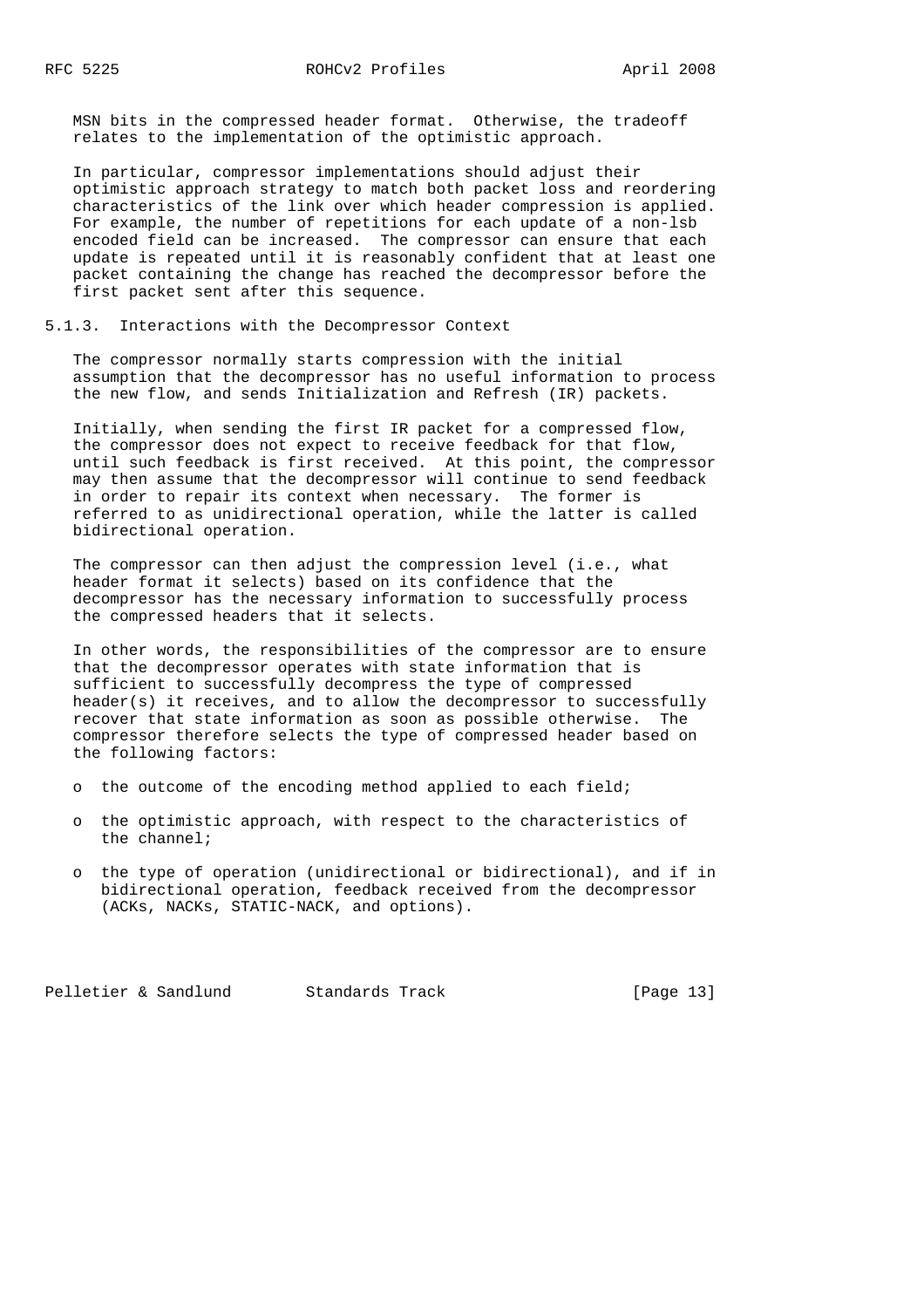Encoding methods normally use previous value(s) from a history of packets whose headers it has previously compressed. The optimistic approach is meant to ensure that at least one compressed header containing the information to update the state for a field is received. Finally, feedback indicates what actions the decompressor has taken with respect to its assumptions regarding the validity of its context (Section  $5.2.2$ ); it indicates what type of compressed header the decompressor can or cannot decompress.

 The decompressor has the means to detect decompression failures for any compressed (CO) header format, using the CRC verification. Depending on the frequency and/or on the type of the failure, it might send a negative acknowledgement (NACK) or an explicit request for a complete context update (STATIC-NACK). However, the decompressor does not have the means to identify the cause of the failure, and in particular the decompression of what field(s) is responsible for the failure. The compressor is thus always responsible for determining the most suitable response to a negative acknowledgement, using the confidence it has in the state of the decompressor context, when selecting the type of compressed header it will use when compressing a header.

# 5.2. Decompressor Concepts

 The decompressor normally uses the last received and successfully validated (IR packets) or verified (CO packets) header as the reference for future decompression.

 The decompressor is responsible for verifying the outcome of every decompression attempt, to update its context when successful, and finally to request context repairs by making coherent usage of feedback once it has started using feedback.

 Specifically, the outcome of every decompression attempt is verified using the CRC present in the compressed header; the decompressor updates the context information when this outcome is successfully verified; finally, if the decompressor uses feedback once for a compressed flow, then it will continue to do so for as long as the corresponding context is associated with the same profile.

# 5.2.1. Decompressor State Machine

 The decompressor operation may be represented as a state machine defining three states: No Context (NC), Repair Context (RC), and Full Context (FC).

 The decompressor starts without a valid context, the NC state. Upon receiving an IR packet, the decompressor validates the integrity of

Pelletier & Sandlund Standards Track [Page 14]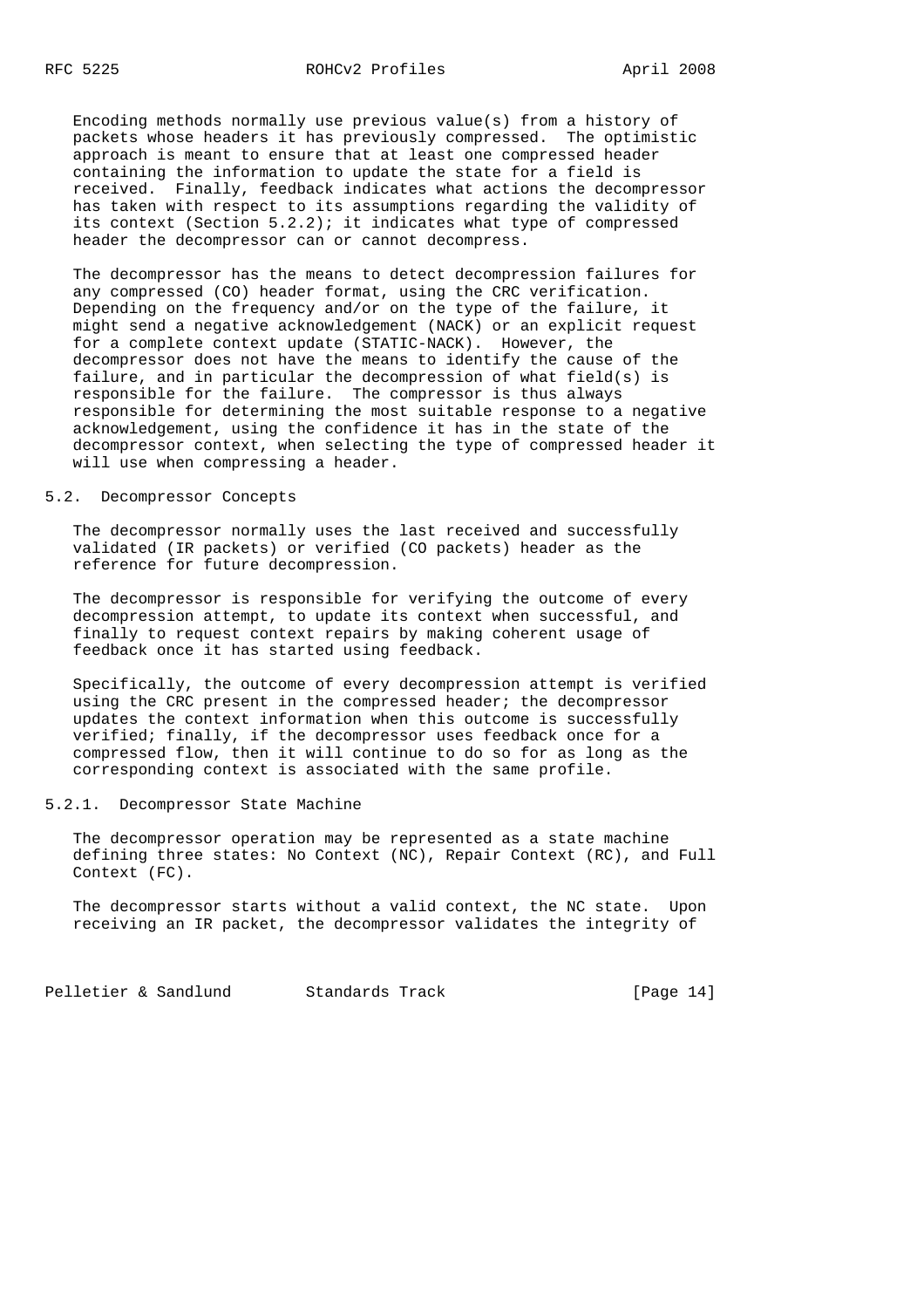its header using the CRC-8 validation. If the IR header is successfully validated, the decompressor updates the context and uses this header as the reference header, and moves to the FC state. Once the decompressor state machine has entered the FC state, it does not normally leave; only repeated decompression failures will force the decompressor to transit downwards to a lower state. When context damage is detected, the decompressor moves to the repair context (RC) state, where it stays until it successfully verifies a decompression attempt for a compressed header with a 7-bit CRC or until it successfully validates an IR header. When static context damage is detected, the decompressor moves back to the NC state.

 Below is the state machine for the decompressor. Details of the transitions between states and decompression logic are given in the sub-sections following the figure.

CRC-8(IR) Validation

 +----->----->----->----->----->----->----->----->----->----->----+ CRC-8(IR)<br>or CRC-7(CO) | !CRC-8(IR) or CRC-7(CO) or or CRC-7(CO) | | PT not allowed CRC-8(IR) or CRC-3(CO) | | +--->---+ +--->----->----->----->---+ +--->---->---+ | | | | | | | | | | | v | v | v v +-----------------+ +----------------------+ +--------------------+ | No Context (NC) | | Repair Context (RC) | | Full Context (FC) | +-----------------+ +----------------------+ +--------------------+  $\hat{ }$  ^ Static Context | ^ !CRC-7(CO) or | ^ Context Damage | | | Damage Detected | | PT not allowed | | Detected | +--<-----<-----<--+ +----<------<----+ +--<-----<-----<--+ | | | Static Context Damage Detected +--<-----<-----<-----<-----<-----<-----<-----<-----<---------+

where:

| $CRC-8(IR)$        | : Successful CRC-8 validation for the IR header.                                                                                                                                   |
|--------------------|------------------------------------------------------------------------------------------------------------------------------------------------------------------------------------|
| $ICRC-8(IR)$       | : Unsuccessful CRC-8 validation for the IR header.                                                                                                                                 |
| $CRC-7(CO)$ and/or |                                                                                                                                                                                    |
| $CRC-3(CO)$        | : Successful CRC verification for the decompression                                                                                                                                |
|                    | of a CO header, based on the number of CRC bits<br>carried in the CO header.                                                                                                       |
| $ICRC-7(CO)$       | : Failure to CRC verify the decompression of a CO<br>header carrying a 7-bit CRC.                                                                                                  |
| PT not allowed     | : The decompressor has received a packet type (PT)<br>for which the decompressor's current context does<br>not provide enough valid state information to<br>decompress the packet. |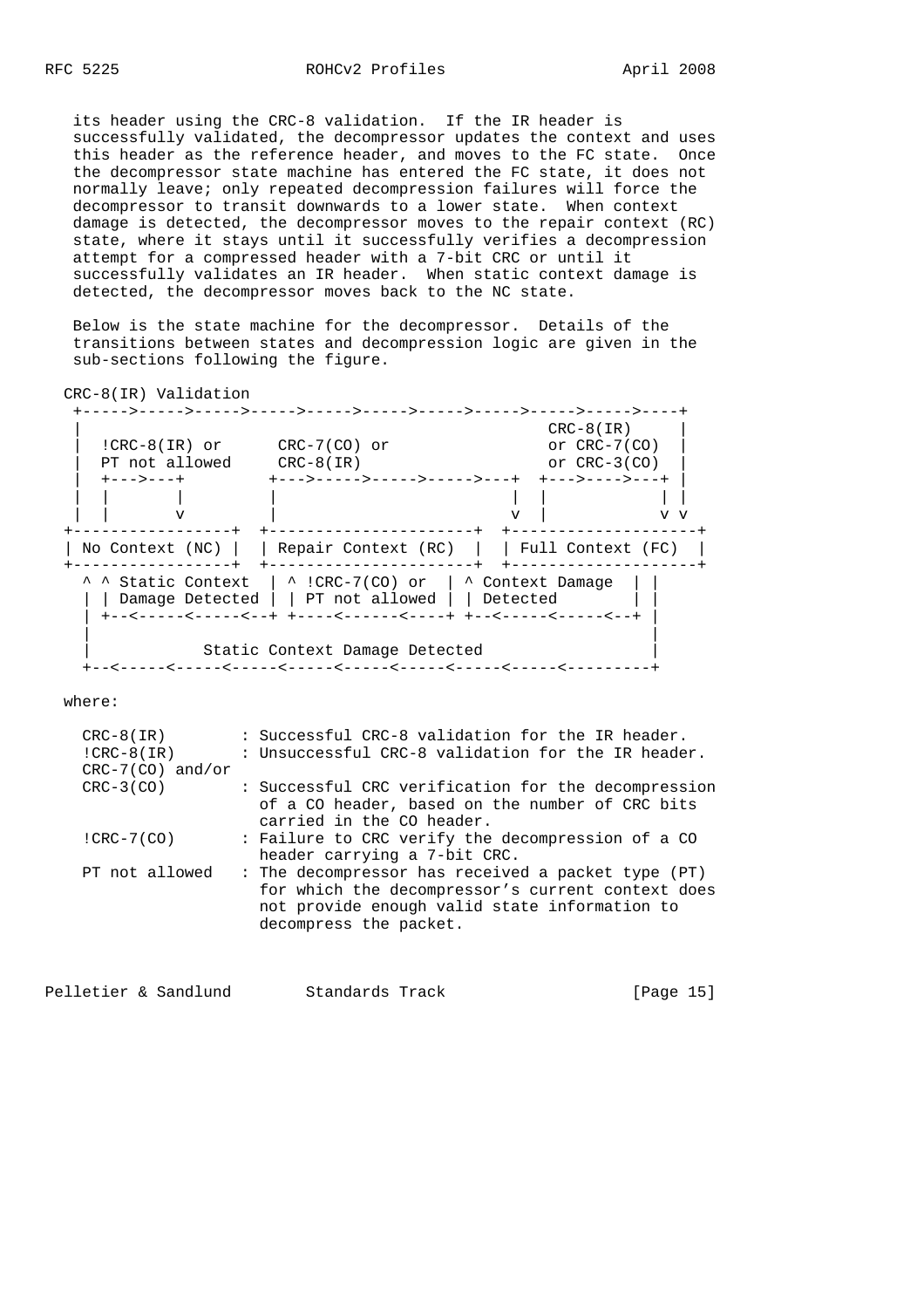Static Context Damage Detected: See definition in Section 5.2.2.

Context Damage Detected: See definition in Section 5.2.2.

5.2.1.1. No Context (NC) State

 Initially, while working in the No Context (NC) state, the decompressor has not yet successfully validated an IR header.

Attempting decompression:

 In the NC state, only packets carrying sufficient information on the static fields (i.e., IR packets) can be decompressed.

Upward transition:

 The decompressor can move to the Full Context (FC) state when the CRC validation of an 8-bit CRC in an IR header is successful.

Feedback logic:

 In the NC state, the decompressor should send a STATIC-NACK if a packet of a type other than IR is received, or if an IR header has failed the CRC-8 validation, subject to the feedback rate limitation as described in Section 5.2.3.

5.2.1.2. Repair Context (RC) State

 In the Repair Context (RC) state, the decompressor has successfully decompressed packets for this context, but does not have confidence that the entire context is valid.

Attempting decompression:

 In the RC state, only headers covered by an 8-bit CRC (i.e., IR) or CO headers carrying a 7-bit CRC can be decompressed.

Upward transition:

 The decompressor can move to the Full Context (FC) state when the CRC verification succeeds for a CO header carrying a 7-bit CRC or when validation of an 8-bit CRC in an IR header succeeds.

Downward transition:

 The decompressor moves back to the NC state if it assumes static context damage.

Pelletier & Sandlund Standards Track [Page 16]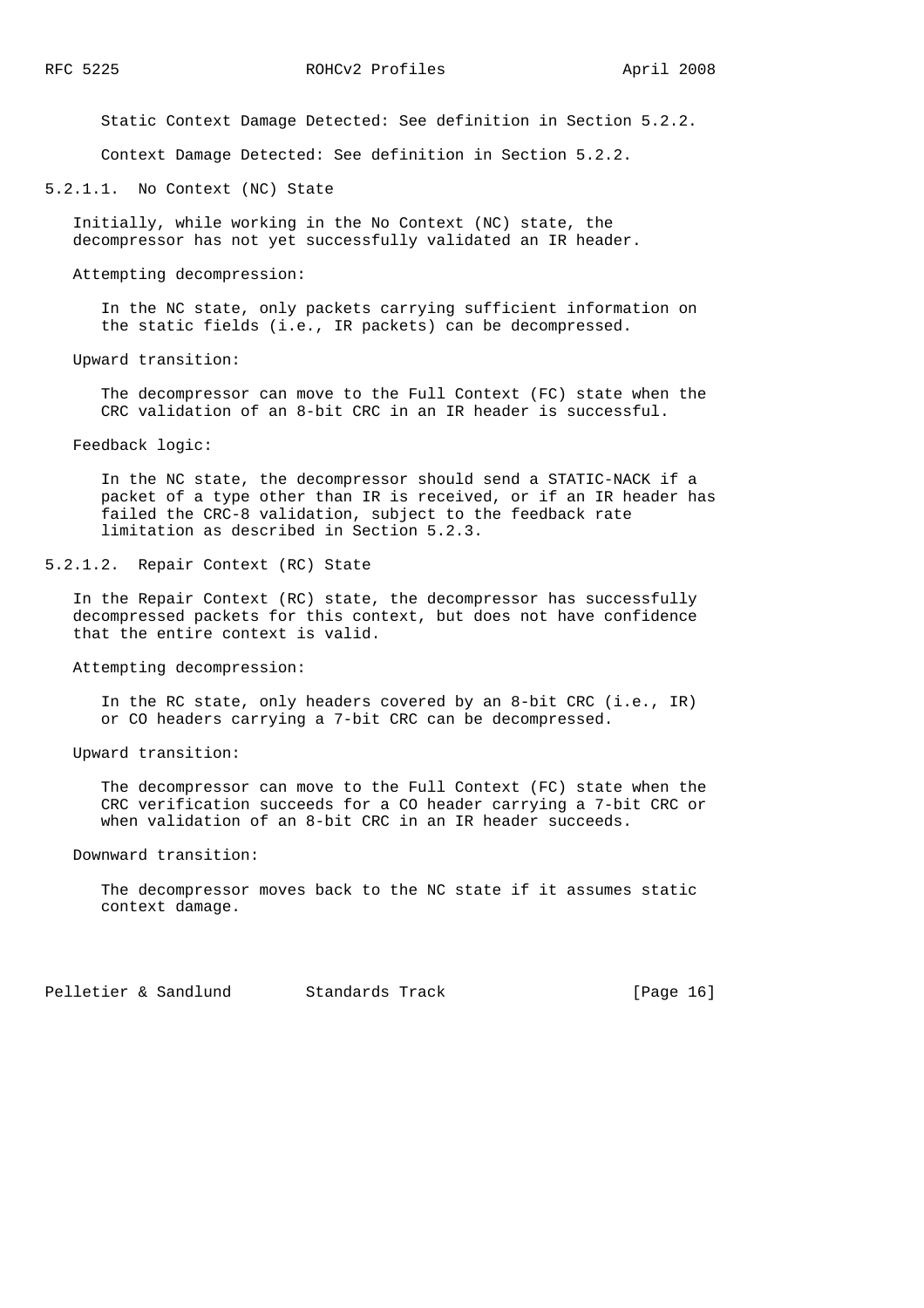Feedback logic:

 In the RC state, the decompressor should send a STATIC-NACK when CRC-8 validation of an IR header fails, or when a CO header carrying a 7-bit CRC fails and static context damage is assumed, subject to the feedback rate limitation as described in Section 5.2.3. If any other packet type is received, the decompressor should treat it as a CRC verification failure to determine if NACK is to be sent.

### 5.2.1.3. Full Context (FC) State

 In the Full Context (FC) state, the decompressor assumes that its entire context is valid.

#### Attempting decompression:

 In the FC state, decompression can be attempted regardless of the type of packet received.

#### Downward transition:

 The decompressor moves back to the RC state if it assumes context damage. If the decompressor assumes static context damage, it moves directly to the NC state.

#### Feedback logic:

 In the FC state, the decompressor should send a NACK when CRC-8 validation or CRC verification of any header type fails and if context damage is assumed, or it should send a STATIC-NACK if static context damage is assumed; this is subject to the feedback rate limitation described in Section 5.2.3.

#### 5.2.2. Decompressor Context Management

 All header formats carry a CRC and are context updating. A packet for which the CRC succeeds updates the reference values of all header fields, either explicitly (from the information about a field carried within the compressed header) or implicitly (fields inferred from other fields).

 The decompressor may assume that some or the entire context is invalid, when it fails to validate or to verify one or more headers using the CRC. Because the decompressor cannot know the exact

Pelletier & Sandlund Standards Track [Page 17]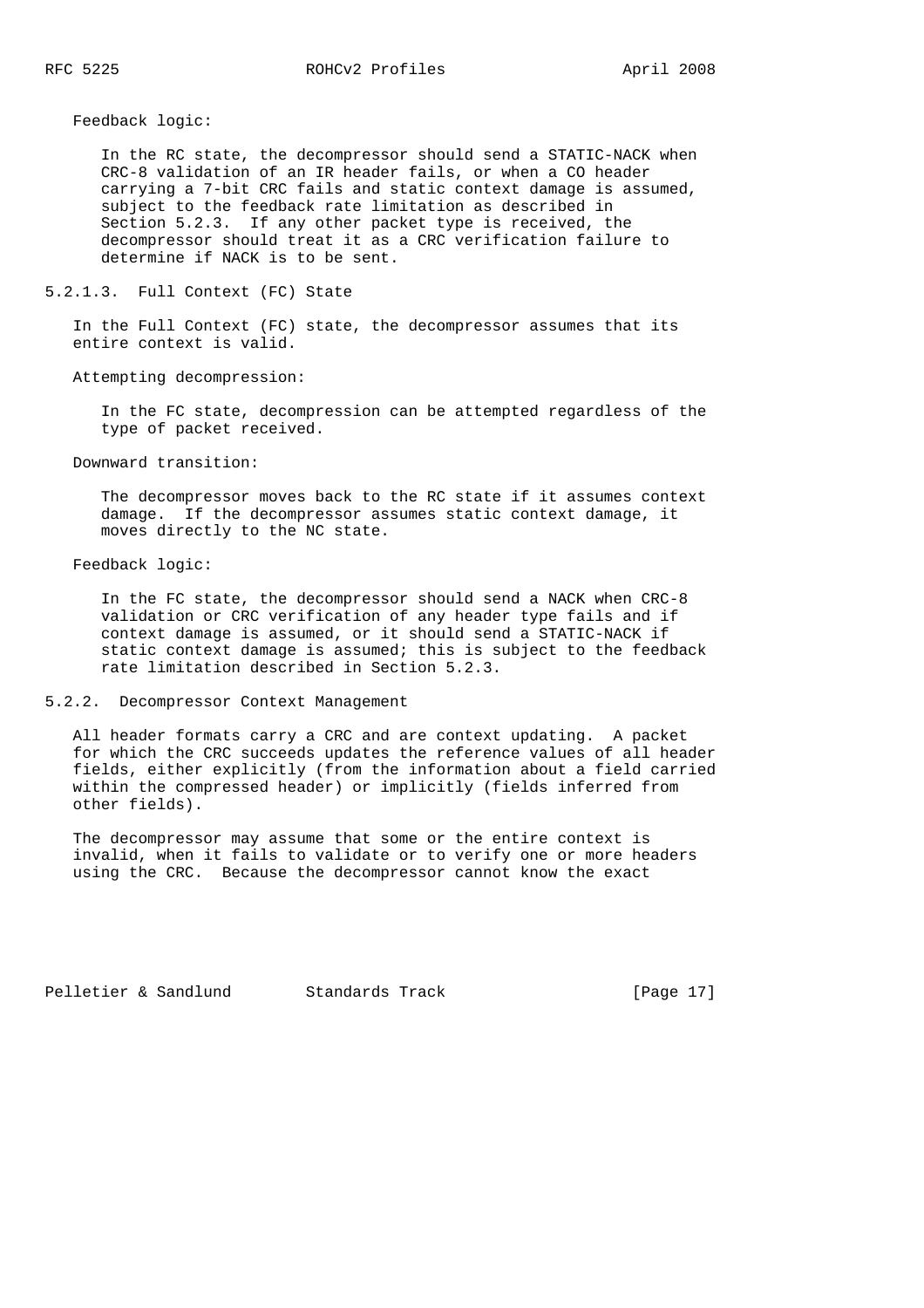reason(s) for a CRC failure or what field caused it, the validity of the context hence does not refer to what specific part(s) of the context is deemed valid or not.

 Validity of the context rather relates to the detection of a problem with the context. The decompressor first assumes that the type of information that most likely caused the failure(s) is the state that normally changes for each packet, i.e., context damage of the dynamic part of the context. Upon repeated decompression failures and unsuccessful repairs, the decompressor then assumes that the entire context, including the static part, needs to be repaired, i.e., static context damage. Failure to validate the 3-bit CRC that protects control fields should be treated as a decompression failure when the decompressor asserts the validity of its context.

### Context Damage Detection

 The assumption of context damage means that the decompressor will not attempt decompression of a CO header that carries only a 3-bit CRC, and will only attempt decompression of IR headers or CO headers protected by a CRC-7.

Static Context Damage Detection

 The assumption of static context damage means that the decompressor refrains from attempting decompression of any type of header other than the IR header.

 How these assumptions are made, i.e., how context damage is detected, is open to implementations. It can be based on the residual error rate, where a low error rate makes the decompressor assume damage more often than on a high rate link.

 The decompressor implements these assumptions by selecting the type of compressed header for which it will attempt decompression. In other words, validity of the context refers to the ability of a decompressor to attempt (or not) decompression of specific packet types.

 When ROHCv2 profiles are used over a channel that cannot guarantee in-order delivery, the decompressor may refrain from updating its context with the content of a sequentially late packet that is successfully decompressed. This is to avoid updating the context with information that is older than what the decompressor already has in its context.

Pelletier & Sandlund Standards Track [Page 18]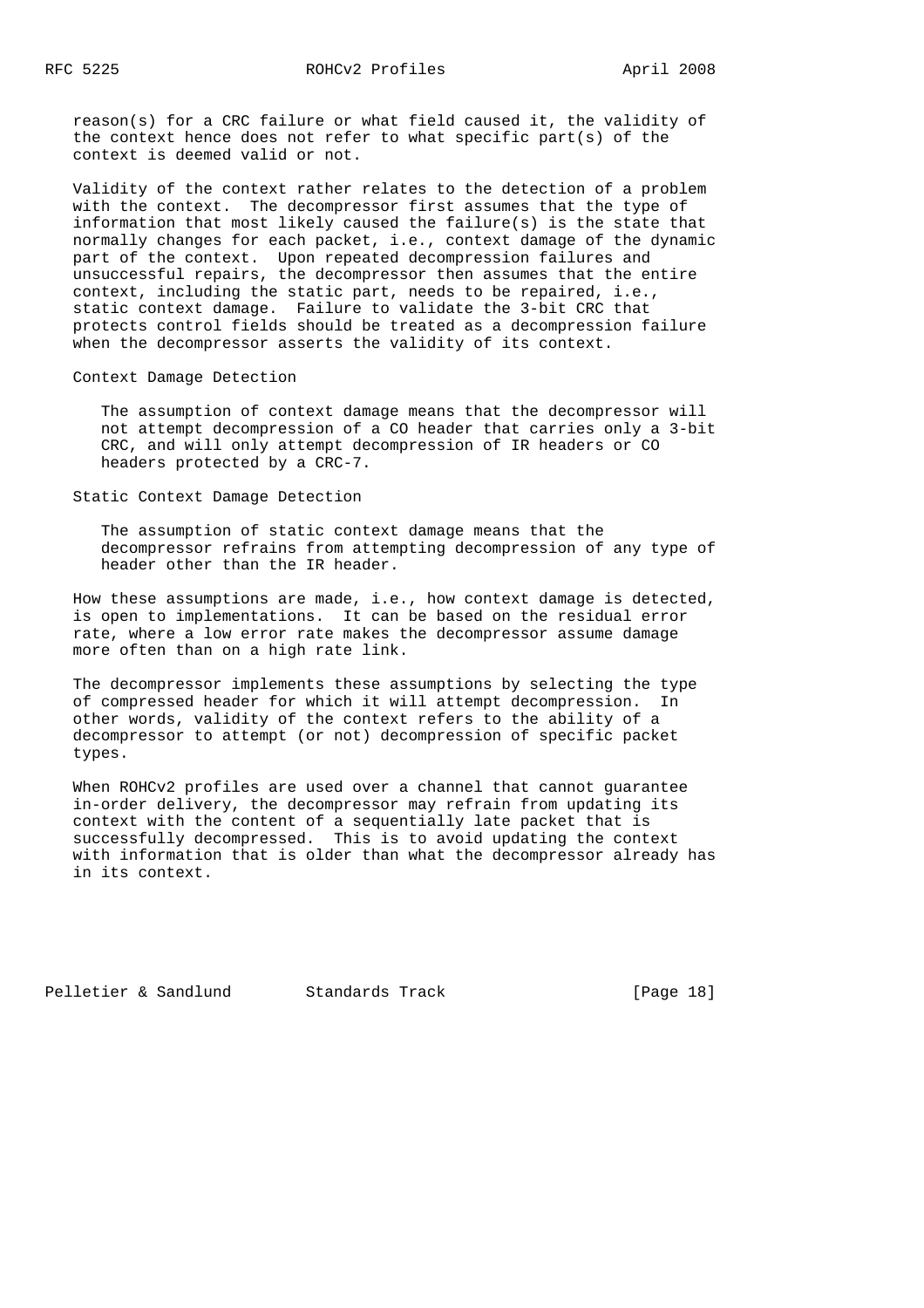# 5.2.3. Feedback Logic

 ROHCv2 profiles may be used in environments with or without feedback capabilities from decompressor to compressor. ROHCv2 however assumes that if a ROHC feedback channel is available and if this channel is used at least once by the decompressor for a specific context, this channel will be used during the entire compression operation for that context (i.e., bidirectional operation).

 The ROHC framework defines 3 types of feedback messages: ACKs, NACKs, and STATIC-NACKs. The semantics of each message is defined in Section 5.2.4.1. of [RFC4995]. What feedback to send is coupled with the context management of the decompressor, i.e., with the implementation of the context damage detection algorithms as described in Section 5.2.2.

 The decompressor should send a NACK when it assumes context damage, and it should send a STATIC-NACK when it assumes static context damage. The decompressor is not strictly expected to send ACK feedback upon successful decompression, other than for the purpose of improving compression efficiency.

 When ROHCv2 profiles are used over a channel that cannot guarantee in-order delivery, the decompressor may refrain from sending ACK feedback for a sequentially late packet that is successfully decompressed.

 The decompressor should limit the rate at which it sends feedback, for both ACKs and STATIC-NACK/NACKs, and should avoid sending unnecessary duplicates of the same type of feedback message that may be associated with the same event.

6. ROHCv2 Profiles (Normative)

6.1. Channel Parameters, Segmentation, and Reordering

 The compressor MUST NOT use ROHC segmentation (see Section 5.2.5 of [RFC4995]), i.e., the Maximum Reconstructed Reception Unit (MRRU) MUST be set to 0, if the configuration of the ROHC channel contains at least one ROHCv2 profile in the list of supported profiles (i.e., the PROFILES parameter) and if the channel cannot guarantee in-order delivery of packets between compression endpoints.

Pelletier & Sandlund Standards Track [Page 19]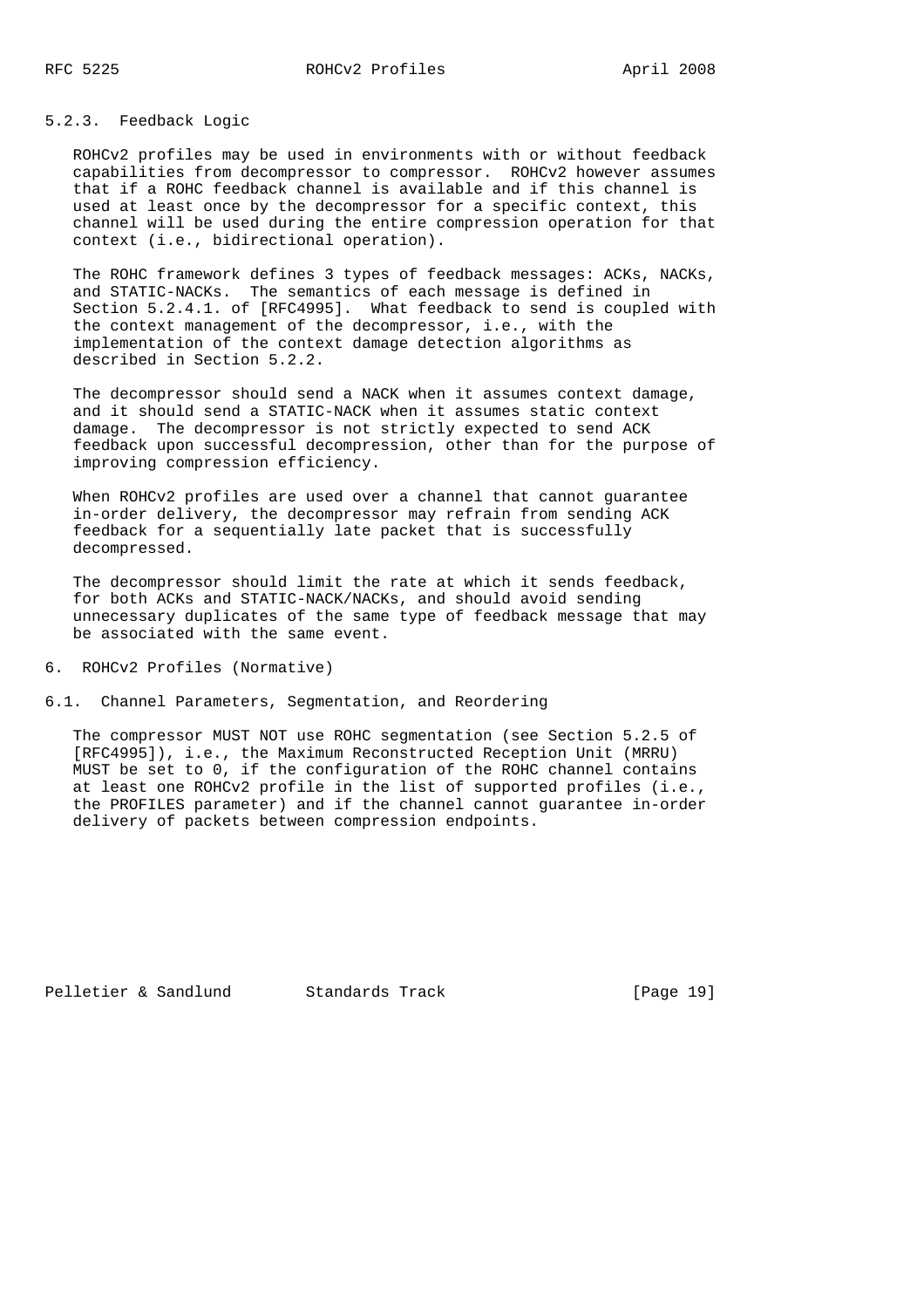# 6.2. Profile Operation, Per-context

 ROHCv2 profiles operate differently, per context, depending on how the decompressor makes use of the feedback channel, if any. Once the decompressor uses the feedback channel for a context, it establishes the feedback channel for that CID.

 The compressor always starts with the assumption that the decompressor will not send feedback when it initializes a new context (see also the definition of a new context in Section 5.1.1. of [RFC4995], i.e., there is no established feedback channel for the new context. At this point, despite the use of the optimistic approach, decompression failure is still possible because the decompressor may not have received sufficient information to correctly decompress the packets; therefore, until the decompressor has established a feedback channel, the compressor SHOULD periodically send IR packets. The periodicity can be based on timeouts, on the number of compressed packets sent for the flow, or any other strategy the implementer chooses.

 The reception of either positive feedback (ACKs) or negative feedback (NACKs or STATIC-NACKs) from the decompressor establishes the feedback channel for the context (CID) for which the feedback was received. Once there is an established feedback channel for a specific context, the compressor can make use of this feedback to estimate the current state of the decompressor. This helps to increase the compression efficiency by providing the information needed for the compressor to achieve the necessary confidence level. When the feedback channel is established, it becomes superfluous for the compressor to send periodic refreshes, and instead it can rely entirely on the optimistic approach and feedback from the decompressor.

 The decompressor MAY send positive feedback (ACKs) to initially establish the feedback channel for a particular flow. Either positive feedback (ACKs) or negative feedback (NACKs or STATIC-NACKs) establishes this channel. Once it has established a feedback channel for a CID, the decompressor is REQUIRED to continue sending feedback for the lifetime of the context (i.e., until it receives an IR packet that associates the CID to a different profile), to send error recovery requests and (optionally) acknowledgments of significant context updates.

 Compression without an established feedback channel will be less efficient, because of the periodic refreshes and the lack of feedback to trigger error recovery; there will also be a slightly higher probability of loss propagation compared to the case where the decompressor uses feedback.

Pelletier & Sandlund Standards Track [Page 20]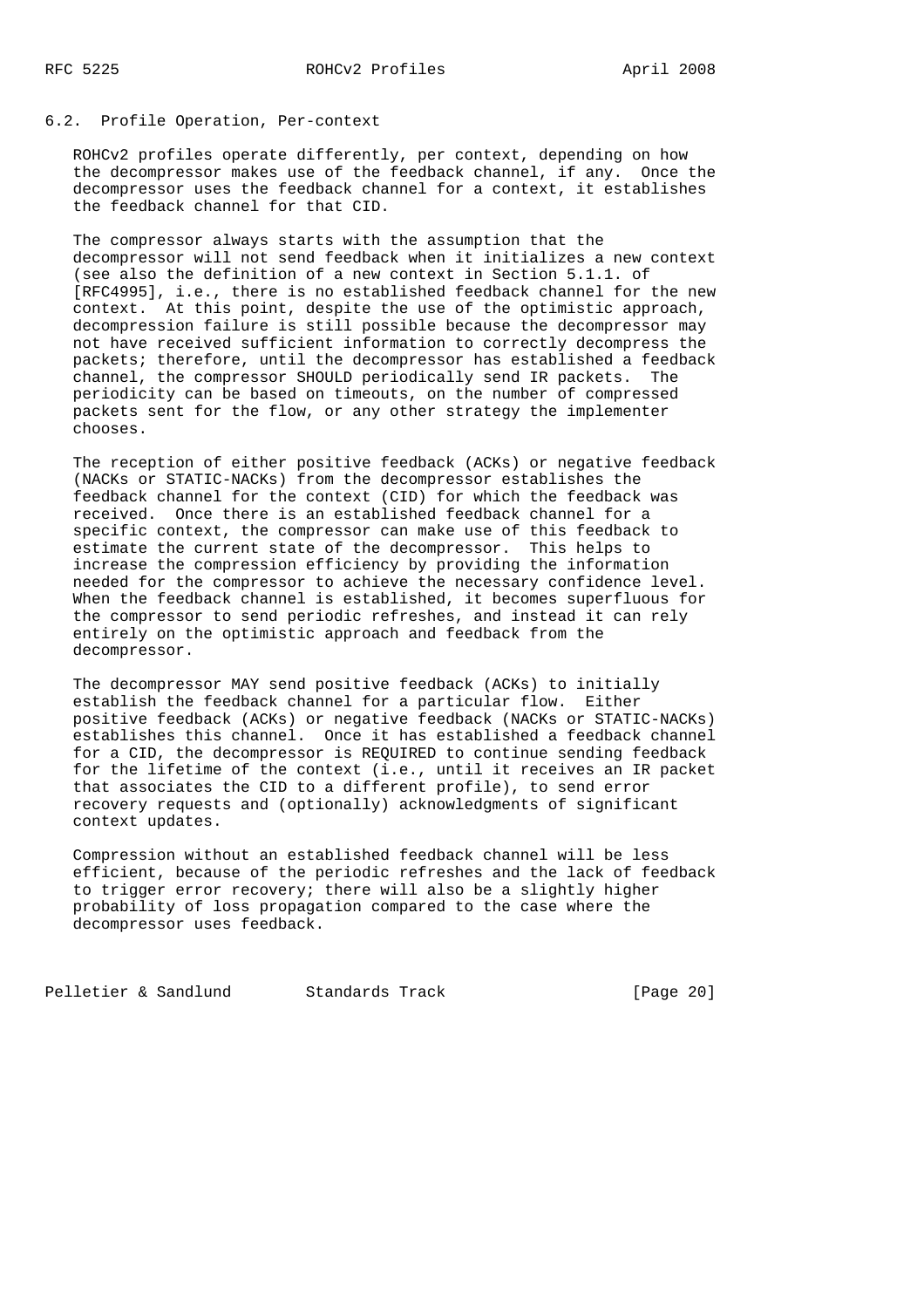# 6.3. Control Fields

 ROHCv2 defines a number of control fields that are used by the decompressor in its interpretation of the header formats received from the compressor. The control fields listed in the following subsections are defined using the formal notation [RFC4997] in Section 6.8.2.4 of this document.

6.3.1. Master Sequence Number (MSN)

 The Master Sequence Number (MSN) field is either taken from a field that already exists in one of the headers of the protocol that the profile compresses (e.g., RTP SN), or alternatively it is created at the compressor. There is one MSN space per context.

The MSN field has the following two functions:

- o Differentiating between reference headers when receiving feedback data;
- o Inferring the value of incrementing fields (e.g., IPv4 Identifier).

 There is one MSN field in every ROHCv2 header, i.e., the MSN is always present in each header type sent by the compressor. The MSN is sent in full in IR headers, while it can be lsb encoded within CO header formats. The decompressor always includes LSBs of the MSN in the Acknowledgment Number field in feedback (see Section 6.9). The compressor can later use this field to infer what packet the decompressor is acknowledging.

 For profiles for which the MSN is created by the compressor (i.e., 0x0102, 0x0104, and 0x0108), the following applies:

- o The compressor only initializes the MSN for a context when that context is first created or when the profile associated with a context changes;
- o When the MSN is initialized, it is initialized to a random value;
- o The value of the MSN SHOULD be incremented by one for each packet that the compressor sends for a specific CID.

6.3.2. Reordering Ratio

 The control field reorder\_ratio specifies how much reordering is handled by the lsb encoding of the MSN. This is useful when header compression is performed over links with varying reordering

Pelletier & Sandlund Standards Track [Page 21]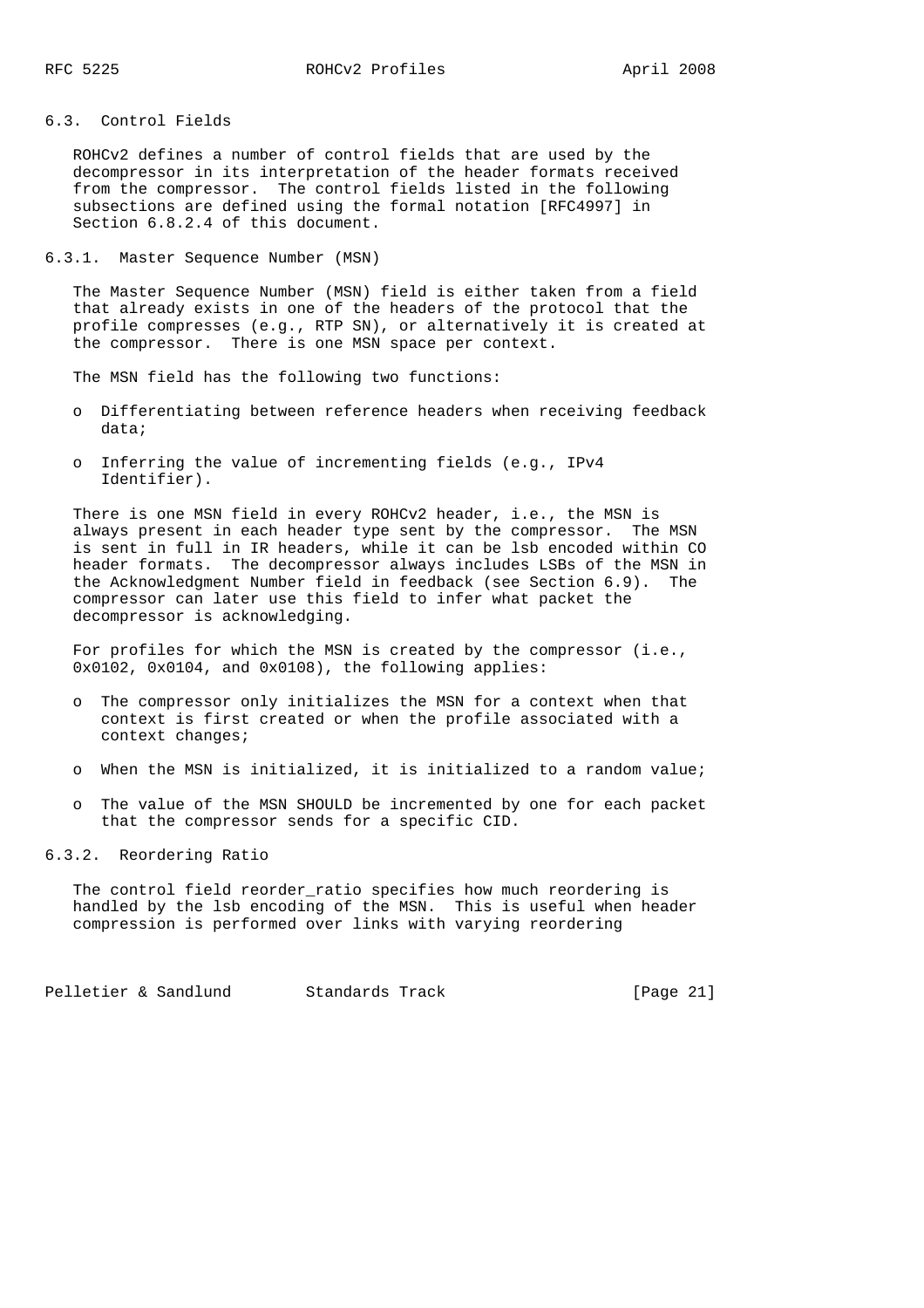characteristics. The reorder\_ratio control field provides the means for the compressor to adjust the robustness characteristics of the lsb encoding method with respect to reordering and consecutive losses, as described in Section 5.1.2.

### 6.3.3. IP-ID Behavior

 The IP-ID field of the IPv4 header can have different change patterns: sequential in network byte order, sequential byte-swapped, random or constant (a constant value of zero, although not conformant with [RFC0791], has been observed in practice). There is one IP-ID behavior control field per IP header. The control field for the IP-ID behavior of the innermost IP header determines which set of header formats is used. The IP-ID behavior control field is also used to determine the contents of the irregular chain item, for each IP header.

 ROHCv2 profiles MUST NOT assign a sequential behavior (network byte order or byte-swapped) to any IP-ID but the one in the innermost IP header when compressing more than one level of IP headers. This is because only the IP-ID of the innermost IP header is likely to have a sufficiently close correlation with the MSN to compress it as a sequentially changing field. Therefore, a compressor MUST assign either the constant zero IP-ID or the random IP-ID behavior to tunneling headers.

#### 6.3.4. UDP-Lite Coverage Behavior

 The control field coverage\_behavior specifies how the checksum coverage field of the UDP-Lite header is compressed with RoHCv2. It can indicate one of the following encoding methods: irregular, static, or inferred encoding.

# 6.3.5. Timestamp Stride

 The ts\_stride control field is used in scaled RTP timestamp encoding (see Section 6.6.8). It defines the expected increase in the RTP timestamp between consecutive RTP sequence numbers.

### 6.3.6. Time Stride

 The time\_stride control field is used in timer-based compression encoding (see Section 6.6.9). When timer-based compression is used, time\_stride should be set to the expected difference in arrival time between consecutive RTP packets.

Pelletier & Sandlund Standards Track [Page 22]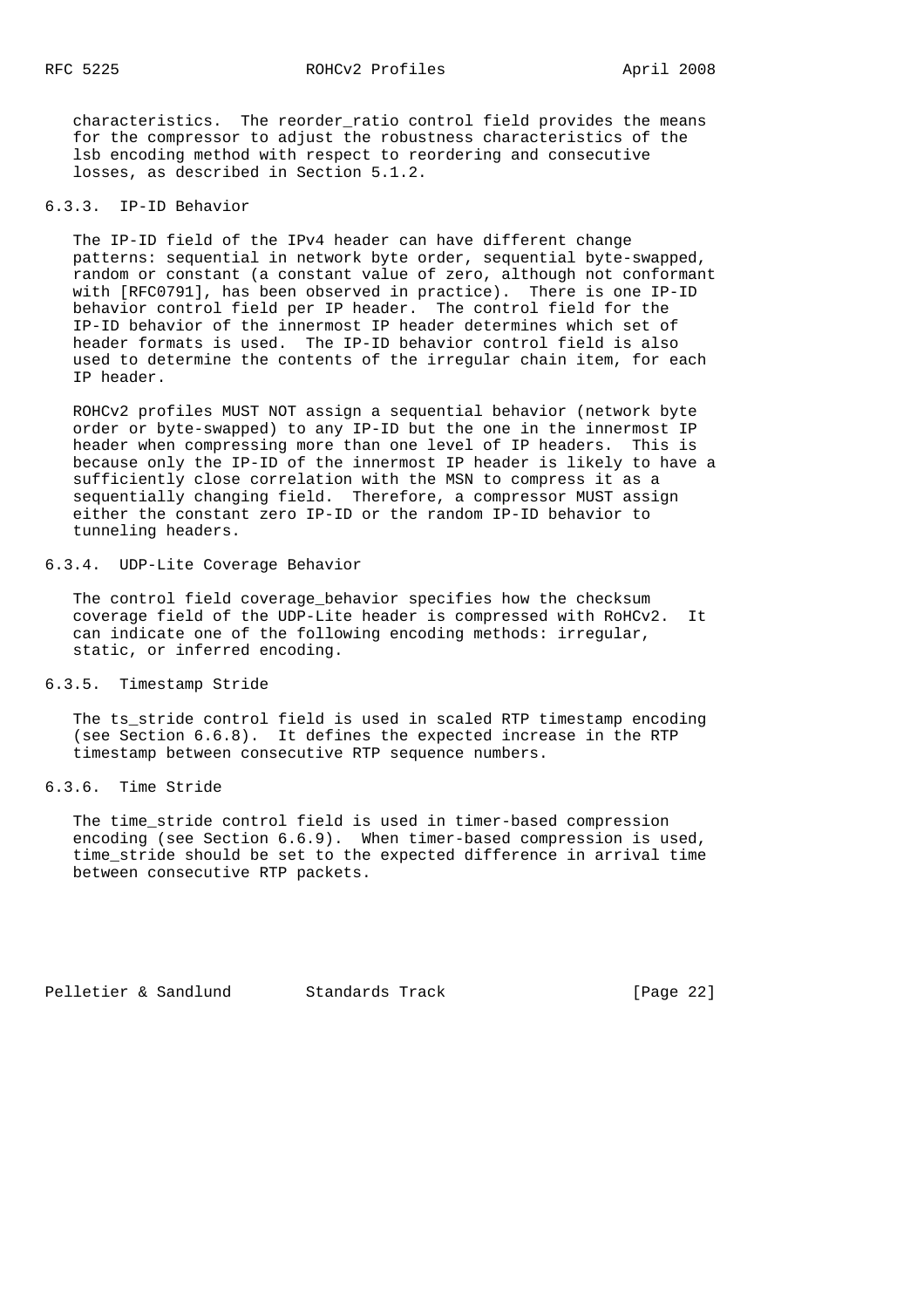### 6.3.7. CRC-3 for Control Fields

 ROHCv2 profiles define a CRC-3 calculated over a number of control fields. This 3-bit CRC protecting the control fields is present in the header format for the co\_common and co\_repair header types.

 The decompressor MUST always validate the integrity of the control fields covered by this 3-bit CRC when processing a co\_common or a co\_repair compressed header.

 Failure to validate the control fields using this CRC should be considered as a decompression failure by the decompressor in the algorithm that assesses the validity of the context. However, if the decompression attempt can be verified using either the CRC-3 or the CRC-7 calculated over the uncompressed header, the decompressor MAY still forward the decompressed header to upper layers. This is because the protected control fields are not always used to decompress the header (i.e., co\_common or co\_repair) that updates their respective value.

 The CRC polynomial and coverage of this CRC-3 is defined in Section 6.6.11.

6.4. Reconstruction and Verification

Validation of the IR header (8-bit CRC)

 The decompressor MUST always validate the integrity of the IR header using the 8-bit CRC carried within the IR header. When the header is validated, the decompressor updates the context with the information in the IR header. Otherwise, if the IR cannot be validated, the context MUST NOT be updated and the IR header MUST NOT be delivered to upper layers.

Verification of CO headers (3-bit CRC or 7-bit CRC)

 The decompressor MUST always verify the decompression of a CO header using the CRC carried within the compressed header. When the decompression is verified and successful, the decompressor updates the context with the information received in the CO header; otherwise, if the reconstructed header fails the CRC verification, these updates MUST NOT be performed.

 A packet for which the decompression attempt cannot be verified using the CRC MUST NOT be delivered to upper layers.

Pelletier & Sandlund Standards Track [Page 23]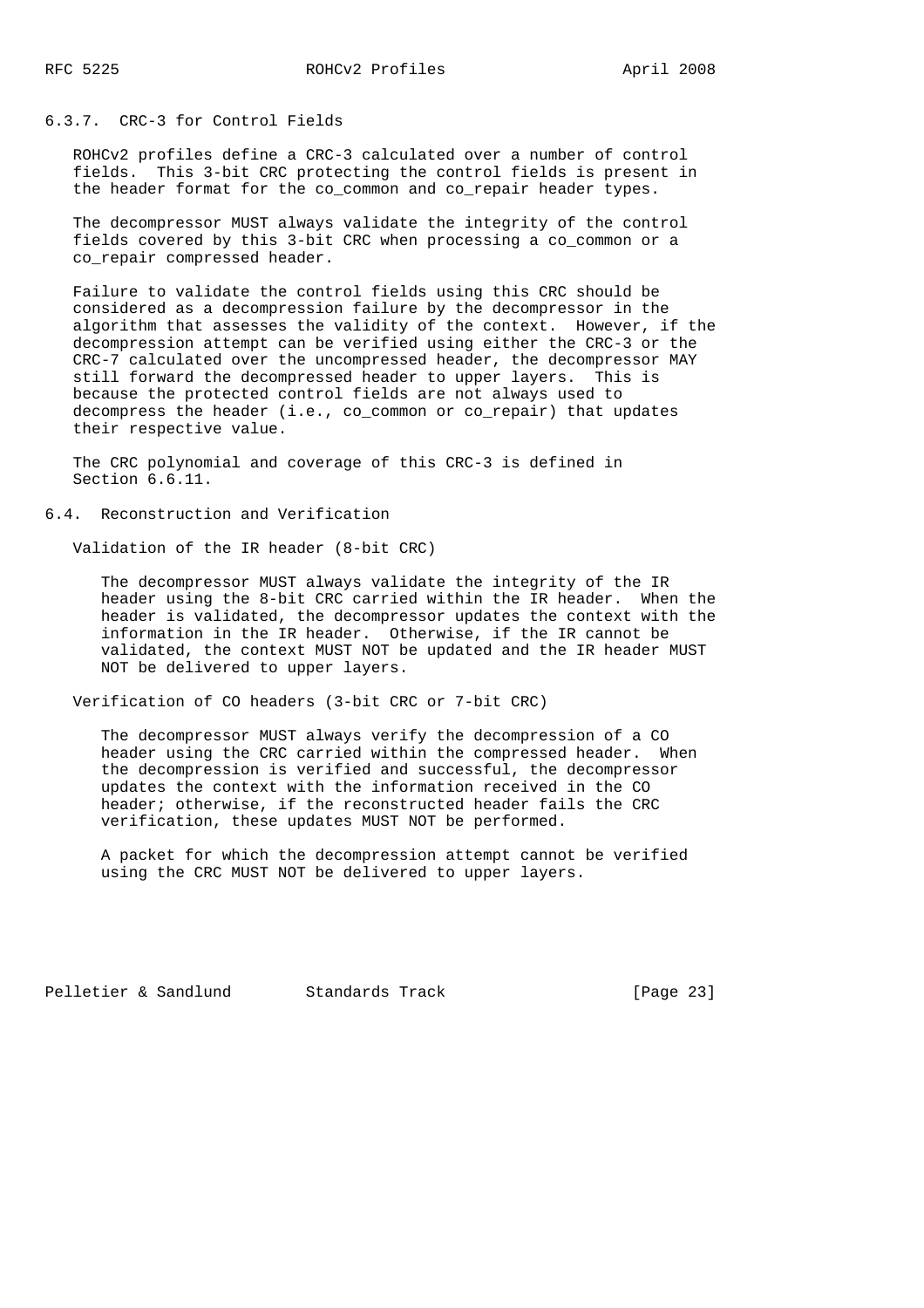Decompressor implementations may attempt corrective or repair measures on CO headers prior to performing the above actions, and the result of any decompression attempt MUST be verified using the CRC.

#### 6.5. Compressed Header Chains

 Some header types use one or more chains containing sub-header information. The function of a chain is to group fields based on similar characteristics, such as static, dynamic, or irregular fields.

 Chaining is done by appending an item for each header to the chain in their order of appearance in the uncompressed packet, starting from the fields in the outermost header.

In the text below, the term <protocol\_name> is used to identify formal notation names corresponding to different protocol headers. The mapping between these is defined in the following table:

| Protocol   |                                  |          | protocol name |
|------------|----------------------------------|----------|---------------|
| IPv4       |                                  | RFC 0791 | ipv4          |
| IPv6       |                                  | RFC 2460 | ipv6          |
| UDP        |                                  | RFC 0768 | udp           |
| <b>RTP</b> |                                  | RFC 3550 | rtp           |
| ESP        |                                  | RFC 4303 | esp           |
| $IDP-Lite$ |                                  | RFC 3828 | udp lite      |
| AH         |                                  | RFC 4302 | ah            |
| GRE.       | RFC 2784, RFC 2890               |          | qre           |
| MINE       |                                  | RFC 2004 | mine          |
|            | IPv6 Destination Option RFC 2460 |          | dest opt      |
|            | IPv6 Hop-by-hop Options RFC 2460 |          | hop opt       |
|            | IPv6 Routing Header RFC 2460     |          | rout opt      |

Static chain:

 The static chain consists of one item for each header of the chain of protocol headers that is compressed, starting from the outermost IP header. In the formal description of the header formats, this static chain item for each header type is labeled <protocol\_name>\_static. The static chain is only used in the IR header format.

Pelletier & Sandlund Standards Track [Page 24]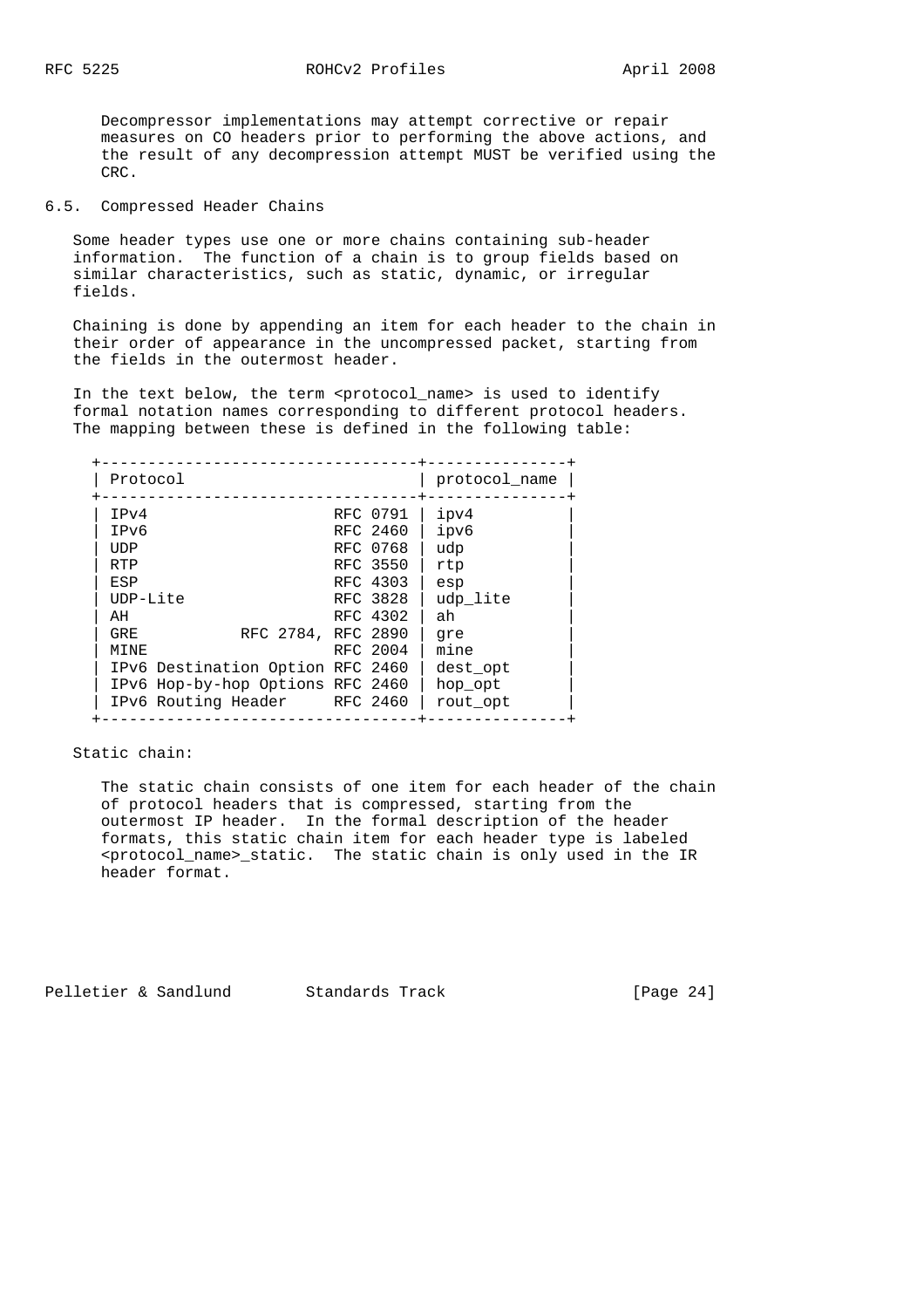#### Dynamic chain:

 The dynamic chain consists of one item for each header of the chain of protocol headers that is compressed, starting from the outermost IP header. In the formal description of the header formats, the dynamic chain item for each header type is labeled <protocol\_name>\_dynamic. The dynamic chain is only used in the IR and co\_repair header formats.

### Irregular chain:

 The structure of the irregular chain is analogous to the structure of the static chain. For each compressed header that uses the general format of Section 6.8, the irregular chain is appended at a specific location in the general format of the compressed headers. In the formal description of the header formats, the irregular chain item for each header type is a format whose name is suffixed by "\_irregular". The irregular chain is used in all CO headers, except for the co\_repair format.

 The format of the irregular chain for the innermost IP header differs from the format used for the outer IP headers, because the innermost IP header is part of the compressed base header. In the definition of the header formats using the formal notation, the argument "is\_innermost", which is passed to the corresponding encoding method (ipv4 or ipv6), determines what irregular chain items to use. The format of the irregular chain item for the outer IP headers is also determined using one flag for TTL/Hop Limit and TOS/TC. This flag is defined in the format of some of the compressed base headers.

 ROHCv2 profiles compress extension headers as other headers, and thus extension headers have a static chain, a dynamic chain, and an irregular chain.

 ROHCv2 profiles define chains for all headers that can be compressed, i.e., RTP [RFC3550], UDP [RFC0768], ESP [RFC4303], UDP-Lite [RFC3828], IPv4 [RFC0791], IPv6 [RFC2460], AH [RFC4302], GRE [RFC2784][RFC2890], MINE [RFC2004], IPv6 Destination Options header [RFC2460], IPv6 Hop-by-hop Options header [RFC2460], and IPv6 Routing header [RFC2460].

6.6. Header Formats and Encoding Methods

 The header formats are defined using the ROHC formal notation. Some of the encoding methods used in the header formats are defined in [RFC4997], while other methods are defined in this section.

Pelletier & Sandlund Standards Track [Page 25]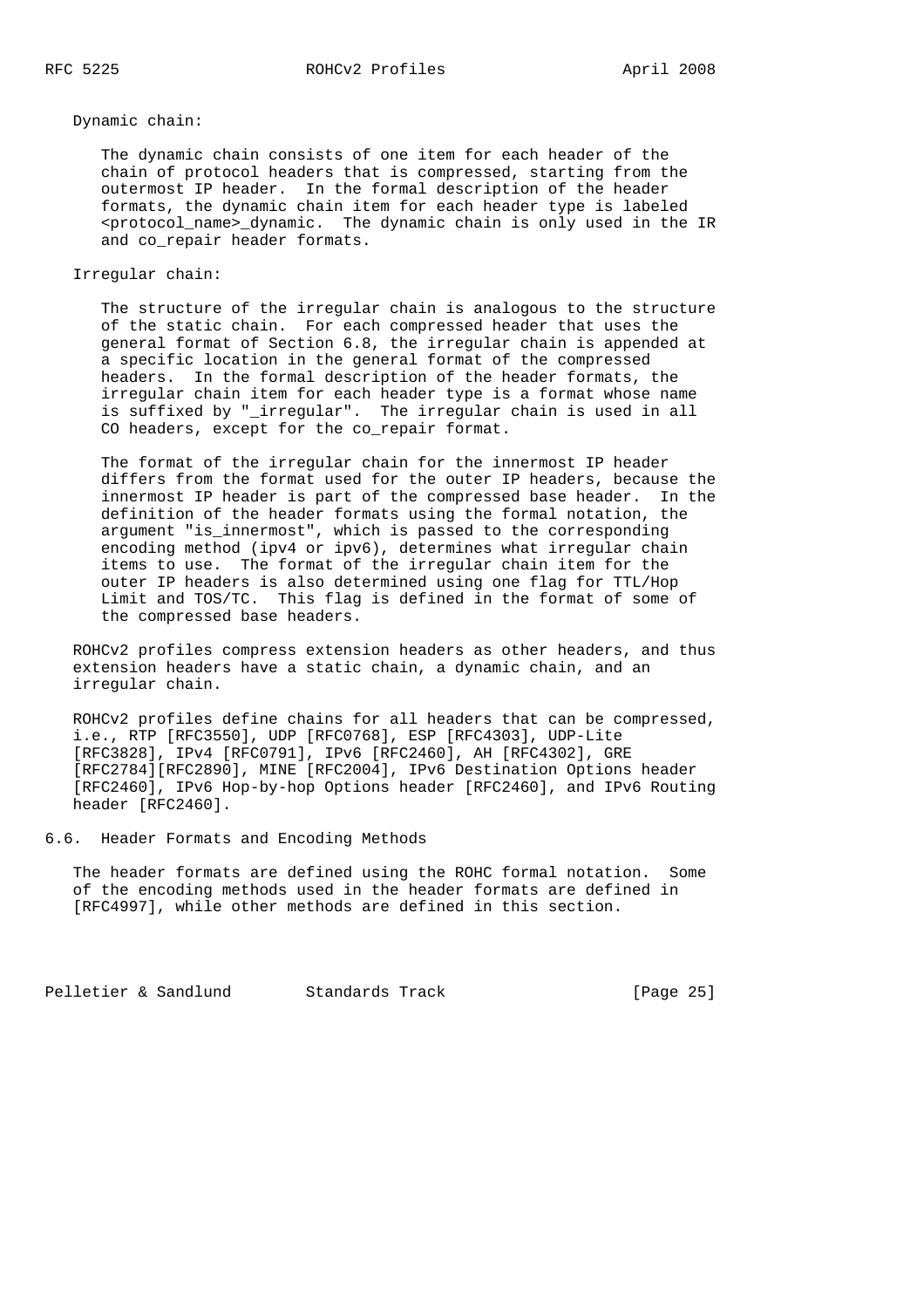### 6.6.1. baseheader\_extension\_headers

The baseheader extension headers encoding method skips over all fields of the extension headers of the innermost IP header, without encoding any of them. Fields in these extension headers are instead encoded in the irregular chain.

 This encoding is used in CO headers (see Section 6.8.2). The innermost IP header is combined with other header(s) (i.e., UDP, UDP- Lite, RTP) to create the compressed base header. In this case, there may be a number of extension headers between the IP headers and the other headers.

 The base header defines a representation of the extension headers, to comply with the syntax of the formal notation; this encoding method provides this representation.

### 6.6.2. baseheader outer headers

 The baseheader\_outer\_headers encoding method skips over all the fields of the extension header(s) that do not belong to the innermost IP header, without encoding any of them. Changing fields in outer headers are instead handled by the irregular chain.

This encoding method, similarly to the baseheader\_extension\_headers encoding method above, is necessary to keep the definition of the header formats syntactically correct. It describes tunneling IP headers and their respective extension headers (i.e., all headers located before the innermost IP header) for CO headers (see Section 6.8.2).

# 6.6.3. inferred\_udp\_length

 The decompressor infers the value of the UDP length field as being the sum of the UDP header length and the UDP payload length. The compressor must therefore ensure that the UDP length field is consistent with the length field(s) of preceding subheaders, i.e., there must not be any padding after the UDP payload that is covered by the IP Length.

 This encoding method is also used for the UDP-Lite Checksum Coverage field when it behaves in the same manner as the UDP length field (i.e., when the checksum always covers the entire UDP-Lite payload).

# 6.6.4. inferred\_ip\_v4\_header\_checksum

 This encoding method compresses the header checksum field of the IPv4 header. This checksum is defined in RFC 791 [RFC0791] as follows:

Pelletier & Sandlund Standards Track [Page 26]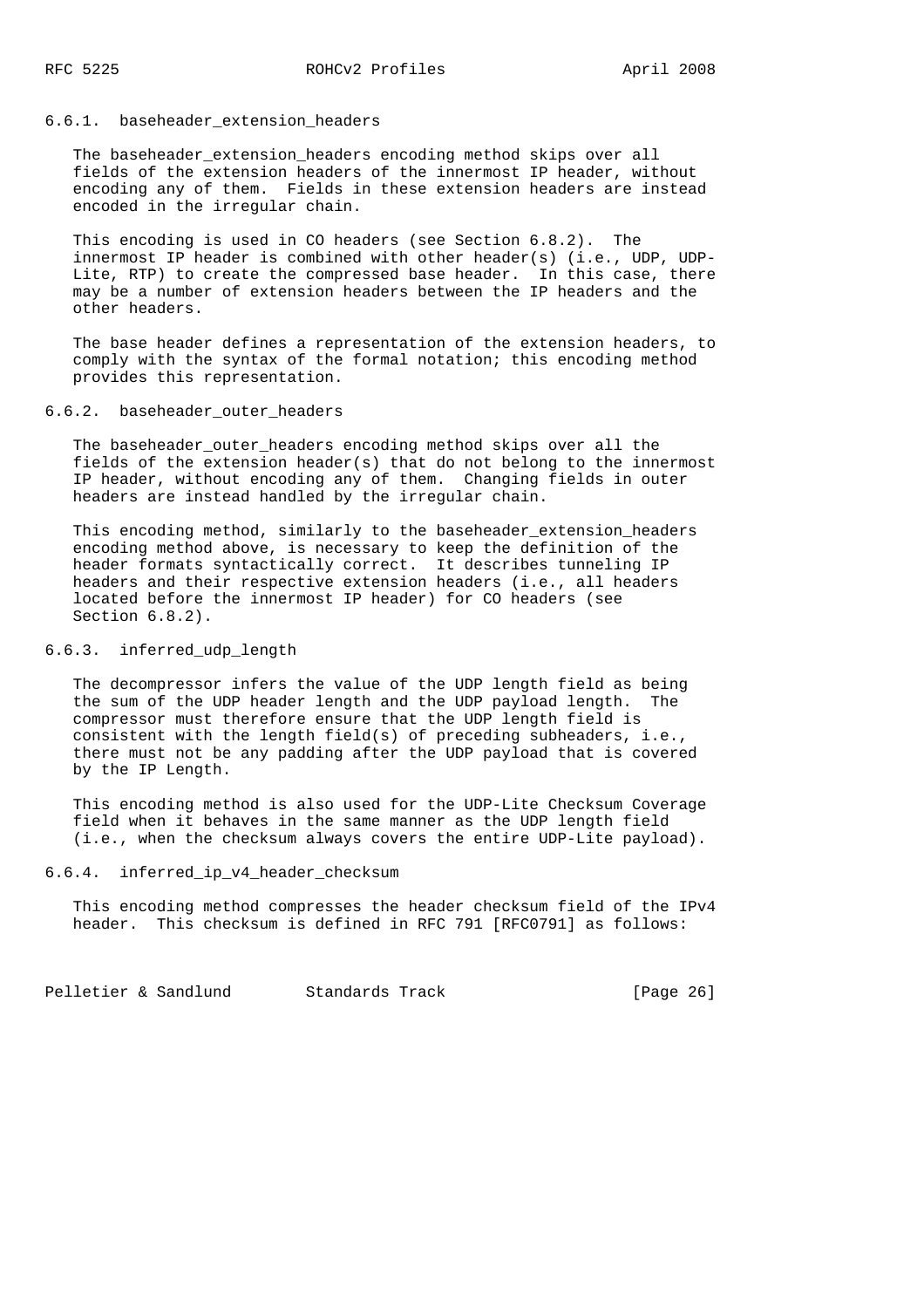Header Checksum: 16 bits

 A checksum on the header only. Since some header fields change (e.g., time to live), this is recomputed and verified at each point that the internet header is processed.

The checksum algorithm is:

 The checksum field is the 16 bit one's complement of the one's complement sum of all 16 bit words in the header. For purposes of computing the checksum, the value of the checksum field is zero.

 As described above, the header checksum protects individual hops from processing a corrupted header. As the data that this checksum protects is mostly compressed away and is instead taken from state stored in the context, this checksum becomes cumulative to the ROHC CRC. When using this encoding method, the checksum is recomputed by the decompressor.

The inferred ip v4 header checksum encoding method thus compresses the header checksum field of the IPv4 header down to a size of zero bits, i.e., no bits are transmitted in compressed headers for this field. Using this encoding method, the decompressor infers the value of this field using the computation above.

 The compressor MAY use the header checksum to validate the correctness of the header before compressing it, to avoid processing a corrupted header.

6.6.5. inferred\_mine\_header\_checksum

 This encoding method compresses the minimal encapsulation header checksum. This checksum is defined in RFC 2004 [RFC2004] as follows:

Header Checksum

 The 16-bit one's complement of the one's complement sum of all 16-bit words in the minimal forwarding header. For purposes of computing the checksum, the value of the checksum field is 0. The IP header and IP payload (after the minimal forwarding header) are not included in this checksum computation.

 The inferred\_mine\_header\_checksum encoding method compresses the minimal encapsulation header checksum down to a size of zero bits, i.e., no bits are transmitted in compressed headers for this field. Using this encoding method, the decompressor infers the value of this field using the above computation.

Pelletier & Sandlund Standards Track [Page 27]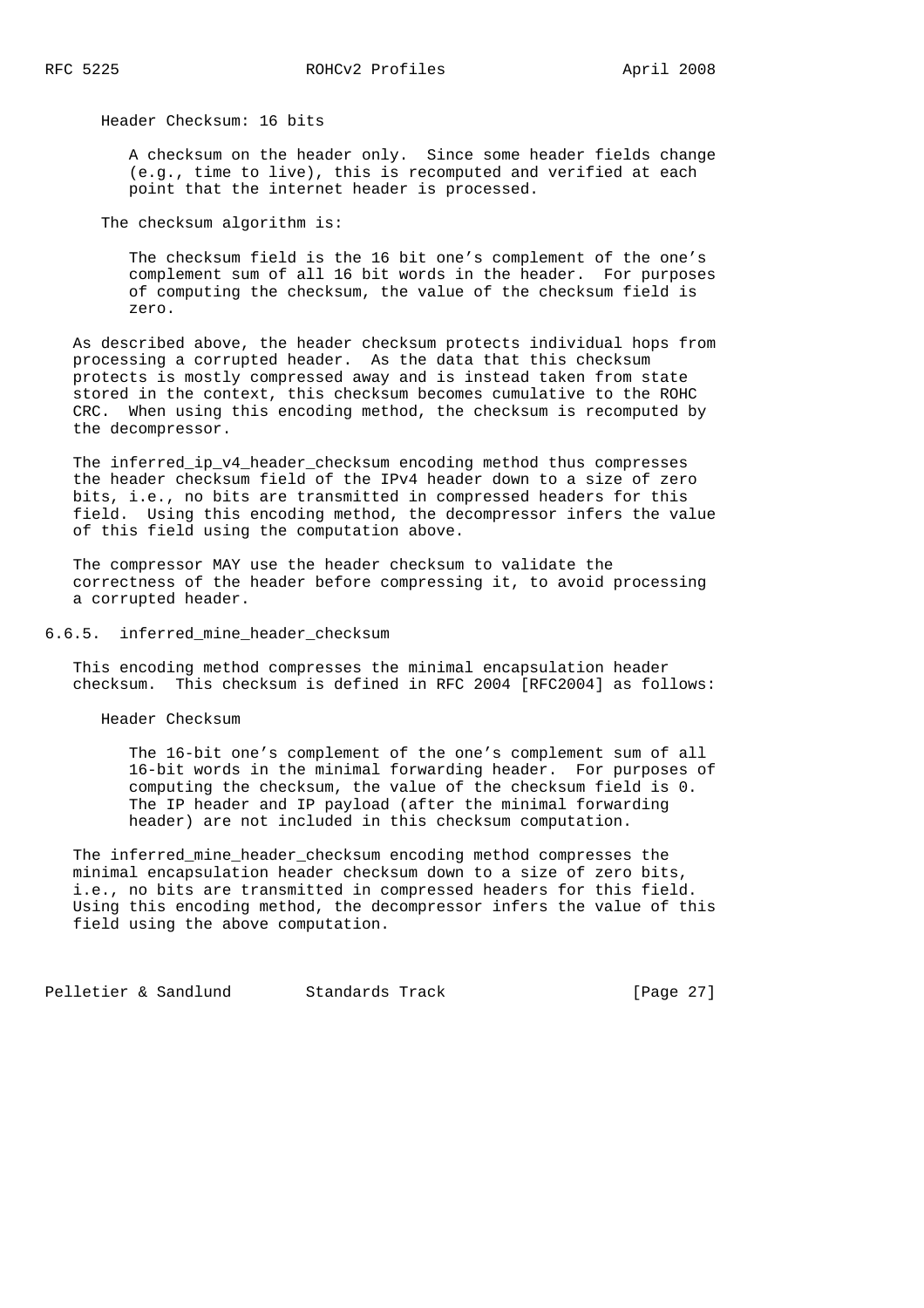The motivations for inferring this checksum are similar to the ones explained above in Section 6.6.4.

 The compressor MAY use the minimal encapsulation header checksum to validate the correctness of the header before compressing it, to avoid processing a corrupted header.

# 6.6.6. inferred\_ip\_v4\_length

 This encoding method compresses the total length field of the IPv4 header. The total length field of the IPv4 header is defined in RFC 791 [RFC0791] as follows:

Total Length: 16 bits

 Total Length is the length of the datagram, measured in octets, including internet header and data. This field allows the length of a datagram to be up to 65,535 octets.

 The inferred\_ip\_v4\_length encoding method compresses the IPv4 header checksum down to a size of zero bits, i.e., no bits are transmitted in compressed headers for this field. Using this encoding method, the decompressor infers the value of this field by counting in octets the length of the entire packet after decompression.

# 6.6.7. inferred\_ip\_v6\_length

 This encoding method compresses the payload length field in the IPv6 header. This length field is defined in RFC 2460 [RFC2460] as follows:

Payload Length: 16-bit unsigned integer

 Length of the IPv6 payload, i.e., the rest of the packet following this IPv6 header, in octets. (Note that any extension headers present are considered part of the payload, i.e., included in the length count.)

 The "inferred\_ip\_v6\_length" encoding method compresses the payload length field of the IPv6 header down to a size of zero bits, i.e., no bits are transmitted in compressed headers for this field. Using this encoding method, the decompressor infers the value of this field by counting in octets the length of the entire packet after decompression.

 IPv6 headers using the jumbo payload option of RFC 2675 [RFC2675] will not be compressible with this encoding method since the value of the payload length field does not match the length of the packet.

Pelletier & Sandlund Standards Track [Page 28]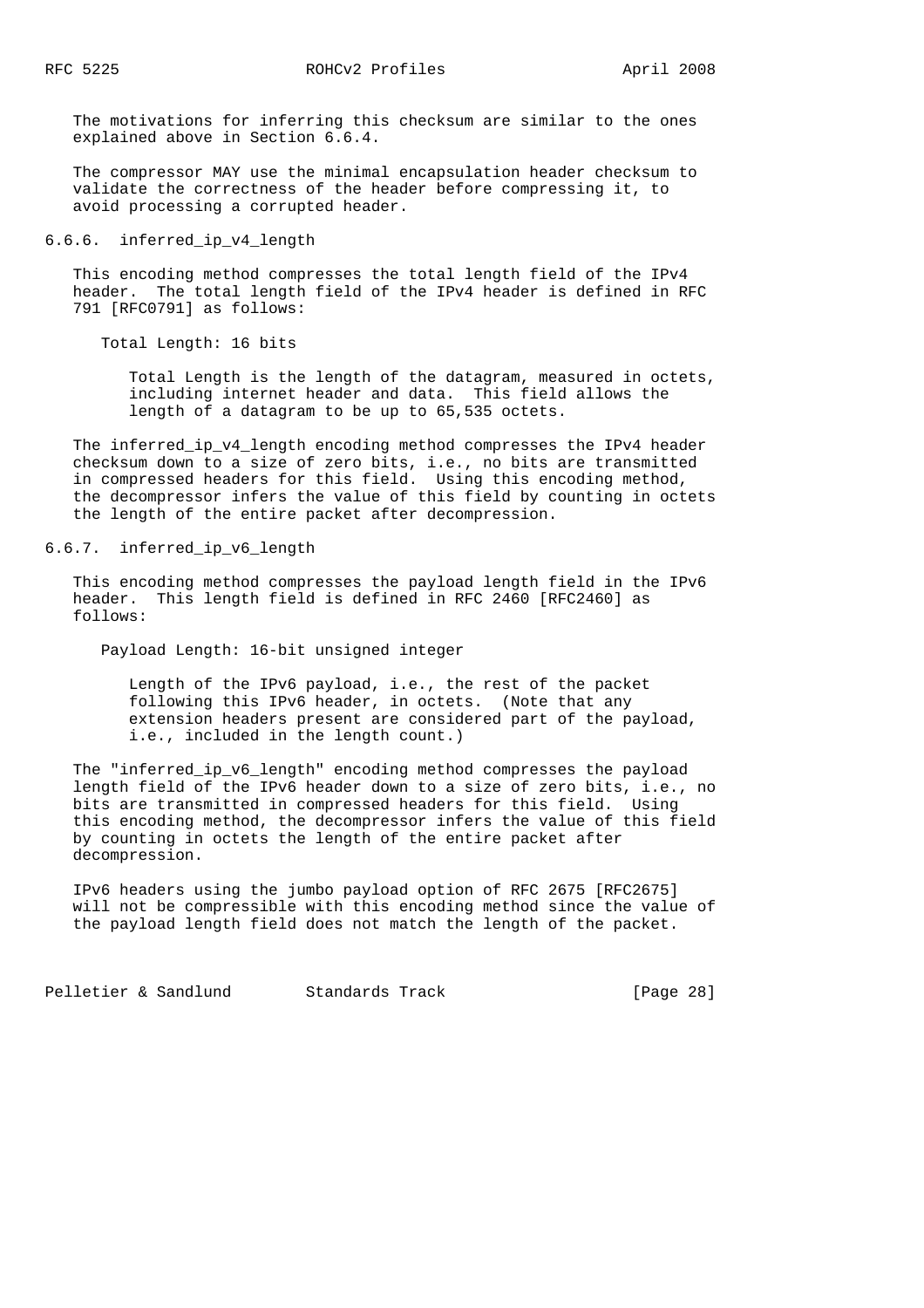6.6.8. Scaled RTP Timestamp Compression

 This section provides additional details on encodings used to scale the RTP timestamp, as defined in the formal notation in Section 6.8.2.4.

 The RTP timestamp (TS) usually increases by a multiple of the RTP Sequence Number's (SN's) increase and is therefore a suitable candidate for scaled encoding. This scaling factor is labeled ts\_stride in the definition of the profile in the formal notation. The compressor sets the scaling factor based on the change in TS with respect to the change in the RTP SN.

 The default value of the scaling factor ts\_stride is 160, as defined in Section 6.8.2.4. To use a different value for ts\_stride, the compressor explicitly updates the value of ts\_stride to the decompressor using one of the header formats that can carry this information.

 When the compressor uses a scaling factor that is different than the default value of ts\_stride, it can only use the new scaling factor once it has enough confidence that the decompressor has successfully calculated the residue (ts\_offset) of the scaling function for the timestamp. The compressor achieves this by sending unscaled timestamp values, to allow the decompressor to establish the residue based on the current ts\_stride. The compressor MAY send the unscaled timestamp in the same compressed header(s) used to establish the value of ts\_stride.

 Once the compressor has gained enough confidence that both the value of the scaling factor and the value of the residue have been established in the decompressor, the compressor can start compressing packets using the new scaling factor.

When the compressor detects that the residue (ts\_offset) value has changed, it MUST NOT select a compressed header format that uses the scaled timestamp encoding before it has re-established the residue as described above.

 When the value of the timestamp field wraps around, the value of the residue of the scaling function is likely to change. When this occurs, the compressor re-establishes the new residue value as described above.

 If the decompressor receives a compressed header containing scaled timestamp bits while the ts\_stride equals zero, it MUST NOT deliver the packet to upper layers and it SHOULD treat this as a CRC verification failure.

Pelletier & Sandlund Standards Track [Page 29]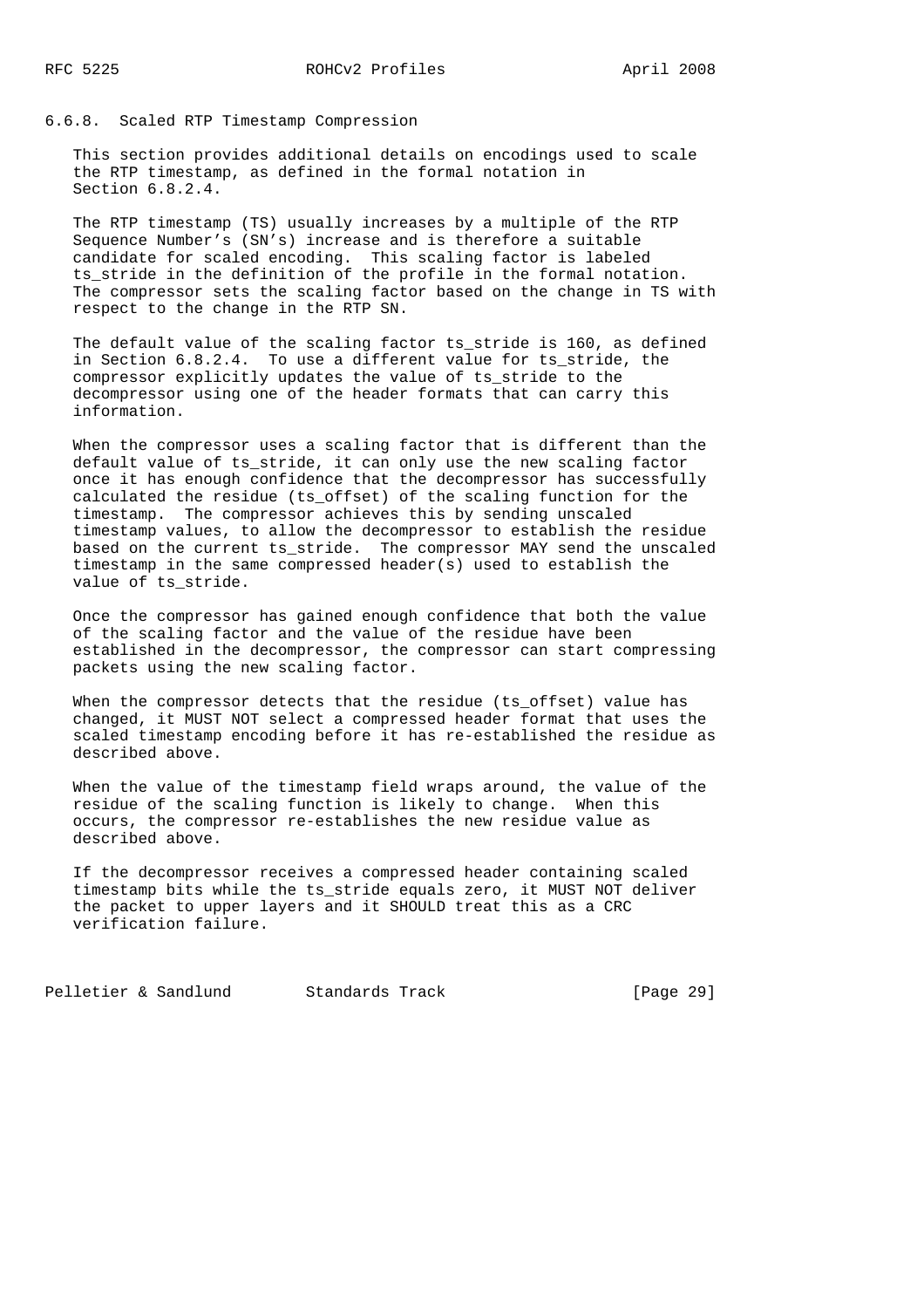Whether or not the scaling is applied to the RTP TS field is up to the compressor implementation (i.e., the use of scaling is OPTIONAL), and is indicated by the tsc\_indicator control field. In case scaling is applied to the RTP TS field, the value of ts\_stride used by the compressor is up to the implementation. A value of ts\_stride that is set to the expected increase in the RTP timestamp between consecutive unit increases of the RTP SN will provide the most gain for the scaled encoding. Other values may provide the same gain in some situations, but may reduce the gain in others.

 When scaled timestamp encoding is used for header formats that do not transmit any lsb-encoded timestamp bits at all, the inferred\_scaled\_field encoding of Section 6.6.10 is used for encoding the timestamp.

6.6.9. timer\_based\_lsb

The timer-based compression encoding method, timer based lsb, compresses a field whose change pattern approximates a linear function of the time of day.

 This encoding uses the local clock to obtain an approximation of the value that it encodes. The approximated value is then used as a reference value together with the num\_lsbs\_param least-significant bits received as the encoded value, where num\_lsbs\_param represents a number of bits that is sufficient to uniquely represent the encoded value in the presence of jitter between compression endpoints.

 ts\_scaled =:= timer\_based\_lsb(<time\_stride\_param>, <num\_lsbs\_param>, <offset\_param>)

 The parameters "num\_lsbs\_param" and "offset\_param" are the parameters to use for the lsb encoding, i.e., the number of least significant bits and the interpretation interval offset, respectively. The parameter "time\_stride\_param" represents the context value of the control field time\_stride.

 This encoding method always uses a scaled version of the field it compresses.

 The value of the field is decoded by calculating an approximation of the scaled value, using:

tsc\_ref\_advanced = tsc\_ref + (a\_n - a\_ref) / time\_stride.

Pelletier & Sandlund Standards Track [Page 30]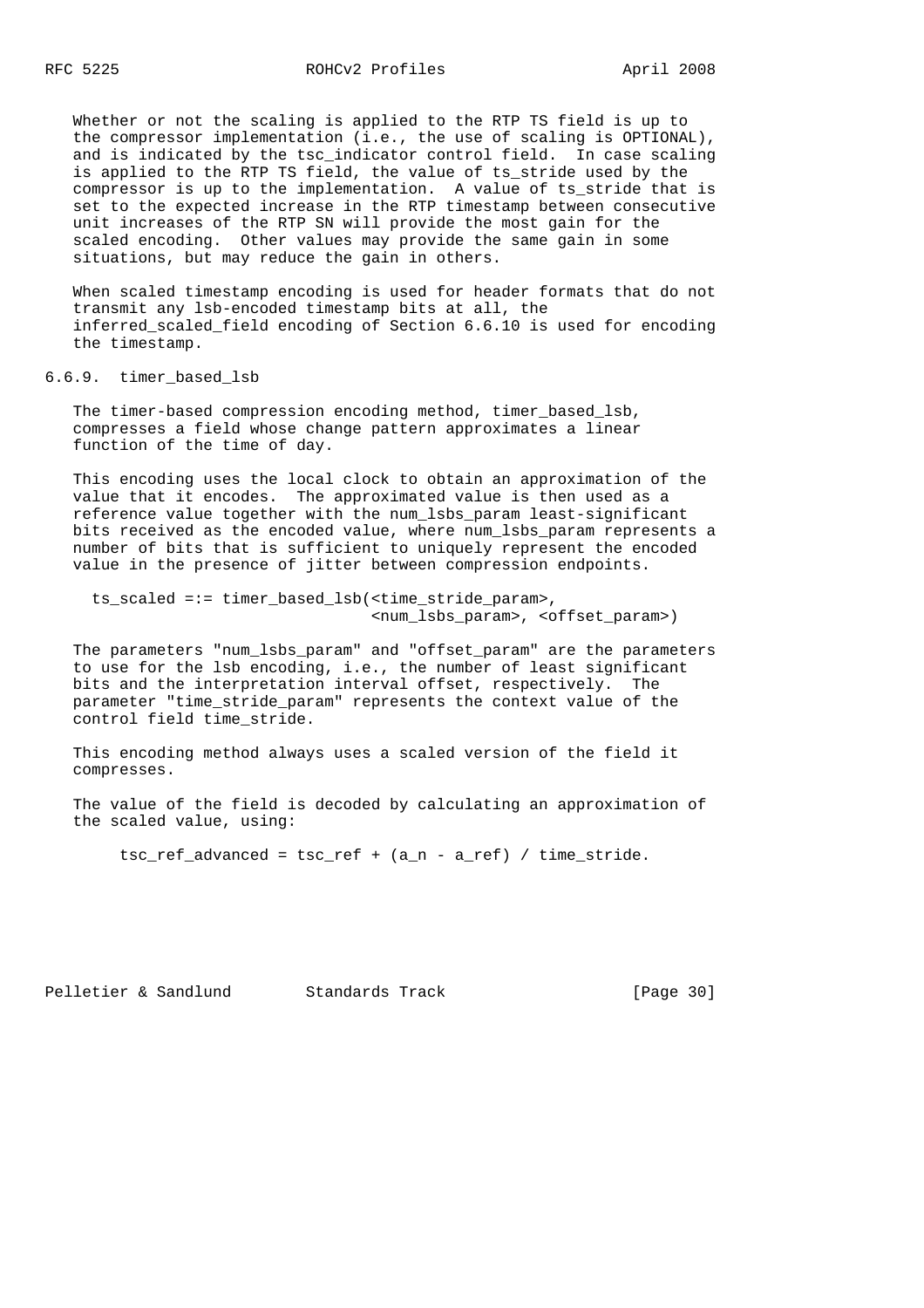where:

- tsc ref is a reference value of the scaled representation of the field.
- a\_n is the arrival time associated with the value to decode.
- a ref is the arrival time associated with the reference header.
- tsc\_ref\_advanced is an approximation of the scaled value of the field.

 The lsb encoding is then applied using the num\_lsbs\_param bits received in the compressed header and the tsc\_ref\_advanced as "ref value" (as per Section 4.11.5 of [RFC4997]).

 Appendix B.3 provides an example of how the compressor can calculate jitter.

 The control field time\_stride controls whether or not the timer\_based\_lsb method is used in the CO header. The decompressor SHOULD send the CLOCK\_RESOLUTION option with a zero value, if:

- o it receives a non-zero time\_stride value, and
- o it has not previously sent a CLOCK\_RESOLUTION feedback with a non zero value.

 This is to allow compression to recover from the case where a compressor erroneously activates timer-based compression.

 The support and usage of timer-based compression is OPTIONAL for both the compressor and the decompressor; the compressor is not required to set the time\_stride control field to a non-zero value when it has received a non-zero value for the CLOCK\_RESOLUTION option.

# 6.6.10. inferred\_scaled\_field

The inferred scaled field encoding method encodes a field that is defined as changing in relation to the MSN, and for which the increase with respect to the MSN can be scaled by some scaling factor. This encoding method is used in compressed header formats that do not contain any bits for the scaled field. In this case, the decompressor infers the unscaled value of the scaled field from the MSN field. The unscaled value is calculated according to the following formula:

unscaled\_value = delta\_msn \* stride + reference\_unscaled\_value

 where "delta\_msn" is the difference in MSN between the reference value of the MSN in the context and the value of the MSN decompressed

Pelletier & Sandlund Standards Track [Page 31]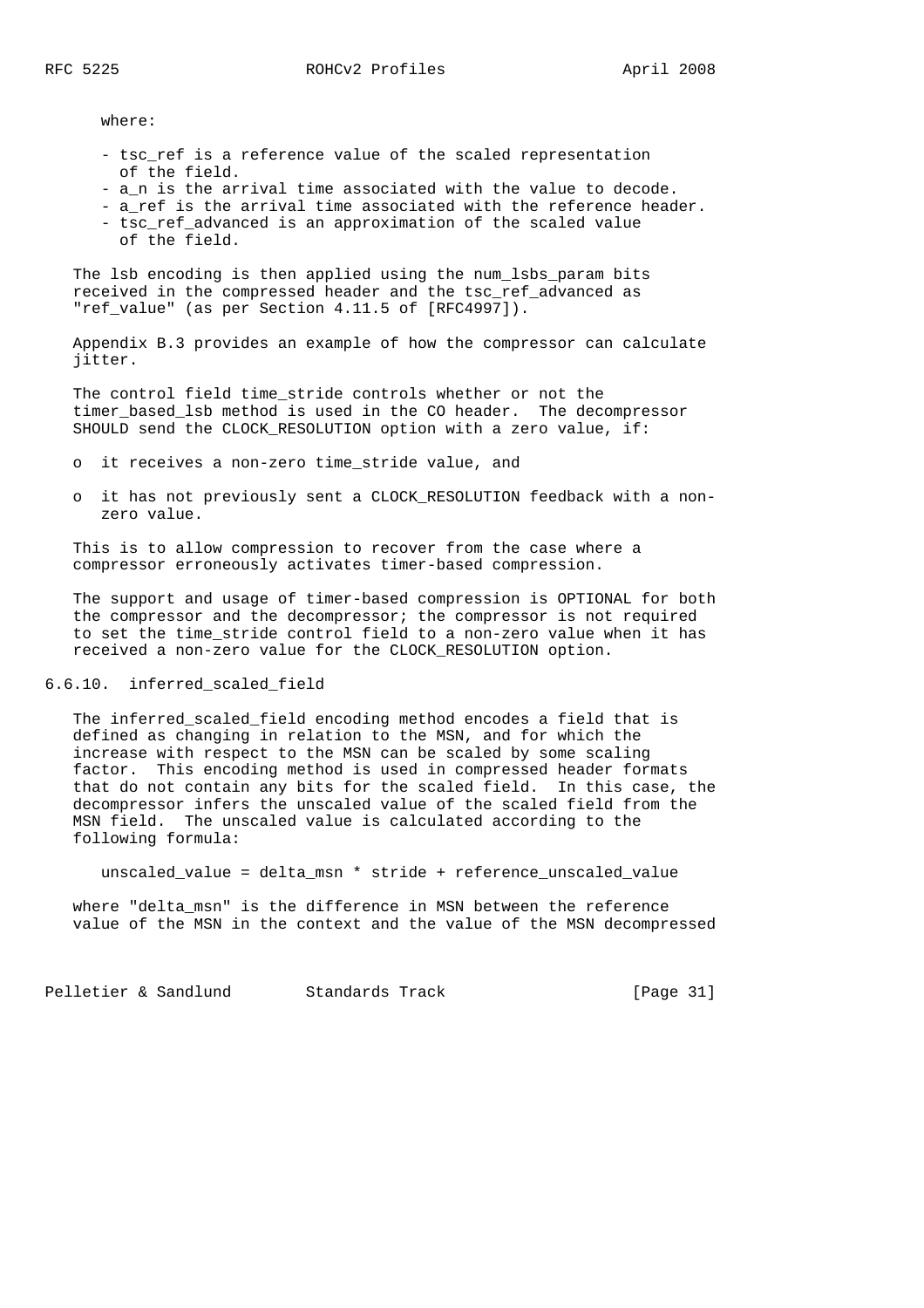RFC 5225 ROHCv2 Profiles April 2008

 from this packet, "reference\_unscaled\_value" is the value of the field being scaled in the context, and "stride" is the scaling value for this field.

 For example, when this encoding method is applied to the RTP timestamp in the RTP profile, the calculation above becomes:

timestamp = delta\_msn \* ts\_stride + reference\_timestamp

6.6.11. control\_crc3\_encoding

The control crc3 encoding method provides a CRC calculated over a number of control fields. The definition of this encoding method is the same as for the "crc" encoding method specified in Section 4.11.6 of [RFC4997], with the difference being that the data covered by the CRC is given by a concatenated list of control fields.

 In other words, the definition of the control\_crc3\_encoding method is equivalent to the following definition:

```
control crc encoding(ctrl data value, ctrl data length)
{
  UNCOMPRESSED {
  }
 COMPRESSED {
    control_crc3 =:=
     crc(3, 0x06, 0x07, ctr1_data_value, ctr1_data_length) [ 3 ];
  }
}
```
 where the parameter "ctrl\_data\_value" binds to the concatenated values of the following control fields, in the order listed below:

- o reorder\_ratio, 2 bits padded with 6 MSB of zeroes
- o ts\_stride, 32 bits (only for profiles 0x0101 and 0x0107)
- o time\_stride, 32 bits (only for profiles 0x0101 and 0x0107)
- o msn, 16 bits (not applicable for profiles 0x0101, 0x0103, and 0x0107)
- o coverage\_behavior, 2 bits padded with 6 MSB of zeroes (only for profiles 0x0107 and 0x0108)

Pelletier & Sandlund Standards Track [Page 32]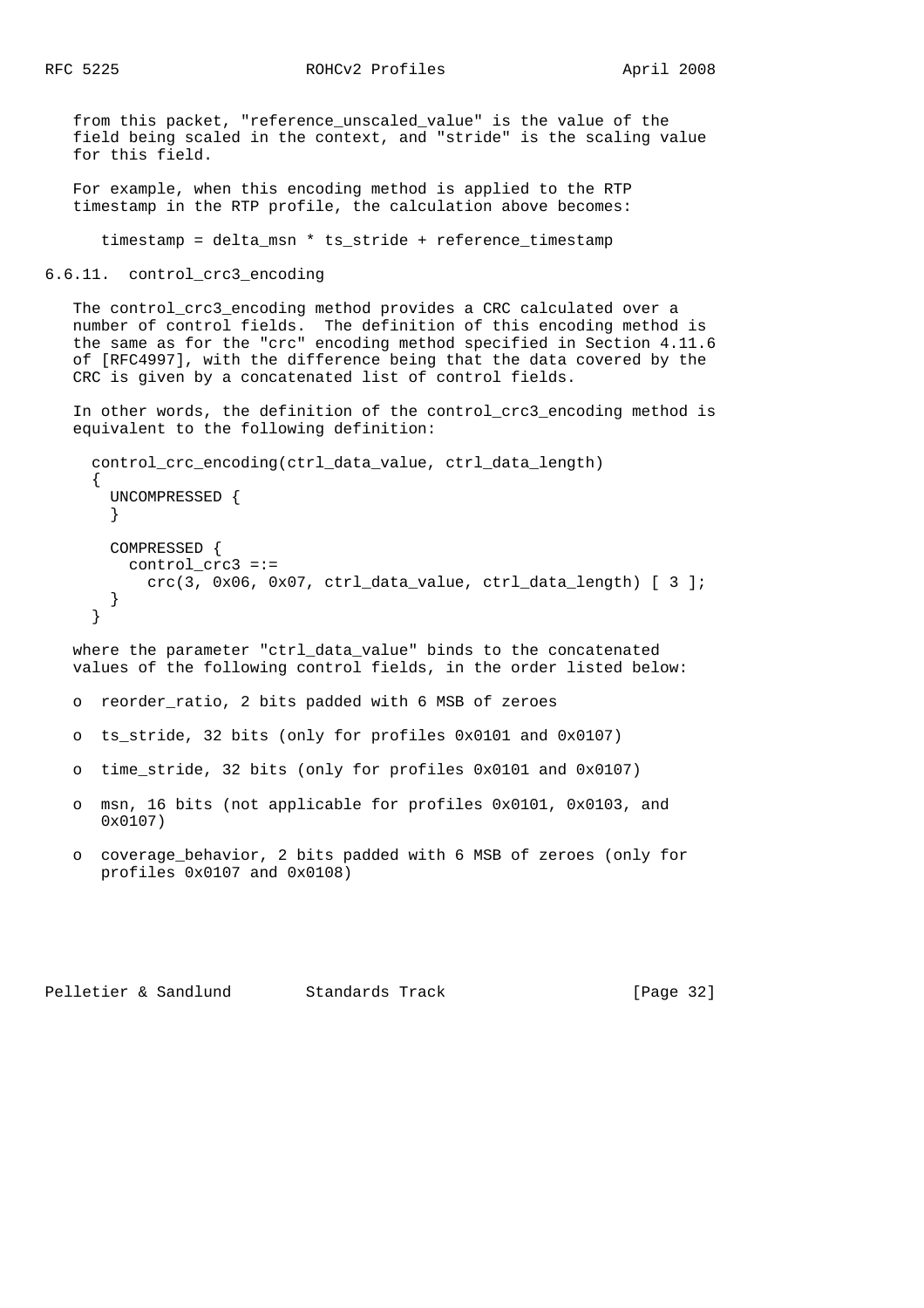o ip\_id\_behavior, one octet for each IP header in the compressible header chain starting from the outermost header. Each octet consists of 2 bits padded with 6 MSBs of zeroes.

 The "ctrl\_data\_length" binds to the sum of the length of the control field(s) that are applicable to the specific profile.

 The decompressor uses the resulting 3-bit CRC to validate the control fields that are updated by the co\_common and co\_repair header formats; this CRC cannot be used to verify the outcome of a decompression attempt.

 This CRC protects the update of control fields, as the updated values are not always used to decompress the header that carries them and thus are not protected by the CRC-7 verification. This prevents impairments that could occur if the decompression of a co\_common or of a co\_repair succeeds and the decompressor sends positive feedback, while for some reason the control fields are incorrectly updated.

6.6.12. inferred\_sequential\_ip\_id

 This encoding method is used with a sequential IP-ID behavior (sequential or sequential byte-swapped) and when there are no coded IP-ID bits in the compressed header. In this case, the IP-ID offset from the MSN is constant, and the IP-ID increases by the same amount as the MSN (similar to the inferred\_scaled\_field encoding method).

 The decompressor calculates the value for the IP-ID according to the following formula:

IP-ID = delta\_msn + reference\_IP\_ID\_value

 where "delta\_msn" is the difference between the reference value of the MSN in the context and the uncompressed value of the MSN associated to the compressed header, and where "reference\_IP\_ID\_value" is the value of the IP-ID in the context. For swapped IP-ID behavior (i.e., when ip\_id\_behavior\_innermost is set to IP\_ID\_BEHAVIOR\_SEQUENTIAL\_SWAPPED), "reference\_IP\_ID\_value" and "IP-ID" are byte-swapped with regard to the corresponding fields in the context.

 If the IP-ID behavior is random or zero, this encoding method does not update any fields.

Pelletier & Sandlund Standards Track [Page 33]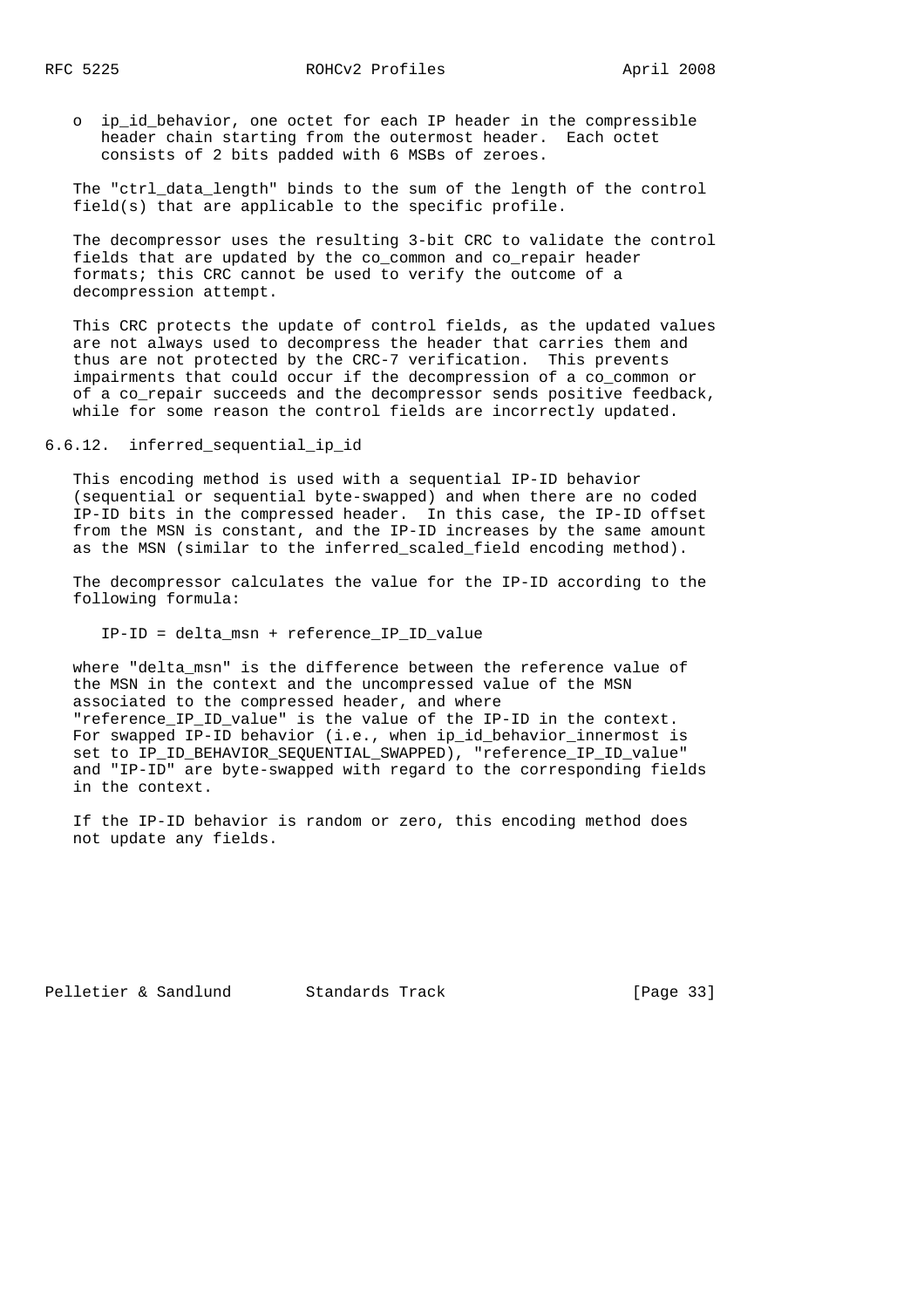### 6.6.13. list\_csrc(cc\_value)

 This encoding method compresses the list of RTP CSRC identifiers using list compression. This encoding establishes a content for the different CSRC identifiers (items) and a list describing the order in which they appear.

 The compressor passes an argument (cc\_value) to this encoding method: this is the value of the CC field taken from the RTP header. The decompressor is required to bind the value of this argument to the number of items in the list, which will allow the decompressor to correctly reconstruct the CC field.

#### 6.6.13.1. List Compression

 The CSRC identifiers in the uncompressed packet can be represented as an ordered list, whose order and presence are usually constant between packets. The generic structure of such a list is as follows:

 +--------+--------+--...--+--------+  $list: | item 1 | item 2 | |$  item n | +--------+--------+--...--+--------+

 When performing list compression on a CSRC list, each item is the uncompressed value of one CSRC identifier.

The basic principles of list-based compression are the following:

When initializing the context:

 1) The complete representation of the list of CSRC identifiers is transmitted.

Then, once the context has been initialized:

- 2) When the list is unchanged, a compressed header that does not contain information about the list can be used.
- 3) When the list changes, a compressed list is sent in the compressed header, including a representation of its structure and order. Previously unknown items are sent uncompressed in the list, while previously known items are only represented by an index pointing to the item stored in the context.

Pelletier & Sandlund Standards Track [Page 34]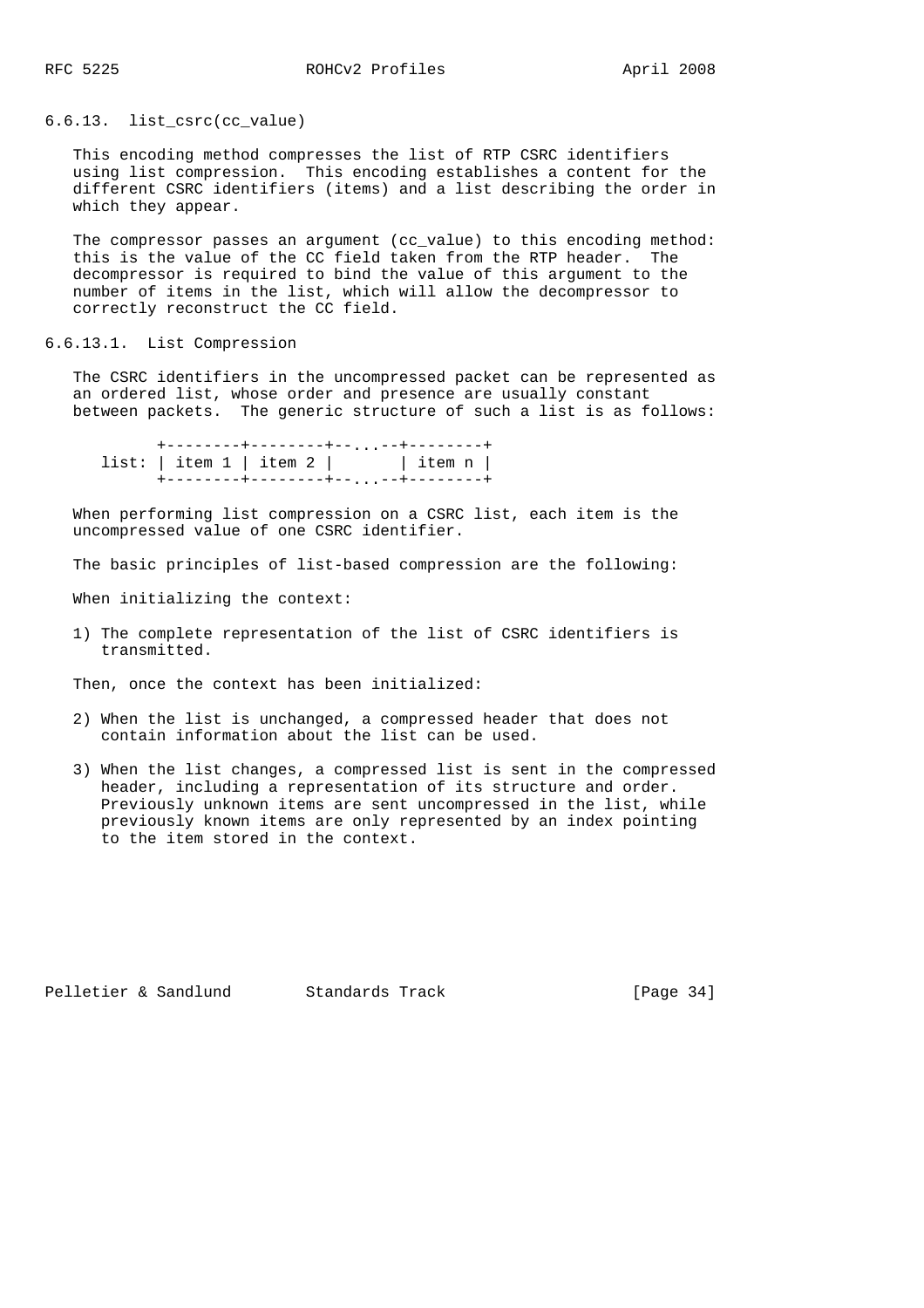#### 6.6.13.2. Table-based Item Compression

 The table-based item compression compresses individual items sent in compressed lists. The compressor assigns a unique identifier, "Index", to each item "Item" of a list.

#### Compressor Logic

 The compressor conceptually maintains an item table containing all items, indexed using "Index". The (Index, Item) pair is sent together in compressed lists until the compressor gains enough confidence that the decompressor has observed the mapping between items and their respective index. Confidence is obtained from the reception of an acknowledgment from the decompressor, or by sending (Index, Item) pairs using the optimistic approach. Once confidence is obtained, the index alone is sent in compressed lists to indicate the presence of the item corresponding to this index.

 The compressor MAY reset its item table upon receiving a negative acknowledgement.

 The compressor MAY reassign an existing index to a new item by re establishing the mapping using the procedure described above.

#### Decompressor Logic

 The decompressor conceptually maintains an item table that contains all (Index, Item) pairs received. The item table is updated whenever an (Index, Item) pair is received and decompression is successful (CRC verification, or CRC-8 validation). The decompressor retrieves the item from the table whenever an Index is received without an accompanying Item.

 If an index is received without an accompanying Item and the decompressor does not have any context for this index, the decompressor MUST NOT deliver the packet to upper layers.

#### 6.6.13.3. Encoding of Compressed Lists

Each item present in a compressed list is represented by:

- o an Index into the table of items, and a presence bit indicating if a compressed representation of the item is present in the list.
- o an item (if the presence bit is set).

Pelletier & Sandlund Standards Track [Page 35]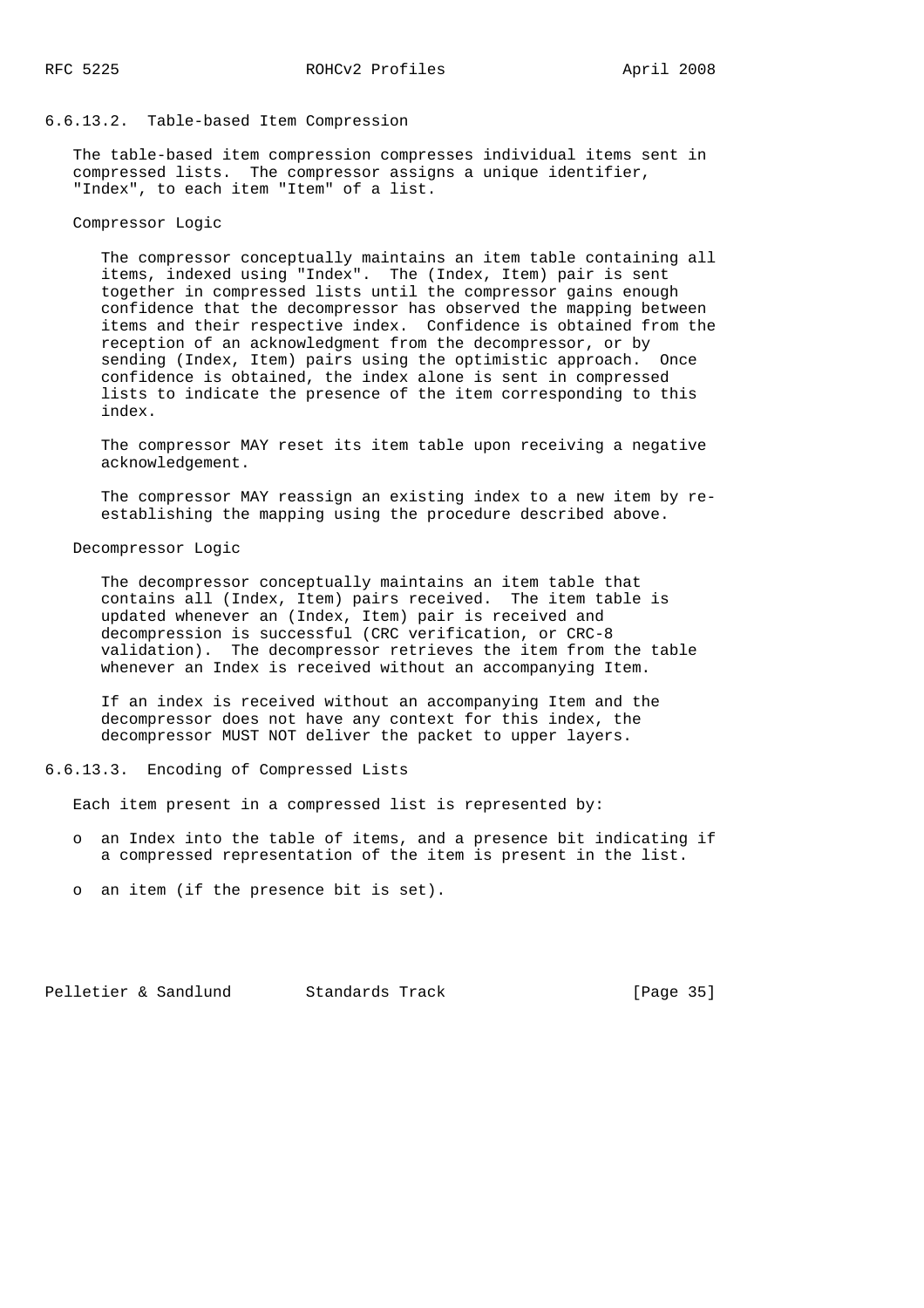If the presence bit is not set, the item must already be known by the decompressor.

A compressed list of items uses the following encoding:

 0 1 2 3 4 5 6 7 +---+---+---+---+---+---+---+---+ | Reserved | PS | m +---+---+---+---+---+---+---+---+  $XI_1, ..., XI_m$  | m octets, or m \* 4 bits / --- --- --- ---/ | : Padding : if PS = 0 and m is odd +---+---+---+---+---+---+---+---+ | | / Item\_1, ..., Item\_n / variable | | .<br>+---+---+---+---+---+---+---+---+

 Reserved: MUST be set to zero; otherwise, the decompressor MUST discard the packet.

PS: Indicates size of XI fields:

PS = 0 indicates 4-bit XI fields;

PS = 1 indicates 8-bit XI fields.

 m: Number of XI item(s) in the compressed list. Also, the value of the cc\_value argument of the list\_csrc encoding (see Section 6.6.13).

 XI\_1, ..., XI\_m: m XI items. Each XI represents one item in the list of items of the uncompressed header, in the same order as they appear in the uncompressed header.

The format of an XI item is as follows:

 0 1 2 3 +---+---+---+---+  $PS = 0: |X|$  Index | +---+---+---+---+ 0 1 2 3 4 5 6 7 +---+---+---+---+---+---+---+---+  $PS = 1: |X|$  Reserved | Index | +---+---+---+---+---+---+---+---+

X: Indicates whether the item is present in the list:

Pelletier & Sandlund Standards Track [Page 36]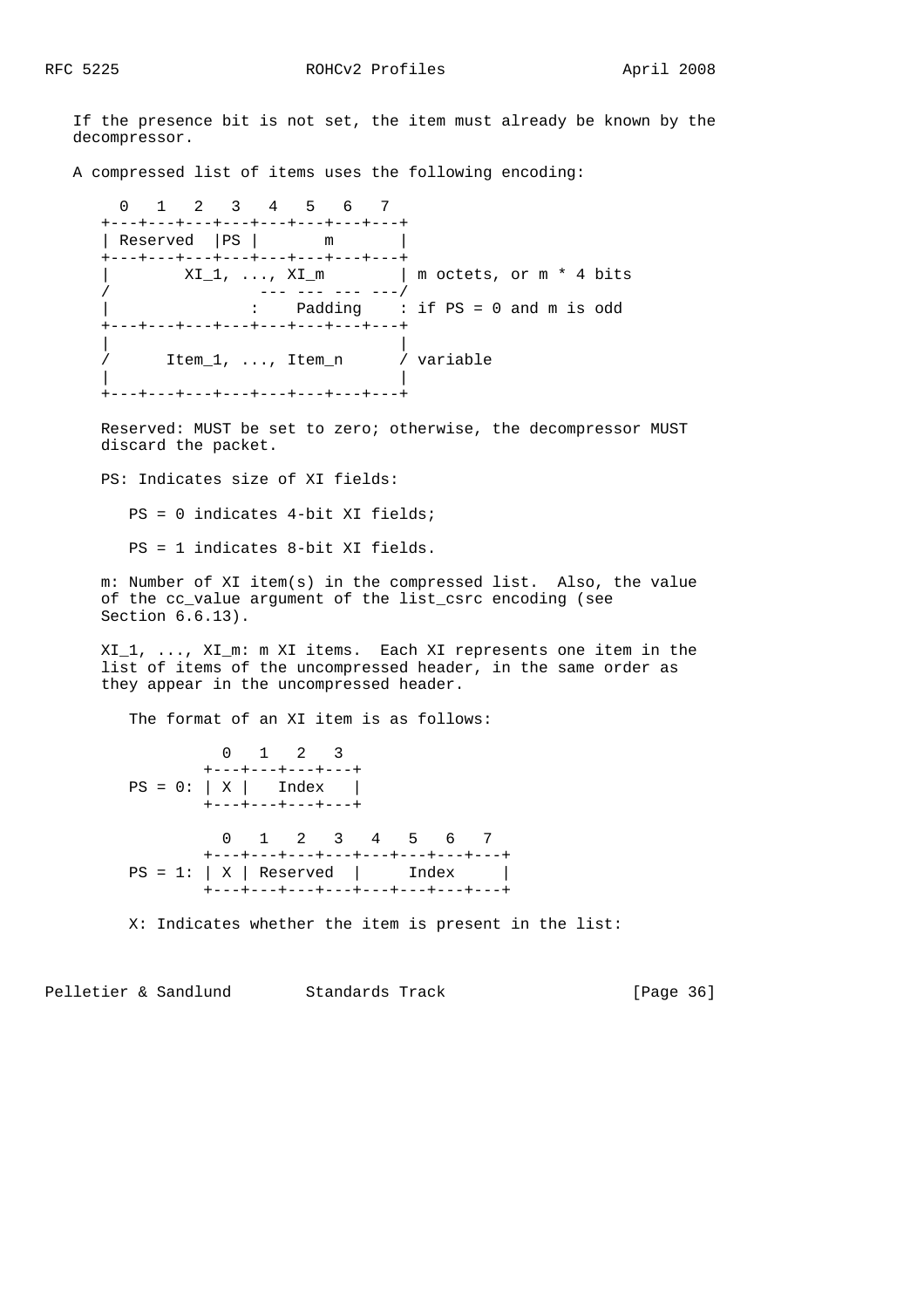X = 1 indicates that the item corresponding to the Index is sent in the Item\_1, ..., Item\_n list;

 X = 0 indicates that the item corresponding to the Index is not sent.

 Reserved: MUST be set to zero; otherwise, the decompressor MUST discard the packet.

Index: An index into the item table. See Section 6.6.13.4

When 4-bit XI items are used, the XI items are placed in octets in the following manner:

 0 1 2 3 4 5 6 7 +---+---+---+---+---+---+---+---+ | XI\_k | XI\_k + 1 | +---+---+---+---+---+---+---+---+

 Padding: A 4-bit Padding field is present when PS = 0 and the number of XIs is odd. The Padding field MUST be set to zero; otherwise, the decompressor MUST discard the packet.

Item  $1, \ldots$ , item n: Each item corresponds to an XI with  $X = 1$  in XI 1, ..., XI m. Each entry in the Item list is the uncompressed representation of one CSRC identifier.

6.6.13.4. Item Table Mappings

 The item table for list compression is limited to 16 different items, since the RTP header can only carry at most 15 simultaneous CSRC identifiers. The effect of having more than 16 items in the item table will only cause a slight overhead to the compressor when items are swapped in/out of the item table.

6.6.13.5. Compressed Lists in Dynamic Chain

 A compressed list that is part of the dynamic chain must have all of its list items present, i.e., all X-bits in the XI list MUST be set. All items previously established in the item table that are not present in the list decompressed from this packet MUST also be retained in the decompressor context.

Pelletier & Sandlund Standards Track [Page 37]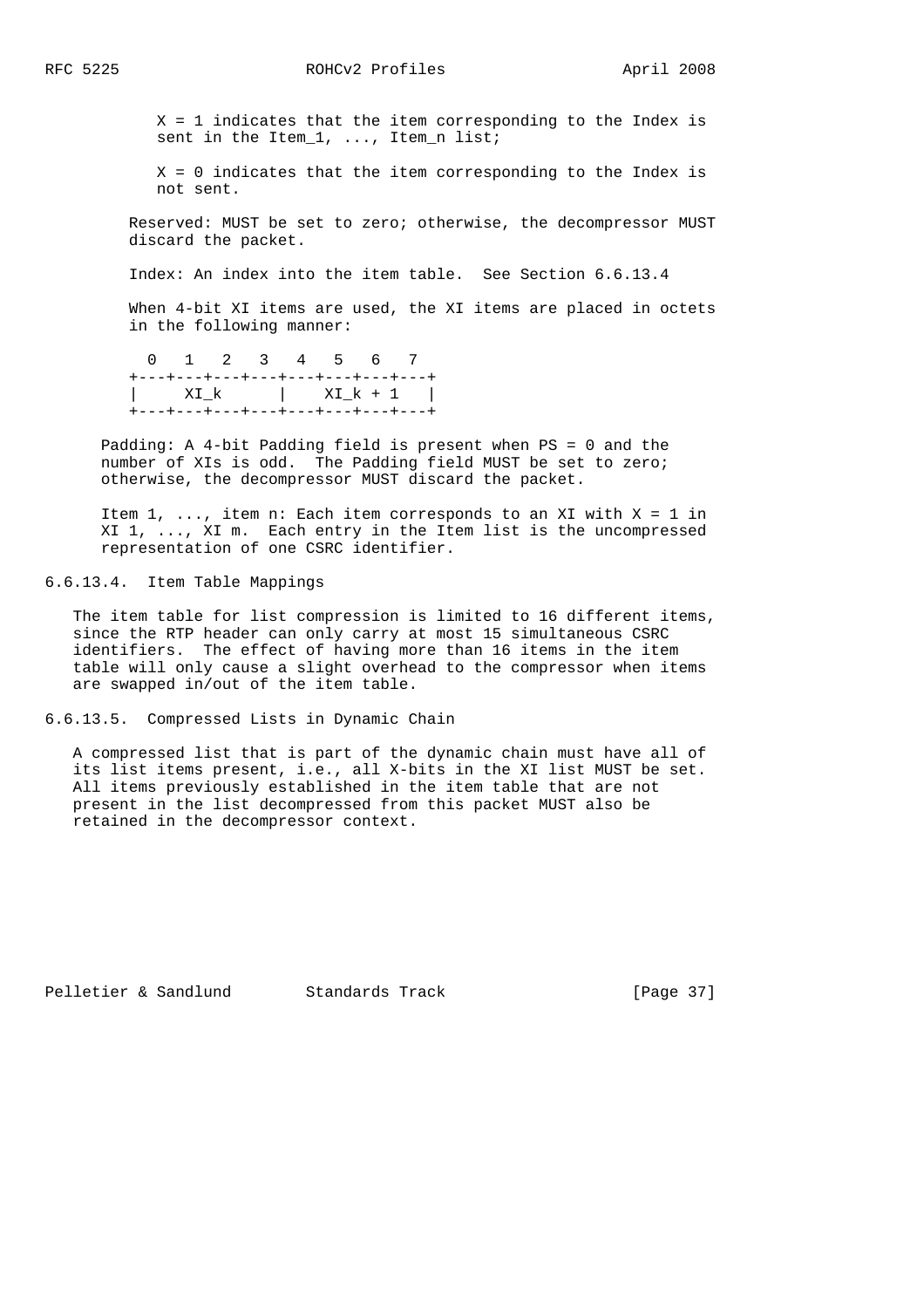6.7. Encoding Methods with External Parameters as Arguments

 A number of encoding methods in Section 6.8.2.4 have one or more arguments for which the derivation of the parameter's value is outside the scope of the ROHC-FN [RFC4997] specification of the header formats.

 The following is a list of encoding methods with external parameters as arguments, from Section 6.8.2.4:

- o udp(profile\_value, reorder\_ratio\_value)
- o udp\_lite(profile\_value, reorder\_ratio\_value, coverage\_behavior\_value)
- o esp(profile\_value, reorder\_ratio\_value)
- o rtp(profile\_value, ts\_stride\_value, time\_stride\_value, reorder\_ratio\_value)
- o ipv4(profile value, is innermost, outer ip flag, ip\_id\_behavior\_value, reorder\_ratio\_value))
- o ipv6(profile value, is innermost, outer ip flag, reorder\_ratio\_value))
- o iponly baseheader(profile value, outer ip flag, ip\_id\_behavior\_value, reorder\_ratio\_value)
- o udp\_baseheader(profile\_value, outer\_ip\_flag, ip\_id\_behavior\_value, reorder\_ratio\_value)
- o udplite\_baseheader(profile\_value, outer\_ip\_flag, ip\_id\_behavior\_value, reorder\_ratio\_value)
- o esp\_baseheader(profile\_value, outer\_ip\_flag, ip\_id\_behavior\_value, reorder\_ratio\_value)
- o rtp\_baseheader(profile\_value, ts\_stride\_value, time\_stride\_value, outer\_ip\_flag, ip\_id\_behavior\_value, reorder\_ratio\_value)
- o udplite\_rtp\_baseheader(profile\_value, ts\_stride\_value, time\_stride\_value, outer\_ip\_flag, ip\_id\_behavior\_value, reorder\_ratio\_value, coverage\_behavior\_value)

 The following applies for all parameters listed below: At the compressor, the value of the parameter is set according to the recommendations for each parameter. At the decompressor, the value

Pelletier & Sandlund Standards Track [Page 38]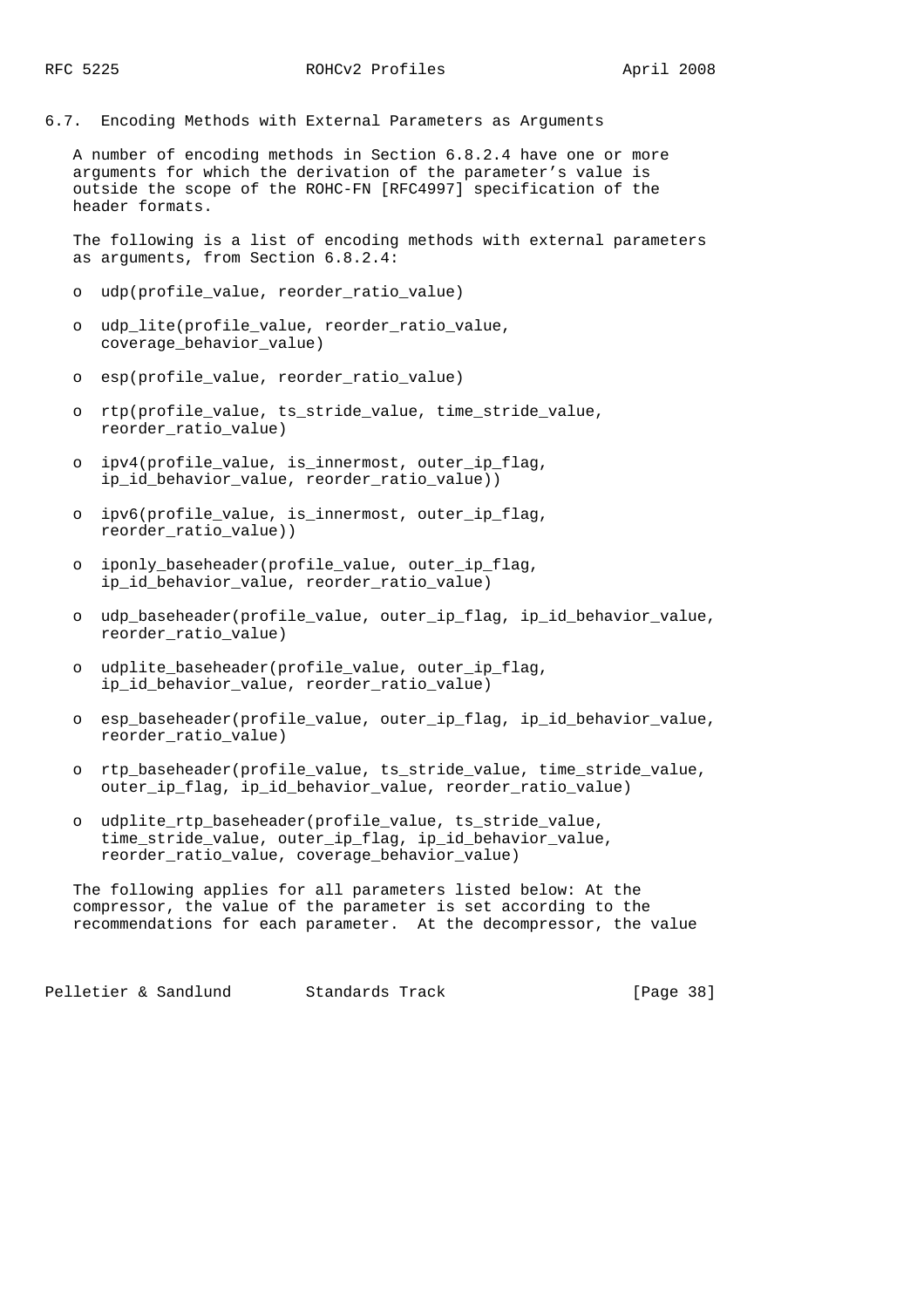of the parameter is set to undefined and will get bound by encoding methods, except where otherwise noted.

 The following is a list of external arguments with their respective definition:

o profile\_value:

 Set to the 16-bit number that identifies the profile used to compress this packet. When processing the static chain at the decompressor, this parameter is set to the value of the profile field in the IR header (see Section 6.8.1).

o reorder\_ratio\_value:

 Set to a 2-bit integer value, using one of the constants whose name begins with the prefix REORDERING\_ and as defined in Section 6.8.2.4.

o ip\_id\_behavior\_value:

 Set to a 2-bit integer value, using one of the constants whose name begins with the prefix IP\_ID\_BEHAVIOR\_ and as defined in Section 6.8.2.4.

o coverage\_behavior\_value:

 Set to a 2-bit integer value, using one of the constants whose name begins with the prefix UDP\_LITE\_COVERAGE\_ and as defined in Section 6.8.2.4.

o outer\_ip\_flag:

 This parameter is set to 1 if at least one of the TOS/TC or TTL/Hop Limit fields in outer IP headers has changed compared to their reference values in the context; otherwise, it is set to 0. This flag may only be set to 1 for the "co\_common" header format in the different profiles.

o is\_innermost:

 This boolean flag is set to 1 when processing the innermost of the compressible IP headers; otherwise, it is set to 0.

Pelletier & Sandlund Standards Track [Page 39]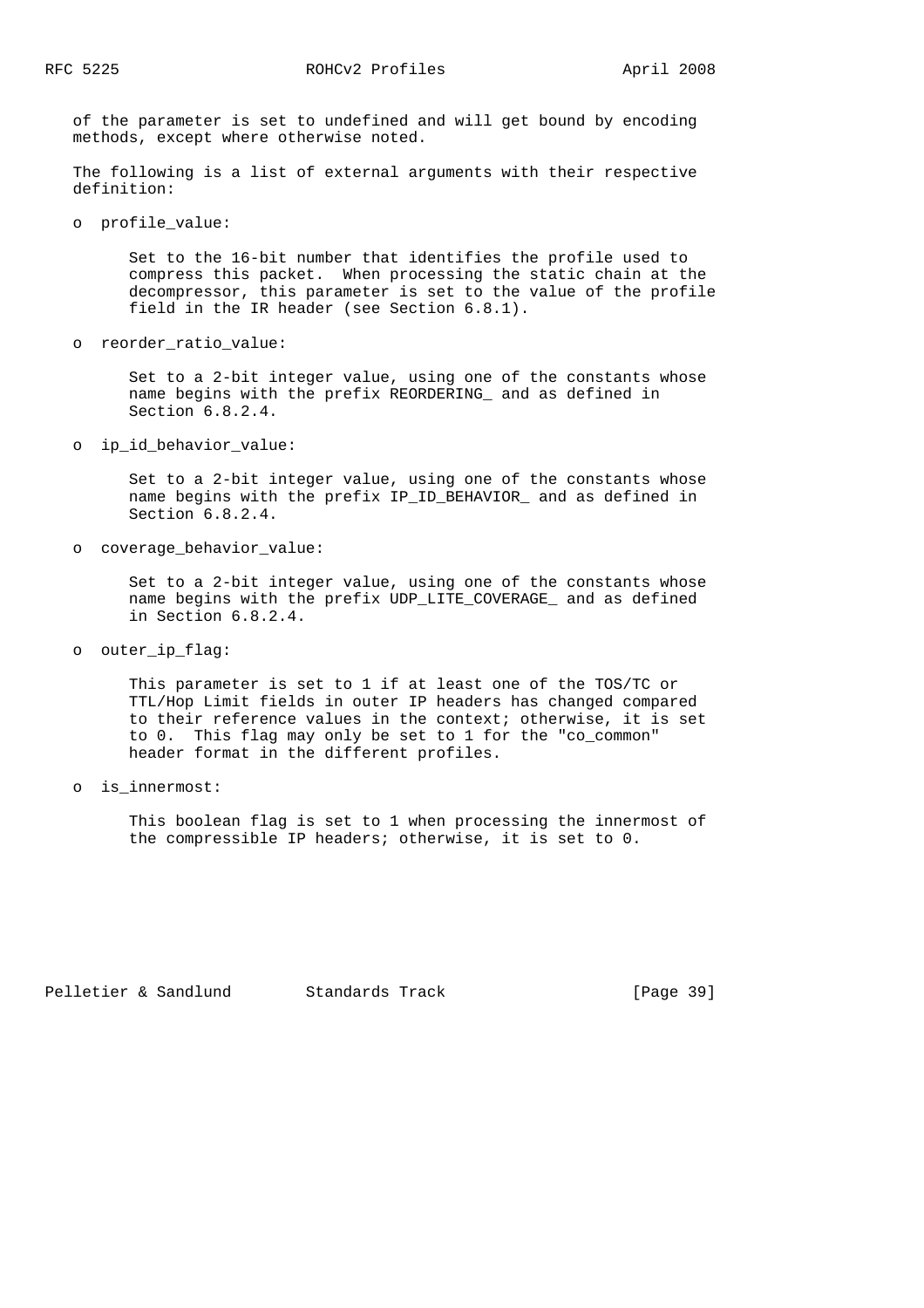## o ts\_stride\_value

 The value of this parameter should be set to the expected increase in the RTP Timestamp between consecutive RTP sequence numbers. The value selected is implementation-specific. See also Section 6.6.8.

o time\_stride\_value

 The value of this parameter should be set to the expected inter-arrival time between consecutive packets for the flow. The value selected is implementation-specific. This parameter MUST be set to zero, unless the compressor has received a feedback message with the CLOCK\_RESOLUTION option set to a non zero value. See also Section 6.6.9.

## 6.8. Header Formats

 ROHCv2 profiles use two different header types: the Initialization and Refresh (IR) header type, and the Compressed header type (CO).

 The CO header type defines a number of header formats: there are two sets of base header formats, with a few additional formats that are common to both sets.

```
6.8.1. Initialization and Refresh Header Format (IR)
```
 The IR header format uses the structure of the ROHC IR header as defined in Section 5.2.2.1 of [RFC4995].

Header type: IR

 This header format communicates the static part and the dynamic part of the context.

Pelletier & Sandlund Standards Track [Page 40]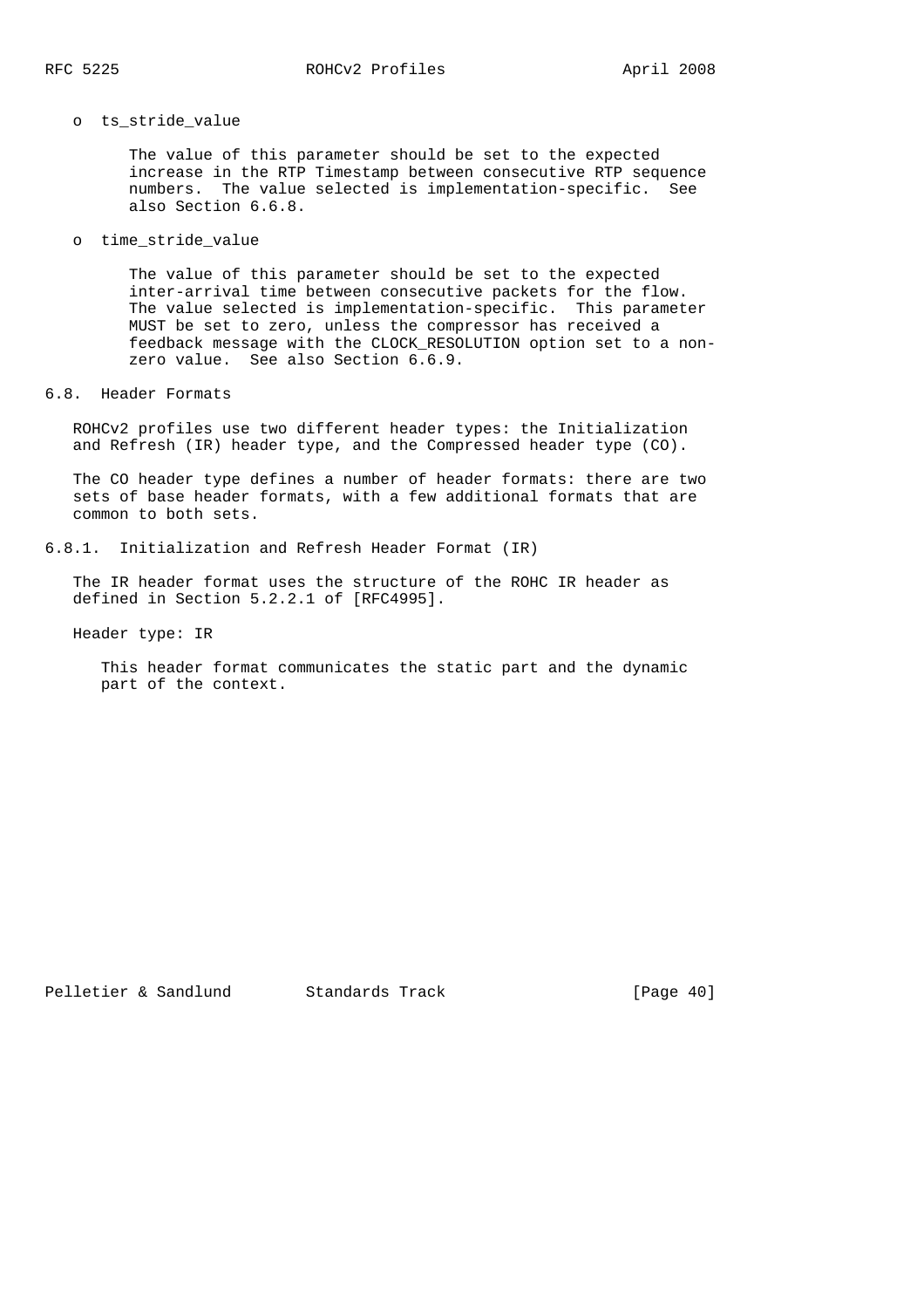The ROHCv2 IR header has the following format:

 0 1 2 3 4 5 6 7 --- --- --- --- --- --- --- --- : Add-CID octet : if for small CIDs and (CID != 0) +---+---+---+---+---+---+---+---+ | 1 1 1 1 1 0 1 | IR type octet +---+---+---+---+---+---+---+---+  $\mathcal{L}^{\mathcal{L}}(\mathcal{L}^{\mathcal{L}}(\mathcal{L}^{\mathcal{L}}(\mathcal{L}^{\mathcal{L}}(\mathcal{L}^{\mathcal{L}}(\mathcal{L}^{\mathcal{L}}(\mathcal{L}^{\mathcal{L}}(\mathcal{L}^{\mathcal{L}}(\mathcal{L}^{\mathcal{L}}(\mathcal{L}^{\mathcal{L}}(\mathcal{L}^{\mathcal{L}}(\mathcal{L}^{\mathcal{L}}(\mathcal{L}^{\mathcal{L}}(\mathcal{L}^{\mathcal{L}}(\mathcal{L}^{\mathcal{L}}(\mathcal{L}^{\mathcal{L}}(\mathcal{L}^{\mathcal{L$  / 0-2 octets of CID / 1-2 octets if for large CIDs in the state of the state of the state of the state of the state of the state of the +---+---+---+---+---+---+---+---+ Profile  $| 1$  octet +---+---+---+---+---+---+---+---+ | CRC | 1 octet +---+---+---+---+---+---+---+---+ | | / Static chain / variable length | | - - - - - - - - - - - - - - - - | | / Dynamic chain / variable length | | - - - - - - - - - - - - - - - -

 CRC: 8-bit CRC over the entire IR-header, including any CID fields and up until the end of the dynamic chain, using the polynomial defined in [RFC4995]. For purposes of computing the CRC, the CRC field is zero.

Static chain: See Section 6.5.

Dynamic chain: See Section 6.5.

6.8.2. Compressed Header Formats (CO)

6.8.2.1. Design Rationale for Compressed Base Headers

 The compressed header formats are defined as two separate sets for each profile: one set for the headers where the innermost IP header contains a sequential IP-ID (either network byte order or byte swapped), and one set for the headers without sequential IP-ID (either random, zero, or no IP-ID). There are also a number of common header formats shared between both sets. In the description below, the naming convention used for header formats that belong to the sequential set is to include "seq" in the name of the format, while similarly "rnd" is used for those that belong to the non sequential set.

Pelletier & Sandlund Standards Track [Page 41]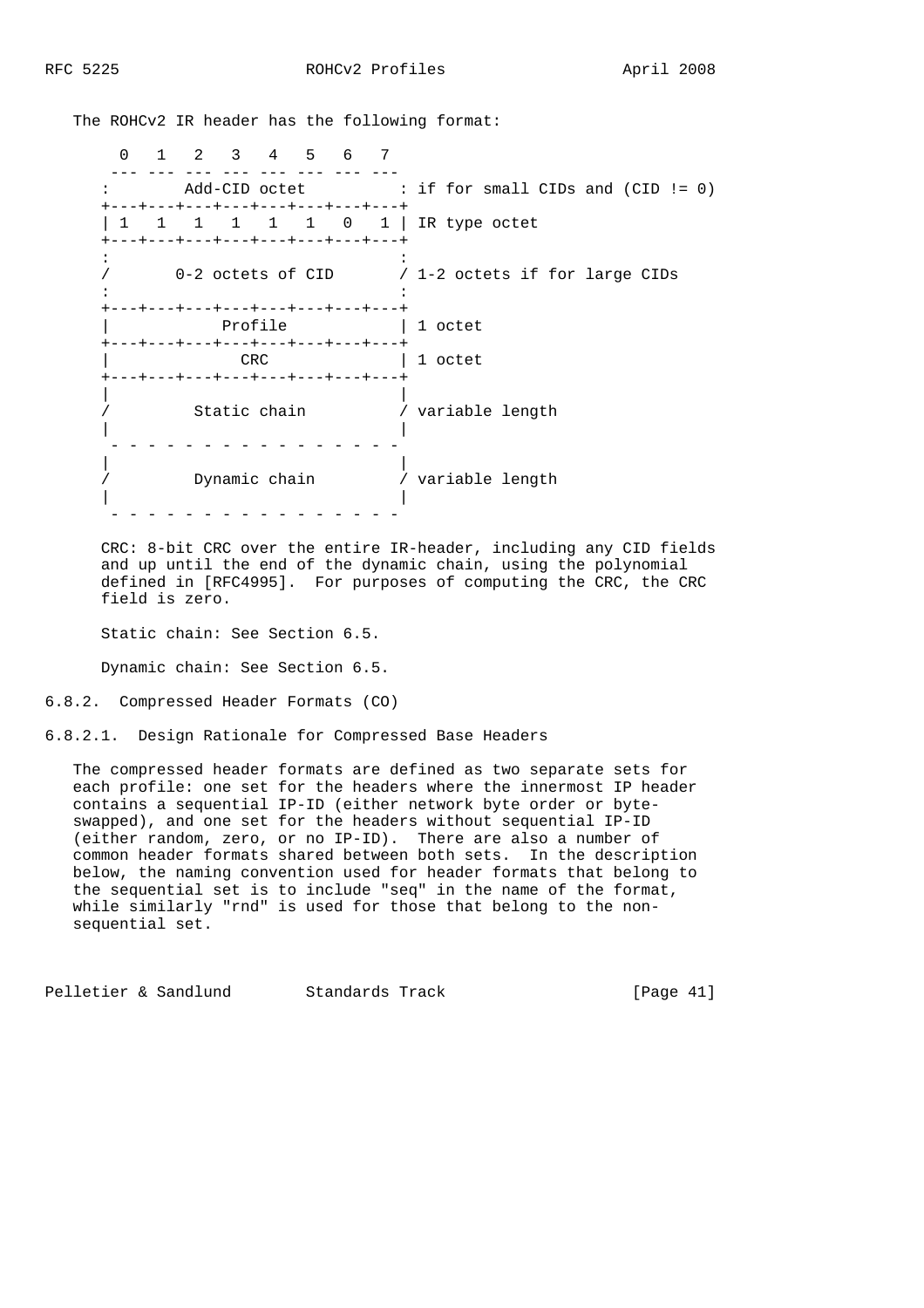The design of the header formats is derived from the field behavior analysis found in Appendix A.

 All of the compressed base headers transmit lsb-encoded MSN bits and a CRC.

 The following header formats exist for all profiles defined in this document, and are common to both the sequential and the random header format sets:

- o co common: This format can be used to update the context when the established change pattern of a dynamic field changes, for any of the dynamic fields. However, not all dynamic fields are updated by conveying their uncompressed value; some fields can only be transmitted using a compressed representation. This format is especially useful when a rarely changing field needs to be updated. This format contains a set of flags to indicate what fields are present in the header, and its size can vary accordingly. This format is protected by a 7-bit CRC. It can update control fields, and it thus also carries a 3-bit CRC to protect those fields. This format is similar in purpose to the UOR-2-extension 3 format of [RFC3095].
- o co\_repair: This format can be used to update the context of all the dynamic fields by conveying their uncompressed value. This is especially useful when context damage is assumed (e.g., from the reception of a NACK) and a context repair is performed. This format is protected by a 7-bit CRC. It also carries a 3-bit CRC over the control fields that it can update. This format is similar in purpose to the IR-DYN format of [RFC3095] when performing context repairs.
- o pt\_0\_crc3: This format conveys only the MSN; it can therefore only update the MSN and fields that are derived from the MSN, such as IP-ID and the RTP Timestamp (for applicable profiles). It is protected by a 3-bit CRC. This format is equivalent to the UO-0 header format in [RFC3095].
- o pt\_0\_crc7: This format has the same properties as pt\_0\_crc3, but is instead protected by a 7-bit CRC and contains a larger amount of lsb-encoded MSN bits. This format is useful in environments where a high amount of reordering or a high-residual error rate can occur.

Pelletier & Sandlund Standards Track [Page 42]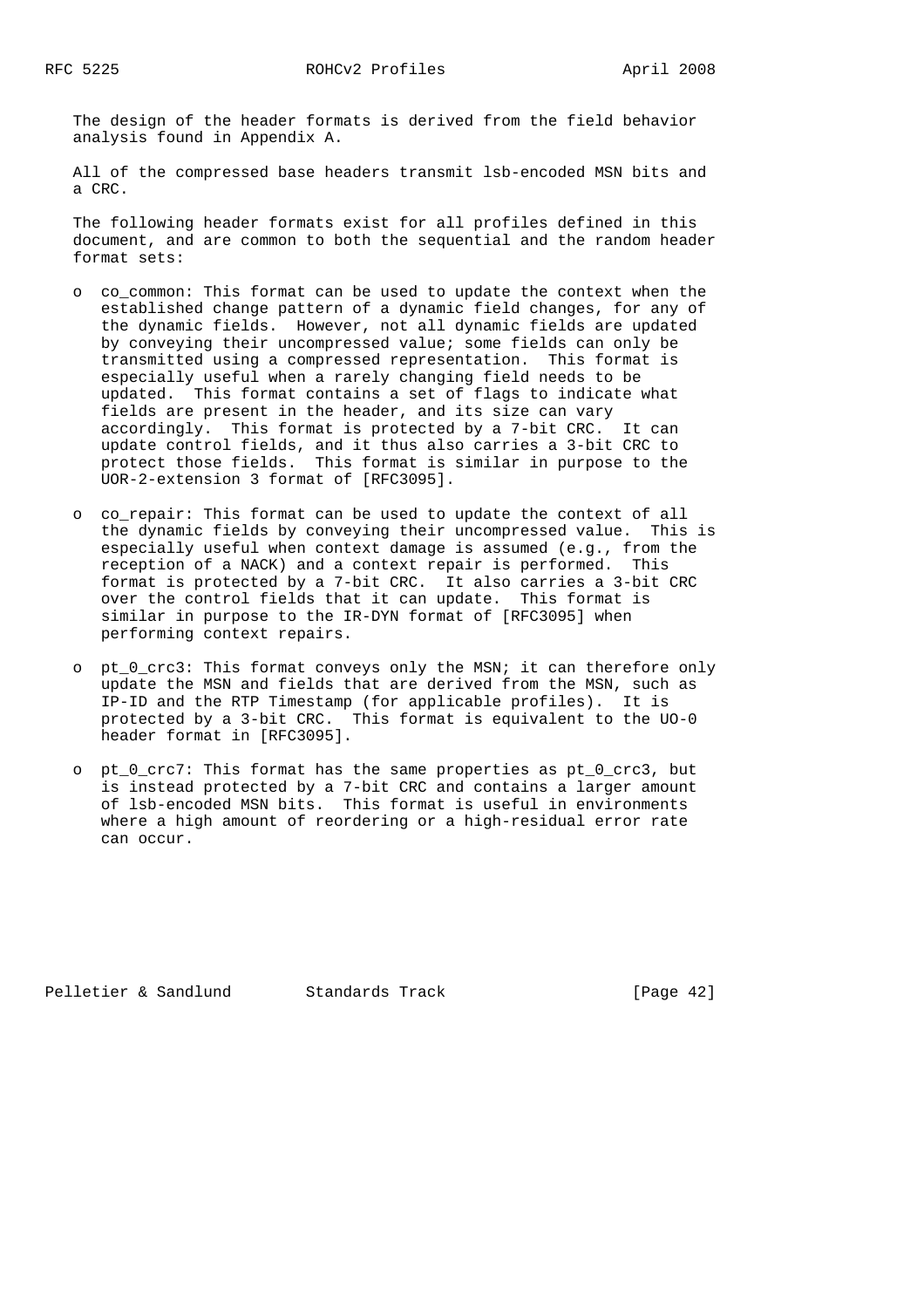The following header format descriptions apply to profiles 0x0101 and 0x0107.

- o pt\_1\_rnd: This format can convey changes to the MSN and to the RTP Marker bit, and it can update the RTP timestamp using scaled timestamp encoding. It is protected by a 3-bit CRC. It is similar in purpose to the UO-1 format in [RFC3095].
- o pt\_1\_seq\_id: This format can convey changes to the MSN and to the IP-ID. It is protected by a 3-bit CRC. It is similar in purpose to the UO-1-ID format in [RFC3095].
- o pt\_1\_seq\_ts: This format can convey changes to the MSN and to the RTP Marker bit, and it can update the RTP Timestamp using scaled timestamp encoding. It is protected by a 3-bit CRC. It is similar in purpose to the UO-1-TS format in [RFC3095].
- o pt\_2\_rnd: This format can convey changes to the MSN, to the RTP Marker bit, and to the RTP Timestamp. It is protected by a 7-bit CRC. It is similar in purpose to the UOR-2 format in [RFC3095].
- o pt\_2\_seq\_id: This format can convey changes to the MSN and to the IP-ID. It is protected by a 7-bit CRC. It is similar in purpose to the UO-2-ID format in [RFC3095].
- o pt\_2\_seq\_ts: This format can convey changes to the MSN, to the RTP Marker bit and it can update the RTP Timestamp using scaled timestamp encoding. It is protected by a 7-bit CRC. It is similar in purpose to the UO-2-TS format in [RFC3095].
- o pt\_2\_seq\_both: This format can convey changes to both the RTP Timestamp and the IP-ID, in addition to the MSN and to the Marker bit. It is protected by a 7-bit CRC. It is similar in purpose to the UOR-2-ID extension 1 format in [RFC3095].

 The following header format descriptions apply to profiles 0x0102, 0x0103, 0x0104, and 0x0108.

- o pt\_1\_seq\_id: This format can convey changes to the MSN and to the IP-ID. It is protected by a 7-bit CRC. It is similar in purpose to the UO-1-ID format in [RFC3095].
- o pt\_2\_seq\_id: This format can convey changes to the MSN and to the IP-ID. It is protected by a 7-bit CRC. It is similar in purpose to the UO-2-ID format in [RFC3095].

Pelletier & Sandlund Standards Track [Page 43]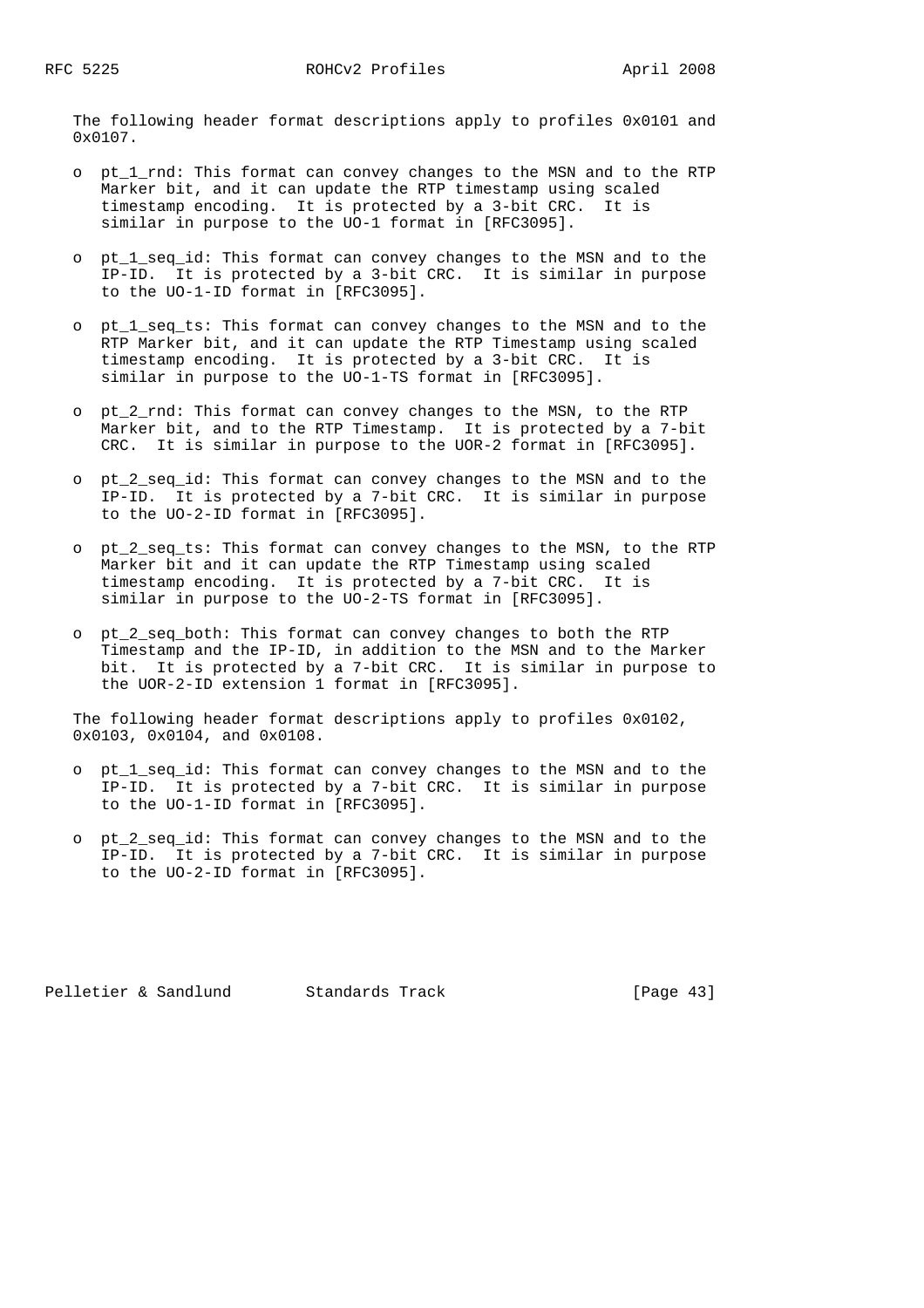## 6.8.2.2. co\_repair Header Format

The ROHCv2 co repair header has the following format:

 0 1 2 3 4 5 6 7 ---- --- --- --- --- --- --- --- --- : Add-CID octet : if for small CIDs and CID 1-15 +---+---+---+---+---+---+---+---+ | 1 1 1 1 1 0 1 1 | discriminator +---+---+---+---+---+---+---+---+ in the state of the state of the state of the state of the state of the state of the / 0, 1, or 2 octets of CID / 1-2 octets if large CIDs  $\mathcal{L}^{\mathcal{L}}(\mathcal{L}^{\mathcal{L}}(\mathcal{L}^{\mathcal{L}}(\mathcal{L}^{\mathcal{L}}(\mathcal{L}^{\mathcal{L}}(\mathcal{L}^{\mathcal{L}}(\mathcal{L}^{\mathcal{L}}(\mathcal{L}^{\mathcal{L}}(\mathcal{L}^{\mathcal{L}}(\mathcal{L}^{\mathcal{L}}(\mathcal{L}^{\mathcal{L}}(\mathcal{L}^{\mathcal{L}}(\mathcal{L}^{\mathcal{L}}(\mathcal{L}^{\mathcal{L}}(\mathcal{L}^{\mathcal{L}}(\mathcal{L}^{\mathcal{L}}(\mathcal{L}^{\mathcal{L$  +---+---+---+---+---+---+---+---+  $|\text{r1}$   $|\text{CRC}-7$  +---+---+---+---+---+---+---+---+ | r2 | CRC-3 | +---+---+---+---+---+---+---+---+ | | / Dynamic chain / variable length | | - - - - - - - - - - - - - - - -

 r1: MUST be set to zero; otherwise, the decompressor MUST discard the packet.

 CRC-7: A 7-bit CRC over the entire uncompressed header, computed using the crc7 (data\_value, data\_length) encoding method defined in Section 6.8.2.4, where data\_value corresponds to the entire uncompressed header chain and where data\_length corresponds to the length of this header chain.

 r2: MUST be set to zero; otherwise, the decompressor MUST discard the packet.

 CRC-3: Encoded using the control\_crc3\_encoding method defined in Section 6.6.11.

Dynamic chain: See Section 6.5.

6.8.2.3. General CO Header Format

 The CO header format communicates irregularities in the packet header. All CO formats carry a CRC and can update the context. All CO header formats use the general format defined in this section, with the exception of the co\_repair format, which is defined in Section 6.8.2.2.

Pelletier & Sandlund Standards Track [Page 44]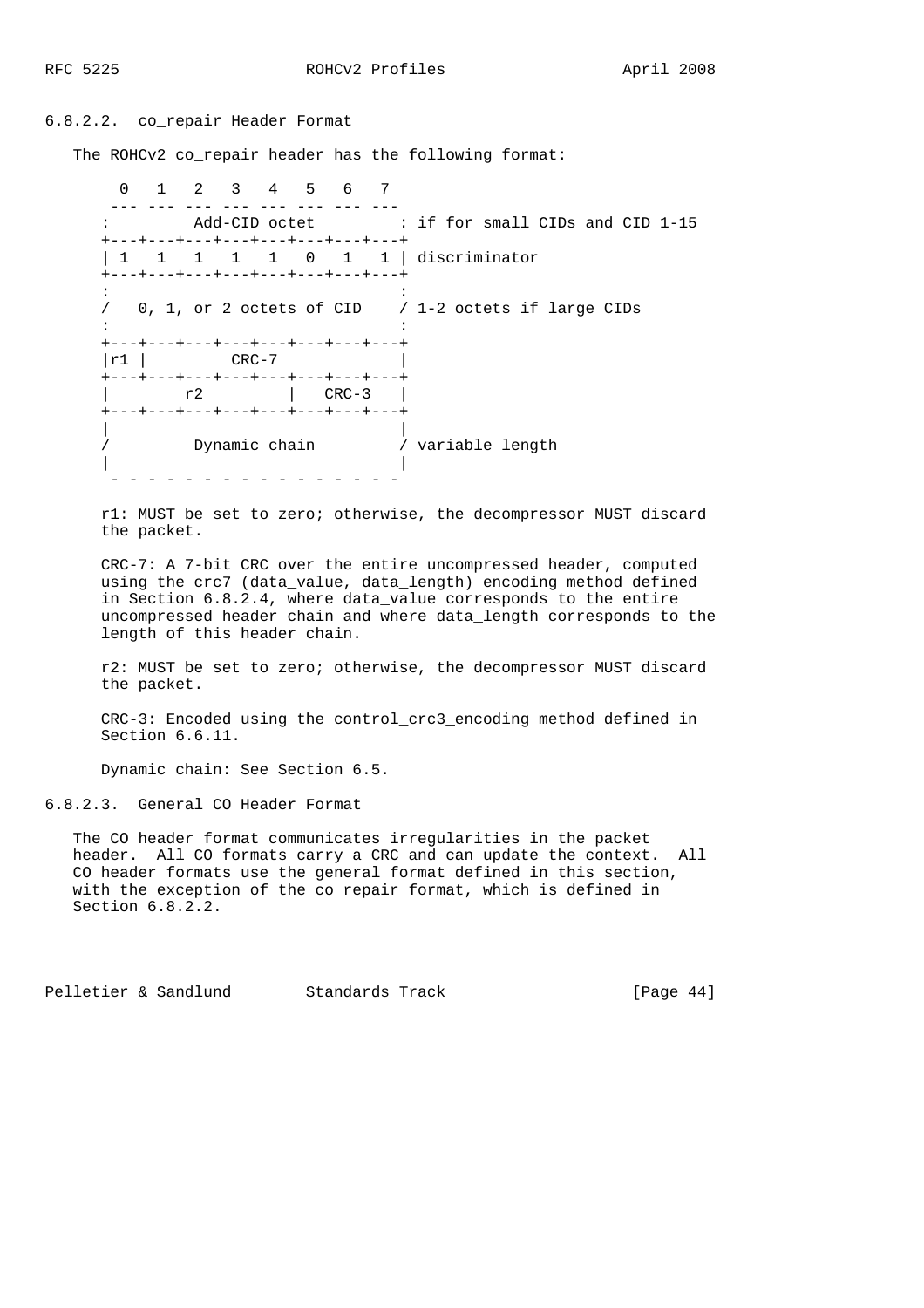The general format for a compressed header is as follows:

 0 1 2 3 4 5 6 7 --- --- --- --- --- --- --- --- : Add-CID octet : if for small CIDs and CID 1-15 +---+---+---+---+---+---+---+---+ | first octet of base header | (with type indication) +---+---+---+---+---+---+---+---+  $\mathcal{L}^{\mathcal{L}}(\mathcal{L}^{\mathcal{L}}(\mathcal{L}^{\mathcal{L}}(\mathcal{L}^{\mathcal{L}}(\mathcal{L}^{\mathcal{L}}(\mathcal{L}^{\mathcal{L}}(\mathcal{L}^{\mathcal{L}}(\mathcal{L}^{\mathcal{L}}(\mathcal{L}^{\mathcal{L}}(\mathcal{L}^{\mathcal{L}}(\mathcal{L}^{\mathcal{L}}(\mathcal{L}^{\mathcal{L}}(\mathcal{L}^{\mathcal{L}}(\mathcal{L}^{\mathcal{L}}(\mathcal{L}^{\mathcal{L}}(\mathcal{L}^{\mathcal{L}}(\mathcal{L}^{\mathcal{L$  / 0, 1, or 2 octets of CID / 1-2 octets if large CIDs in the state of the state of the state of the state of the state of the state of the +---+---+---+---+---+---+---+---+ / remainder of base header / variable length +---+---+---+---+---+---+---+---+  $\mathcal{L}^{\mathcal{L}}(\mathcal{L}^{\mathcal{L}}(\mathcal{L}^{\mathcal{L}}(\mathcal{L}^{\mathcal{L}}(\mathcal{L}^{\mathcal{L}}(\mathcal{L}^{\mathcal{L}}(\mathcal{L}^{\mathcal{L}}(\mathcal{L}^{\mathcal{L}}(\mathcal{L}^{\mathcal{L}}(\mathcal{L}^{\mathcal{L}}(\mathcal{L}^{\mathcal{L}}(\mathcal{L}^{\mathcal{L}}(\mathcal{L}^{\mathcal{L}}(\mathcal{L}^{\mathcal{L}}(\mathcal{L}^{\mathcal{L}}(\mathcal{L}^{\mathcal{L}}(\mathcal{L}^{\mathcal{L$ / Irregular Chain / variable length the state of the state of the state of the state of the state of the state of --- --- --- --- --- --- --- ---

 The base header in the figure above is the compressed representation of the innermost IP header and other header(s), if any, in the uncompressed packet. The base header formats are defined in Section 6.8.2.4. In the formal description of the header formats, the base header for each profile is labeled <profile\_name>\_baseheader, where <profile\_name> is defined in the following table:

| profile name |
|--------------|
| rtp          |
| udp          |
| esp          |
| ip           |
| udplite rtp  |
| udplite      |
|              |

6.8.2.4. Header Formats in ROHC-FN

 This section defines the complete set of base header formats for ROHCv2 profiles. The base header formats are defined using the ROHC Formal Notation [RFC4997].

Pelletier & Sandlund Standards Track [Page 45]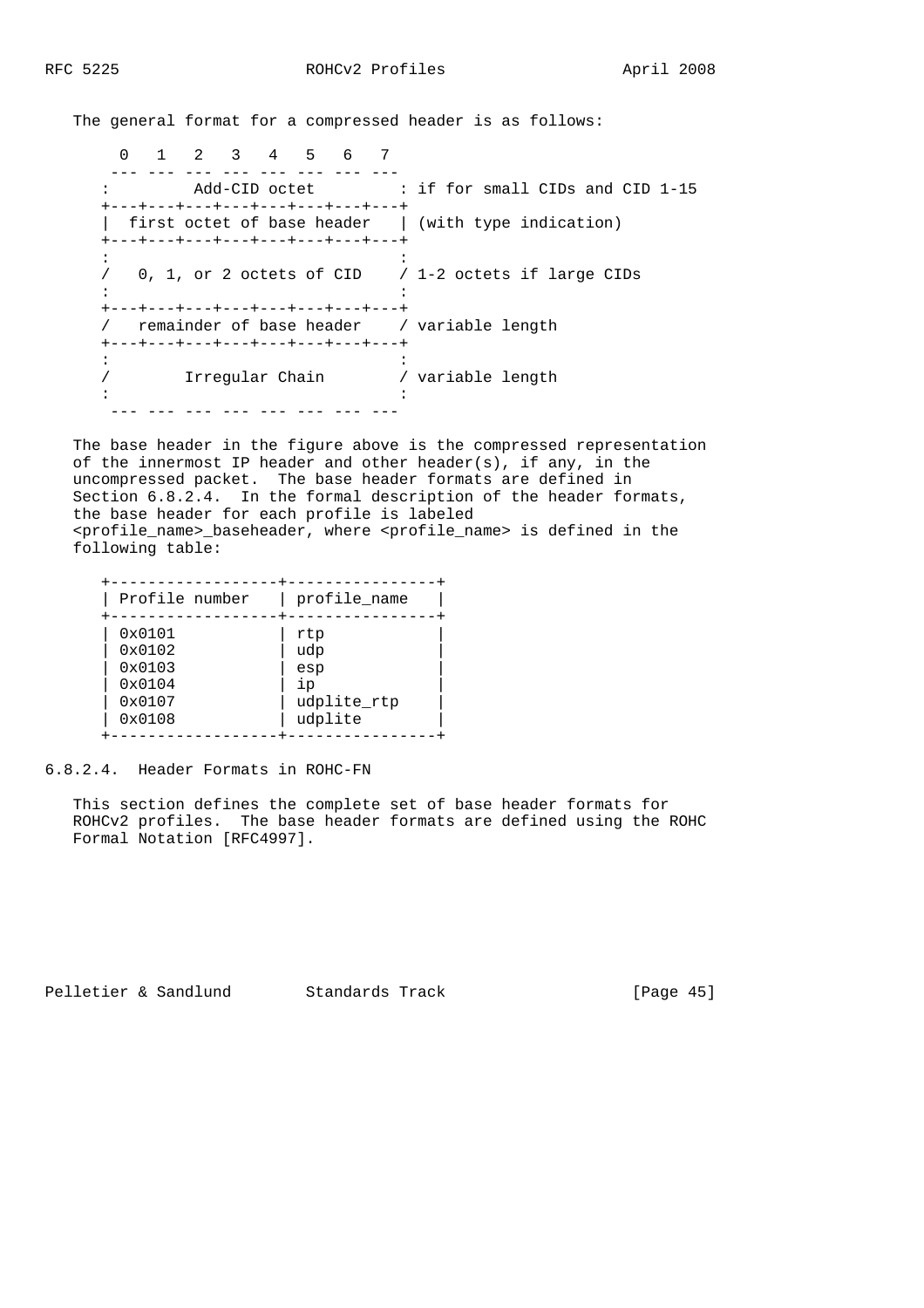// NOTE: The irregular, static, and dynamic chains (see Section 6.5) // are defined across multiple encoding methods and are embodied // in the correspondingly named formats within those encoding // methods. In particular, note that the static and dynamic // chains ordinarily go together. The uncompressed fields are // defined across these two formats combined, rather than in one // or the other of them. The irregular chain items are likewise // combined with a baseheader format. //////////////////////////////////////////// // Constants //////////////////////////////////////////// // IP-ID behavior constants IP\_ID\_BEHAVIOR\_SEQUENTIAL = 0; IP\_ID\_BEHAVIOR\_SEQUENTIAL\_SWAPPED = 1;  $IP\_ID\_BEHAVIOR\_RANDOM$  = 2; IP\_ID\_BEHAVIOR\_ZERO = 3; // UDP-lite checksum coverage behavior constants UDP\_LITE\_COVERAGE\_INFERRED = 0;  $UDP$ \_LITE\_COVERAGE\_STATIC = 1; UDP\_LITE\_COVERAGE\_IRREGULAR = 2; // The value 3 is reserved and cannot be used for coverage behavior // Variable reordering offset  $REORDERING_NONE$  = 0;  $REORDERING_QUARTER = 1;$  $REORDERING\_YORNLEN$  = 1,<br>REORDERING\_HALF = 2; REORDERING THREEQUARTERS = 3; // Profile names and versions  $PROFILE\_RTP_0101 = 0x0101;$ <br> $PROFILE\_UDP_0102 = 0x0102;$  $PROFILE_UDP_0102 = 0x0102$ ; PROFILE\_ESP\_0103 = 0x0103;  $PROFILE_IP_0104 = 0x0104;$  $PROFILE\_RTP_0107 = 0x0107$ ; // With UDP-LITE PROFILE\_UDPLITE\_0108 = 0x0108; // Without RTP // Default values for RTP timestamp encoding TS\_STRIDE\_DEFAULT = 160; TIME\_STRIDE\_DEFAULT = 0; //////////////////////////////////////////// // Global control fields //////////////////////////////////////////// CONTROL {

Pelletier & Sandlund Standards Track [Page 46]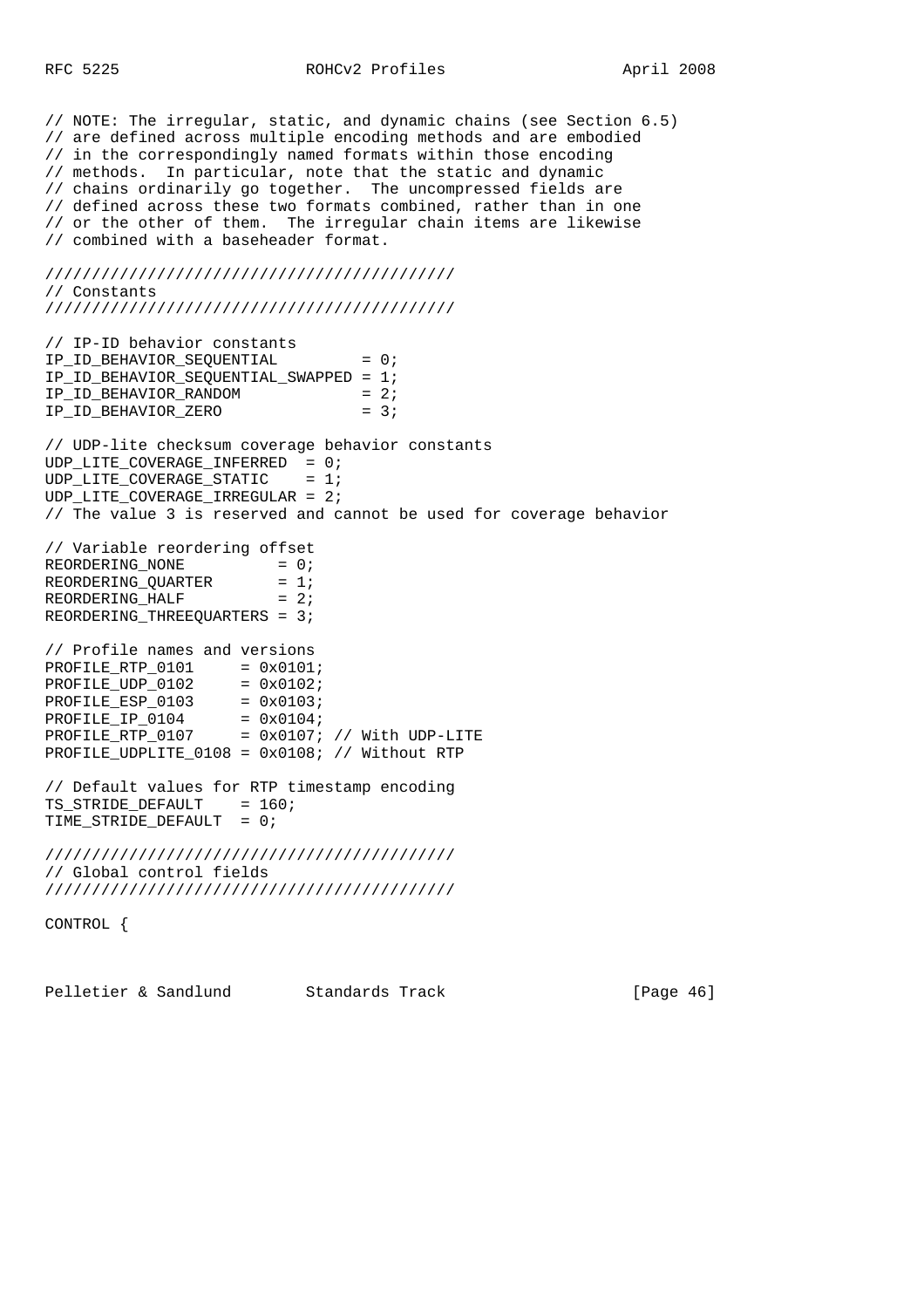| profile                                              | $16$ $17$                                        |               |
|------------------------------------------------------|--------------------------------------------------|---------------|
| msn                                                  | $16$ $17$                                        |               |
| reorder ratio                                        | $2 \;$ 1;                                        |               |
| // ip id fields are for innermost IP header only     |                                                  |               |
| ip id offset                                         | 16 l <i>i</i>                                    |               |
| ip_id_behavior_innermost                             | $2 \; 1i$                                        |               |
| // The following are only used in RTP-based profiles |                                                  |               |
| ts stride                                            | 32 l <i>i</i>                                    |               |
| time stride                                          | $\left[ \begin{array}{c} 32 \end{array} \right]$ |               |
| ts scaled                                            | $132$ $11$                                       |               |
| ts offset                                            | $\left[ \begin{array}{c} 32 \end{array} \right]$ |               |
| // UDP-lite-based profiles only                      |                                                  |               |
| coverage behavior                                    |                                                  | $2 \exists i$ |
|                                                      |                                                  |               |

```
///////////////////////////////////////////////
// Encoding methods not specified in FN syntax:
```
///////////////////////////////////////////////

```
baseheader_extension_headers "defined in Section 6.6.1";
baseheader_outer_headers "defined in Section 6.6.2";
control_crc3_encoding "defined in Section 6.6.11";
inferred_ip_v4_header_checksum "defined in Section 6.6.4";
inferred_ip_v4_length "defined in Section 6.6.6";
inferred_ip_v6_length "defined in Section 6.6.7";
inferred_mine_header_checksum
inferred_scaled_field "defined in Section 6.6.10";
inferred_sequential_ip_id
inferred_udp_length "defined in Section 6.6.3";
list_csrc(cc_value) "defined in Section 6.6.13";
timer_based_lsb(time_stride, k, p) "defined in Section 6.6.9";
```

```
////////////////////////////////////////////
// General encoding methods
////////////////////////////////////////////
```

```
static_or_irreg(flag, width)
{
   UNCOMPRESSED {
    field [ width ];
   }
   COMPRESSED irreg_enc {
   ENFORCE(flag == 1); field =:= irregular(width) [ width ];
   }
   COMPRESSED static_enc {
```
Pelletier & Sandlund Standards Track [Page 47]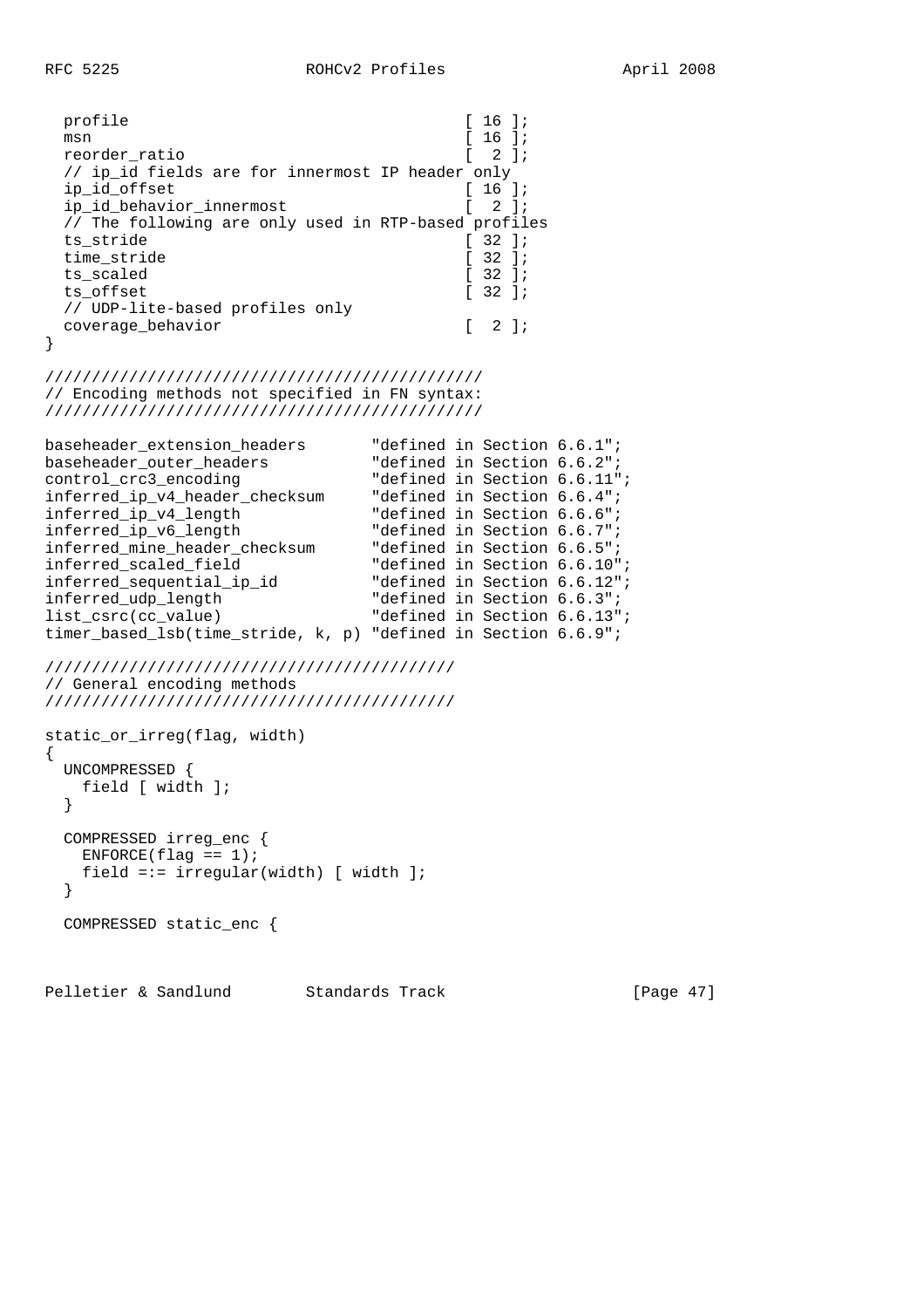```
ENFORCE(flag == 0);field =:= static [0];
  }
}
optional_32(flag)
{
  UNCOMPRESSED {
   item [ 0, 32 ];
   }
  COMPRESSED present {
  ENFCRCE(flag == 1);item =:= irregular(32) [ 32 ];
  }
  COMPRESSED not_present {
   ENFORCE(flag == 0);item =:= compressed_value(0, 0) [0] }
}
// Send the entire value, or keep previous value
sdvl or static(flag)
{
  UNCOMPRESSED {
   field [ 32 ];
  }
  COMPRESSED present_7bit {
   ENFORCE(flag == 1); ENFORCE(field.UVALUE < 2^7);
    ENFORCE(field.CVALUE == field.UVALUE);
   discriminator =:= '0' [ 1 ];
   field [ 7 ];
  }
  COMPRESSED present_14bit {
   ENFORCE(flag == 1); ENFORCE(field.UVALUE < 2^14);
    ENFORCE(field.CVALUE == field.UVALUE);
   discriminator =:= '10' [ 2 ];
   field [ 14 ];
  }
  COMPRESSED present_21bit {
   ENFORCE(flag == 1); ENFORCE(field.UVALUE < 2^21);
```
Pelletier & Sandlund Standards Track [Page 48]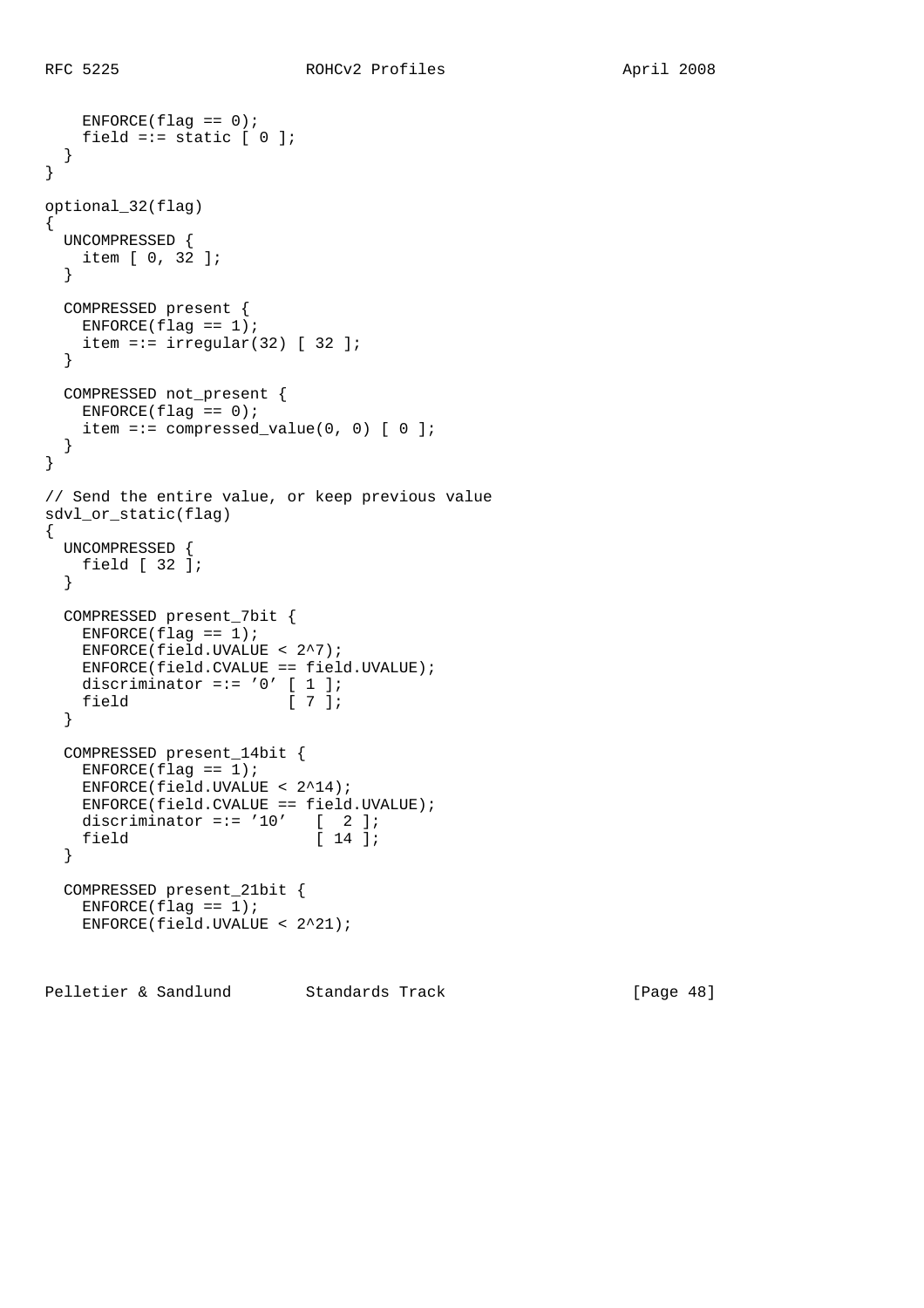```
 ENFORCE(field.CVALUE == field.UVALUE);
 discriminator =:= '110' [ 3 ];
field [ 21 ];
  }
  COMPRESSED present_28bit {
   ENFORCE(flag == 1);
    ENFORCE(field.UVALUE < 2^28);
    ENFORCE(field.CVALUE == field.UVALUE);
   discriminator =:= '1110' [ 4 ];
   field [ 28 ];
   }
  COMPRESSED present_32bit {
  ENFORCE(flag == 1); ENFORCE(field.CVALUE == field.UVALUE);
   discriminator =:= '11111111' [ 8 ];
   field [ 32 ];
  }
  COMPRESSED not_present {
   ENTER(flag == 0);field =:- static;
  }
}
// Send the entire value, or revert to default value
sdvl_or_default(flag, default_value)
{
  UNCOMPRESSED {
   field [ 32 ];
  }
  COMPRESSED present_7bit {
   ENFCRCE(flag == 1); ENFORCE(field.UVALUE < 2^7);
    ENFORCE(field.CVALUE == field.UVALUE);
   discriminator =:= '0' [ 1 ];
   field [ 7 ];
  }
  COMPRESSED present_14bit {
  ENFORCE(flag == 1); ENFORCE(field.UVALUE < 2^14);
    ENFORCE(field.CVALUE == field.UVALUE);
   discriminator =:= '10' [ 2 ];<br>field [ 14 ];
                           [14];
   }
```
Pelletier & Sandlund Standards Track [Page 49]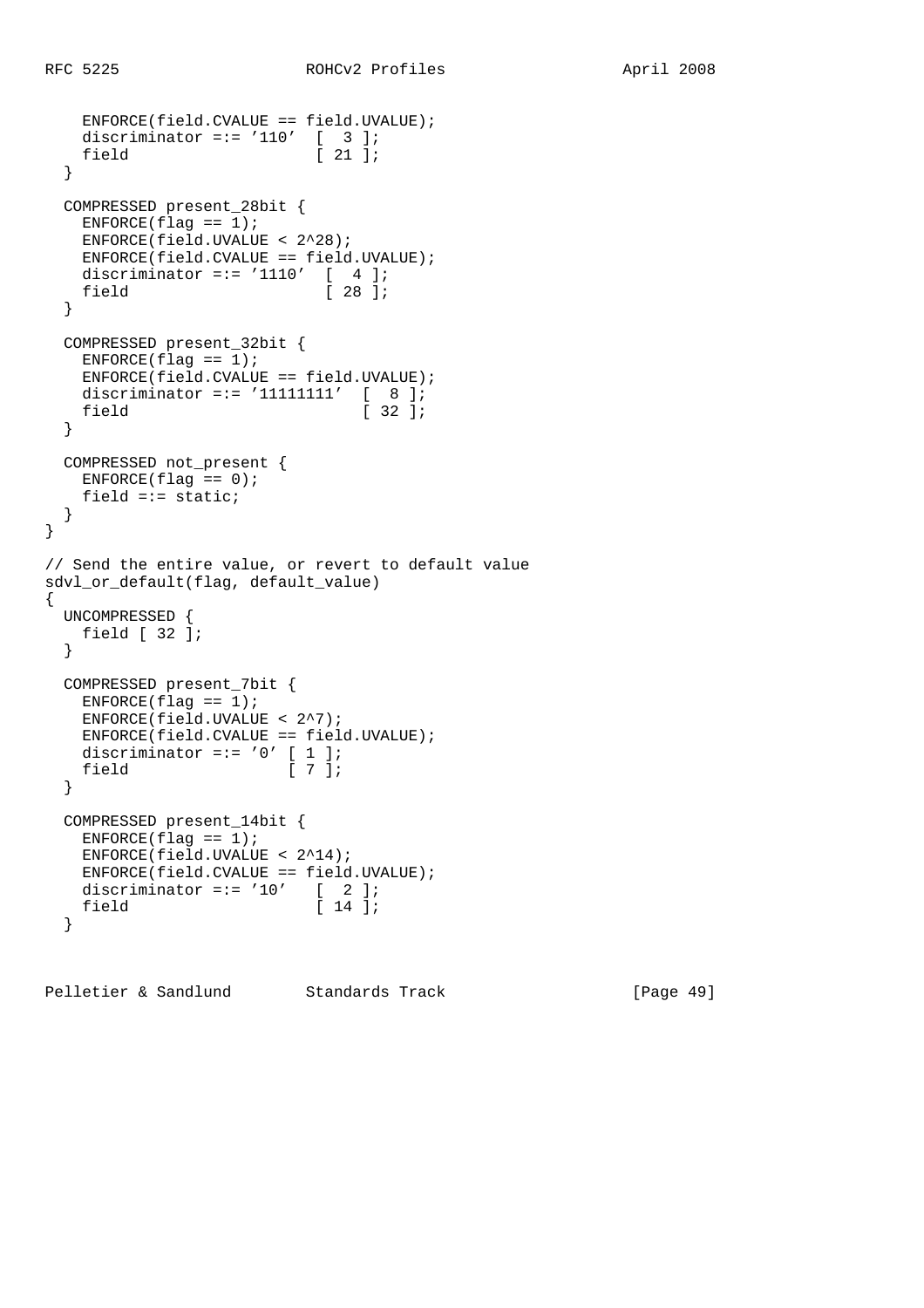COMPRESSED present\_21bit {

```
ENTER(flag == 1); ENFORCE(field.UVALUE < 2^21);
    ENFORCE(field.CVALUE == field.UVALUE);
 discriminator =:= '110' [ 3 ];
field [ 21 ];
  }
  COMPRESSED present_28bit {
   ENFORCE(flag == 1); ENFORCE(field.UVALUE < 2^28);
    ENFORCE(field.CVALUE == field.UVALUE);
   discriminator =:= '1110' [ 4 ];
   field [ 28 ];
  }
  COMPRESSED present_32bit {
   ENFORCE(flag == 1); ENFORCE(field.CVALUE == field.UVALUE);
 discriminator =:= '11111111' [ 8 ];
field [ 32 ];
  }
  COMPRESSED not_present {
   ENFORCE(flag == 0);field =:= uncompressed_value(32, default_value);
  }
}
lsb_7_or_31
{
  UNCOMPRESSED {
   item [ 32 ];
  }
  COMPRESSED lsb_7 {
  discriminator =:= '0' [ 1 ];
   item =:= 1sb(7, ((2^27) / 4) - 1) [ 7 ];
  }
  COMPRESSED lsb_31 {
  discriminator =:= '1' [ 1];
   item =:= 1sb(31, ((2^31) / 4) - 1) [31];
  }
}
crc3(data_value, data_length)
{
```
Pelletier & Sandlund Standards Track [Page 50]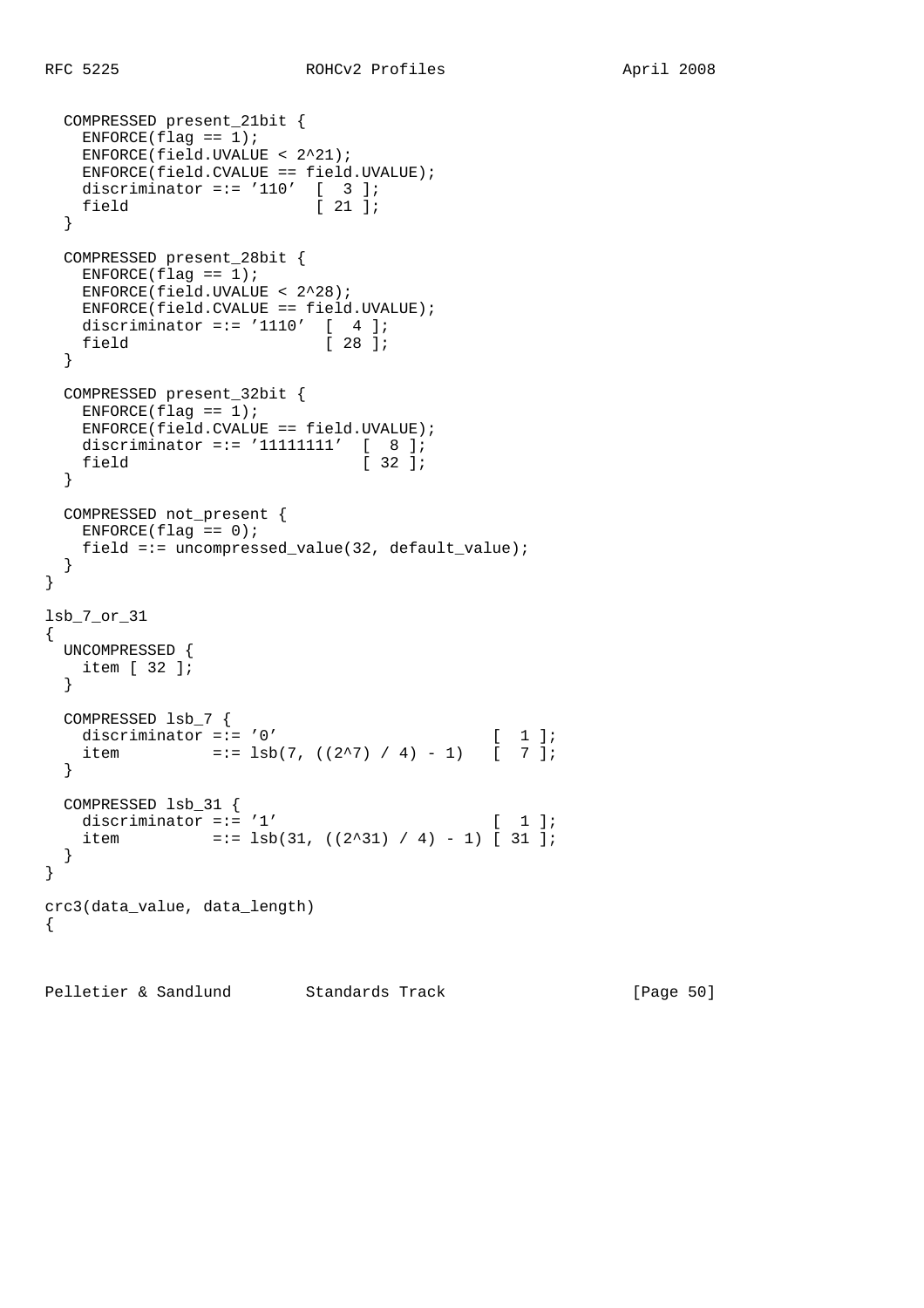```
 UNCOMPRESSED {
 }
   COMPRESSED {
   crc_value =:= \text{crc}(3, 0x06, 0x07, \text{ data_value}, \text{data_length}) [ 3 ];
   }
}
crc7(data_value, data_length)
{
   UNCOMPRESSED {
   }
   COMPRESSED {
   crc_value =:= \text{crc}(7, 0x79, 0x7f, \text{data_value}, \text{data_length}) [ 7 ];
 }
}
// Encoding method for updating a scaled field and its associated
// control fields. Should be used both when the value is scaled
// or unscaled in a compressed format.
// Does not have an uncompressed side.
field_scaling(stride_value, scaled_value, unscaled_value, residue_value)
{
   UNCOMPRESSED {
    // Nothing
   }
   COMPRESSED no_scaling {
    ENFORCE(stride_value == 0);
     ENFORCE(residue_value == unscaled_value);
   ENFCRCE(scaled_value == 0); }
   COMPRESSED scaling_used {
     ENFORCE(stride_value != 0);
     ENFORCE(residue_value == (unscaled_value % stride_value));
    ENFORCE(unscaled_value ==
             scaled_value * stride_value + residue_value);
   }
}
////////////////////////////////////////////
// IPv6 Destination options header
////////////////////////////////////////////
ip_dest_opt
{
   UNCOMPRESSED {
```
Pelletier & Sandlund Standards Track [Page 51]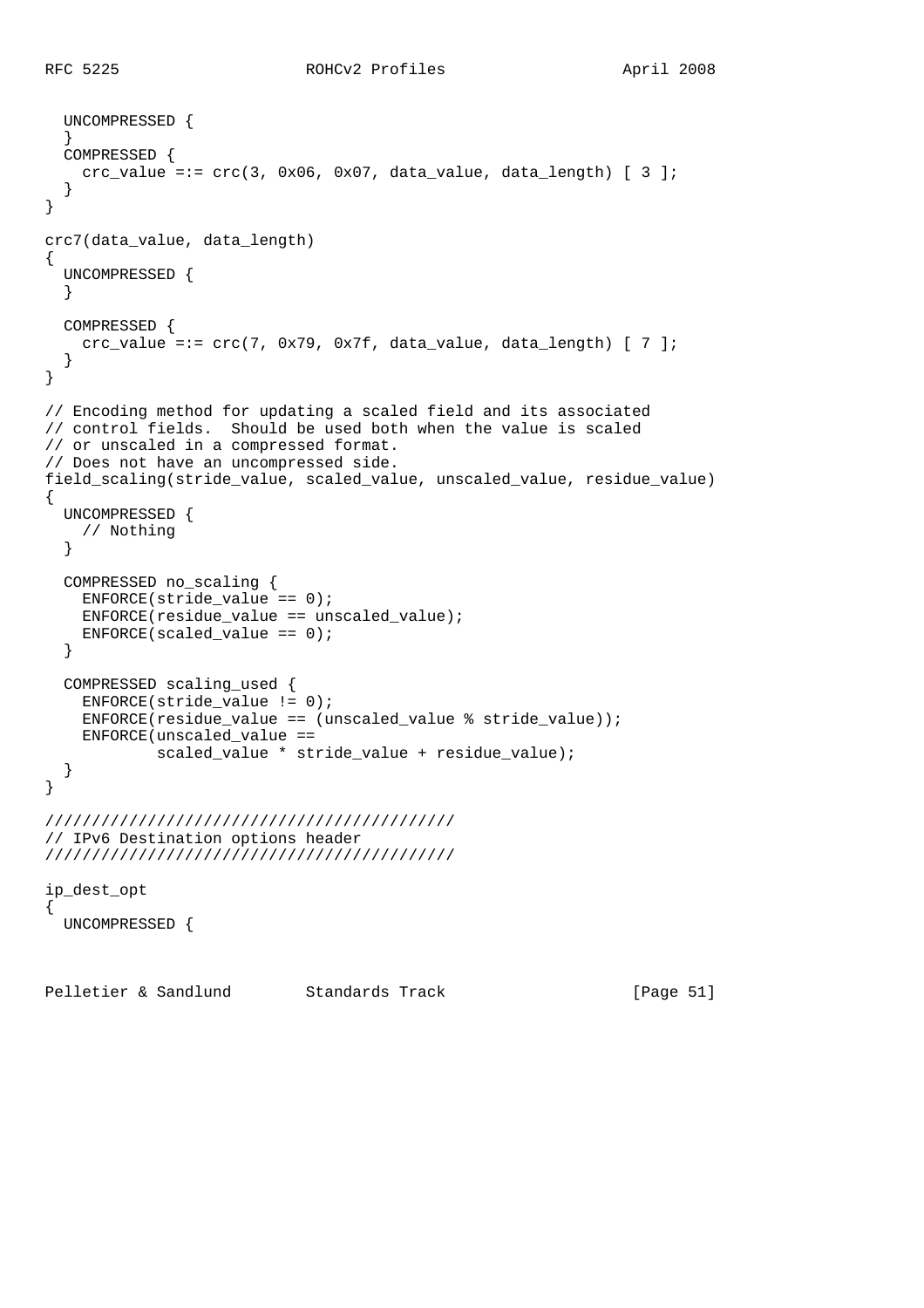```
 next_header [ 8 ];
length [ 8 ];
value [ length.UVALUE * 64 + 48 ];
  }
  DEFAULT {
    length =:= static;
    next_header =:= static;
   value =:= static;
  }
  COMPRESSED dest_opt_static {
   next\_header == irregular(8) [ 8 ];
   length =:- irregular(8) [ 8 ];
  }
  COMPRESSED dest_opt_dynamic {
    value =:=
     irregular(length.UVALLY * 64 + 48) [ length. UVALUE * 64 + 48 ];
   }
  COMPRESSED dest_opt_irregular {
   }
}
////////////////////////////////////////////
// IPv6 Hop-by-Hop options header
////////////////////////////////////////////
ip_hop_opt
{
  UNCOMPRESSED {
    next_header [ 8 ];
   length [ 8 ];
   value [ length.UVALUE * 64 + 48 ];
  }
  DEFAULT {
   length =:= static;
    next_header =:= static;
   value =:= static;
  }
  COMPRESSED hop_opt_static {
   next\_header == irregular(8) [ 8 ];
   length =:- \text{ irregular}(8) [8]; }
```
Pelletier & Sandlund Standards Track [Page 52]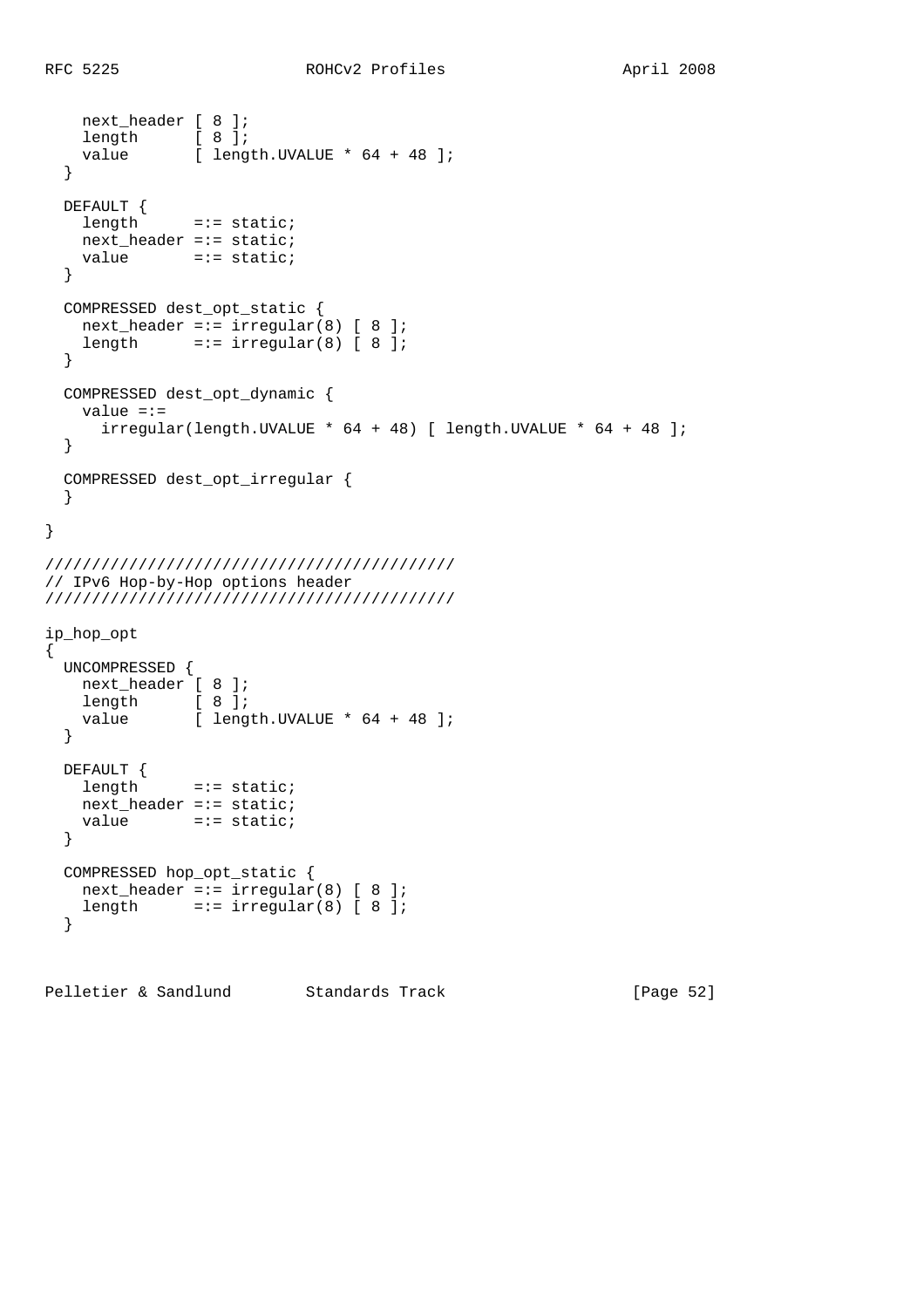```
 COMPRESSED hop_opt_dynamic {
     value =:=
      irregular(length.UVALUE*64+48) [ length.UVALUE * 64 + 48 ];
   }
   COMPRESSED hop_opt_irregular {
   }
}
////////////////////////////////////////////
// IPv6 Routing header
////////////////////////////////////////////
ip_rout_opt
{
   UNCOMPRESSED {
   next_header [ 8 ];
   length [ 8 ];<br>value [ leng
              [ length.UVALUE * 64 + 48 ];
   }
  DEFAULT {
   length =:= static;
    next_header =:= static;
    value =:= static;
   }
   COMPRESSED rout_opt_static {
   next header =:= irregular(8) [ 8 ];
   length =:- \text{ irregular}(8) [ 8 ];
   value =:=
       irregular(length.UVALUE*64+48) [ length.UVALUE * 64 + 48 ];
   }
   COMPRESSED rout_opt_dynamic {
   }
   COMPRESSED rout_opt_irregular {
   }
}
////////////////////////////////////////////
// GRE Header
////////////////////////////////////////////
optional_lsb_7_or_31(flag)
{
```
Pelletier & Sandlund Standards Track [Page 53]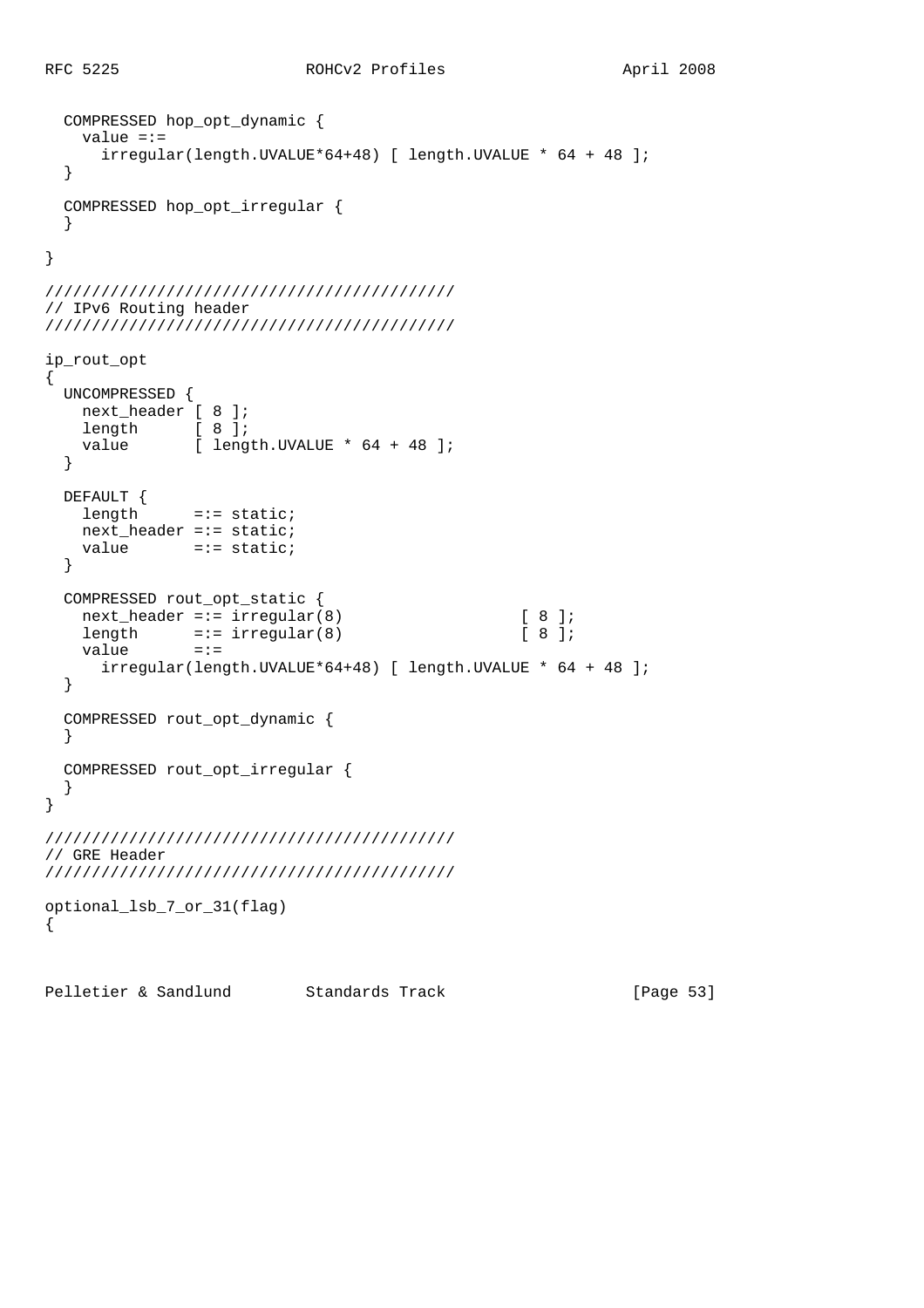UNCOMPRESSED {

```
 item [ 0, 32 ];
   }
  COMPRESSED present {
   ENFORCE(flag == 1); item =:= lsb_7_or_31 [ 8, 32 ];
   }
  COMPRESSED not_present {
  ENFORCE(flag == 0);item =:= compressed value(0, 0) [ 0 ];
  }
}
optional_checksum(flag_value)
{
  UNCOMPRESSED {
  value [ 0, 16 ];
    reserved1 [ 0, 16 ];
   }
  COMPRESSED cs_present {
   ENFORCE(flag_value == 1);value =:- irregular(16) [16];
   reserved1 =:= uncompressed_value(16, 0) [ 0 ];
   }
  COMPRESSED not_present {
   ENFORCE(flag_value == 0);value = := compressed_value(0, 0) [ 0 ];
   reserved1 =:= compressed_value(0, 0) [0] ];
   }
}
gre_proto
{
  UNCOMPRESSED {
   protocol [ 16 ];
   }
  COMPRESSED ether_v4 {
  discriminator = \mathbf{i} = \mathbf{j} \cdot \mathbf{k} [ 1 ];
    protocol =:= uncompressed_value(16, 0x0800) [ 0 ];
  }
  COMPRESSED ether_v6 {
   discriminator =:= '1' [ 1 ];
```
Pelletier & Sandlund Standards Track [Page 54]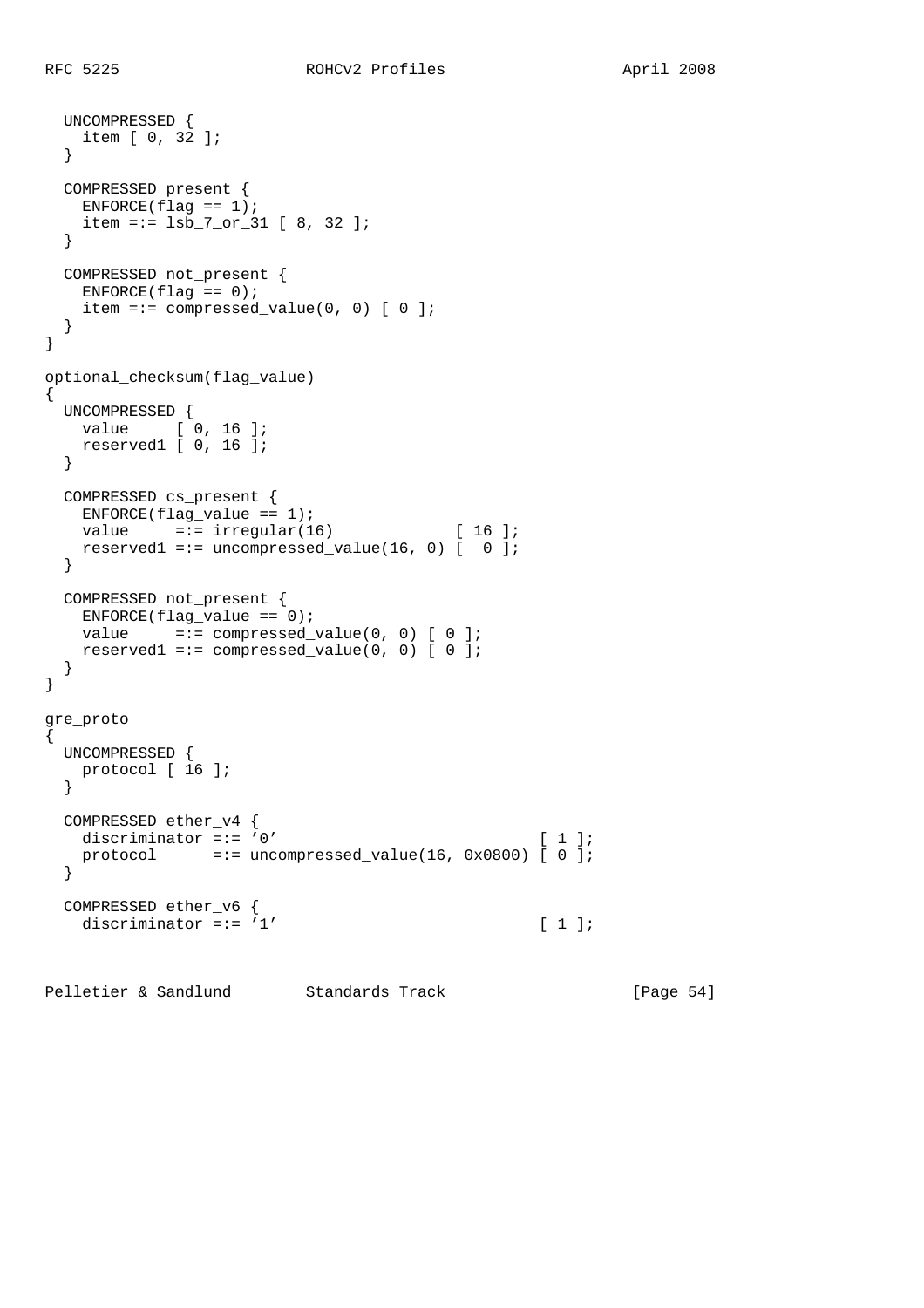```
 protocol =:= uncompressed_value(16, 0x86DD) [ 0 ];
  }
}
gre
{
  UNCOMPRESSED {
   c flag [ 1 ];
   r flag =:= uncompressed value(1, 0) \lceil 1 ];
   k flag \begin{bmatrix} 1 \end{bmatrix};
   s flag [ 1 ];reserved0 == uncompressed value(9, 0) [ 9 ];
   version =:- uncompressed_value(3, 0) [ 3 ];
   protocol [ 16 ];
   checksum_and_res [ 0, 32 ];
    key [ 0, 32 ];
   sequence_number [ 0, 32 ];
  }
  DEFAULT {
   c_fIlag =:= static;<br>k_flag =:= static;
                 = := static;
   s_flag =:= static;<br>protocol =:= static;
                 = := static;
   key =:= static;
   sequence_number =:= static;
  }
  COMPRESSED gre_static {
   ENFORCE((c_flag.UVALUE == 1 && checksum_and_res.ULENGTH == 32)
         \vert \vert checksum_and_res.ULENGTH == 0);
    ENFORCE((s_flag.UVALUE == 1 && sequence_number.ULENGTH == 32)
          || sequence_number.ULENGTH == 0);
   protocol =:= gre_proto [ 1 ];
   c_flag =:= irregular(1) [1];
   k flag =:= irregular(1) [ 1 ];
   s_flag =:= irregular(1) [ 1 ];
   padding =:- compressed_value(4, 0) [ 4 ];
    key =:= optional_32(k_flag.UVALUE) [ 0, 32 ];
  }
  COMPRESSED gre_dynamic {
    checksum_and_res =:=
     optional_checksum(c_flag.UVALUE) [ 0, 16 ];
    sequence_number =:= optional_32(s_flag.UVALUE) [ 0, 32 ];
  }
  COMPRESSED gre_irregular {
```
Pelletier & Sandlund Standards Track [Page 55]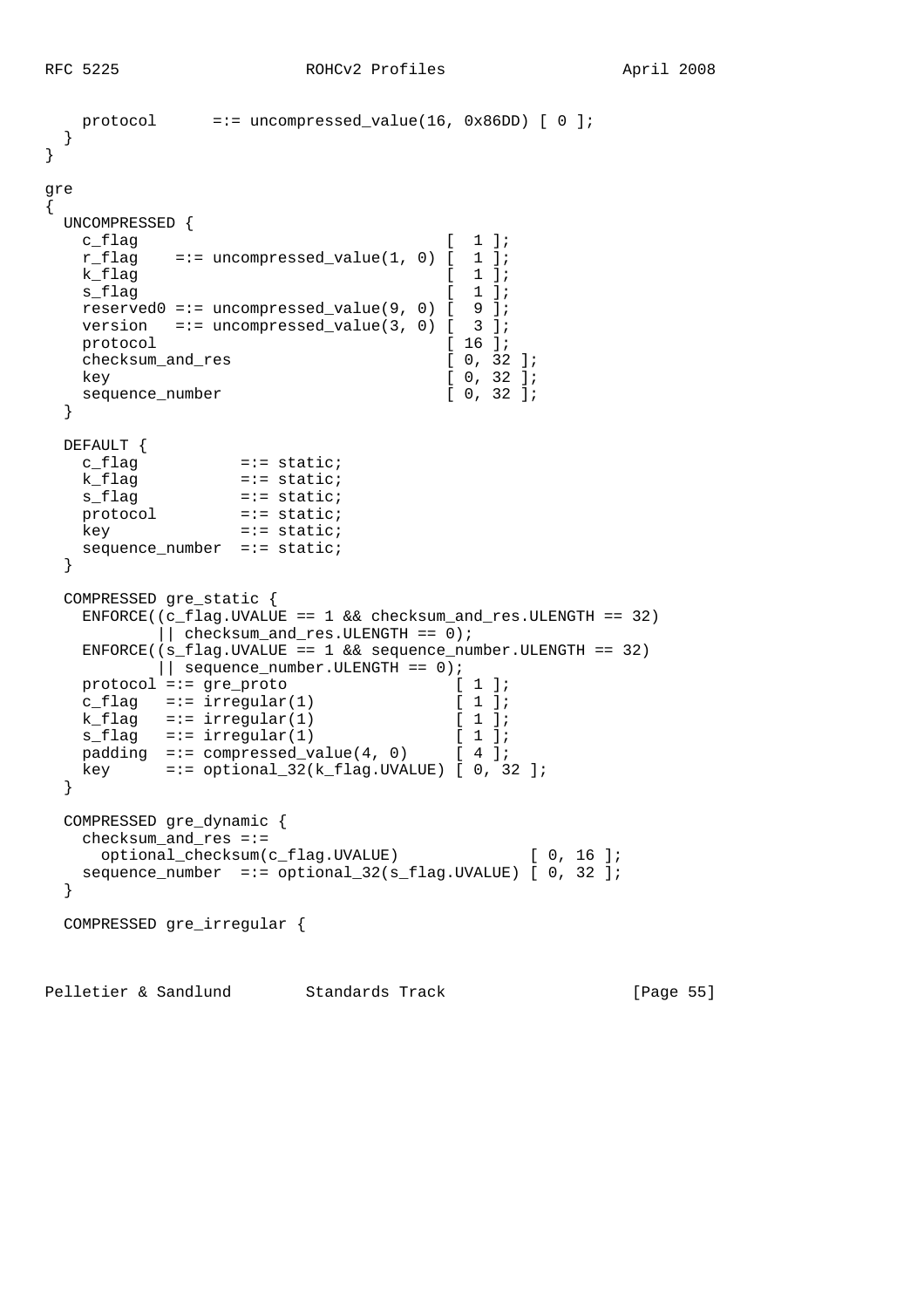```
 checksum_and_res =:= optional_checksum(c_flag.UVALUE) [ 0, 16 ];
    sequence_number =:=
     optional_lsb_7_or_31(s_flag.UVALUE) [ 0, 8, 32 ];
  }
}
/////////////////////////////////////////////
// MINE header
/////////////////////////////////////////////
mine
{
  UNCOMPRESSED {
   next header [ 8 ];
    s_bit [ 1 ];
   res_bits [ 7 ];
    checksum [ 16 ];
    orig_dest [ 32 ];
    orig_src [ 0, 32 ];
  }
  DEFAULT {
   next header =:- static;
s_bit =:= static;
 res_bits =:= static;
   checksum =:= inferred mine header checksum;
    orig_dest =:= static;
    orig_src =:= static;
   }
  COMPRESSED mine_static {
   next_header =:= irregular(8) [ 8 ];
   s_bit =:= irregular(1) [ 1 ];
    // Reserved bits are included to achieve byte-alignment
   res bits =:= irregular(7) [ 7 ];
   orig_dest =:= irregular(32) [32];
   orig_src =:= optional_32(s_bit.UVALUE) [0, 32];
   }
  COMPRESSED mine_dynamic {
   }
  COMPRESSED mine_irregular {
   }
}
/////////////////////////////////////////////
```
Pelletier & Sandlund Standards Track [Page 56]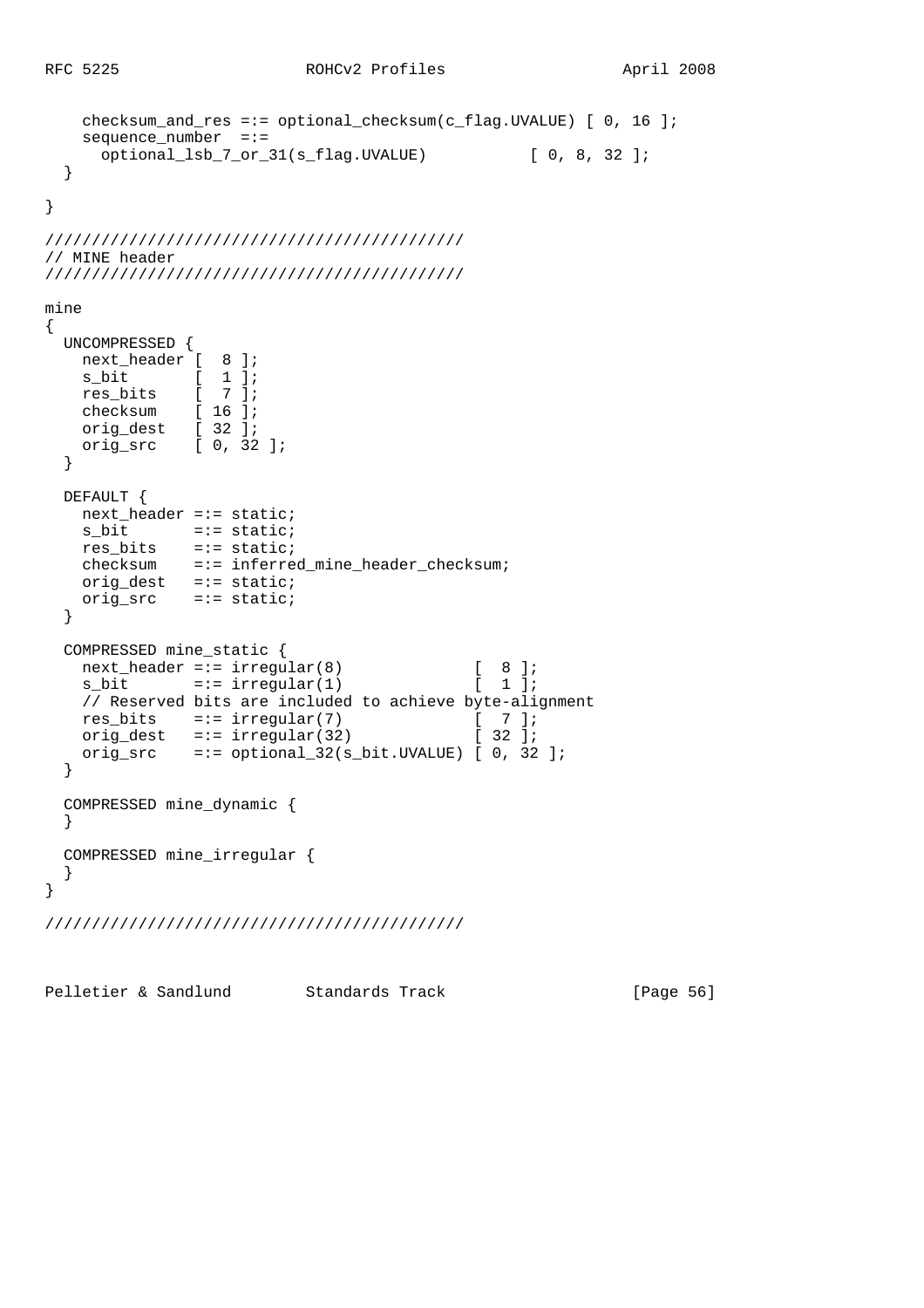```
// Authentication Header (AH)
/////////////////////////////////////////////
ah
{
  UNCOMPRESSED {
   next_header [ 8 ];
   length [ 8 ];
  res bits =:= uncompressed value(16, 0) [ 16 ];
   \text{sni} [ 32 ];
   sequence_number [ 32 ];
   icv [ length.UVALUE*32-32 ];
  }
  DEFAULT {
   next_header =:= static;
length =:- static;
spi =:= static;
    sequence_number =:= static;
  }
  COMPRESSED ah_static {
 next_header =:= irregular(8) [ 8 ];
length =:= irregular(8) [ 8 ];
 spi =:= irregular(32) [ 32 ];
  }
  COMPRESSED ah_dynamic {
   sequence_number =:= irregular(32) [ 32 ];
   i<sub>cy</sub> = := irregular(length.UVALUE*32-32) [ length.UVALUE*32-32 ];
  }
  COMPRESSED ah_irregular {
   sequence_number =:= lsb_7_or_31 [ 8, 32 ];
   icv = := irregular(length.UVALUE*32-32) [ length.UVALUE*32-32 ];
  }
}
/////////////////////////////////////////////
// IPv6 Header
/////////////////////////////////////////////
fl_enc
{
  UNCOMPRESSED {
```
Pelletier & Sandlund Standards Track [Page 57]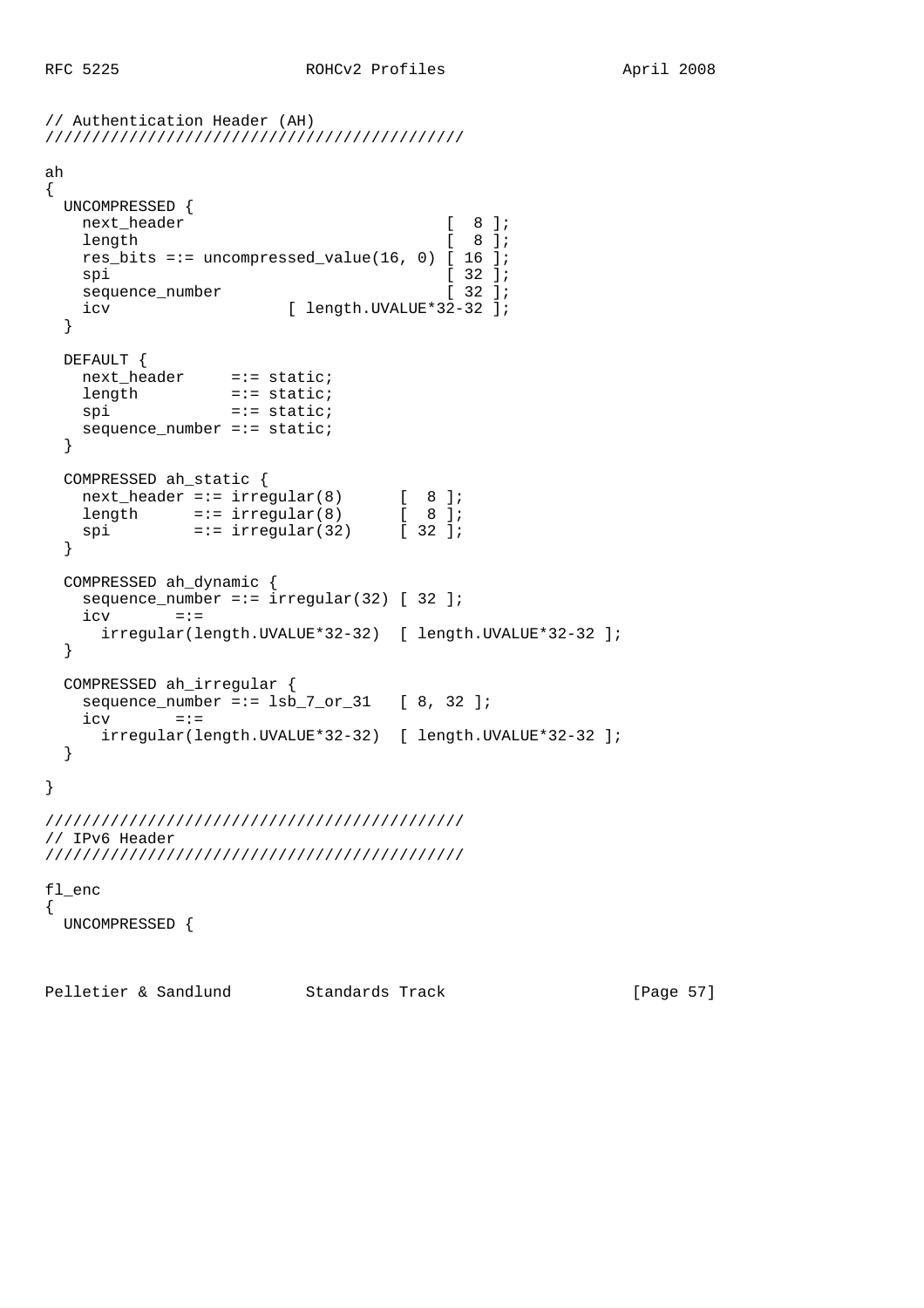```
 flow_label [ 20 ];
  }
  COMPRESSED fl_zero {
   discriminator =:= '0' [ 1 ];
flow\_label =:= uncompressed_value(20, 0) [ 0 ];
 reserved =:= '0000' [ 4 ];
  }
  COMPRESSED fl_non_zero {
   discriminator =:= '1' [ 1 ];
   flow label =:- irregular(20) [ 20 ];
  }
}
ipv6(profile_value, is_innermost, outer_ip_flag, reorder_ratio_value)
{
  UNCOMPRESSED {
  version =:= uncompressed_value(4, 6) [ 4 ];<br>tos_tc [ 8 ];
   tos_tc [flow_label [ 20 ];
  payload_length [ 16 ];<br>next_header [ 8 ];<br>ttl_hopl [ 8 ];
  next_header [ 8 ]
   ttl_hopl \begin{bmatrix} 8 \end{bmatrix};<br>src addr \begin{bmatrix} 128 \end{bmatrix};
  src_addr
  dst_addr [ 128 ];
  }
  CONTROL {
    ENFORCE(profile == profile_value);
    ENFORCE(reorder_ratio.UVALUE == reorder_ratio_value);
   ENFCRCE(innermost_ip.UVALUE == is_innermost);
    innermost_ip [ 1 ];
  }
  DEFAULT {
    tos_tc =:= static;
    flow_label =:= static;
   payload_length =:= inferred_ip_v6_length;
   next_header =:= static;
   ttl_hopl =:= static;
src_addr =:= static;
 dst_addr =:= static;
  }
 COMPRESSED ipv6_static {<br>version_flag =:= '1'
version_flag =:= '1' [1];
 innermost_ip =:= irregular(1) [ 1 ];
```
Pelletier & Sandlund Standards Track [Page 58]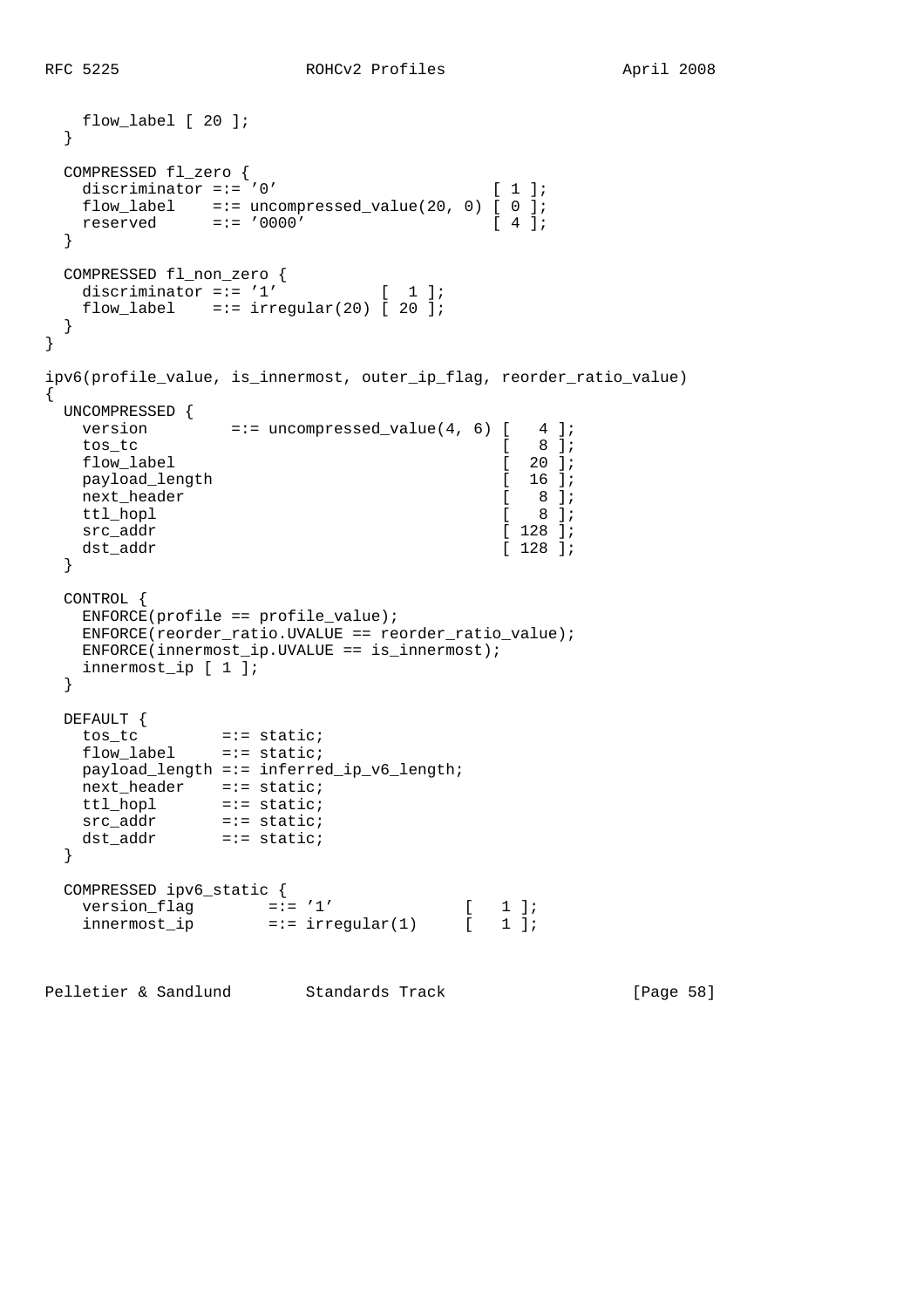```
 reserved =:= '0' [ 1 ];
flow\_label =:= f1ow\_label =:= f1ow\_label =:= f1ow\_label next_header =:= irregular(8) [ 8 ];
 src_addr =:= irregular(128) [ 128 ];
 dst_addr =:= irregular(128) [ 128 ];
  }
  COMPRESSED ipv6_endpoint_dynamic {
   ENFORCE((is innermost == 1) &&
          (profile_value == PROFILE_IP_0104));
\texttt{tos\_tc} =:= irregular(8) [ 8 ];
ttl_hopl =:= irregular(8) [ 8 ];
 reserved =:= compressed_value(6, 0) [ 6 ];
reorder_ratio =:= irregular(2) [ 2 ];
msn =:- irregular(16) [ 16 ];
  }
  COMPRESSED ipv6_regular_dynamic {
 ENFORCE((is_innermost == 0) ||
 (profile_value != PROFILE_IP_0104));
tos_tc =:= irregular(8) [ 8 ];
 ttl_hopl =:= irregular(8) [ 8 ];
  }
  COMPRESSED ipv6_outer_irregular {
   ENFORCE(i s_innermost == 0);tos tc =:- static_or_irreg(outer_ip_flag, 8) [ 0, 8 ];
    ttl_hopl =:=
       static_or_irreg(outer_ip_flag, 8) [ 0, 8 ];
  }
  COMPRESSED ipv6_innermost_irregular {
   ENFCRCE(i s_innermost == 1); }
/////////////////////////////////////////////
// IPv4 Header
/////////////////////////////////////////////
ip_id_enc_dyn(behavior)
  UNCOMPRESSED {
   ip_id [ 16 ];
  }
```
Pelletier & Sandlund Standards Track [Page 59]

}

{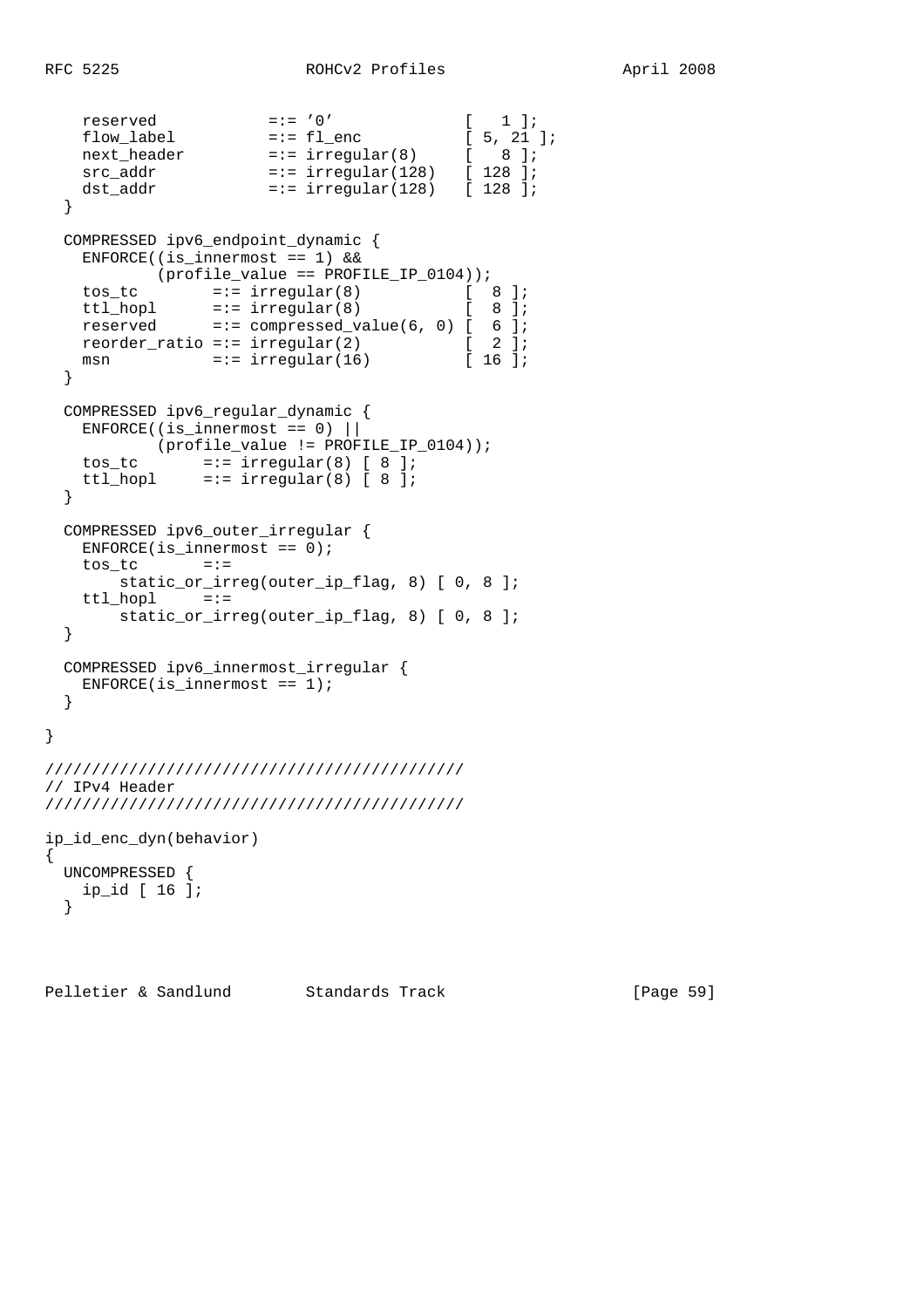```
 COMPRESSED ip_id_seq {
     ENFORCE((behavior == IP_ID_BEHAVIOR_SEQUENTIAL) ||
            (behaviour == IPID_BEHAVIOR_SEQUENTIAL_SWAPPED));
    ENFORCE(ip_id_offset.UVALUE == ip_id.UVALUE - msn.UVALUE);
    ip_id == irregular(16) [ 16 ];
   }
  COMPRESSED ip_id_random {
   ENFORCE(behaviour == IP ID BEHAVIOR RANDOM);ip_id =:= irregular(16) [ 16 ];
   }
  COMPRESSED ip_id_zero {
    ENFORCE(behavior == IP_ID_BEHAVIOR_ZERO);
    ip_id == uncompressed_value(16, 0) [ 0 ]; }
}
ip_id_enc_irreg(behavior)
{
  UNCOMPRESSED {
    ip_id [ 16 ];
   }
  COMPRESSED ip_id_seq {
     ENFORCE(behavior == IP_ID_BEHAVIOR_SEQUENTIAL);
   }
  COMPRESSED ip_id_seq_swapped {
    ENFORCE(behavior == IP_ID_BEHAVIOR_SEQUENTIAL_SWAPPED);
   }
  COMPRESSED ip_id_rand {
   ENFORCE(behaviour == IP ID BEHAVIOR RANDOM);ip_id =:= irregular(16) [ 16 ];
   }
  COMPRESSED ip_id_zero {
    ENFORCE(behavior == IP_ID_BEHAVIOR_ZERO);
    ip_id == uncompressed_value(16, 0) [ 0 ]; }
}
ipv4(profile_value, is_innermost, outer_ip_flag, ip_id_behavior_value,
  reorder_ratio_value)
{
  UNCOMPRESSED {
    version = := uncompressed_value(4, 4) [ 4 ];
```
Pelletier & Sandlund Standards Track [Page 60]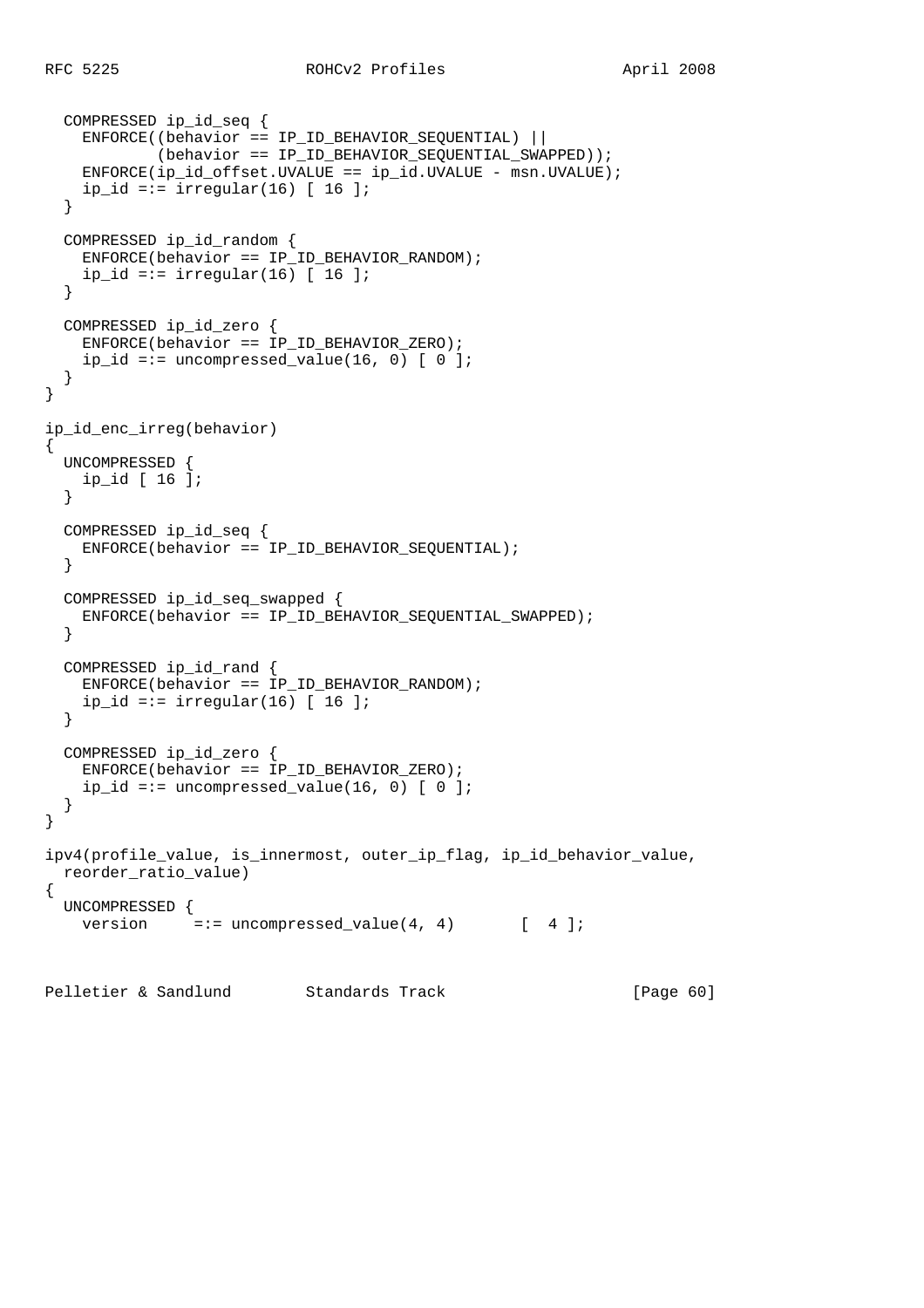```
hdr_length =:= uncompressed_value(4, 5) [ 4 ];<br>tos tc [ 8 ];
    tos_tc                        [ 8 ];<br>length    =:= inferred ip v4 length        [ 16 ];
    length =:= inferred_ip_v4_length [ 16 ];<br>ip id [ 16 ];
    ip_id \begin{array}{lll} \text{ip\_id} & \text{if} & \text{if} \\ \text{rf} & \text{if} & \text{if} & \text{if} \\ \end{array}rf = := uncompressed_value(1, 0)df \begin{bmatrix} 1 \end{bmatrix};<br>mf \begin{bmatrix} 1 \end{bmatrix};<br>\begin{bmatrix} 1 \end{bmatrix};
    mf = := uncompressed_value(1, 0)frag_offset =:= uncompressed_value(13, 0) [ 13 ];
    ttl hopl \begin{bmatrix} 8 \end{bmatrix};
    protocol [ 8 ];
     checksum =:= inferred_ip_v4_header_checksum [ 16 ];
    src_addr [ 32 ];
    \text{dst\_addr} \qquad \qquad \text{[ 32 ]}; }
  CONTROL {
    ENTER(profile == profile_value); ENFORCE(reorder_ratio.UVALUE == reorder_ratio_value);
     ENFORCE(innermost_ip.UVALUE == is_innermost);
     ip_id_behavior_outer [ 2 ];
     innermost_ip [ 1 ];
   }
 DEFAULT {<br>tos_tc
                           = := static;
    df = := state;
     ttl_hopl =:= static;
                            = := static;
     src_addr =:= static;
                       = := static;
     ip_id_behavior_outer =:= static;
   }
  COMPRESSED ipv4_static {
version_flag =:= '0' [1];
 innermost_ip =:= irregular(1) [ 1 ];
    reserved =:= '000000' [ 6 ];
protocol =:= irregular(8) [ 8 ];
src\_addr =:= irregular(32) [ 32 ];
dst_addr =:- irregular(32) [ 32 ];
   }
  COMPRESSED ipv4_endpoint_innermost_dynamic {
     ENFORCE((is_innermost == 1) && (profile_value == PROFILE_IP_0104));
    {\tt ENFORCE}(\texttt{ip_id}\_\texttt{behavior}\_\texttt{innermost}.\texttt{UVALUE}\ ==\ \texttt{ip_id}\_\texttt{behavior}\_\texttt{value})\,;\\ \texttt{reserved} \qquad \qquad \texttt{--}':\qquad \qquad \texttt{000'} \qquad \qquad \texttt{--}':\qquad \qquad \texttt{--}':\qquad \qquad \texttt{--}':\qquad \qquad \texttt{--}':\qquad \qquad \texttt{--}':\qquad \qquad \texttt{--}':\qquad \qquad \texttt{--}':\qquad \qquad \texttt{--}':\qquad \qquad \texttt{--}':\qquad \qquad \textttreserved =:= '000' [ 3 ];<br>reorder_ratio =:= irregular(2) [ 2 ];
    reorder_ratio =:= irregular(2) [2];<br>df =:- irregular(1) [1];
    df =:- irregular(1)
```
Pelletier & Sandlund Standards Track [Page 61]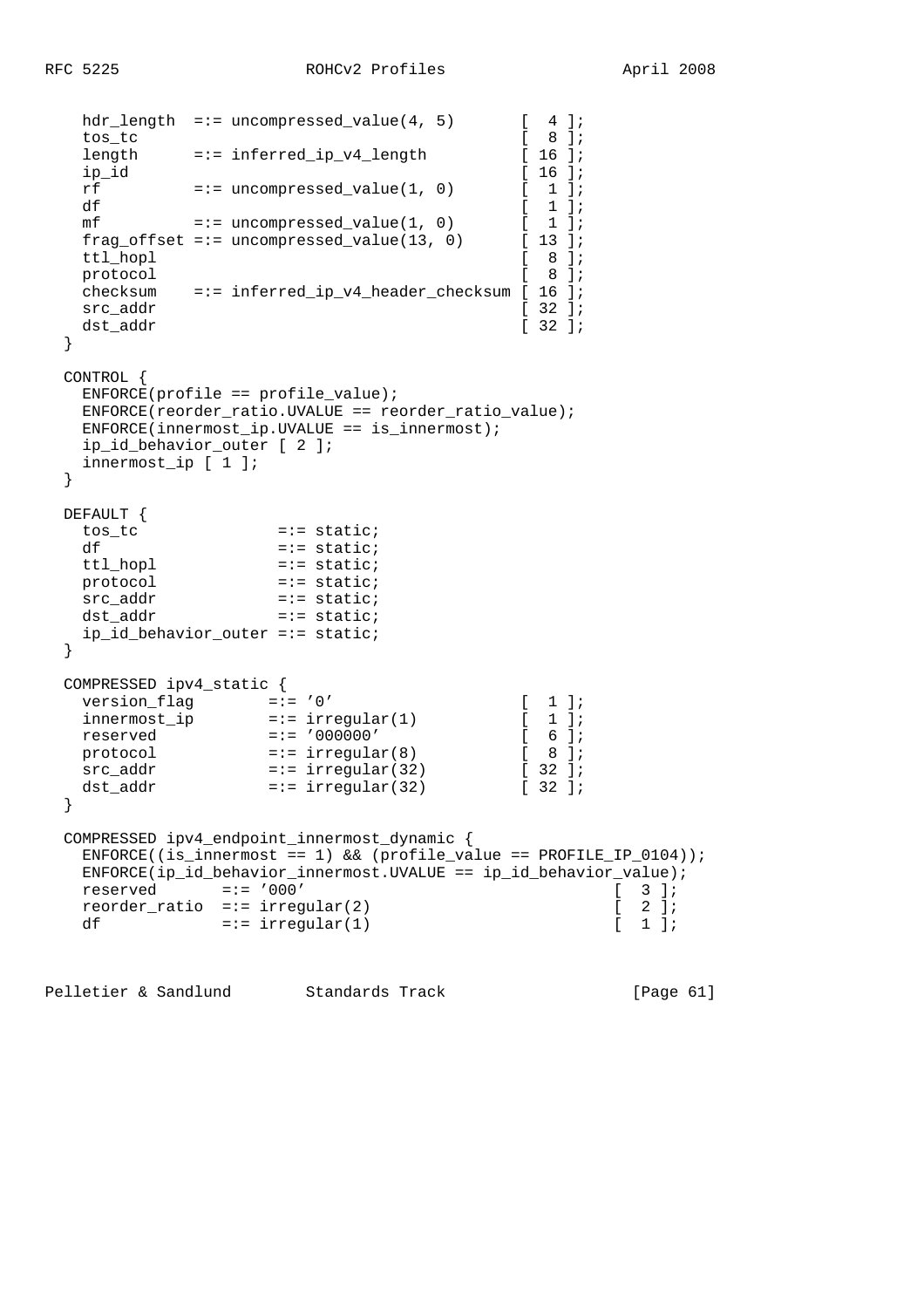}

```
ip_id_behavior_innermost =:= irregular(2) [ 2 ];
    tos_tc =:= irregular(8) [ 8 ];
   ttl_hopl =:= irregular(8) [
   ip_id == ip_id_enc_dyn(ip_id_behavier_innermost.UVALUE) [ 0, 16 ];<br>
msn =:= irregular(16) [ 16 ];
   msn = := irregular(16) }
  COMPRESSED ipv4_regular_innermost_dynamic {
   ENFORCE((is innermost == 1) && (profile value != PROFILE IP 0104));
    ENFORCE(ip_id_behavior_innermost.UVALUE == ip_id_behavior_value);
    reserved =:= '00000' [ 5 ];
   df =:- \text{ irregular}(1) [ 1 ];
    ip_id_behavior_innermost =:= irregular(2) [ 2 ];
    tos_tc =:= irregular(8) [ 8 ];
   ttl_hopl =:= irregular(8) [ 8 ];
    ip_id =:= ip_id_enc_dyn(ip_id_behavior_innermost.UVALUE) [ 0, 16 ];
  }
  COMPRESSED ipv4_outer_dynamic {
   ENFORCE(i s_innermost == 0);ENFORCE(ip id behavior outer.UVALUE == ip id behavior value);
    reserved =:= '00000' [ 5 ];
   df =:- irregular(1) [ 1 ];
   ip id behavior outer =:= irregular(2) [ 2 ];
 tos_tc =:= irregular(8) [ 8 ];
ttl_hopl =:= irregular(8) [8 ];
    ip_id =:= ip_id_enc_dyn(ip_id_behavior_outer.UVALUE) [ 0, 16 ];
  }
  COMPRESSED ipv4_outer_irregular {
   ENFORCE(i s_innermost == 0);ip_id == := ip_id_enc_irreg(ip_id_behavior_outer.UVALUE) [ 0, 16 ];
 tos_tc =:= static_or_irreg(outer_ip_flag, 8) [ 0, 8 ];
 ttl_hopl =:= static_or_irreg(outer_ip_flag, 8) [ 0, 8 ];
  }
  COMPRESSED ipv4_innermost_irregular {
  ENFORCE(iis_innermost == 1);ip_id == ip_id_enc_irreg(ip_id_behavior_innermost.UVALUE) [ 0, 16 ];
  }
/////////////////////////////////////////////
// UDP Header
/////////////////////////////////////////////
```
Pelletier & Sandlund Standards Track [Page 62]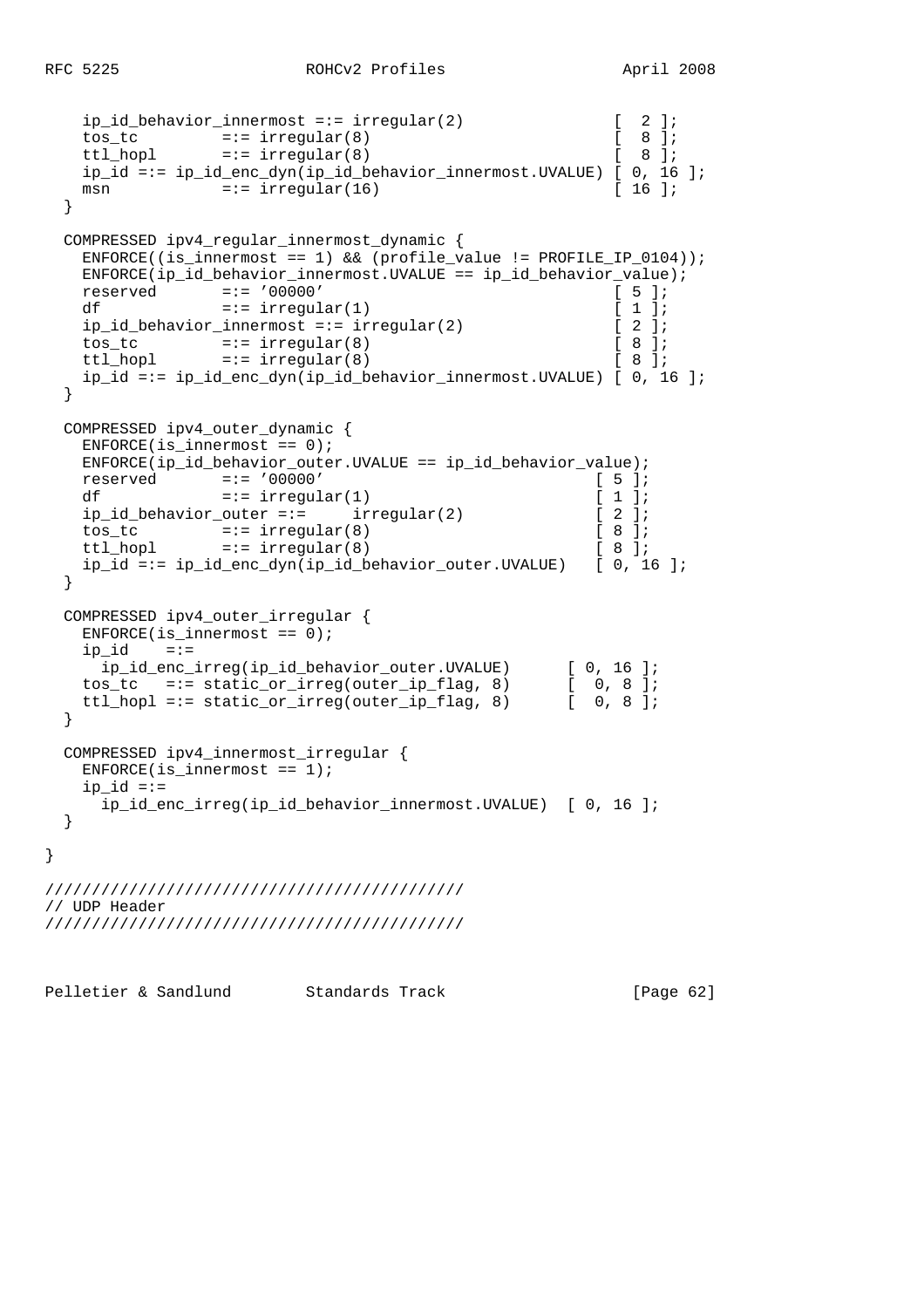$\{$ 

```
udp(profile_value, reorder_ratio_value)
  UNCOMPRESSED {
    ENFORCE((profile_value == PROFILE_RTP_0101) ||
    (profile_value == PROFILE<u>UDP_0102))</u>;
   src_port [ 16 ];
   dst_port [ 16 ];
   udp_length =:= inferred_udp_length [ 16 ];
   checksum [ 16 ];
   }
  CONTROL {
    ENFORCE(profile == profile_value);
    ENFORCE(reorder_ratio.UVALUE == reorder_ratio_value);
   checksum used [ 1 ];
   }
  DEFAULT {
src_port =:= static;
 dst_port =:= static;
   checksum used =:- static;
   }
  COMPRESSED udp_static {
src\_port =:= irregular(16) [ 16 ];
dst_port =:= irregular(16) [ 16 ];
   }
  COMPRESSED udp_endpoint_dynamic {
   ENFORCE(profile value == PROFILE UDP 0102);ENFCRCE(profile == PROFILE_UDP_0102); ENFORCE(checksum_used.UVALUE == (checksum.UVALUE != 0));
checksum =:- irregular(16) [ 16 ];
msn =:- irregular(16) [ 16 ];
    reserved =:= compressed_value(6, 0) [ 6 ];
   reorder_ratio =:= irregular(2) [ 2 ];
   }
  COMPRESSED udp_regular_dynamic {
    ENFORCE(profile_value == PROFILE_RTP_0101);
    ENFORCE(checksum_used.UVALUE == (checksum.UVALUE != 0));
   checksum =:= irregular(16) [16];
   }
  COMPRESSED udp_zero_checksum_irregular {
   ENFORCE(checksum_user.J.UVALUE == 0);checksum =:= uncompressed_value(16, 0) [0];
   }
```
Pelletier & Sandlund Standards Track [Page 63]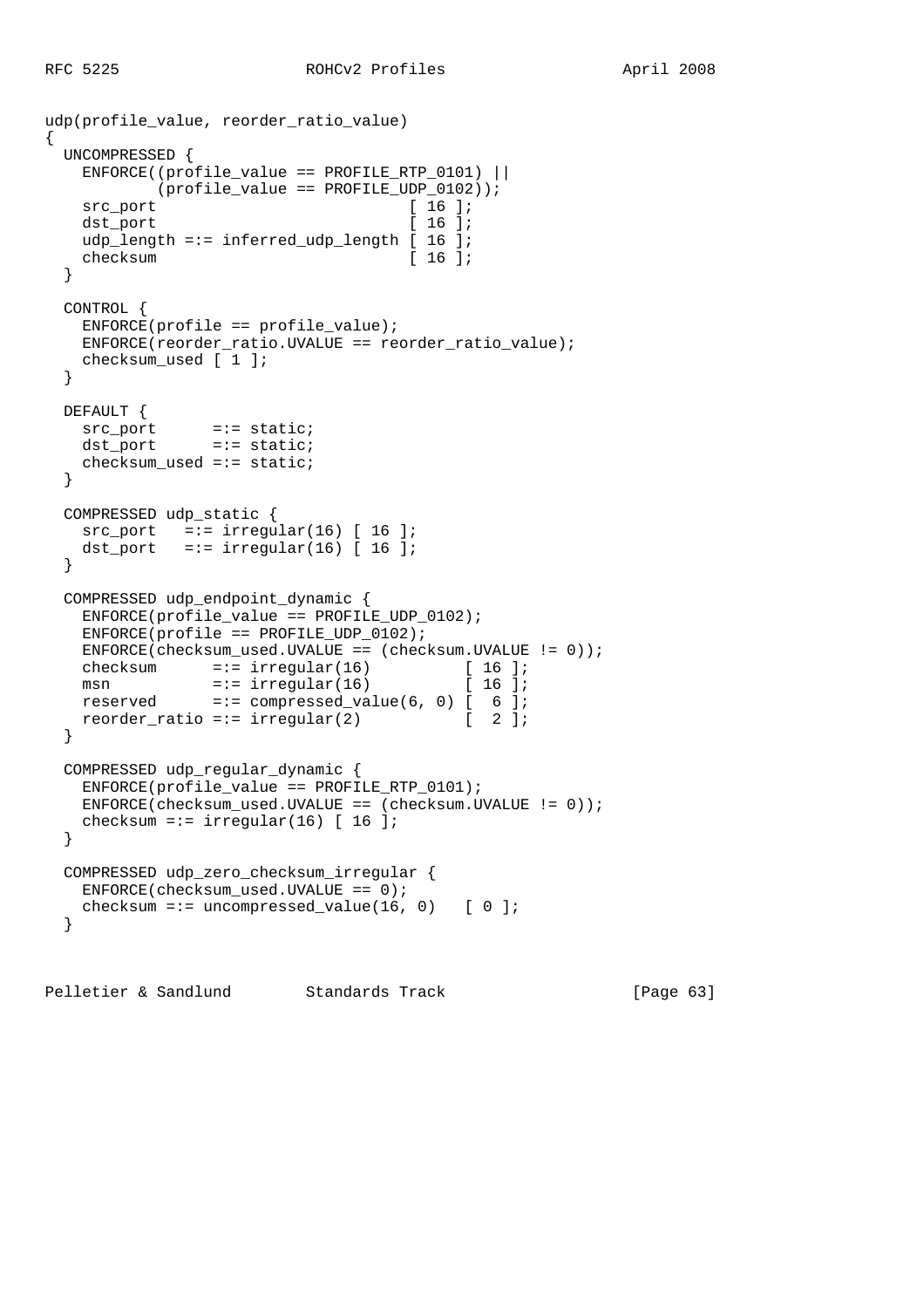```
 COMPRESSED udp_with_checksum_irregular {
     ENFORCE(checksum_user.J.UVALUE == 1);checksum =:= irregular(16) [ 16 ];
   }
}
/////////////////////////////////////////////
// RTP Header
/////////////////////////////////////////////
csrc_list_dynchain(presence, cc_value)
{
   UNCOMPRESSED {
     csrc_list;
   }
   COMPRESSED no_list {
    ENFORCE(cc_value == 0);ENFORCE(presence == 0);
    csrc list =:= uncompressed value(0, 0) [ 0 ];
   }
   COMPRESSED list_present {
     ENFORCE(presence == 1); csrc_list =:= list_csrc(cc_value) [ VARIABLE ];
   }
}
rtp(profile_value, ts_stride_value, time_stride_value,
      reorder_ratio_value)
{
   UNCOMPRESSED {
      ENFORCE((profile_value == PROFILE_RTP_0101) ||
                (profile_value == PROFILE_RTP_0107));
      rtp_version =:= uncompressed_value(2, 0) [ 2 ];
      pad_bit [ 1 ];
     extension [ 1 ];
cc \begin{bmatrix} 4 \end{bmatrix};
     marker [ 1 ];
     payload_type [ 7 ];<br>sequence_number [ 16 ];
     sequence_number [ 16 ];<br>timestamp [ 32 ];
     timestamp
     ssrc [ 32 ];
     \begin{minipage}{.4\linewidth} \texttt{csrc\_list} \end{minipage} \begin{minipage}{.4\linewidth} \begin{minipage}{.4\linewidth} \begin{minipage}{.4\linewidth} \begin{minipage}{.4\linewidth} \end{minipage} \begin{minipage}{.4\linewidth} \begin{minipage}{.4\linewidth} \begin{minipage}{.4\linewidth} \end{minipage} \begin{minipage}{.4\linewidth} \end{minipage} \begin{minipage}{.4\linewidth} \begin{minipage}{.4\linewidth} \end{minipage} \begin{minipage}{.4\linewidth} \begin{minipage}{.4\linewidth} \end{minipage} \begin{minipage}{.4\linewidth} \ }
   CONTROL {
```
Pelletier & Sandlund Standards Track [Page 64]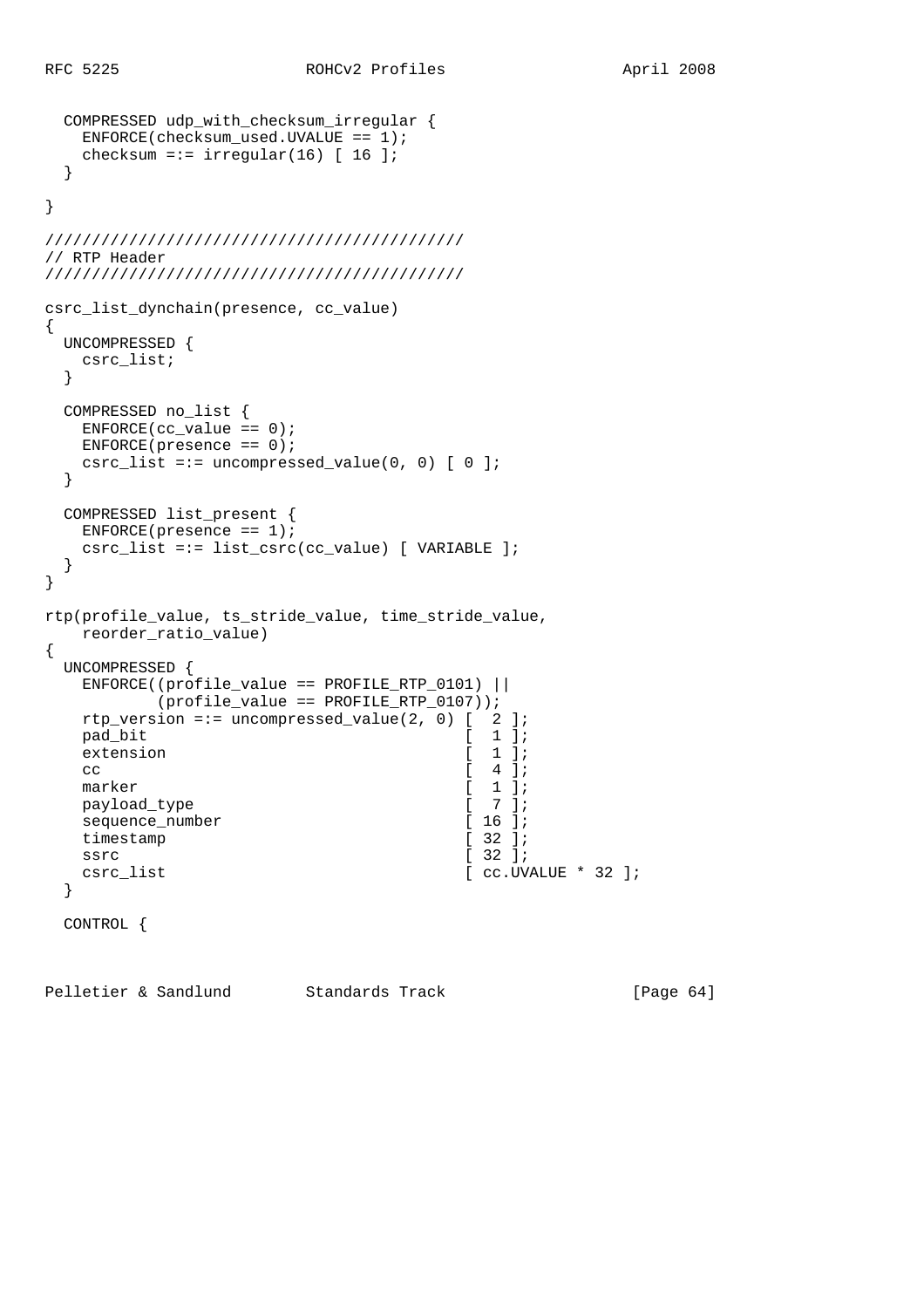```
 ENFORCE(profile == profile_value);
    ENFORCE(reorder_ratio.UVALUE == reorder_ratio_value);
    ENFORCE(time_stride_value == time_stride.UVALUE);
    ENFORCE(ts_stride_value == ts_stride.UVALUE);
    dummy_field =:= field_scaling(ts_stride.UVALUE,
      ts_scaled.UVALUE, timestamp.UVALUE, ts_offset.UVALUE) [ 0 ];
  }
  INITIAL {
    ts_stride =:= uncompressed_value(32, TS_STRIDE_DEFAULT);
    time_stride =:= uncompressed_value(32, TIME_STRIDE_DEFAULT);
  }
  DEFAULT {
   ENFORCE(msn.UVALUE == sequence number.UVALUE);
    pad_bit =:= static;
   extension =:= static;<br>cc =:= static;
   cc<br>marker
marker =:= static;
 payload_type =:= static;
   sequence_number =:= static;
    timestamp =:= static;
 ssrc =:= static;
 csrc_list =:= static;
 ts_stride =:= static;
 time_stride =:= static;
 ts_scaled =:= static;
 ts_offset =:= static;
  }
  COMPRESSED rtp_static {
   ssrc =:- irregular(32) [ 32 ];
  }
  COMPRESSED rtp_dynamic {
   reserved =:= compressed_value(1, 0) [ 1 ];
    reorder_ratio =:= irregular(2) [ 2 ];
   list\_present =:= irregular(1) [ 1 ];
   tss_indicator =:= irregular(1) [ 1 ];
   tis_indicator =:= irregular(1) [ 1 ];
pad\_bit =:= irregular(1) [ 1 ];
extension =:- \text{ irregular}(1) [ 1 ];
marker =:- \text{ irregular}(1) [ 1 ];
 payload_type =:= irregular(7) [ 7 ];
   sequence_number =:= irregular(16) [16];
   timestamp =:= irregular(32) [ 32 ];<br>ts stride =:= sdyl or default(tss indicator CVALUE
   ts_stride =:= sdvl_or_default(tss_indicator.CVALUE,<br>TS STRIDE DEFAULT) [ VARIABLE ];
     TS STRIDE DEFAULT)
```
Pelletier & Sandlund Standards Track [Page 65]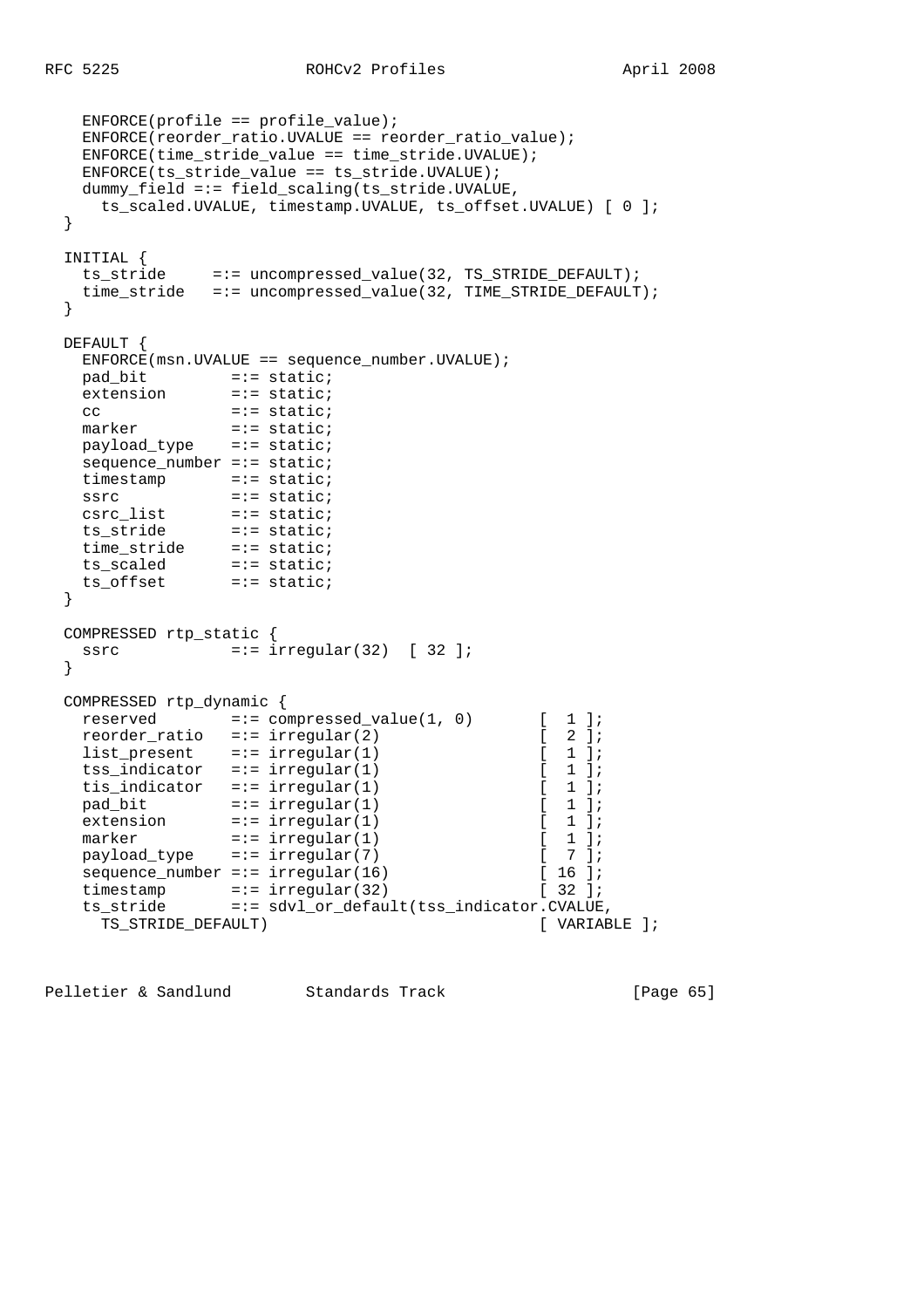```
 time_stride =:= sdvl_or_default(tis_indicator.CVALUE,
      TIME_STRIDE_DEFAULT) [ VARIABLE ];
   csrc_list =:= csrc_list_dynchain(list_present.CVALUE,
      cc.UVALUE) [ VARIABLE ];
   }
   COMPRESSED rtp_irregular {
   }
}
/////////////////////////////////////////////
// UDP-Lite Header
/////////////////////////////////////////////
checksum_coverage_dynchain(behavior)
{
  UNCOMPRESSED {
    checksum_coverage [ 16 ];
   }
  COMPRESSED inferred_coverage {
    ENFORCE(behavior == UDP_LITE_COVERAGE_INFERRED);
   checksum_coverage =:= inferred_udp_length [ 0 ];
   }
  COMPRESSED static_coverage {
    ENFORCE(behavior == UDP_LITE_COVERAGE_STATIC);
   checksum_coverage =:= irregular(16) [ 16 ];
   }
  COMPRESSED irregular_coverage {
    ENFORCE(behavior == UDP_LITE_COVERAGE_IRREGULAR);
   checksum_coverage =:= irregular(16) [16];
   }
}
checksum_coverage_irregular(behavior)
{
  UNCOMPRESSED {
    checksum_coverage [ 16 ];
   }
  COMPRESSED inferred_coverage {
    ENFORCE(behavior == UDP_LITE_COVERAGE_INFERRED);
    checksum_coverage =:= inferred_udp_length [ 0 ];
   }
  COMPRESSED static_coverage {
Pelletier & Sandlund Standards Track [Page 66]
```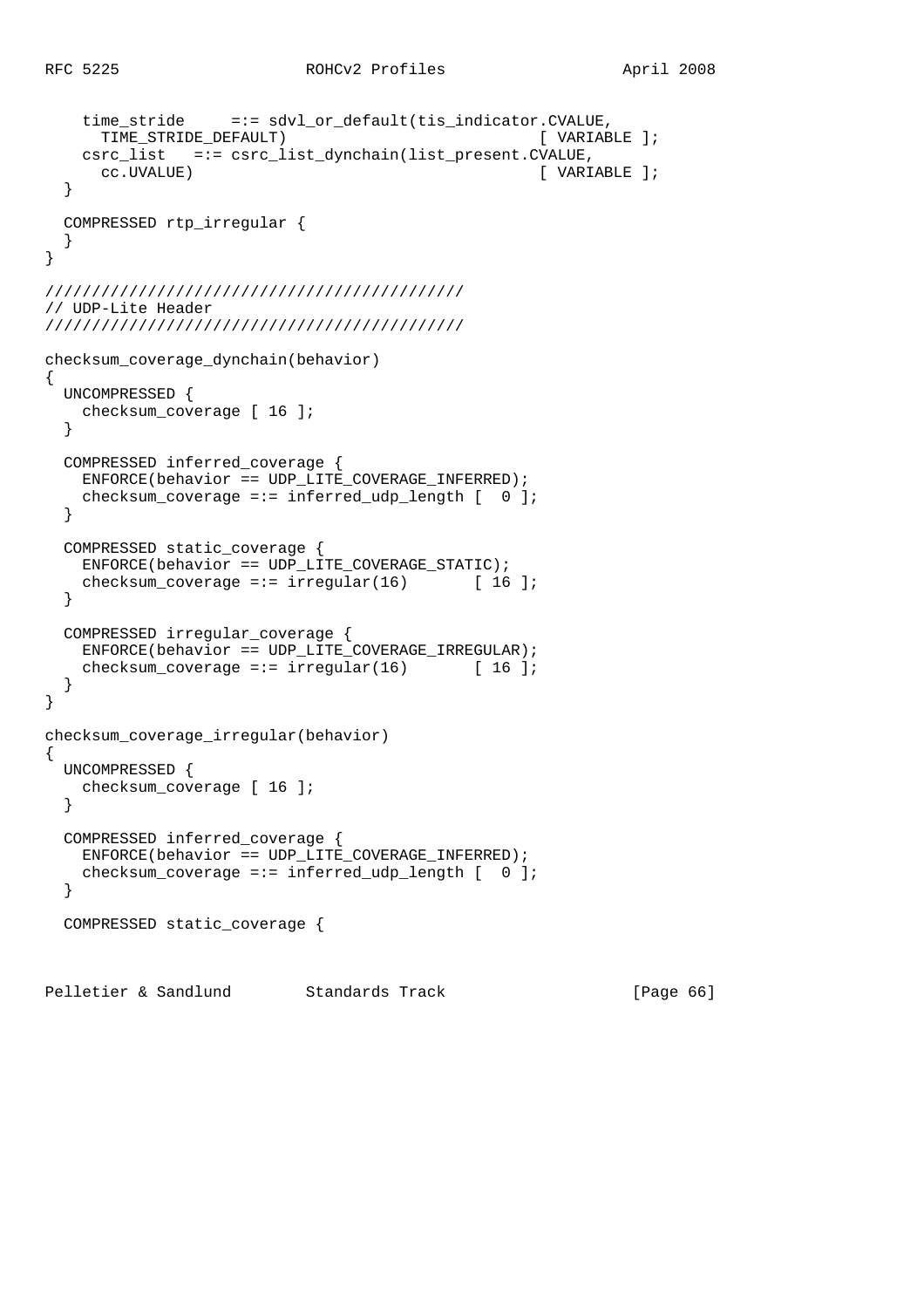```
 ENFORCE(behavior == UDP_LITE_COVERAGE_STATIC);
   checksum_coverage =:= static [ 0 ];
   }
  COMPRESSED irregular_coverage {
   ENFORCE(behaviour == UDP_LITE COVERAGE IRREGULAR);
   checksum_coverage =:= irregular(16) [ 16 ];
   }
}
udp_lite(profile_value, reorder_ratio_value, coverage_behavior_value)
{
  UNCOMPRESSED {
   ENFORCE( (profile_value == PROFILE_RTP_0107) ||
           (profile_value == PROFILE_UDPLITE_0108));
src_port [ 16 ];
dst_port [ 16 ];
   dst_port [ 16 ];<br>checksum_coverage [ 16 ];
   checksum [ 16 ];
   }
  CONTROL {
   ENFORCE(profile == profile_value);ENFORCE(coverage behavior.UVALUE == coverage behavior value);
    ENFORCE(reorder_ratio.UVALUE == reorder_ratio_value);
   }
  DEFAULT {
src_port =:= static;
dst_port =:= static;
    coverage_behavior =:= static;
   }
  COMPRESSED udp_lite_static {
   src port =:- irregular(16) [ 16 ];
   dst_port =:= irregular(16) [ 16 ];
  }
  COMPRESSED udp_lite_endpoint_dynamic {
    ENFORCE(profile_value == PROFILE_UDPLITE_0108);
   reserved =:= compressed_value(4, 0) [ 4 ];
   coverage_behavior =:= irregular(2) [2];<br>reorder_ratio =:= irregular(2) [2];
   reorder_ratio =:- irregular(2)
    checksum_coverage =:=
      checksum_coverage_dynchain(coverage_behavior.UVALUE) [ 16 ];
   checksum =:- irregular(16) [ 16 ];<br>msn =:- irregular(16) [ 16 ];
   msn = := irregular(16) }
```
Pelletier & Sandlund Standards Track [Page 67]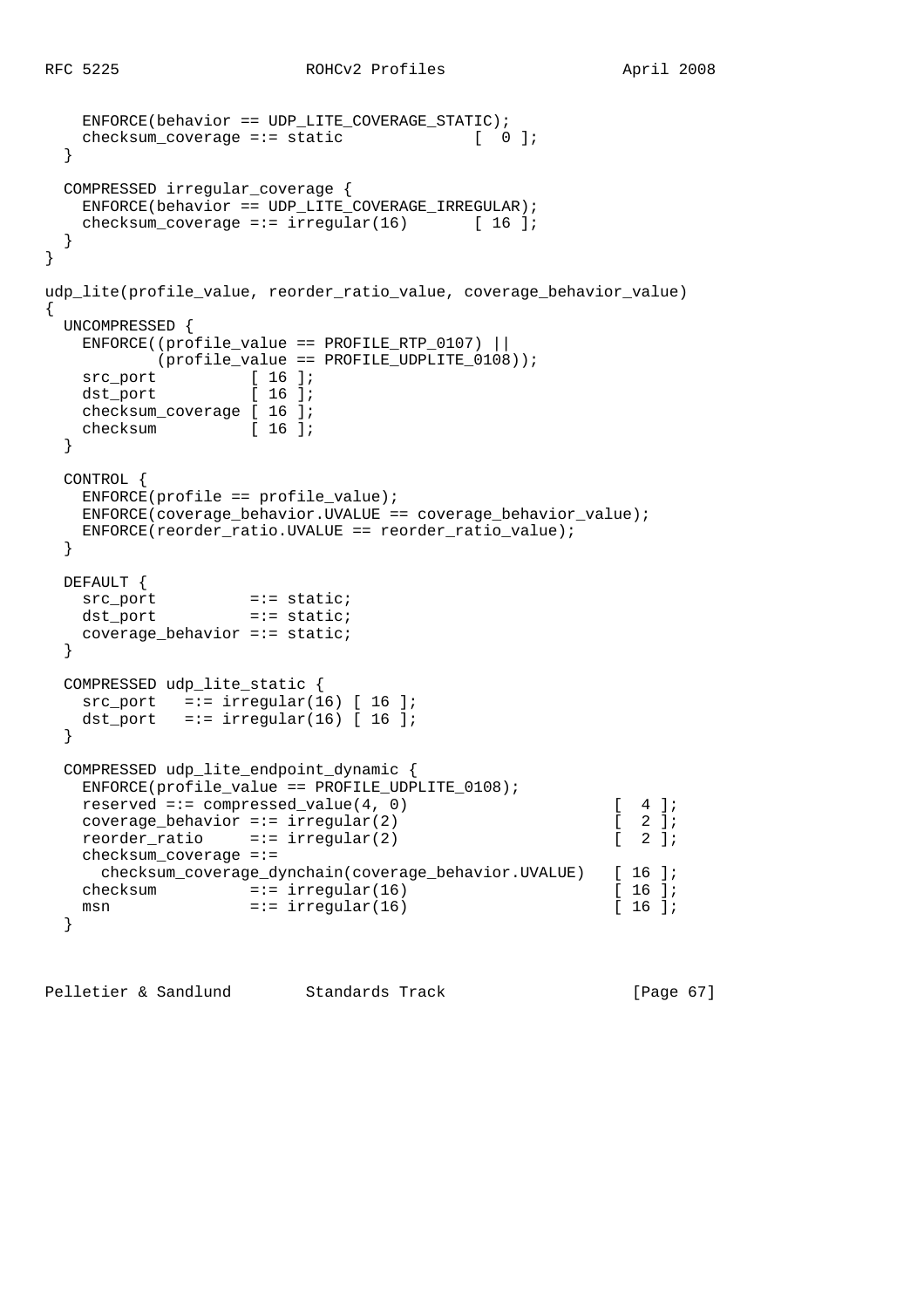```
 COMPRESSED udp_lite_regular_dynamic {
    ENFORCE(profile_value == PROFILE_RTP_0107);
   coverage_behavior =:= irregular(2) [ 2 ];<br>reserved =:= compressed value(6, 0) [ 6 ];
   reserved =:= compressed_value(6, 0)
    checksum_coverage =:=
       checksum_coverage_dynchain(coverage_behavior.UVALUE) [ 16 ];
   checksum =:= irregular(16) [ 16 ];
  }
  COMPRESSED udp_lite_irregular {
   checksum coverage =:=
     checksum coverage irregular(coverage behavior.UVALUE) [ 0, 16 ];
   checksum =:- irregular(16) [16];
  }
}
/////////////////////////////////////////////
// ESP Header
/////////////////////////////////////////////
esp(profile value, reorder ratio value)
{
  UNCOMPRESSED {
   ENFORCE(profile value == PROFILE ESP 0103); ENFORCE(msn.UVALUE == sequence_number.UVALUE % 65536);
   spi [ 32 ];
    sequence_number [ 32 ];
  }
  CONTROL {
    ENFORCE(profile == profile_value);
    ENFORCE(reorder_ratio.UVALUE == reorder_ratio_value);
  }
  DEFAULT {
   spi =:= static;
   sequence_number == static; }
  COMPRESSED esp_static {
   spi == irregular(32) [ 32 ];
  }
  COMPRESSED esp_dynamic {
sequence_number =:= irregular(32) [ 32 ];
reserved =:= compressed_value(6, 0) [ 6 ];
reorder_ratio =:= irregular(2) [ 2 ];
  }
```
Pelletier & Sandlund Standards Track [Page 68]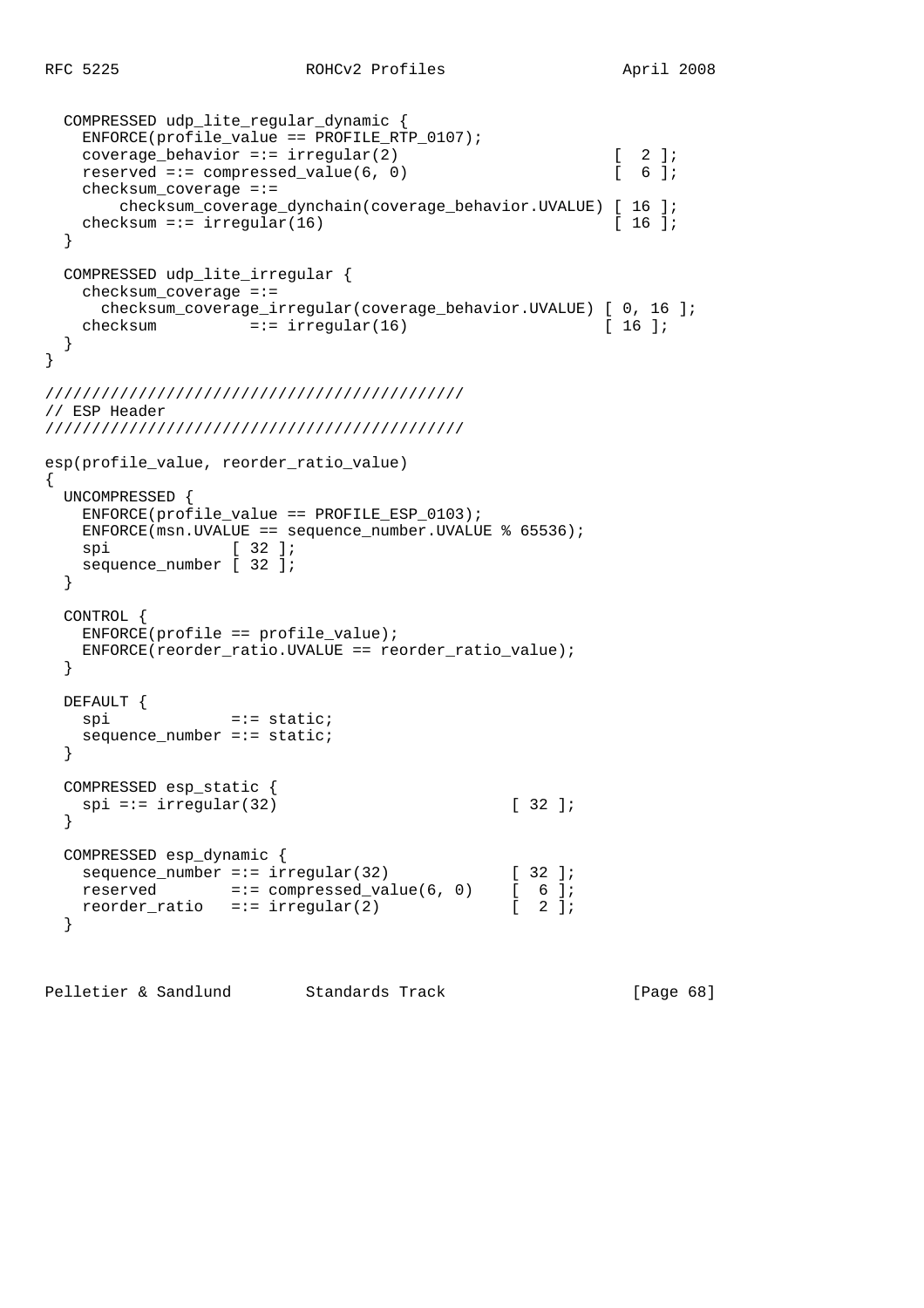```
 COMPRESSED esp_irregular {
   }
}
///////////////////////////////////////////////////
// Encoding methods used in the profiles' CO headers
///////////////////////////////////////////////////
// Variable reordering offset used for MSN
msn_lsb(k)
{
   UNCOMPRESSED {
    master [ VARIABLE ];
   }
   COMPRESSED none {
    ENFORCE(reorder_ratio.UVALUE == REORDERING_NONE);
   master == 1sb(k, 1); }
   COMPRESSED quarter {
     ENFORCE(reorder_ratio.UVALUE == REORDERING_QUARTER);
   master =:= lsb(k, ((2^k)( / 4) - 1); }
   COMPRESSED half {
     ENFORCE(reorder_ratio.UVALUE == REORDERING_HALF);
    master =:= 1sb(k, ((2^k), / 2) - 1); }
   COMPRESSED threequarters {
     ENFORCE(reorder_ratio.UVALUE == REORDERING_THREEQUARTERS);
   master =:= \text{lsb}(k, ((2^k)) * 3) / 4) - 1;
   }
}
ip_id_lsb(behavior, k)
{
   UNCOMPRESSED {
    ip_id [ 16 ];
   }
   CONTROL {
    ip_id_nbo [ 16 ];
   }
   COMPRESSED nbo {
     ENFORCE(behavior == IP_ID_BEHAVIOR_SEQUENTIAL);
```
Pelletier & Sandlund Standards Track [Page 69]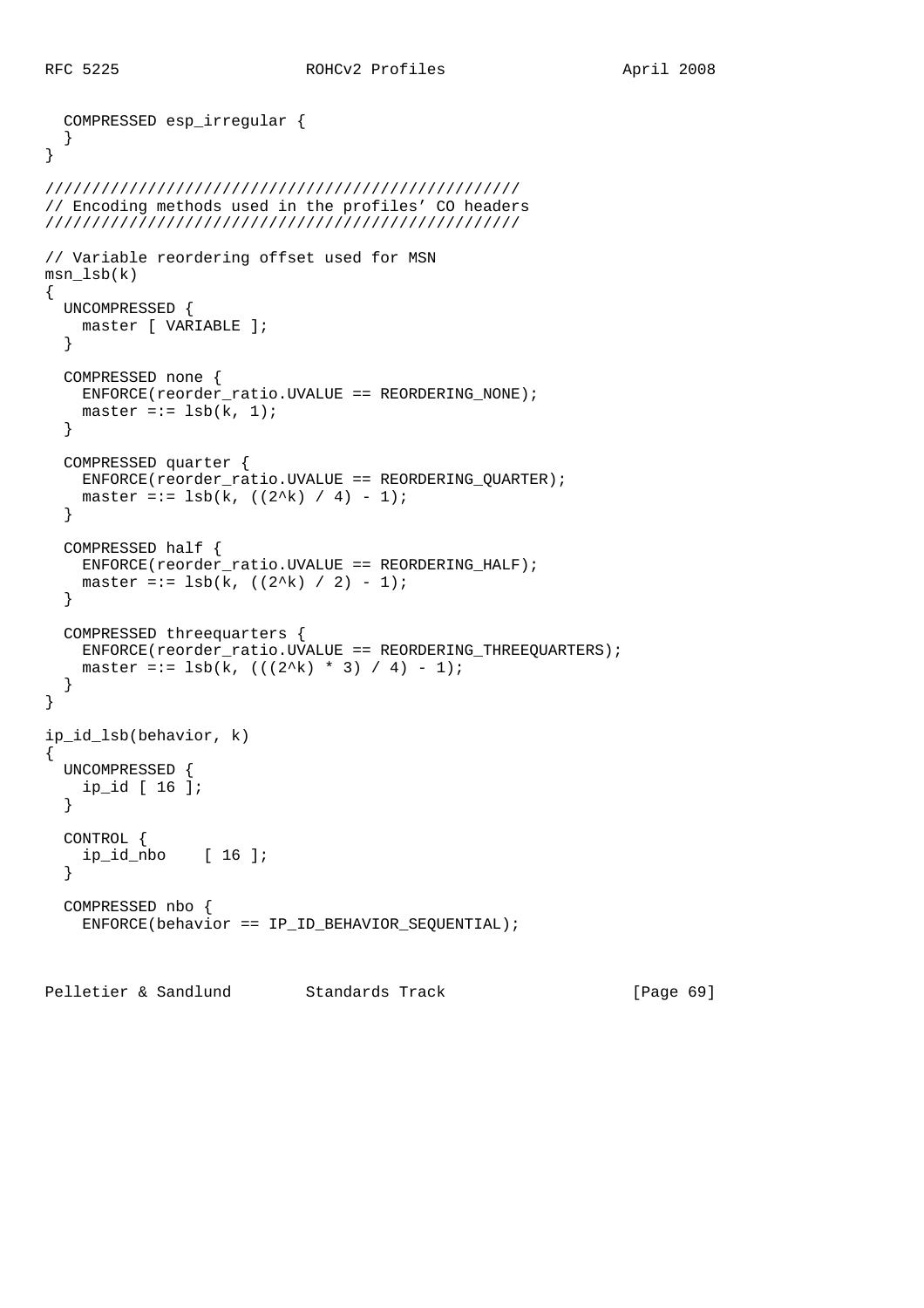```
ENFORCE(ip_id_offset.UVALUE == ip_id.UVALUE - msn.UVALUE);ip_id_offset == lsb(k, ((2^k) / 4) - 1) [ k ]; }
   COMPRESSED non_nbo {
    ENFORCE(behavior == IP_ID_BEHAVIOR_SEQUENTIAL_SWAPPED);
     ENFORCE(ip_id_nbo.UVALUE ==
             (ip_id.UVALUE / 256) + (ip_id.UVALUE % 256) * 256);
    ENFORCE(ip id nbo.ULENGTH == 16);
    \texttt{ENFORCE}(\texttt{ip_id_offset.UVALUE}\ =\ \texttt{ip_id_nbo.UVALUE}\ -\ \texttt{msn.UVALUE})\ \texttt{;}ip_id_offset == lsb(k, ((2^k) / 4) - 1) [ k ]; }
}
ip id sequential variable(behavior, indicator)
{
   UNCOMPRESSED {
    ip_id [ 16 ];
   }
   COMPRESSED short {
     ENFORCE((behavior == IP_ID_BEHAVIOR_SEQUENTIAL) ||
             (behavior == IP_ID_BEHAVIOR_SEQUENTIAL_SWAPPED));
    ENFORCE(indicator == 0);
    ip_id == ip_id_lsb(behavior, 8) [ 8 ];
   }
   COMPRESSED long {
     ENFORCE((behavior == IP_ID_BEHAVIOR_SEQUENTIAL) ||
             (behavior == IP_ID_BEHAVIOR_SEQUENTIAL_SWAPPED));
    ENTER(intactor == 1); ENFORCE(ip_id_offset.UVALUE == ip_id.UVALUE - msn.UVALUE);
    ip_id == irregular(16) [16] }
   COMPRESSED not_present {
     ENFORCE((behavior == IP_ID_BEHAVIOR_RANDOM) ||
             (behavior == IP_ID_BEHAVIOR_ZERO));
   }
}
dont_fragment(version)
{
   UNCOMPRESSED {
    df [ 0, 1 ];
   }
   COMPRESSED v4 {
Pelletier & Sandlund Standards Track [Page 70]
```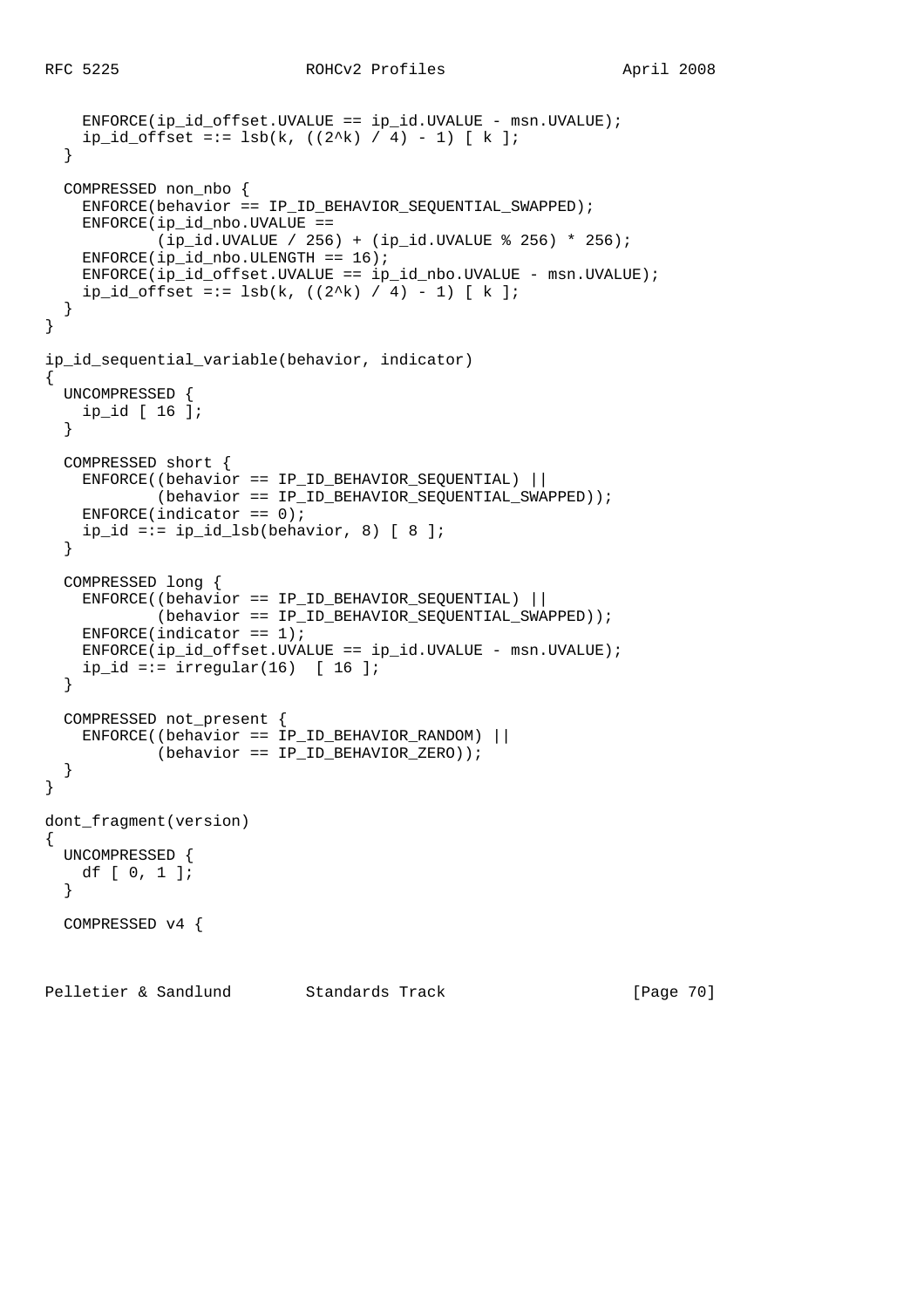```
ENFORCE(version == 4);
   df =:= irregular(1) [ 1 ];
   }
   COMPRESSED v6 {
   ENFORCE(version == 6);unused =:= compressed_value(1, 0) [1];
   }
}
pt_irr_or_static(flag)
\{ UNCOMPRESSED {
    payload_type [ 7 ];
   }
   COMPRESSED not_present {
   ENFORCE(flag == 0); payload_type =:= static [ 0 ];
   }
   COMPRESSED present {
   ENFCRCE(flag == 1); reserved =:= compressed_value(1, 0) [ 1 ];
   payload_type =:= irregular(7) [7];
   }
}
csrc_list_presence(presence, cc_value)
{
  UNCOMPRESSED {
   csrc_list;
   }
   COMPRESSED no_list {
   ENFORCE(presence == 0);csrc_list =:= static [0];
   }
   COMPRESSED list_present {
   ENFCRCE(presence == 1); csrc_list =:= list_csrc(cc_value) [ VARIABLE ];
   }
}
scaled_ts_lsb(time_stride_value, k)
{
  UNCOMPRESSED {
```
Pelletier & Sandlund Standards Track [Page 71]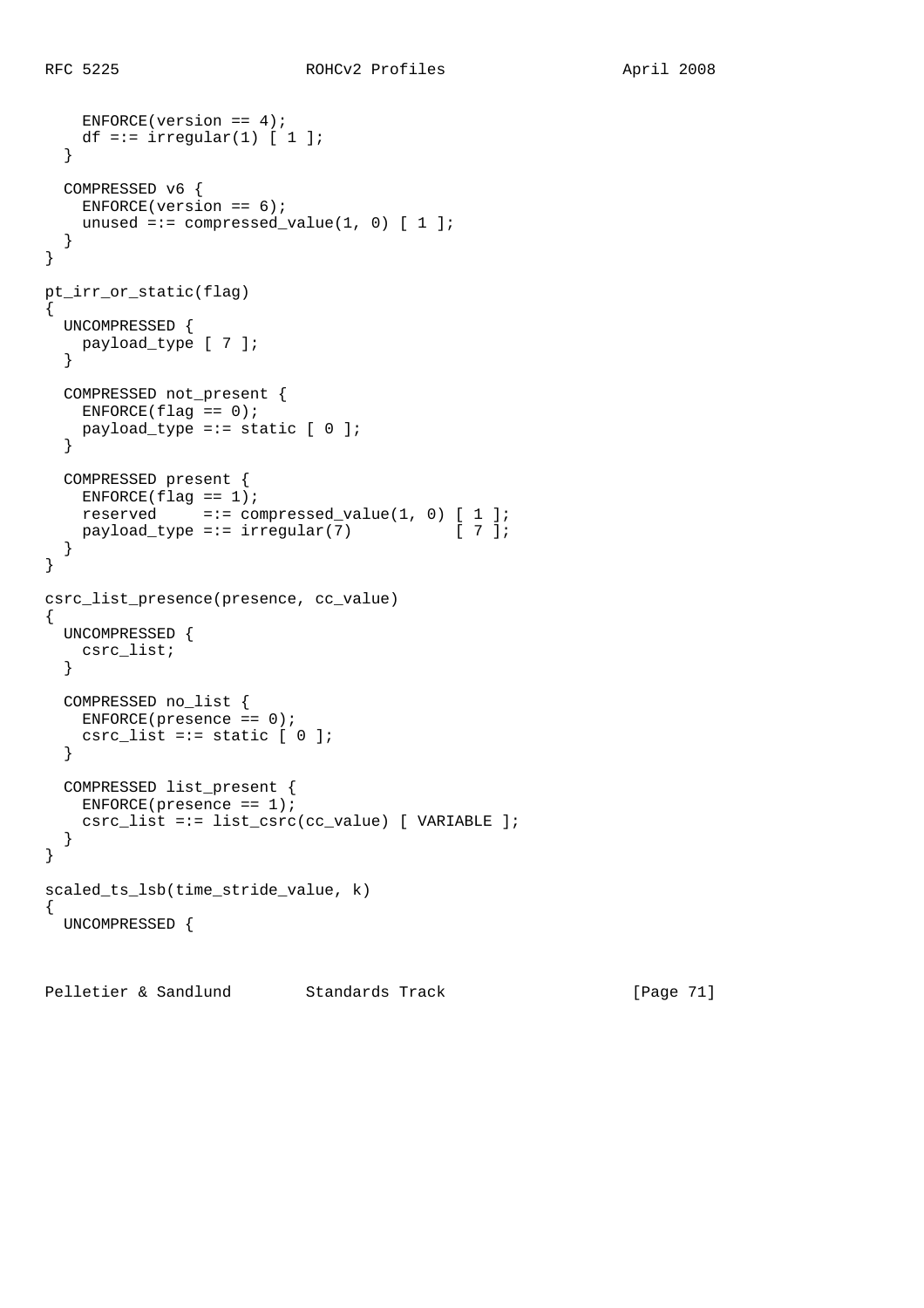```
 timestamp [ 32 ];
   }
  COMPRESSED timerbased {
    ENFORCE(time_stride_value != 0);
    timestamp =:= timer_based_lsb(time_stride_value, k,
                                 ((2^k)(2^k) / 2) - 1;
  }
  COMPRESSED regular {
   ENFORCE(time\_stride\_value == 0);timestamp =:= 1sb(k, ((2^k)( / 4) - 1); }
}
// Self-describing variable length encoding with reordering offset
sdvl_sn_lsb(field_width)
{
  UNCOMPRESSED {
    field [ field_width ];
   }
  COMPRESSED lsb7 {
   discriminator =:- 0' [ 1 ];
   field =:= msn_lsb(7) [ 7 ];
   }
  COMPRESSED lsb14 {
   discriminator =:= '10' [ 2 ];
   field =:= msn_1sb(14) [ 14 ];
   }
  COMPRESSED lsb21 {
   discriminator =:= '110' [ 3 ];
   field =:= msn_lsb(21) [ 21 ];
   }
  COMPRESSED lsb28 {
   discriminator =:= '1110' [ 4 ];
   field =:= msn_lsb(28) [ 28 ];
  }
  COMPRESSED lsb32 {
discriminator =:= '11111111' [ 8 ];
 field =:= irregular(field_width) [ field_width ];
  }
}
```
Pelletier & Sandlund Standards Track [Page 72]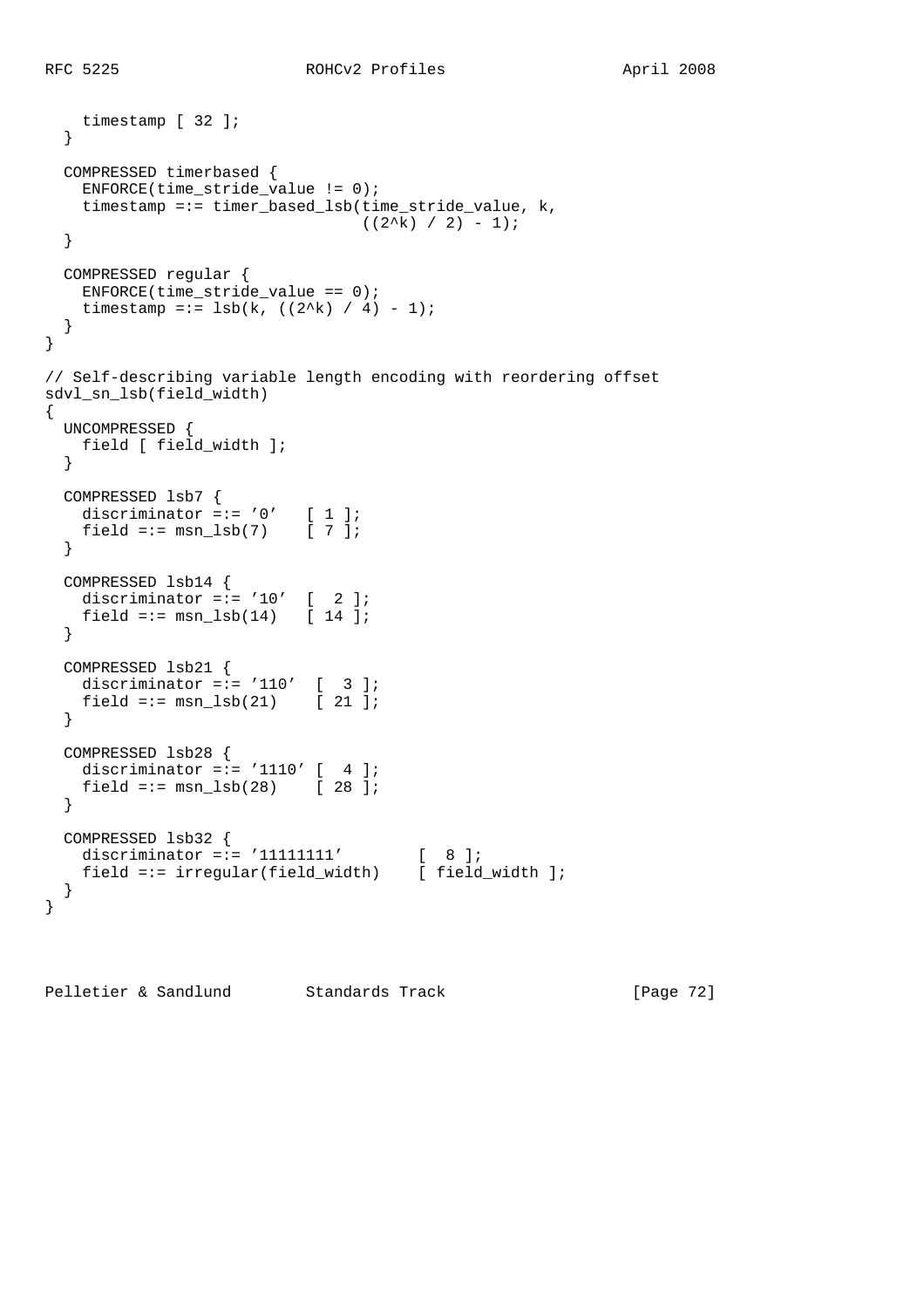```
// Self-describing variable length encoding
sdvl_lsb(field_width)
{
  UNCOMPRESSED {
   field [ field_width ];
  }
  COMPRESSED lsb7 {
  discriminator =:= '0' [ 1 ];
   field =:= lsb(7, ((2^27) / 4) - 1) [ 7 ];
  }
  COMPRESSED lsb14 {
   discriminator =:= '10' [ 2 ];
   field =:= lsb(14, ((2^14) / 4) - 1) [ 14 ];
  }
  COMPRESSED lsb21 {
  discriminator =:= '110' [ 3 ];
   field =:= lsb(21, ((2^21) / 4) - 1) [ 21 ];
  }
  COMPRESSED lsb28 {
   discriminator =:= '1110' [ 4 ];
   field =:= 1sb(28, ((2^228) / 4) - 1) [ 28 ];
  }
  COMPRESSED lsb32 {
discriminator =:= '11111111' [ 8 ];
 field =:= irregular(field_width) [ field_width ];
  }
}
sdvl_scaled_ts_lsb(time_stride)
{
   UNCOMPRESSED {
    field [ 32 ];
   }
   COMPRESSED lsb7 {
   discriminator =:= '0' [ 1 ];
     field =:= scaled_ts_lsb(time_stride, 7) [ 7 ];
   }
   COMPRESSED lsb14 {
   discriminator =:= '10' [ 2 ];
     field =:= scaled_ts_lsb(time_stride, 14) [ 14 ];
   }
```
Pelletier & Sandlund Standards Track [Page 73]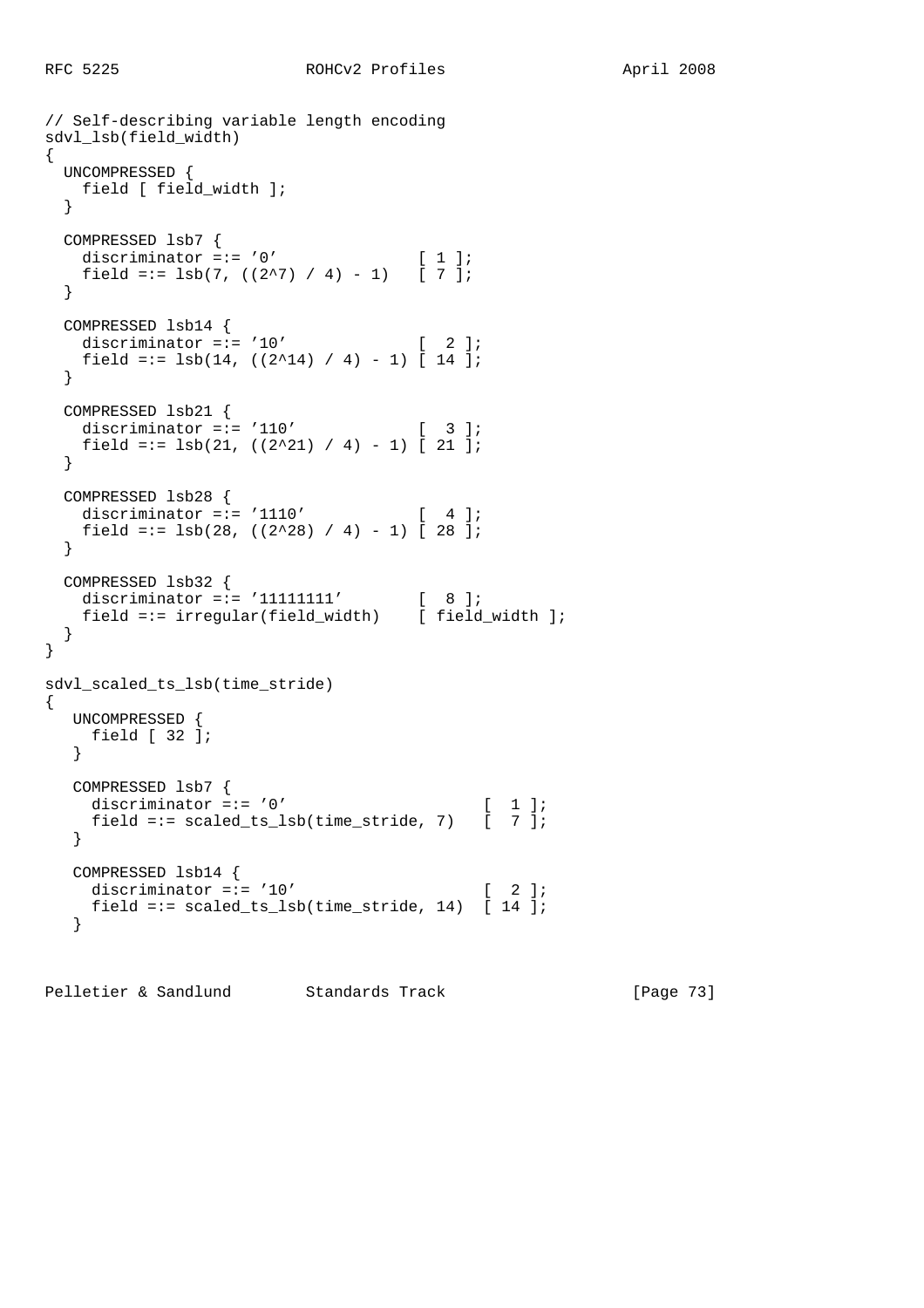```
 COMPRESSED lsb21 {
    discriminator =:= '110' [ 3 ];
    field =:= scaled_ts_lsb(time_stride, 21) [ 21 ];
   }
   COMPRESSED lsb28 {
   discriminator =:= '1110' [ 4 ];
    field =:= scaled_ts_lsb(time_stride, 28) [ 28 ];
   }
   COMPRESSED lsb32 {
    discriminator =:= '11111111' [ 8 ];
    field =:= irregular(32) [ 32 ];
   }
}
variable_scaled_timestamp(tss_flag, tsc_flag, ts_stride, time_stride)
{
  UNCOMPRESSED {
    scaled_value [ 32 ];
   }
  COMPRESSED present {
   ENFORCE((tss flag == 0) && (tsc flag == 1));
   ENFORCE(ts_strictide != 0); scaled_value =:= sdvl_scaled_ts_lsb(time_stride) [ VARIABLE ];
  }
  COMPRESSED not_present {
   ENTER(((tss_flag == 1) & & (tsc_flag == 0))((tss_flag == 0) & (tsc_flag == 0)));
  }
}
variable_unscaled_timestamp(tss_flag, tsc_flag)
{
  UNCOMPRESSED {
    timestamp [ 32 ];
  }
  COMPRESSED present {
   ENTER((tss_flag == 1) & (tsc_flag == 0))((tss_flag == 0) & (tsc_flag == 0)));
   timestamp =:= sdvl_lsb(32);
  }
  COMPRESSED not_present {
   ENFCRCE((tss_flag == 0) & & (tsc_flag == 1));
```
Pelletier & Sandlund Standards Track [Page 74]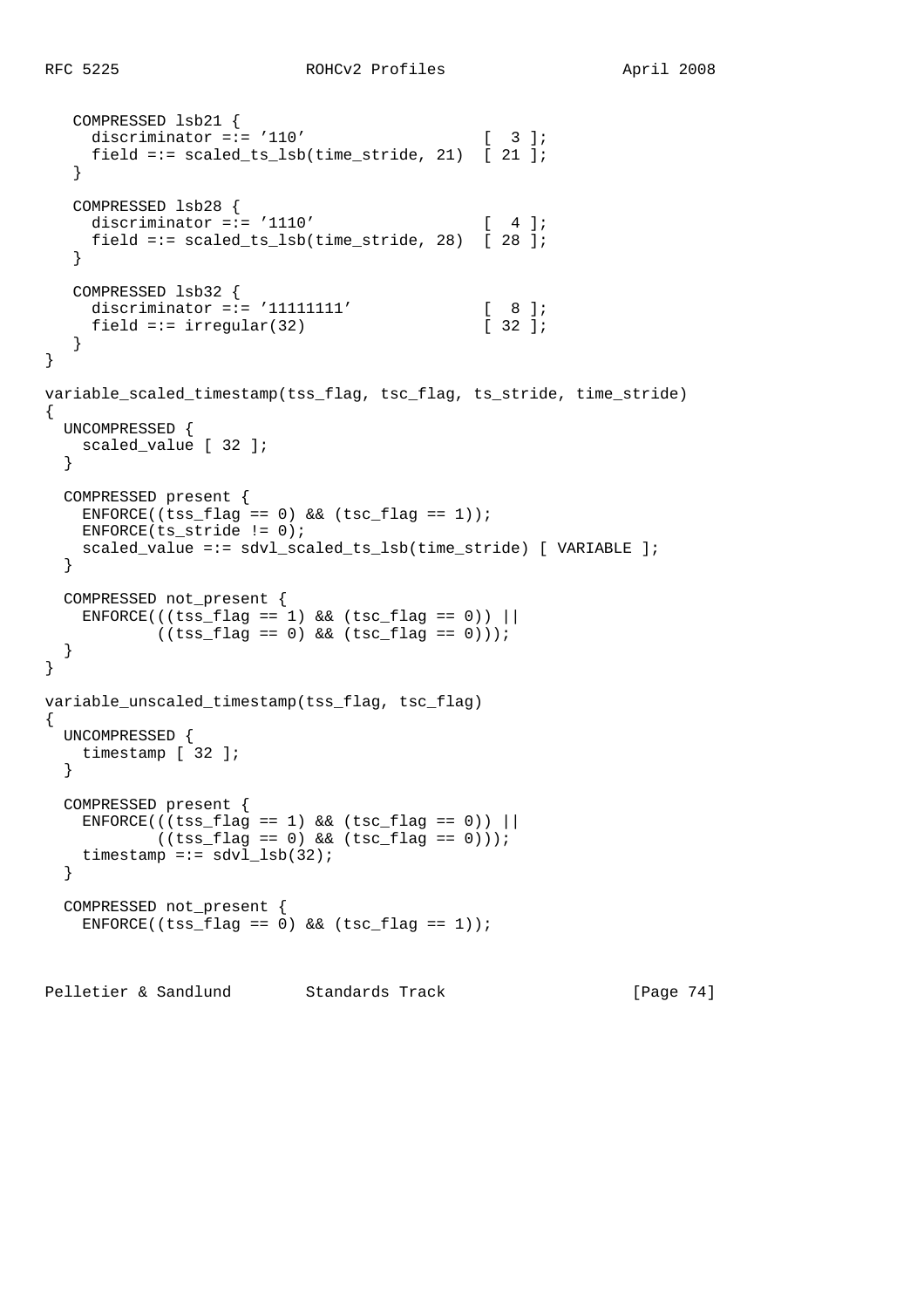```
 }
}
profile_1_7_flags1_enc(flag, ip_version)
\mathcal{L} UNCOMPRESSED {
    ip_outer_indicator [ 1 ];
    ttl_hopl_indicator [ 1 ];
 tos_tc_indicator [ 1 ];
df [ 0, 1 ];
 ip_id_behavior [ 2 ];
 reorder_ratio [ 2 ];
  }
  COMPRESSED not_present {
   ENTER(flag == 0); ENFORCE(ip_outer_indicator.CVALUE == 0);
    ENFORCE(ttl_hopl_indicator.CVALUE == 0);
    ENFORCE(tos_tc_indicator.CVALUE == 0);
   df = := static; ip_id_behavior =:= static;
 reorder_ratio =:= static;
  }
  COMPRESSED present {
   ENFORCE(flag == 1); ip_outer_indicator =:= irregular(1) [ 1 ];
 ttl_hopl_indicator =:= irregular(1) [ 1 ];
 tos_tc_indicator =:= irregular(1) [ 1 ];
 df =:= dont_fragment(ip_version) [ 1 ];
 ip_id_behavior =:= irregular(2) [ 2 ];
 reorder_ratio =:= irregular(2) [ 2 ];
  }
}
profile_1_flags2_enc(flag)
{
  UNCOMPRESSED {
 list_indicator [ 1 ];
pt_indicator [ 1 ];
    time_stride_indicator [ 1 ];
pad_bit [ 1 ];
extension [1];
  }
  COMPRESSED not_present{
   ENFORCE(flag == 0); ENFORCE(list_indicator.UVALUE == 0);
```
Pelletier & Sandlund Standards Track [Page 75]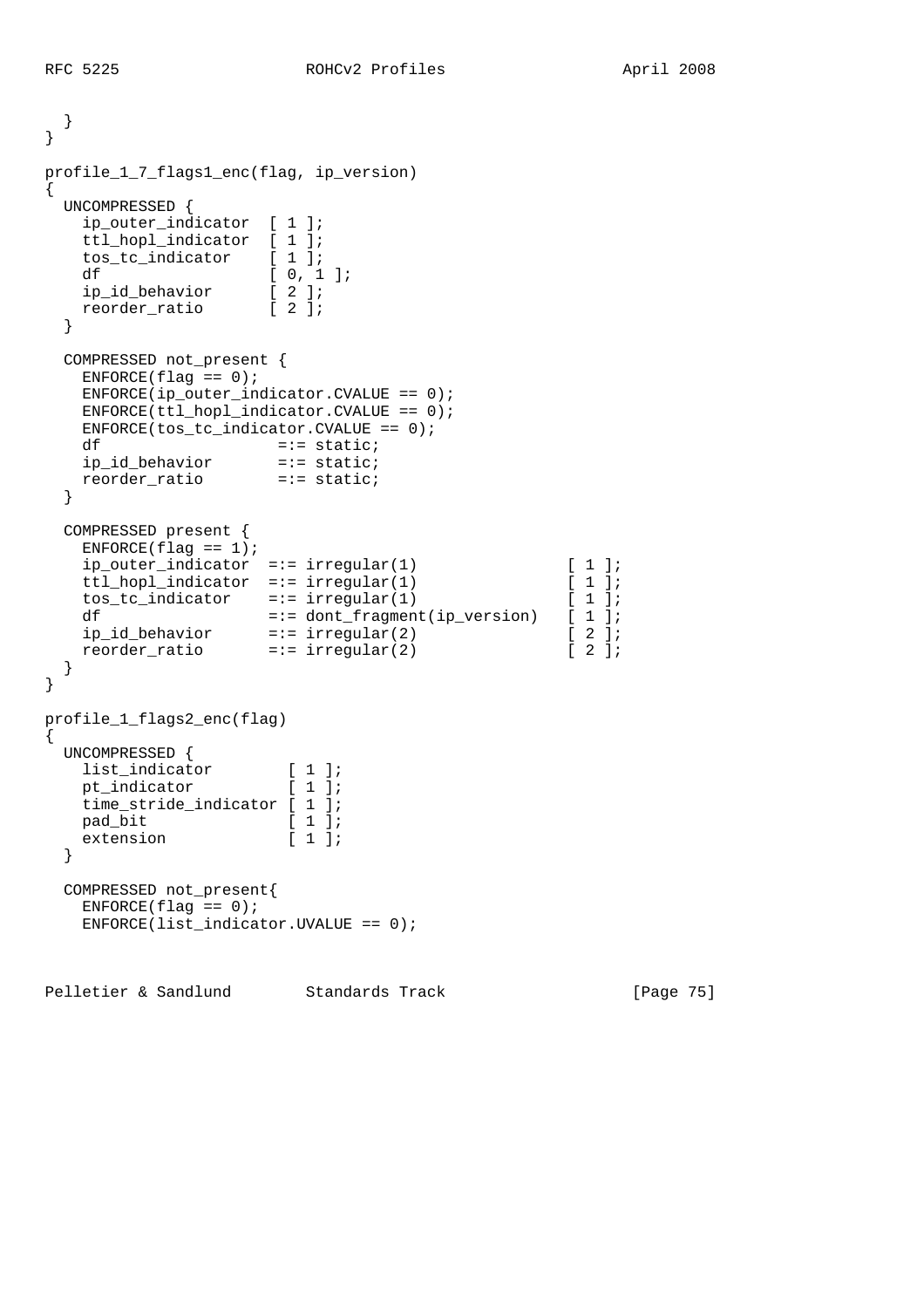```
ENFORCE(pt\_indicateor.UVALUE == 0);ENFCRCE(time_stride_indicator.UVALUE == 0);
 pad_bit =:= static;
 extension =:= static;
   }
  COMPRESSED present {
   ENFORCE(flag == 1);list indicator =:= irregular(1) [ 1 ];
   pt_indicator =:= irregular(1) [ 1 ];
   time_stride_indicator =:= irregular(1) [ 1 ];
   pad_bit =:= irregular(1) [ 1 ];<br>extension =:= irregular(1) [ 1 ];
extension =:-\text{ irregular}(1) [ 1 ];
reserved =:= compressed_value(3, 0) [ 3 ];
   }
}
profile_2_3_4_flags_enc(flag, ip_version)
{
  UNCOMPRESSED {
    ip_outer_indicator [ 1 ];
   df [ 0, 1 ];<br>ip_id_behavior [ 2 ];
   ip id behavior
   }
  COMPRESSED not_present {
   ENFORCE(flag == 0);ENFORCE(ip\_outer\_indicator.CVALUE == 0);df = := state; ip_id_behavior =:= static;
  }
  COMPRESSED present {
   ENFORCE(flag == 1);ip\_outer\_indicator == irregular(1) [ 1 ];
df =:- dont_fragment(ip_version) [ 1 ];
 ip_id_behavior =:= irregular(2) [ 2 ];
reserved =:= compressed_value(4, 0) [ 4 ];
  }
}
profile_8_flags_enc(flag, ip_version)
{
  UNCOMPRESSED {
    ip_outer_indicator [ 1 ];
   df [ 0, 1 ];<br>ip_id_behavior [ 2 ];
   ip_id_behavior
    coverage_behavior [ 2 ];
```
Pelletier & Sandlund Standards Track [Page 76]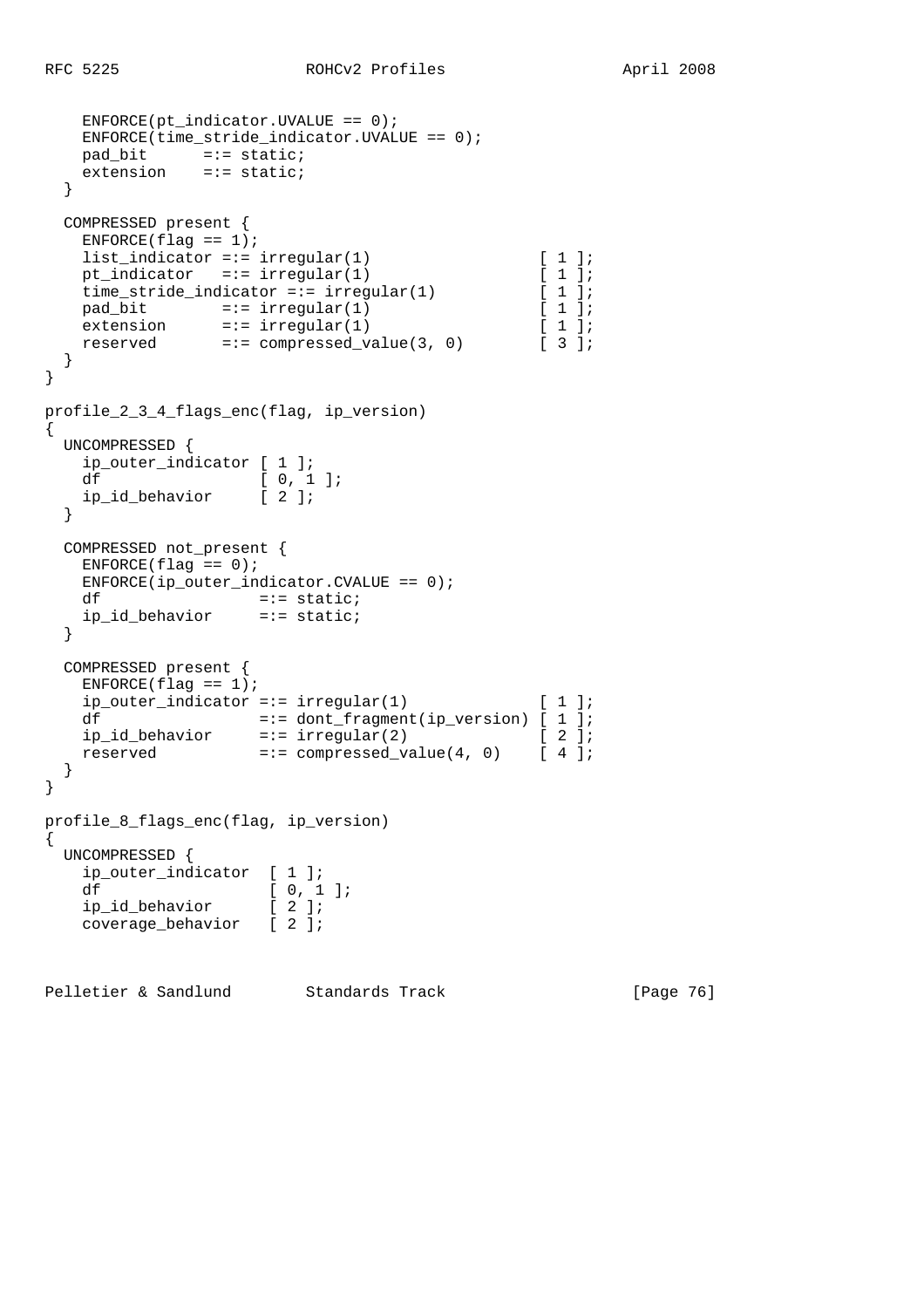```
 }
  COMPRESSED not_present {
   ENFORCE(flag == 0);ENFCRCE(ip\_outer\_indicator.CVALUE == 0);df = := state; ip_id_behavior =:= static;
    coverage_behavior =:= static;
   }
  COMPRESSED present {
   ENFORCE(flag == 1);reserved =:= compressed_value(2, 0) [ 2 ];
   ip_outer_indicator =:= irregular(1) [ 1 ];
 df =:= dont_fragment(ip_version) [ 1 ];
 ip_id_behavior =:= irregular(2) [ 2 ];
   coverage_behavior =:= irregular(2) [ 2 ];
   }
}
profile_7_flags2_enc(flag)
{
  UNCOMPRESSED {
 list_indicator [ 1 ];
pt_indicator [ 1 ];
 time_stride_indicator [ 1 ];
   pt_indicator <br>time_stride_indicator [ 1 ];<br>[ 1 ];
   pad_bit [ 1 ];<br>extension [ 1 ];
   coverage_behavior [2];
   }
  COMPRESSED not_present{
   ENFORCE(flag == 0);ENFORCE(list indicator.CVALUE == 0);ENFORCE(pt\_indicator.CVALUE == 0); ENFORCE(time_stride_indicator.CVALUE == 0);
pad_bit =:- static;
extension =:= static;
    coverage_behavior =:= static;
   }
  COMPRESSED present {
   ENFCRCE(flag == 1);reserved =:= compressed_value(1, 0) [ 1 ];<br>
list_indicator =:= irregular(1) [ 1 ];<br>
pt_indicator =:= irregular(1) [ 1 ];
   list_indicator =:= irregular(1)
   pt_indicator =:= irregular(1) [ 1 ];<br>time_stride_indicator =:= irregular(1) [ 1 ];
   time_stride_indicator =:= irregular(1) [ 1 ];<br>pad bit =:= irregular(1) [ 1 ];
   pad\_bit =:= irregular(1)
```
Pelletier & Sandlund Standards Track [Page 77]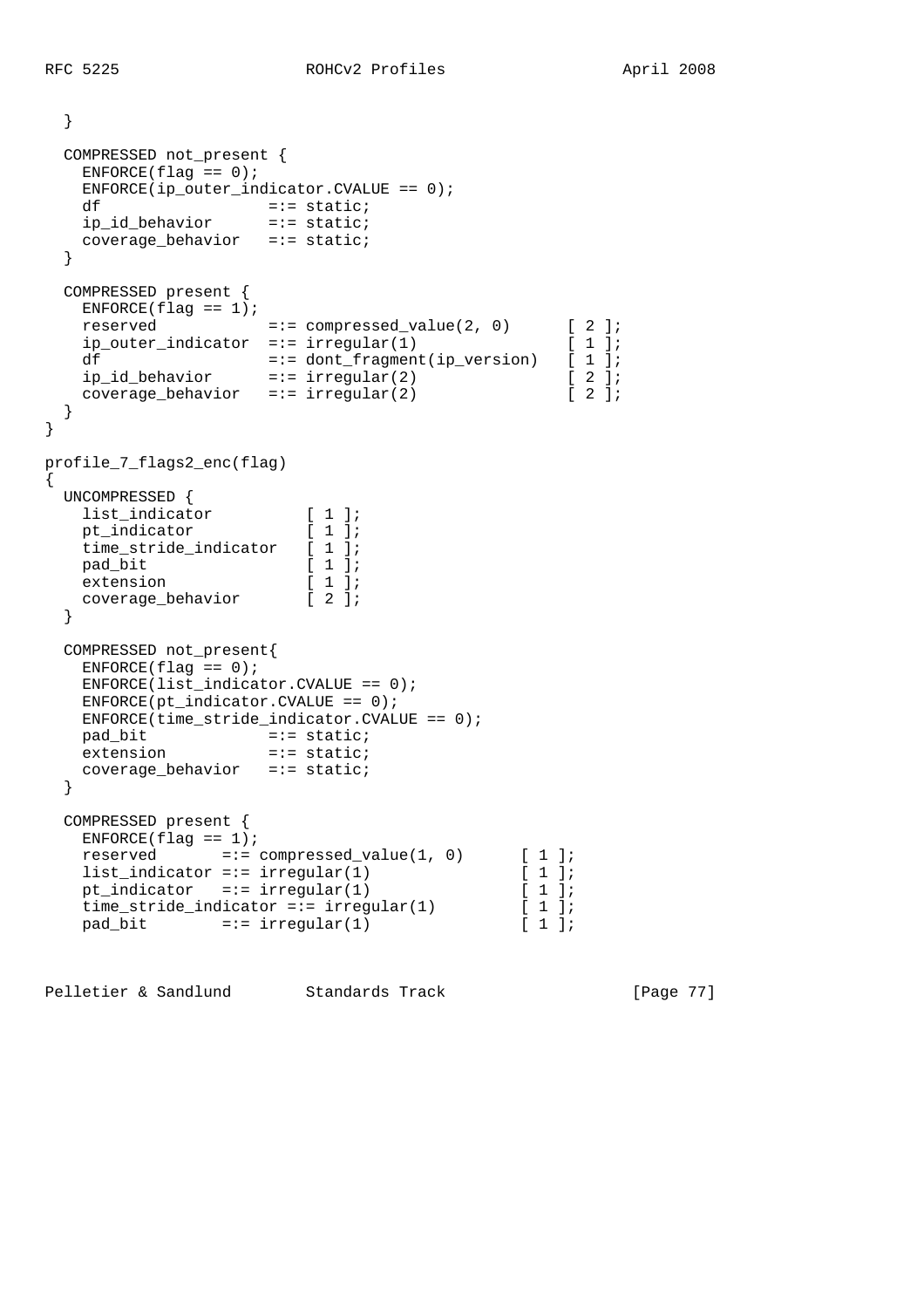```
extension =:= irregular(1) [ 1 ];<br>coverage behavior =:= irregular(2) [ 2 ];
   coverage\_behavior == irregular(2) }
}
////////////////////////////////////////////
// RTP profile
////////////////////////////////////////////
rtp_baseheader(profile_value, ts_stride_value, time_stride_value,
             outer_ip_flag, ip_id_behavior_value,
            reorder ratio value)
{
  UNCOMPRESSED v4 {
   ENFORCE(msn.UVALUE == sequence number.UVALUE;
   outer_headers =:= baseheader_outer_headers [ VARIABLE ];<br>ip_version =:= uncompressed_value(4, 4) [ 4 ];
   ip_version =:= uncompressed_value(4, 4) [ 4 ];<br>header length =:= uncompressed value(4, 5) [ 4 ];
   header\_length =:= uncompressed_value(4, 5) [
 tos_tc [ 8 ];
   length =:= inferred_ip_v4_length [ 16 ];
   ip id [ 16 ];
   \begin{array}{lllllll} \mbox{rf} & = \mbox{:}\mbox{:}\mbox{uncompressed_value}(1, \ 0) & & \mbox{[} & 1 \ ] \mbox{;} \\ \mbox{df} & = \mbox{:}\mbox{:}\mbox{uncompressed_value}(1, \ 0) & & \mbox{[} & 1 \ ] \mbox{;} \\ \mbox{mf} & = \mbox{:}\mbox{uncompressed_value}(1, \ 0) & & \mbox{[} & 1 \ ] \mbox{;} \end{array}df [1];
mf =:- uncompressed_value(1, 0) [1];
 frag_offset =:= uncompressed_value(13, 0) [ 13 ];
   ttl_hopl [ 8 ];<br>next header [ 8 ];
   next_header [ 8 ];<br>ip checksum =:= inferred_ip_v4_header_checksum [ 8 ];
    ip_checksum =:= inferred_ip_v4_header_checksum [ 16 ];
   src_addr [ 32 ];
   dest addr [ 32 ];
    extension_headers =:= baseheader_extension_headers [ VARIABLE ];
   src_port [ 16 ];
   dst_port [ 16 ];
   udp_length =:= inferred_udp_length [ 16 ];<br>udp_checksum [ 16 ];
   udp_checksum
    rtp_version =:= uncompressed_value(2, 2) [ 2 ];
   pad\_bit [ 1 ];
   extension [ 1 ];
cc \begin{bmatrix} 4 & 1 \end{bmatrix};
   marker [ 1 ];
   payload_type [ 7 ];
   sequence_number [ 16 ];<br>timestamp [ 32 ];
   timestamp
   ssrc \left[ 32 \right];
   csrc_list [ VARIABLE ];
  }
  UNCOMPRESSED v6 {
```
Pelletier & Sandlund Standards Track [Page 78]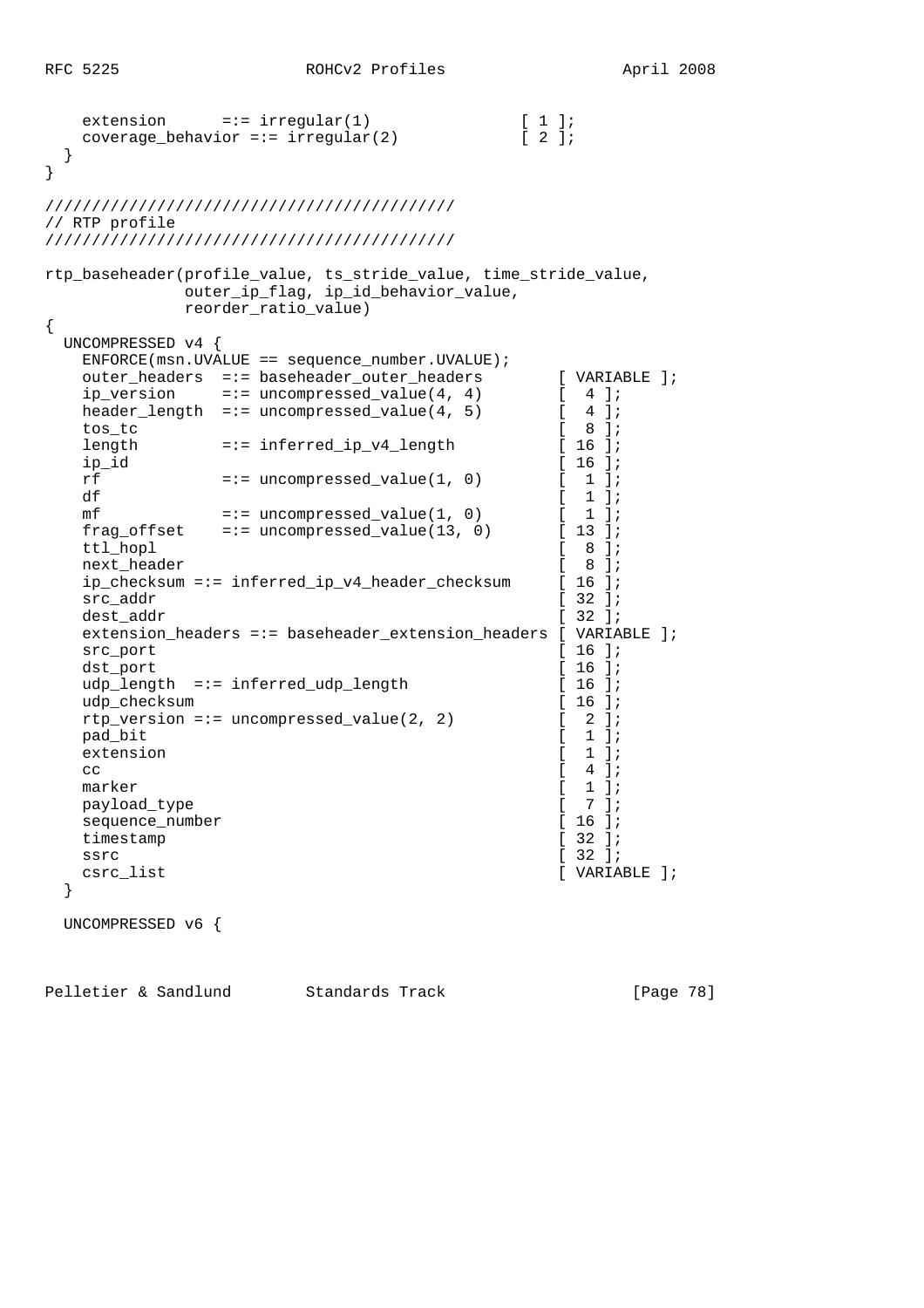```
 ENFORCE(ip_id_behavior_innermost.UVALUE == IP_ID_BEHAVIOR_RANDOM);
   ENFORCE(msn.UVALUE == sequence_number.UVALUE);
   outer_headers =:= baseheader_outer_headers [ VARIABLE ];
  ip\_version =:= uncompressed_value(4, 6) [ 4 ];
 tos_tc [ 8 ];
  flow_label [ 20 ];
  payload_length =:= inferred_ip_v6_length [ 16 ];
   next_header [ 8 ];
  ttl hopl \begin{bmatrix} 8 & 1 \end{bmatrix};
  src_addr [ 128 ];
  dest addr [ 128 ];
  extension headers =:= baseheader extension headers [ VARIABLE ];
  \text{src port} [ 16 ];
  dst_port [ 16 ];
  udp_length =:= inferred_udp_length [ 16 ];
  udp_checksum [ 16 ];
  rtp_version =:= uncompressed_value(2, 2) [2];<br>pad bit [1];
  pad_bit [1];<br>extension [1];
  extension [
cc \begin{bmatrix} 4 \end{bmatrix};
marker [ 1 ];
  payload_type [ 7 ];
  sequence_number [ 16 ];
  timestamp [ 32 ];
ssrc [ 32 ];
   csrc_list [ VARIABLE ];
  df =:- uncompressed value(0,0) [
  ip_id == uncompressed_value(0,0) [ 0 ];
  }
  CONTROL {
   ENFORCE(profile_value == PROFILE_RTP_0101);
  ENTER(profile == profile_value);ENFCRCE(time\_stride.UVALUE == time\_stride\_value);ENFORCE(ts string.UVALUE == ts_string_value); ENFORCE(reorder_ratio.UVALUE == reorder_ratio_value);
   ENFORCE(ip_id_behavior_innermost.UVALUE == ip_id_behavior_value);
  dummy_field =:= field_scaling(ts_stride.UVALUE,
    ts_scaled.UVALUE, timestamp.UVALUE, ts_offset.UVALUE) [ 0 ];
  }
  INITIAL {
   ts_stride =:= uncompressed_value(32, TS_STRIDE_DEFAULT);
   time_stride =:= uncompressed_value(32, TIME_STRIDE_DEFAULT);
  }
  DEFAULT {
  ENFORCE(outer\_ip_flag == 0);
```
Pelletier & Sandlund Standards Track [Page 79]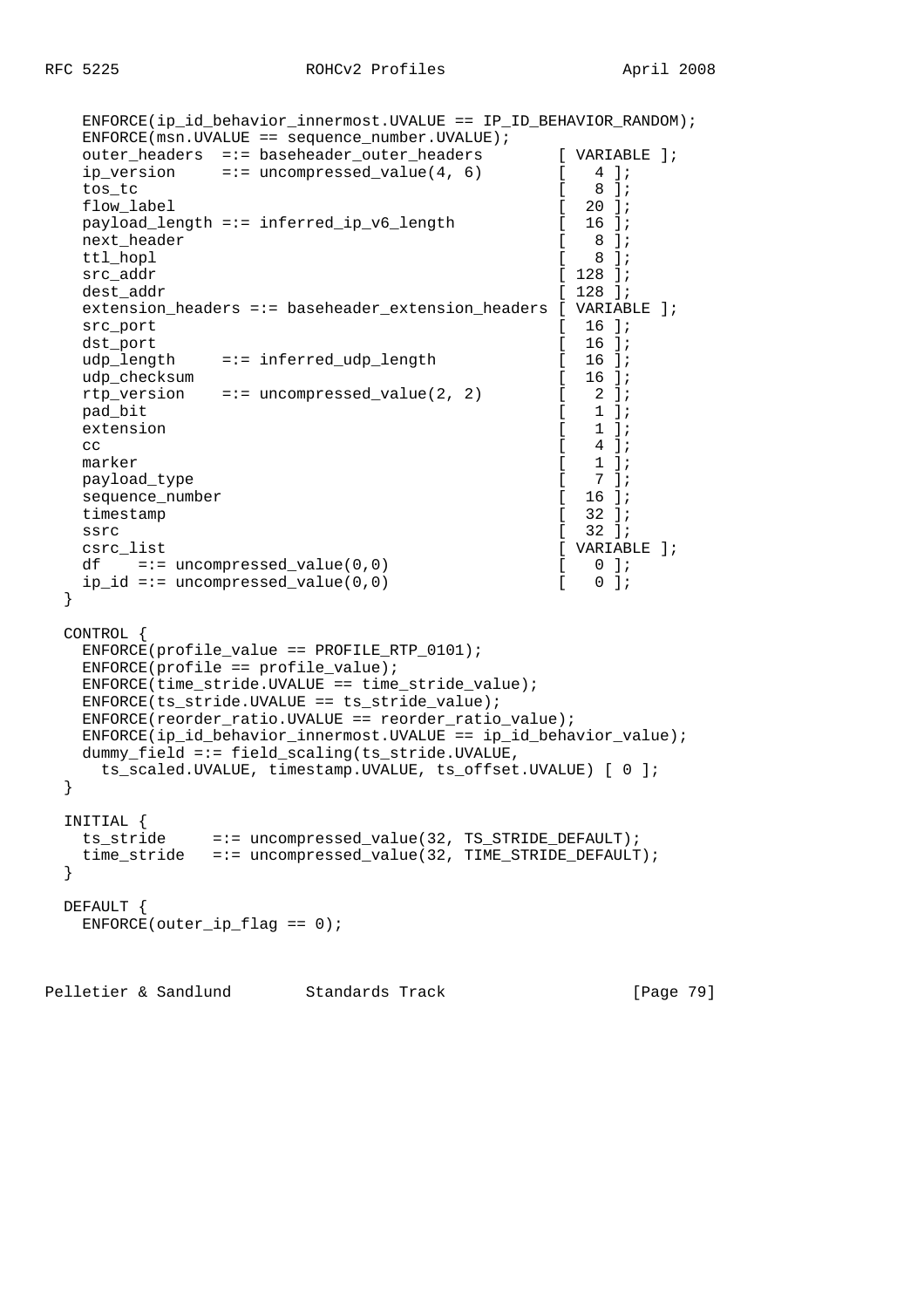```
 tos_tc =:= static;
 dest_addr =:= static;
 ttl_hopl =:= static;
 src_addr =:= static;
df = := state;flow_label =:= static;
 next_header =:= static;
src_port =:= static;
dst_port =:= static;
 pad_bit =:= static;
extension =:= static;
cc =:= static;
   // When marker not present in packets, it is assumed 0
marker =:- uncompressed_value(1, 0);
 payload_type =:= static;
  sequence_number =:= static;<br>timestamp =:= static;
timestamp =:= static;
 ssrc =:= static;
 csrc_list =:= static;
 ts_stride =:= static;
 time_stride =:= static;
 ts_scaled =:= static;
 ts_offset =:= static;
 reorder_ratio =:= static;
   ip_id_behavior_innermost =:= static;
  }
  // Replacement for UOR-2-ext3
  COMPRESSED co_common {
   ENFORCE(outer_ip_flag == outer_ip_indicator.CVALUE);
 discriminator =:= '11111010' [ 8 ];
marker =:- \text{ irregular}(1) [1];
  header_crc =:= crc7(THIS.UVALUE, THIS.ULENGTH) [ 7 ];
 flags1_indicator =:= irregular(1) [ 1 ];
 flags2_indicator =:= irregular(1) [ 1 ];
 tsc_indicator =:= irregular(1) [ 1 ];
 tss_indicator =:= irregular(1) [ 1 ];
 ip_id_indicator =:= irregular(1) [ 1 ];
 control_crc3 =:= control_crc3_encoding [ 3 ];
   outer_ip_indicator : ttl_hopl_indicator :
     tos_tc_indicator : df : ip_id_behavior_innermost : reorder_ratio
     =:= profile_1_7_flags1_enc(flags1_indicator.CVALUE,
      ip_version.UVALUE) [ 0, 8 ];
   list_indicator : pt_indicator : tis_indicator : pad_bit :
     extension =:= profile_1_flags2_enc(
      flags2_indicator.CVALUE) [ 0, 8 ];
    tos_tc =:= static_or_irreg(tos_tc_indicator.CVALUE, 8) [ 0, 8 ];
```
Pelletier & Sandlund Standards Track [Page 80]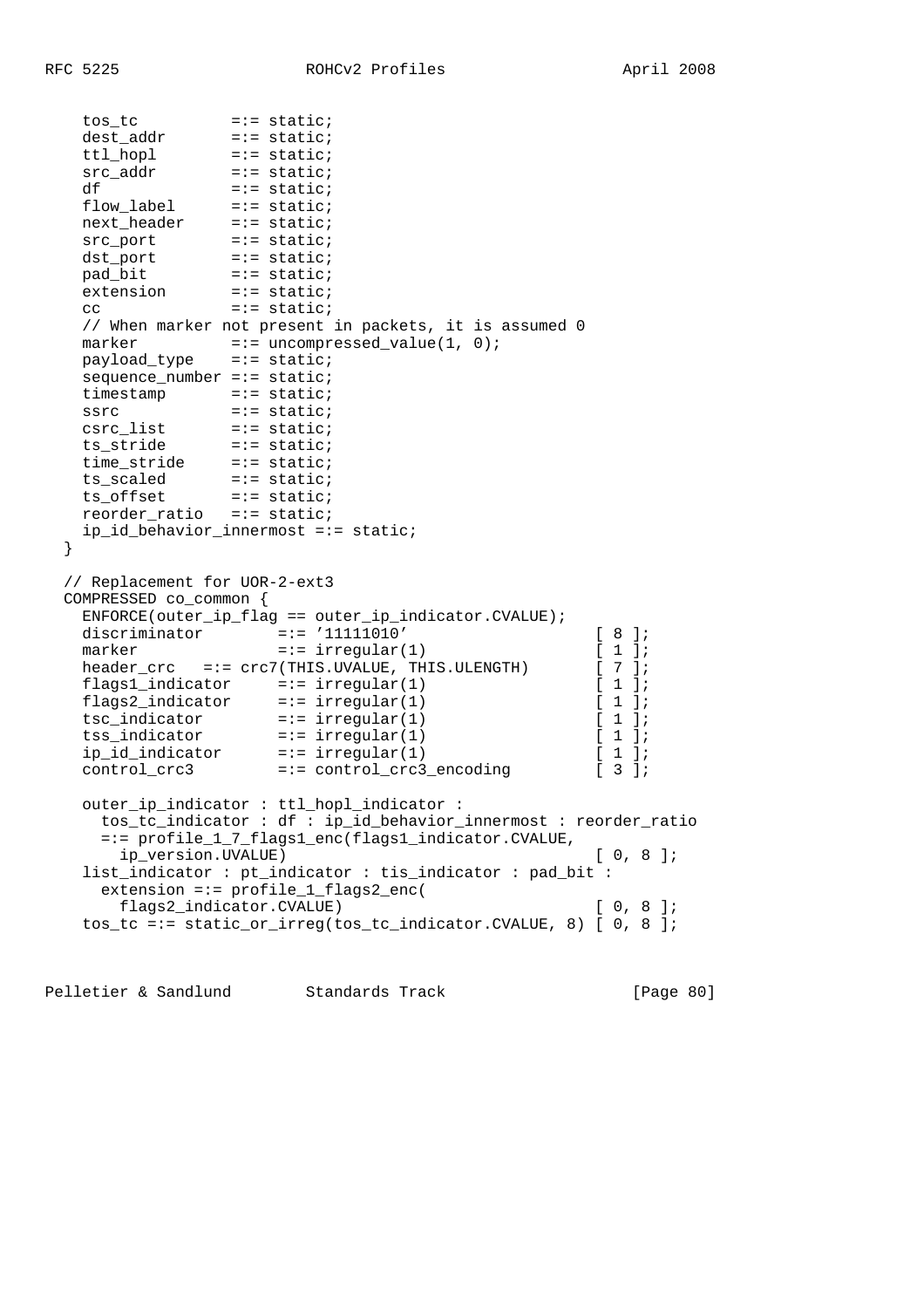```
ttl_hopl =:= static_or_irreg(ttl_hopl_indicator.CVALUE,<br>ttl hopl.ULENGTH) [ 0, 8 ];
   ttl_hopl.ULENGTH)
  payload_type =:= pt_irr_or_static(pt_indicator) [ 0, 8 ];
   sequence_number =:=
    sdvl_sn_lsb(sequence_number.ULENGTH) [ VARIABLE ];
   ip_id =:= ip_id_sequential_variable(
    ip_id_behavior_innermost.UVALUE,
    ip_id_indicator.CVALUE) [ 0, 8, 16 ];
  ts scaled =:= variable scaled timestamp(tss indicator.CVALUE,
    tsc_indicator.CVALUE, ts_stride.UVALUE,
    time_stride.UVALUE) [ VARIABLE ];
  timestamp =:= variable unscaled timestamp(tss_indicator.CVALUE,
    tsc_indicator.CVALUE) [ VARIABLE ];
  ts_stride =:= sdvl_or_static(tss_indicator.CVALUE) [ VARIABLE ];
  time_stride =:= sdvl_or_static(tis_indicator.CVALUE) [ VARIABLE ];
  csrc_list =:= csrc_list_presence(list_indicator.CVALUE,
    cc.UVALUE) [ VARIABLE ];
 }
// <math>UO-0</math>COMPRESSED pt 0 crc3 {
  discriminator =:= '0' [ 1 ];
 msn = := \text{mm\_lsb(4)} [ 4 ];
 header_crc =:= crc3(THIS.UVALUE, THIS.ULENGTH) [ 3 ];<br>timestamp =:= inferred_scaled_field [ 0 ];
             =:= inferred_scaled_field [ 0 ];
  ip_id =:= inferred_sequential_ip_id [ 0 ];
 }
 // New format, Type 0 with strong CRC and more SN bits
 COMPRESSED pt_0_crc7 {
 discriminator =:= '1000' [ 4 ];
 msn =:= msn \text{lsb}(5) [ 5 ];
 header_crc =:= crc7(THIS.UVALUE, THIS.ULENGTH) [ 7 ];
 timestamp =:= inferred_scaled_field [ 0 ];
  ip_id =:= inferred_sequential_ip_id [ 0 ];
 }
 // UO-1 replacement
 COMPRESSED pt_1_rnd {
  ENFORCE(ts_stride.UVALUE != 0);
  ENFORCE((ip_id_behavior_innermost.UVALUE ==
           IP_ID_BEHAVIOR_RANDOM) ||
          (ip_id_behavior_innermost.UVALUE == IP_ID_BEHAVIOR_ZERO));
 discriminator =:= '101' [3];<br>marker =:= irregular(1) [1];
 \begin{minipage}{.4\linewidth} \texttt{marker} \end{minipage} \begin{minipage}{.4\linewidth} \texttt{irregular(1)} \end{minipage}msn = := \text{mm\_lsb(4)} [ 4 ];
   ts_scaled =:= scaled_ts_lsb(time_stride.UVALUE, 5) [ 5 ];
 header_crc =:= crc3(THIS.UVALUE, THIS.ULENGTH) [ 3 ];
```
Pelletier & Sandlund Standards Track [Page 81]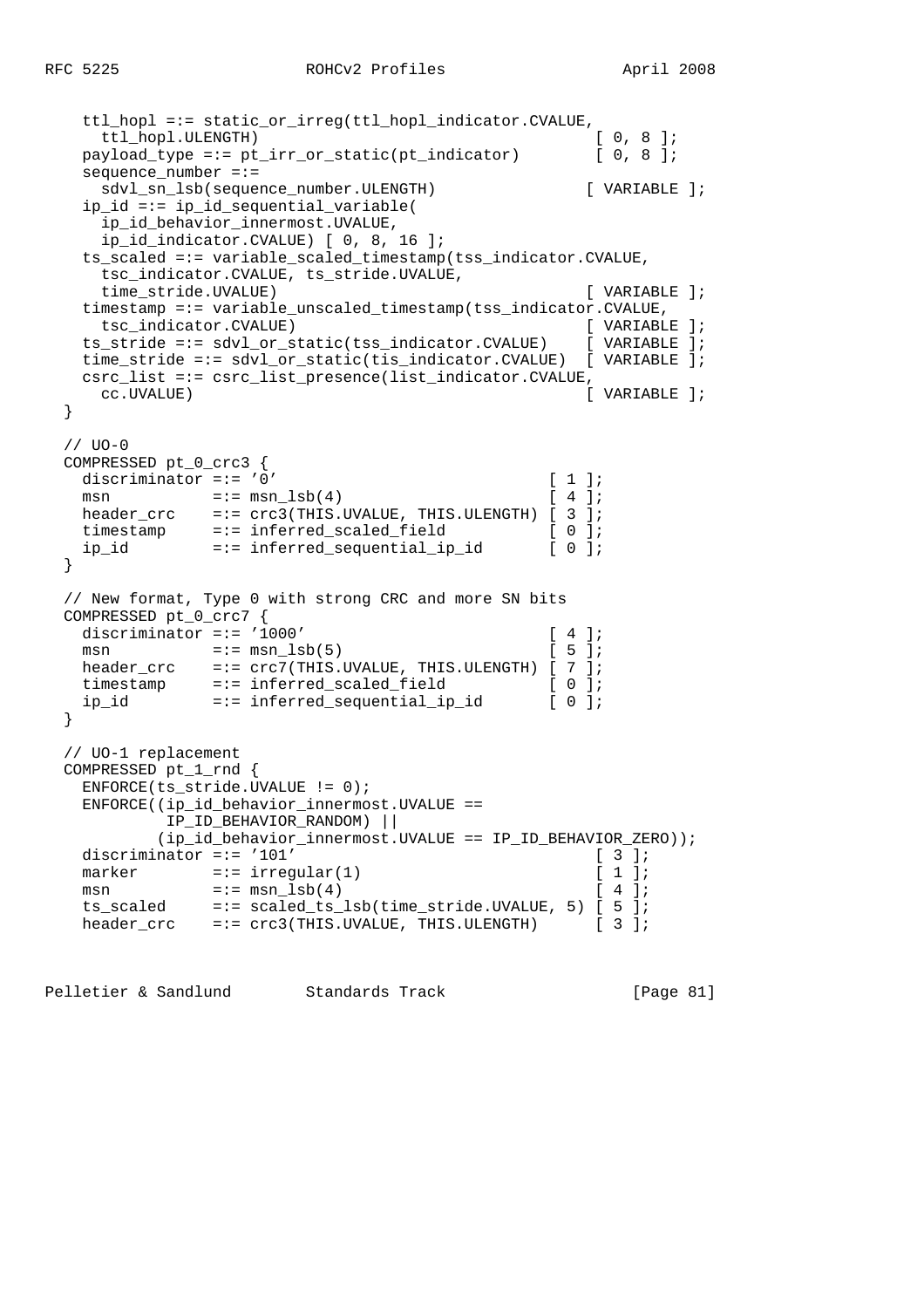}

```
 // UO-1-ID replacement
  COMPRESSED pt_1_seq_id {
    ENFORCE((ip_id_behavior_innermost.UVALUE ==
           IP_ID_BEHAVIOR_SEQUENTIAL) ||
           (ip_id_behavior_innermost.UVALUE ==
           IP_ID_BEHAVIOR_SEQUENTIAL_SWAPPED));
   discriminator =:= '1001' [ 4 ];
    ip_id =:= ip_id_lsb(ip_id_behavior_innermost.UVALUE, 4) [ 4 ];
   msn =:- msn \text{lsb}(5) [ 5 ];
   header_crc =:= crc3(THIS.UVALUE, THIS.ULENGTH) [ 3 ];
   timestamp =:= inferred_scaled_field [ 0 ];
  }
  // UO-1-TS replacement
  COMPRESSED pt_1_seq_ts {
    ENFORCE(ts_stride.UVALUE != 0);
    ENFORCE((ip_id_behavior_innermost.UVALUE ==
           IP_ID_BEHAVIOR_SEQUENTIAL) ||
           (ip_id_behavior_innermost.UVALUE ==
           IP_ID_BEHAVIOR_SEQUENTIAL_SWAPPED));
   discriminator =:= '101' [ 3 ];
   marker =:= irregular(1) [1];
msn =:= msn \text{lsb}(4) [ 4 ];
 ts_scaled =:= scaled_ts_lsb(time_stride.UVALUE, 5) [ 5 ];
 header_crc =:= crc3(THIS.UVALUE, THIS.ULENGTH) [ 3 ];
 ip_id =:= inferred_sequential_ip_id [ 0 ];
  }
  // UOR-2 replacement
  COMPRESSED pt_2_rnd {
    ENFORCE(ts_stride.UVALUE != 0);
    ENFORCE((ip_id_behavior_innermost.UVALUE ==
           IP_ID_BEHAVIOR_RANDOM) ||
           (ip_id_behavior_innermost.UVALUE == IP_ID_BEHAVIOR_ZERO));
   discriminator =:= '110' [ 3 ];
   msn = := \text{mm\_lsb}(7) [ 7 ];
 ts_scaled =:= scaled_ts_lsb(time_stride.UVALUE, 6) [ 6 ];
marker =:- \text{ irregular}(1) [1];
   header_crc =:= crc7(THIS.UVALUE, THIS.ULENGTH) [ 7 ];
  }
  // UOR-2-ID replacement
  COMPRESSED pt_2_seq_id {
    ENFORCE((ip_id_behavior_innermost.UVALUE ==
           IP_ID_BEHAVIOR_SEQUENTIAL) ||
           (ip_id_behavior_innermost.UVALUE ==
```
Pelletier & Sandlund Standards Track [Page 82]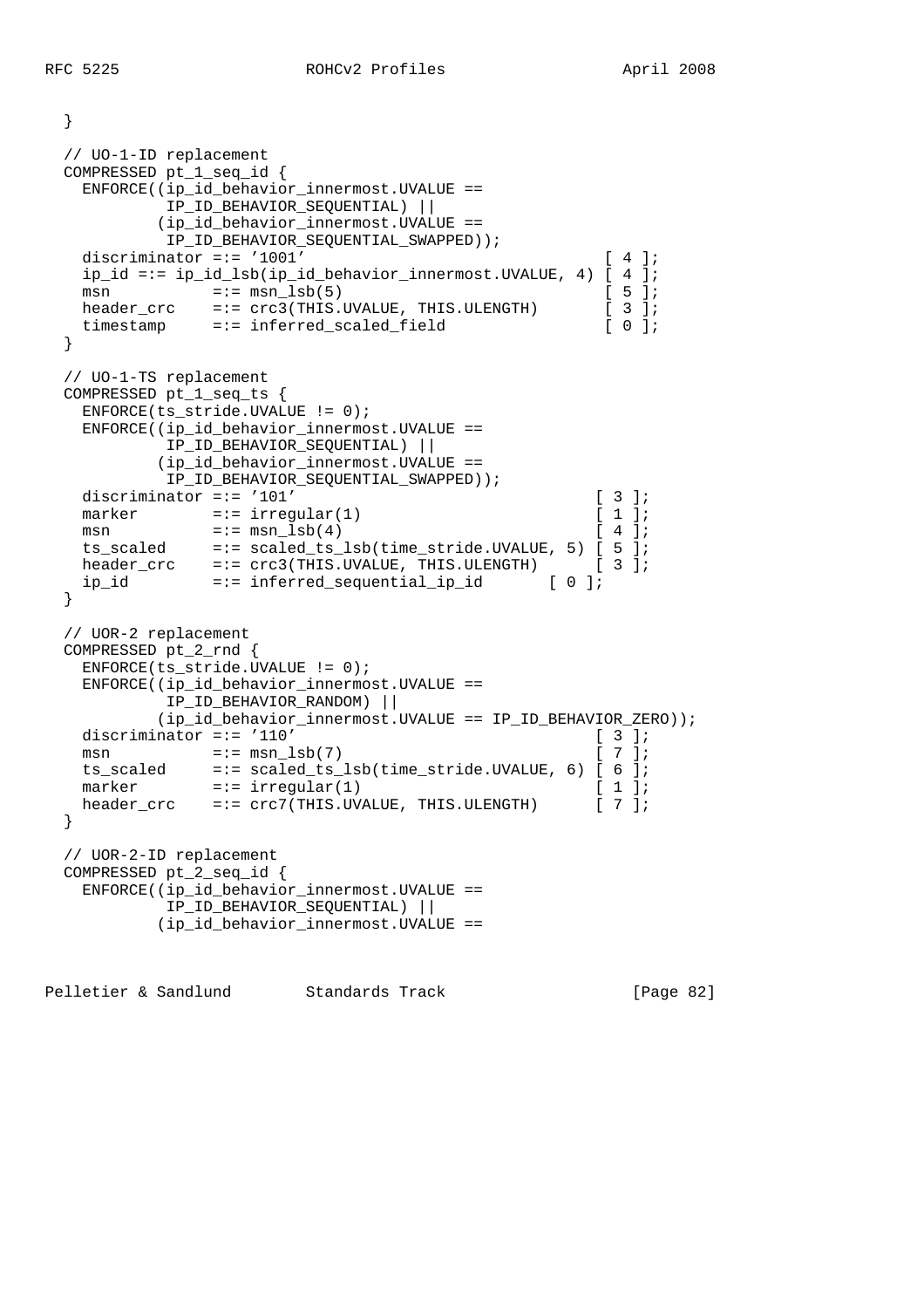```
 IP_ID_BEHAVIOR_SEQUENTIAL_SWAPPED));
   discriminator =:= '11000' [5];<br>msn =:= msn lsb(7) [7];
   msn = := msn \; lsb(7)ip_id == ip_id_lsb(ip_id_behavier_innermost.UVALUE, 5) [5];<br>header_crc =:= crc7(THIS.UVALUE, THIS.ULENGTH) [ 7 ];
 header_crc =:= crc7(THIS.UVALUE, THIS.ULENGTH) [ 7 ];
 timestamp =:= inferred_scaled_field [ 0 ];
   }
   // UOR-2-ID-ext1 replacement (both TS and IP-ID)
  COMPRESSED pt_2_seq_both {
   ENFORCE(ts stride.UVALUE != 0);
   ENFORCE((ip id behavior innermost.UVALUE ==
             IP_ID_BEHAVIOR_SEQUENTIAL) ||
            (ip_id_behavior_innermost.UVALUE ==
            IP_ID_BEHAVIOR_SEQUENTIAL_SWAPPED));
   discriminator =:= '11001' [ 5 ];
   msn =:= msn\text{lsb}(7) [ 7 ];
   ip_id == ip_id_lsb(ip_id_behavier_innermost.UVALUE, 5) [5];<br>header_crc == := crc7(THIS.UVALUE, THIS.ULENGTH) [7];header_crc =:= crc7(THIS.UVALUE, THIS.ULENGTH)
   ts_scaled =:= scaled_ts_lsb(time_stride.UVALUE, 7) [ 7 ];<br>marker =:= irregular(1) [ 1 ];
               = = irregular(1) \qquad \qquad [ 1 ];
   }
   // UOR-2-TS replacement
  COMPRESSED pt_2_seq_ts {
    ENFORCE(ts_stride.UVALUE != 0);
    ENFORCE((ip_id_behavior_innermost.UVALUE ==
             IP_ID_BEHAVIOR_SEQUENTIAL) ||
            (ip_id_behavior_innermost.UVALUE ==
             IP_ID_BEHAVIOR_SEQUENTIAL_SWAPPED));
   discriminator =:= '1101' [ 4 ];
   msn = := \text{mm\_lsb}(7) [ 7 ];
    ts_scaled =:= scaled_ts_lsb(time_stride.UVALUE, 5) [ 5 ];
   marker =:= irregular(1) [ 1 ];
   header_crc =:= crc7(THIS.UVALUE, THIS.ULENGTH) [ 7 ];
    ip_id =:= inferred_sequential_ip_id [ 0 ];
   }
}
////////////////////////////////////////////
// UDP profile
////////////////////////////////////////////
udp_baseheader(profile_value, outer_ip_flag, ip_id_behavior_value,
       reorder_ratio_value)
{
  UNCOMPRESSED v4 {
   outer_headers =:= baseheader_outer_headers [ VARIABLE ];
Pelletier & Sandlund Standards Track [Page 83]
```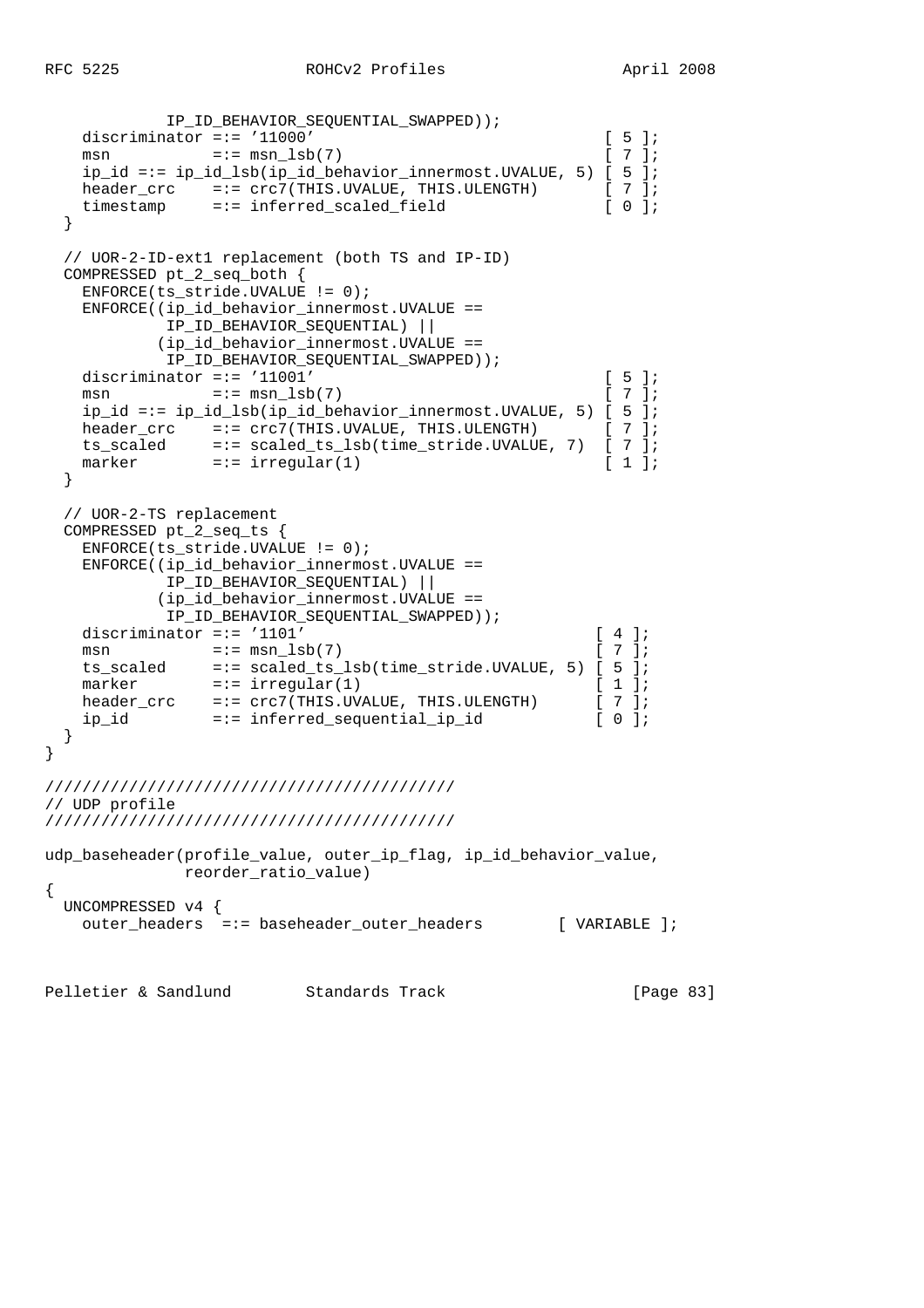```
ip_version =:= uncompressed_value(4, 4) [4];
  h = \frac{1}{2} header_length =:= uncompressed_value(4, 5) [ 4 ];
  \begin{array}{ccc} \text{tos\_tc} & \text{--} & \text{--} & \text{--} & \text{--} \\ \text{length} & = \text{--} & \text{inferred\_ip\_v4\_length} & \text{--} & \text{--} & \text{--} \\ \end{array}length =:- \text{ inferred\_ip\_v4\_length}ip_id [ 16 ];<br>
rf =:= uncompressed value(1, 0) [ 1 ];
  rf = := uncompressed value(1, 0)
  df \begin{array}{ccc} \text{df} & & [1] \text{;} \\ \text{mf} & =:- \text{ uncompressed value}(1, 0) & [1] \text{;} \end{array}mf = := uncompressed_value(1, 0)frag offset =:= uncompressed_value(13, 0) [ 13 ];
  ttl hopl \begin{bmatrix} 8 \end{bmatrix};
  next header [ 8 ];
  ip checksum =:= inferred ip v4 header checksum [ 16 ];
  src_addr [ 32 ];
  dest_addr [ 32 ];
  extension headers =:= baseheader extension headers [ VARIABLE ];
  src_port [ 16 ];<br>dst_port [ 16 ];
   dst_port [ 16 ];
  udp_length =:= inferred_udp_length [ 16 ];<br>udp_checksum [ 16 ];
  udp_checksum
  }
  UNCOMPRESSED v6 {
   ENFORCE(ip_id_behavior.UVALUE == IP_ID_BEHAVIOR_RANDOM);
  outer_headers =:= baseheader_outer_headers [ VARIABLE ];
  ip_version =:= uncompressed_value(4, 6) [ 4 ];<br>tos tc [ 8 ];
 tos_tc [ 8 ];
  flow_label [ 20 ];
  payload_length =:= inferred_ip_v6_length [ 16 ];
  next_header [ 8 ];
  ttl hopl [ 8 ];
  src_addr [ 128 ];
  dest_addr [ 128 ];
   extension_headers =:= baseheader_extension_headers [ VARIABLE ];
  src_port [ 16 ];
  dst_port [ 16 ];
  udp_length =:= inferred_udp_length [ 16 ];
  udp_checksum [ 16 ];
  df = := uncompressed_value(0,0) [ 0 ];
  ip_id == uncompressed_value(0,0) [ 0 ];
  }
  CONTROL {
   ENFORCE(profile_value == PROFILE_UDP_0102);
  ENTER(profile == profile_value);
   ENFORCE(reorder_ratio.UVALUE == reorder_ratio_value);
   ENFORCE(ip_id_behavior_innermost.UVALUE == ip_id_behavior_value);
  }
```
Pelletier & Sandlund Standards Track [Page 84]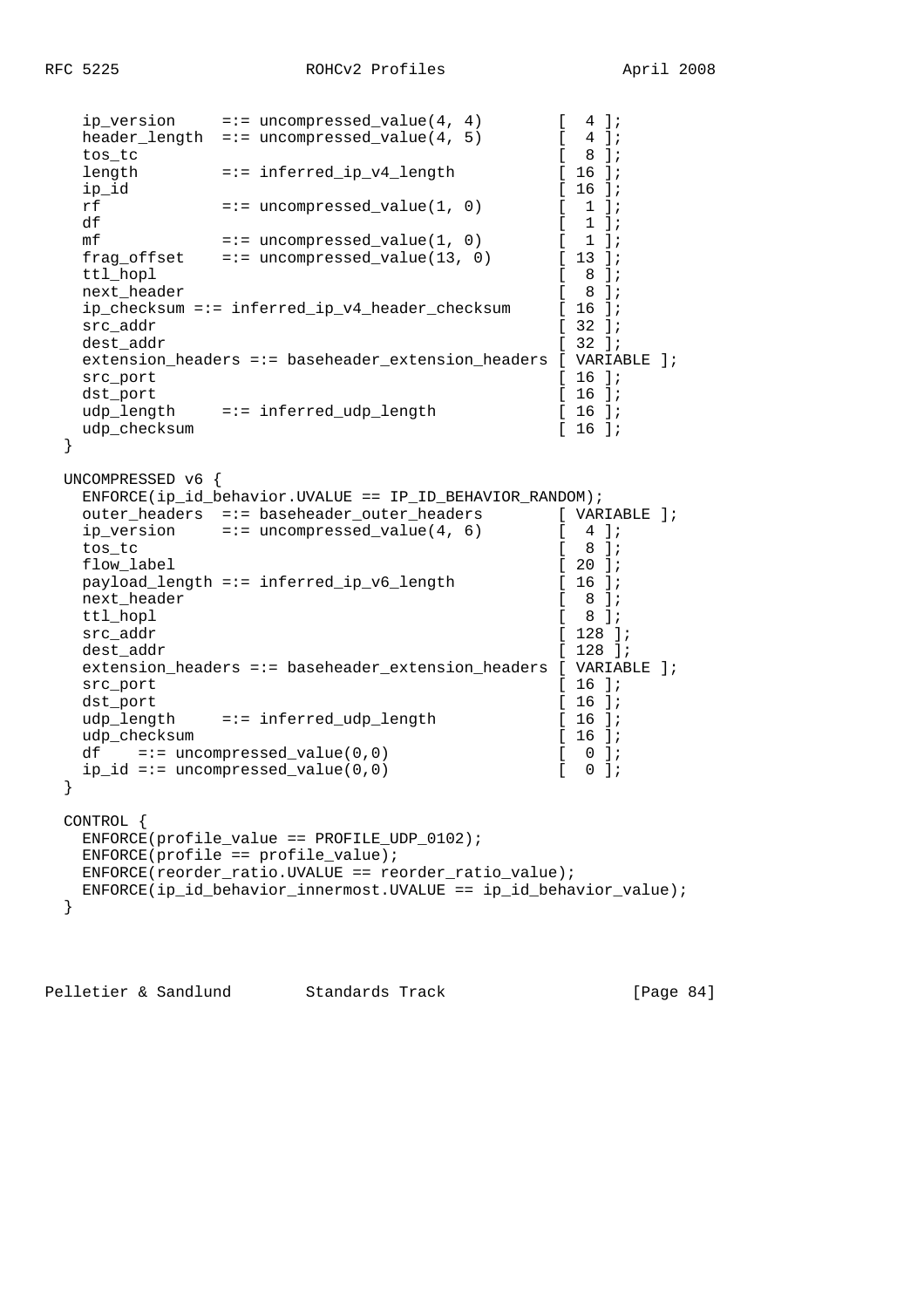```
 DEFAULT {
   ENFORCE(outer\_ip_flag == 0); tos_tc =:= static;
 dest_addr =:= static;
 ip_version =:= static;
 ttl_hopl =:= static;
src_addr =:= static;
df =:- static;
flow_label =:= static;
 next_header =:= static;
src_port =:= static;
 dst_port =:= static;
    reorder_ratio =:= static;
    ip_id_behavior_innermost =:= static;
  }
  // Replacement for UOR-2-ext3
  COMPRESSED co_common {
    ENFORCE(outer_ip_flag == outer_ip_indicator.CVALUE);
 discriminator =:= '11111010' [ 8 ];
 ip_id_indicator =:= irregular(1) [ 1 ];
   header_crc =:= crc7(THIS.UVALUE, THIS.ULENGTH) [ 7 ];<br>flags_indicator =:= irregular(1) [ 1 ];<br>ttl hopl indicator =:= irregular(1) [ 1 ];
 flags_indicator =:= irregular(1) [ 1 ];
 ttl_hopl_indicator =:= irregular(1) [ 1 ];
   ttl_nopl_indicator --- integuise, (1)<br>
tos_tc_indicator =:= irregular(1) [ 1 ];<br>
reorder ratio =:= irregular(2) [ 2 ];
 reorder_ratio =:= irregular(2) [ 2 ];
 control_crc3 =:= control_crc3_encoding [ 3 ];
    outer_ip_indicator : df : ip_id_behavior_innermost =:=
     profile_2_3_4_flags_enc(
     flags_indicator.CVALUE, ip_version.UVALUE) [ 0, 8 ];
    tos_tc =:= static_or_irreg(tos_tc_indicator.CVALUE, 8) [ 0, 8 ];
    ttl_hopl =:= static_or_irreg(ttl_hopl_indicator.CVALUE,
    ttl_hopl.ULENGTH) [ 0, 8 ];
   msn =:- msn \text{lsb}(8) [ 8 ];
    ip_id =:= ip_id_sequential_variable(ip_id_behavior_innermost.UVALUE,
     ip_id_indicator.CVALUE) [ 0, 8, 16 ];
  }
  // UO-0
  COMPRESSED pt_0_crc3 {
  discriminator =:= '0' [ 1 ];
   msn = := \text{msn\_lsb(4)} [ 4 ];
  header_crc =:= crc3(THIS.UVALUE, THIS.ULENGTH) [ 3 ];
    ip_id =:= inferred_sequential_ip_id [ 0 ];
  }
  // New format, Type 0 with strong CRC and more SN bits
  COMPRESSED pt_0_crc7 {
```
Pelletier & Sandlund Standards Track [Page 85]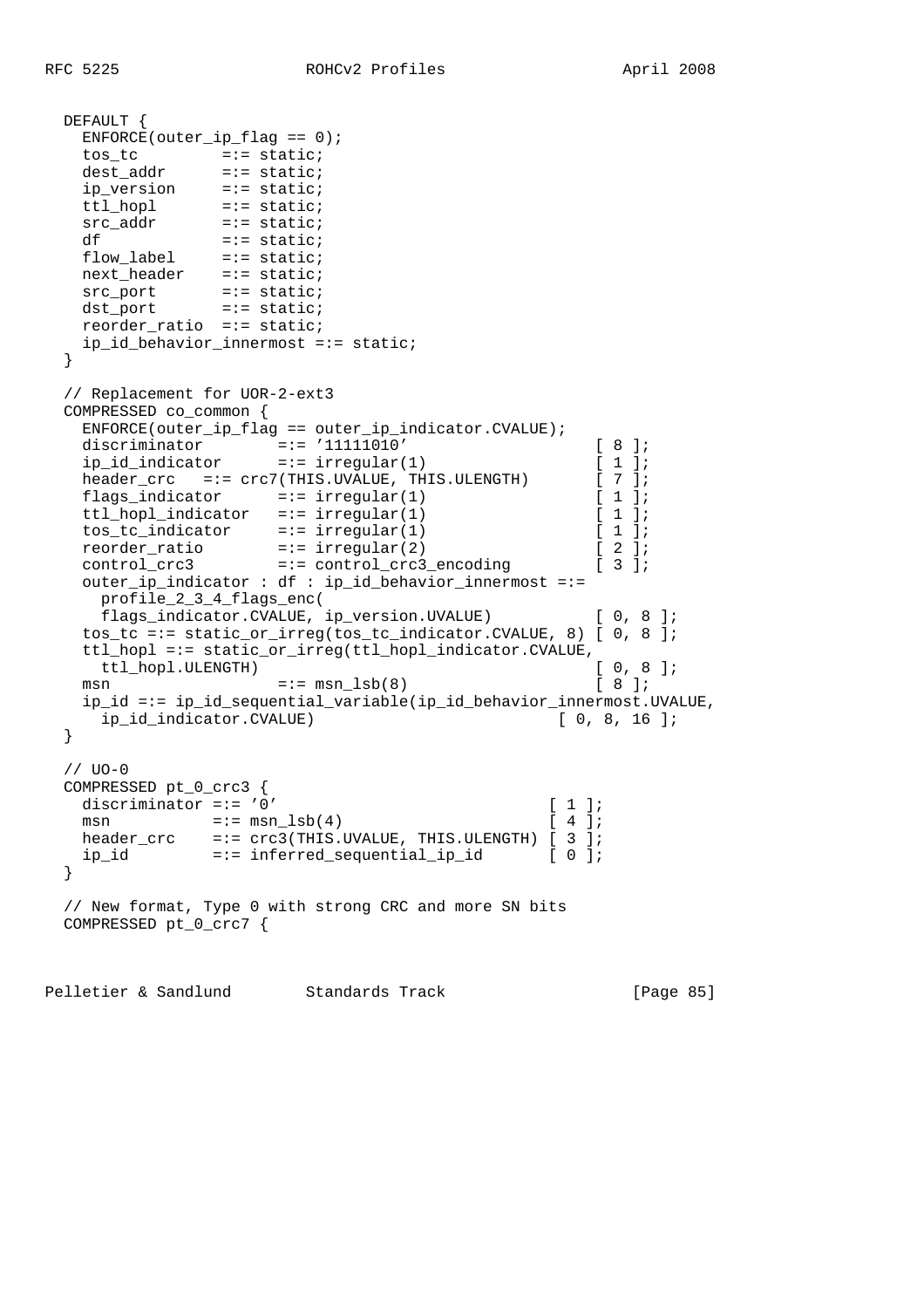}

```
discriminator =:= '100' [ 3 ];
msn =:- msn\lnot s = \lnot s = msn\lnot s = \lnot s = \lnot s = \lnot s = \lnot s = \lnot s = \lnot s = \lnot s = \lnot s = \lnot s = \lnot s = \lnot s = \lnot s = \lnot s = \lnot s = \lnot s = \lnot s = \lnot s = \lnot s = \lnot s = \lnot s =
 header_crc =:= crc7(THIS.UVALUE, THIS.ULENGTH) [ 7 ];
 ip_id =:= inferred_sequential_ip_id [ 0 ];
   }
   // UO-1-ID replacement (PT-1 only used for sequential)
  COMPRESSED pt_1_seq_id {
   ENFCRCE((ip id behavior innermost.UVALUE ==
              IP_ID_BEHAVIOR_SEQUENTIAL) ||
             (ip_id_behavior_innermost.UVALUE ==
             IP_ID_BEHAVIOR_SEQUENTIAL_SWAPPED));
   discriminator =:= '101' [ 3 ];
   header_crc =:= crc3(THIS.UVALUE, THIS.ULENGTH) [ 3 ];
   msn =:= msn \text{lsb}(6) [ 6 ];
     ip_id =:= ip_id_lsb(ip_id_behavior_innermost.UVALUE, 4) [ 4 ];
   }
  // UOR-2-ID replacement
  COMPRESSED pt_2_seq_id {
    ENFORCE((ip_id_behavior_innermost.UVALUE ==
              IP_ID_BEHAVIOR_SEQUENTIAL) ||
             (ip_id_behavior_innermost.UVALUE ==
             IP_ID_BEHAVIOR_SEQUENTIAL_SWAPPED));
   discriminator =:= '110' [ 3 ];
    ip_id == ip_id_lsb(ip_id_behavior_innermost.UVALUE, 6) [ 6 ]; header crc = := crc7(THIS.UVALUE, THIS.ULENGTH) [ 7 ];
header_crc =:= crc7(THIS.UVALUE, THIS.ULENGTH) [ 7 ];
msn =:- msn \text{lsb}(8) [ 8 ];
   }
////////////////////////////////////////////
// ESP profile
////////////////////////////////////////////
esp_baseheader(profile_value, outer_ip_flag, ip_id_behavior_value,
               reorder_ratio_value)
{
  UNCOMPRESSED v4 {
   ENFORCE(msn.UVALUE == sequence_number.UVALUE % 65536);
   outer_headers =:= baseheader_outer_headers [ VARIABLE ];<br>ip_version =:= uncompressed_value(4, 4) [ 4 ];
   ip_version =:= uncompressed_value(4, 4) [4];<br>header_length =:= uncompressed_value(4, 5) [4];
   header_length =:= uncompressed_value(4, 5)
    tos_tc [ 8 ];
                  = := \inf \text{erred\_ip\_v4\_length}ip_id [16];<br>
rf =:= uncompressed_value(1, 0) [16];
   rf =:- uncompressed_value(1, 0) [1];<br>df [1];
df [1];
```
Pelletier & Sandlund Standards Track [Page 86]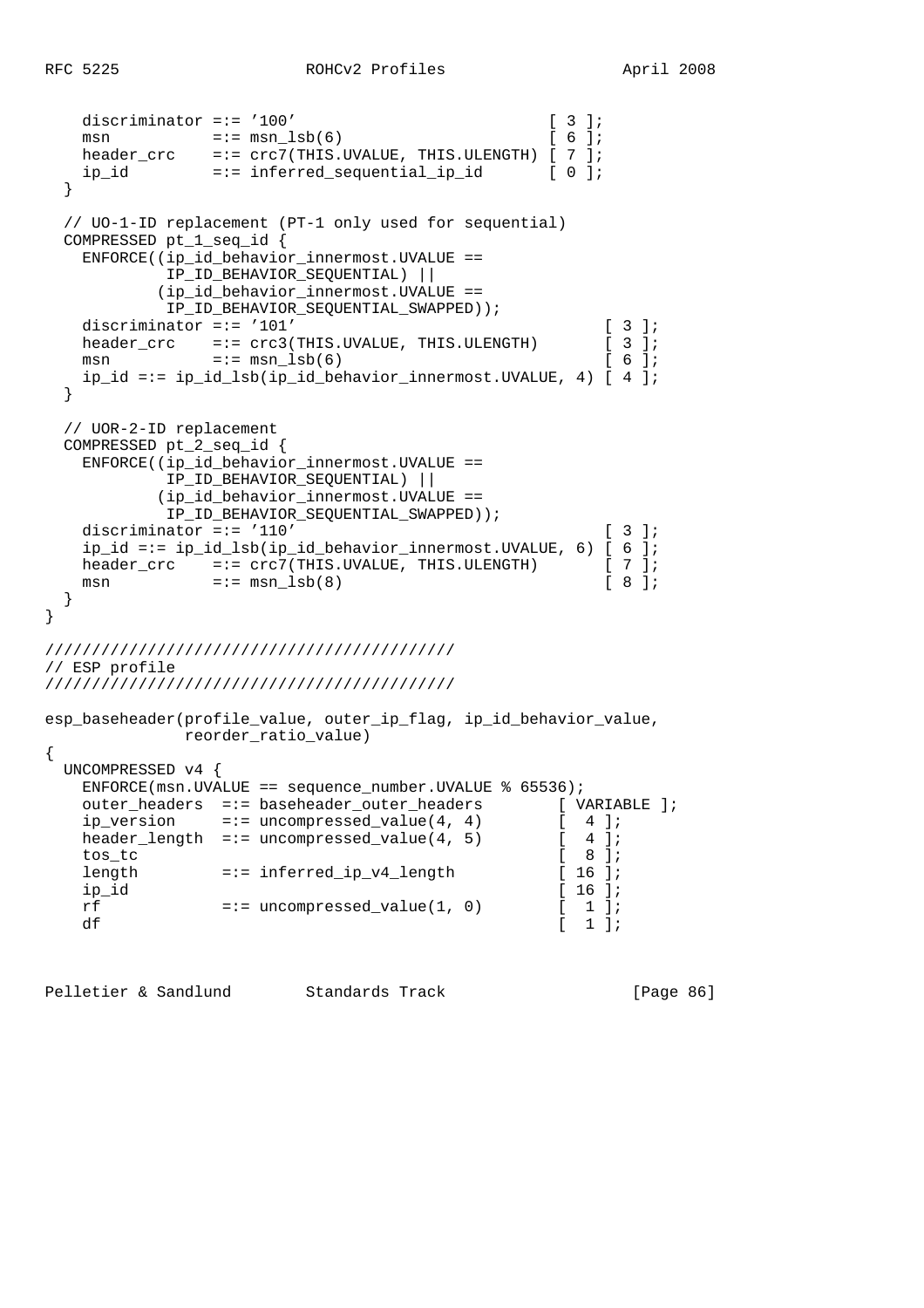```
mf =:= uncompressed_value(1, 0) [1];<br>frag offset =:= uncompressed value(13, 0) [13];
  frag_offset = :- uncompressed_value(13, 0)ttl_hopl [ 8 ];<br>next header [ 8 ];
  next_header [ 8 ];<br>ip_checksum =:= inferred_ip_v4_header_checksum [ 8 ];
   ip_checksum =:= inferred_ip_v4_header_checksum [ 16 ];
  src_addr [ 32 ];
  dest_addr [ 32 ];
   extension_headers =:= baseheader_extension_headers [ VARIABLE ];
spi [ 32 ];
  sequence_number [ 32 ];
  }
  UNCOMPRESSED v6 {
  ENFORCE(msn.UVALUE == (sequence_number.UVALUE % 65536));
   ENFORCE(ip_id_behavior_innermost.UVALUE == IP_ID_BEHAVIOR_RANDOM);
   outer_headers =:= baseheader_outer_headers [ VARIABLE ];
  ip_version =:= uncompressed_value(4, 6) [4];
   tos_tc [ 8 ];
  flow_label [ 20 ];<br>payload_length =:= inferred ip v6 length [ 20 ];
  payload_length =:= inferred_ip_v6_length [
  next_header [ 8 ];
  ttl_hopl [ 8 ];
  src_addr [ 128 ];
  dest addr [ 128 ];
   extension_headers =:= baseheader_extension_headers [ VARIABLE ];
spi [ 32 ];
  sequence_number [ 32 ];<br>df =:= uncompressed value(0,0) [ 0 ];
  df =:= uncompressed_value(0,0) [0, 0]<br>ip id =:= uncompressed value(0,0) [0, 0];
   ip_id == uncompressed_value(0,0) [
  }
  CONTROL {
   ENFORCE(profile_value == PROFILE_ESP_0103);
  ENFORCE(profile == profile_value); ENFORCE(ip_id_behavior_innermost.UVALUE == ip_id_behavior_value);
   ENFORCE(reorder_ratio.UVALUE == reorder_ratio_value);
  }
  DEFAULT {
  ENFORCE(outer\_ip_flag == 0);tos_tc =:= static;
  dest_addr =:= static;
   ttl_hopl =:= static;
  src_addr =:= static;<br>df =:= static;
  df  =:= static;<br>flow_label  =:= static;
 flow_label =:= static;
 next_header =:= static;
spi =:= static;
```
Pelletier & Sandlund Standards Track [Page 87]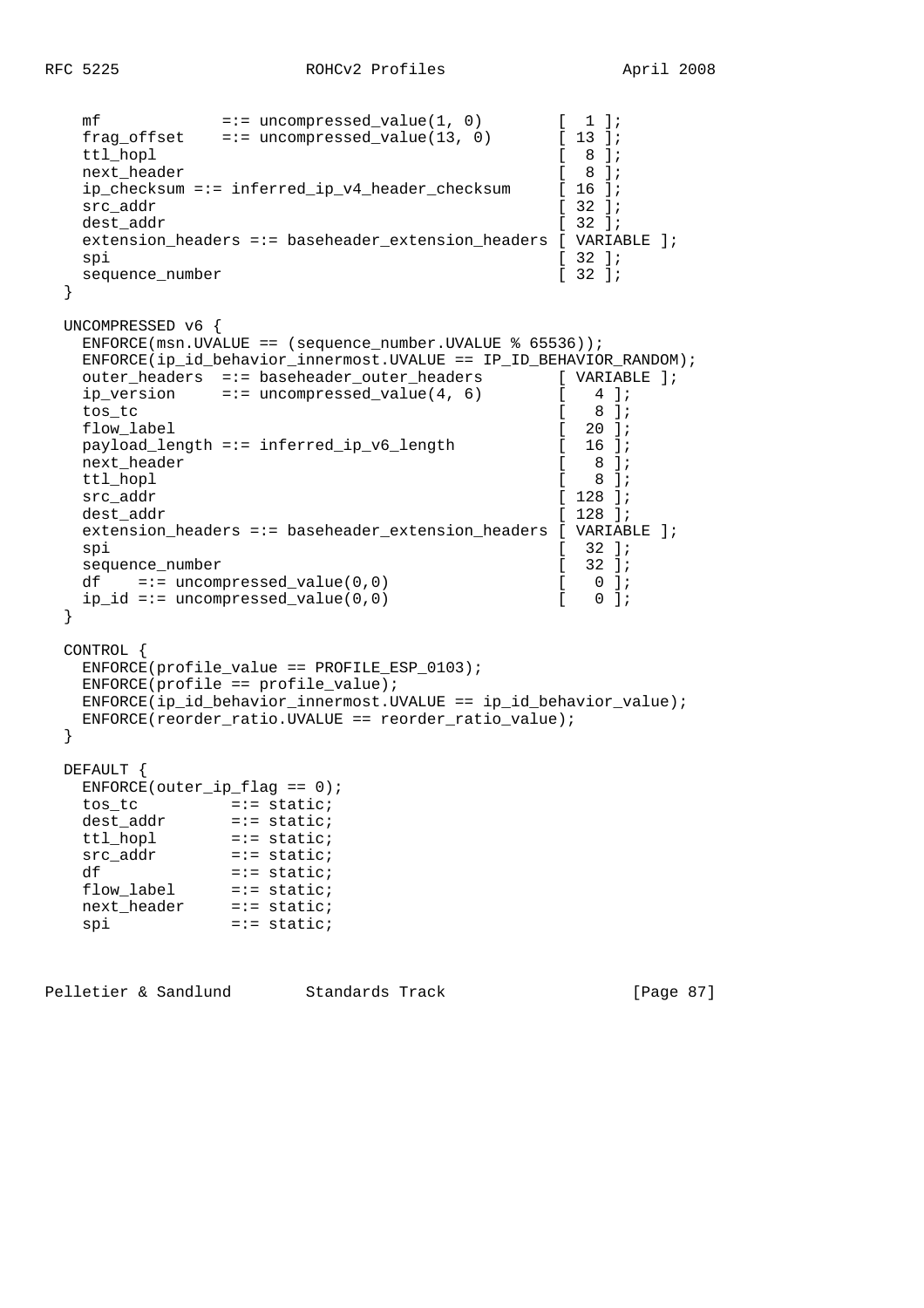$sequence_number == static;$ 

```
 reorder_ratio =:= static;
   ip id behavior innermost =:= static;
  }
  // Replacement for UOR-2-ext3
  COMPRESSED co_common {
    ENFORCE(outer_ip_flag == outer_ip_indicator.CVALUE);
 discriminator =:= '11111010' [ 8 ];
 ip_id_indicator =:= irregular(1) [ 1 ];
   header_crc =:= crc7(THIS.UVALUE, THIS.ULENGTH) [ 7 ];
   flags_indicator =:= irregular(1) [ 1 ];
   ttl_hopl_indicator =:= irregular(1) [ 1 ];
 tos_tc_indicator =:= irregular(1) [ 1 ];
 reorder_ratio =:= irregular(2) [ 2 ];
 control_crc3 =:= control_crc3_encoding [ 3 ];
    outer_ip_indicator : df : ip_id_behavior_innermost =:=
     profile_2_3_4_flags_enc(
     flags_indicator.CVALUE, ip_version.UVALUE) [ 0, 8 ];
    tos_tc =:= static_or_irreg(tos_tc_indicator.CVALUE, 8) [ 0, 8 ];
    ttl_hopl =:= static_or_irreg(ttl_hopl_indicator.CVALUE,
    ttl hopl.ULENGTH) [ 0, 8 ];
   sequence number =:=
     sdvl_sn_lsb(sequence_number.ULENGTH) [ VARIABLE ];
    ip_id =:= ip_id_sequential_variable(ip_id_behavior_innermost.UVALUE,
    ip id indicator.CVALUE) [ 0, 8, 16 ];
  }
  // Sequence number sent instead of MSN due to field length
 // <math>UO-O</math> COMPRESSED pt_0_crc3 {
  discriminator =:- 0' [ 1 ];
  sequence number =:= msn \text{lsb}(4) [ 4 ];
  header_crc =:-\,crc3(THIS.UVALUE, THIS.ULENGTH) [ 3 ]; ip_id =:= inferred_sequential_ip_id [ 0 ];
  }
  // New format, Type 0 with strong CRC and more SN bits
  COMPRESSED pt_0_crc7 {
  discriminator =:= '100' [ 3 ];
  sequence\_number == msn\_lsb(6) [ 6 ];
  header_crc =:= crc7(THIS.UVALUE, THIS.ULENGTH) [ 7 ];
   ip_id =:= inferred_sequential_ip_id [ 0 ];
  }
  // UO-1-ID replacement (PT-1 only used for sequential)
  COMPRESSED pt_1_seq_id {
```
Pelletier & Sandlund Standards Track [Page 88]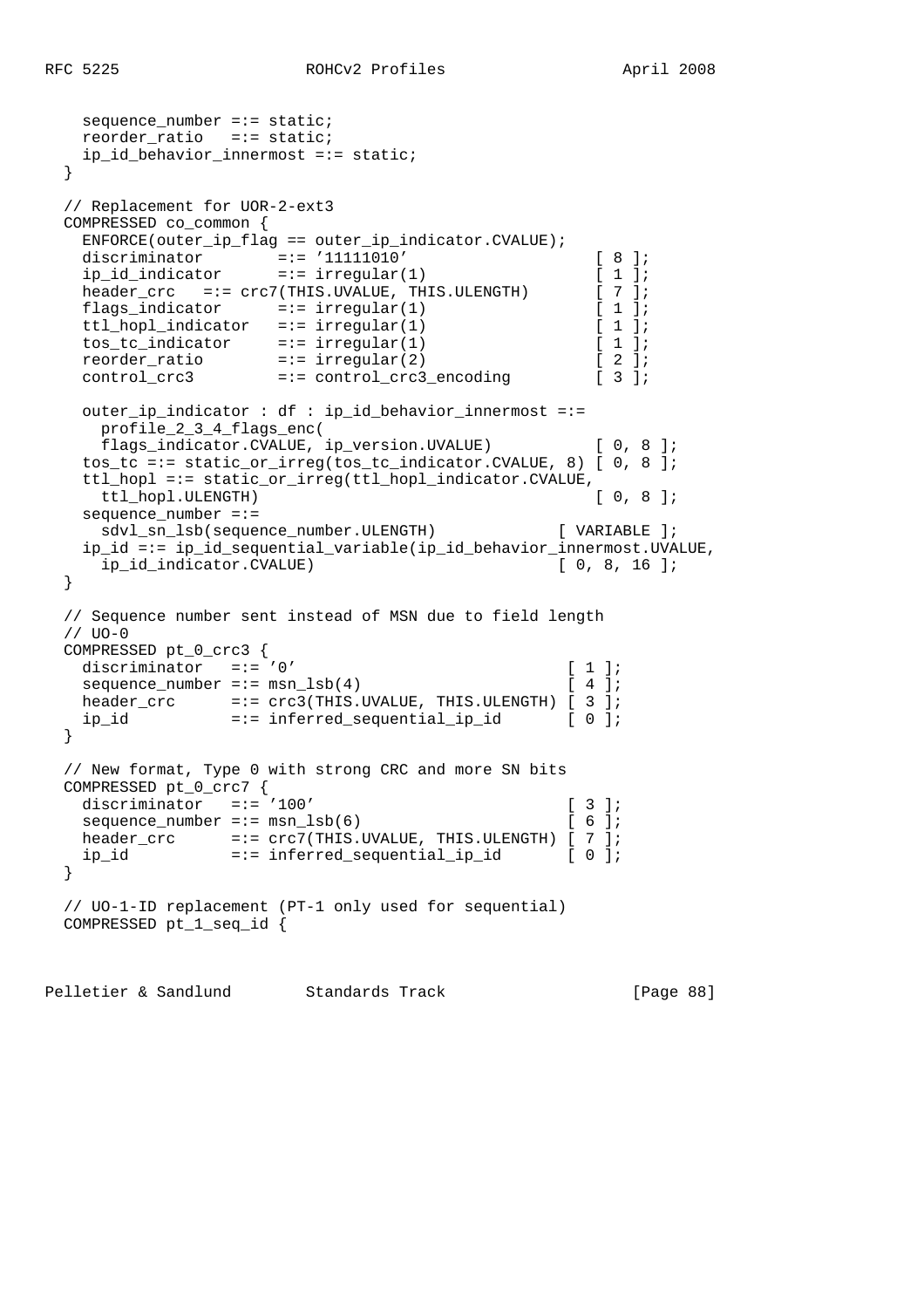```
 ENFORCE((ip_id_behavior_innermost.UVALUE ==
            IP_ID_BEHAVIOR_SEQUENTIAL) ||
           (ip_id_behavior_innermost.UVALUE ==
            IP_ID_BEHAVIOR_SEQUENTIAL_SWAPPED));
 discriminator =:= '101' [ 3 ];
header_crc     =:= crc3(THIS.UVALUE, THIS.ULENGTH) [ 3 ];
   sequence\_number == msn\_lsb(6) [ 6 ];
    ip_id =:= ip_id_lsb(ip_id_behavior_innermost.UVALUE, 4) [ 4 ];
  }
  // UOR-2-ID replacement
  COMPRESSED pt_2_seq_id {
    ENFORCE((ip_id_behavior_innermost.UVALUE ==
            IP_ID_BEHAVIOR_SEQUENTIAL) ||
           (ip_id_behavior_innermost.UVALUE ==
            IP_ID_BEHAVIOR_SEQUENTIAL_SWAPPED));
   discriminator =:= '110' [ 3 ];
    ip_id =:= ip_id_lsb(ip_id_behavior_innermost.UVALUE, 6) [ 6 ];
   header_crc =:= crc7(THIS.UVALUE, THIS.ULENGTH) [ 7 ];<br>sequence_number =:= msn lsb(8) [ 8 ];
   sequence_number = := man_ls(b(8) }
}
////////////////////////////////////////////
// IP-only profile
////////////////////////////////////////////
iponly_baseheader(profile_value, outer_ip_flag, ip_id_behavior_value,
                reorder_ratio_value)
{
  UNCOMPRESSED v4 {
    outer_headers =:= baseheader_outer_headers [ VARIABLE ];
   ip\_version =:= uncompressed_value(4, 4) [ 4 ];
   header_length =:= uncompressed_value(4, 5) [4];
    tos_tc [ 8 ];
   length =:= inferred_ip_v4_length [ 16 ];
    ip_id [ 16 ];
   rf = := uncompressed_value(1, 0) [1];
   df [1];
   mf =:- uncompressed_value(1, 0) [1];<br>frag_offset =:- uncompressed_value(13, 0) [13];
   frag_offset = :- uncompressed_value(13, 0)ttl_hopl [ 8 ];<br>next_header [ 8 ];
   next_header
   ip_checksum =:= inferred_ip_v4_header_checksum [ 16 ];<br>src_addr [ 32 ];
   src_addr
   dest_addr [ 32 ];
    extension_headers =:= baseheader_extension_headers [ VARIABLE ];
  }
```
Pelletier & Sandlund Standards Track [Page 89]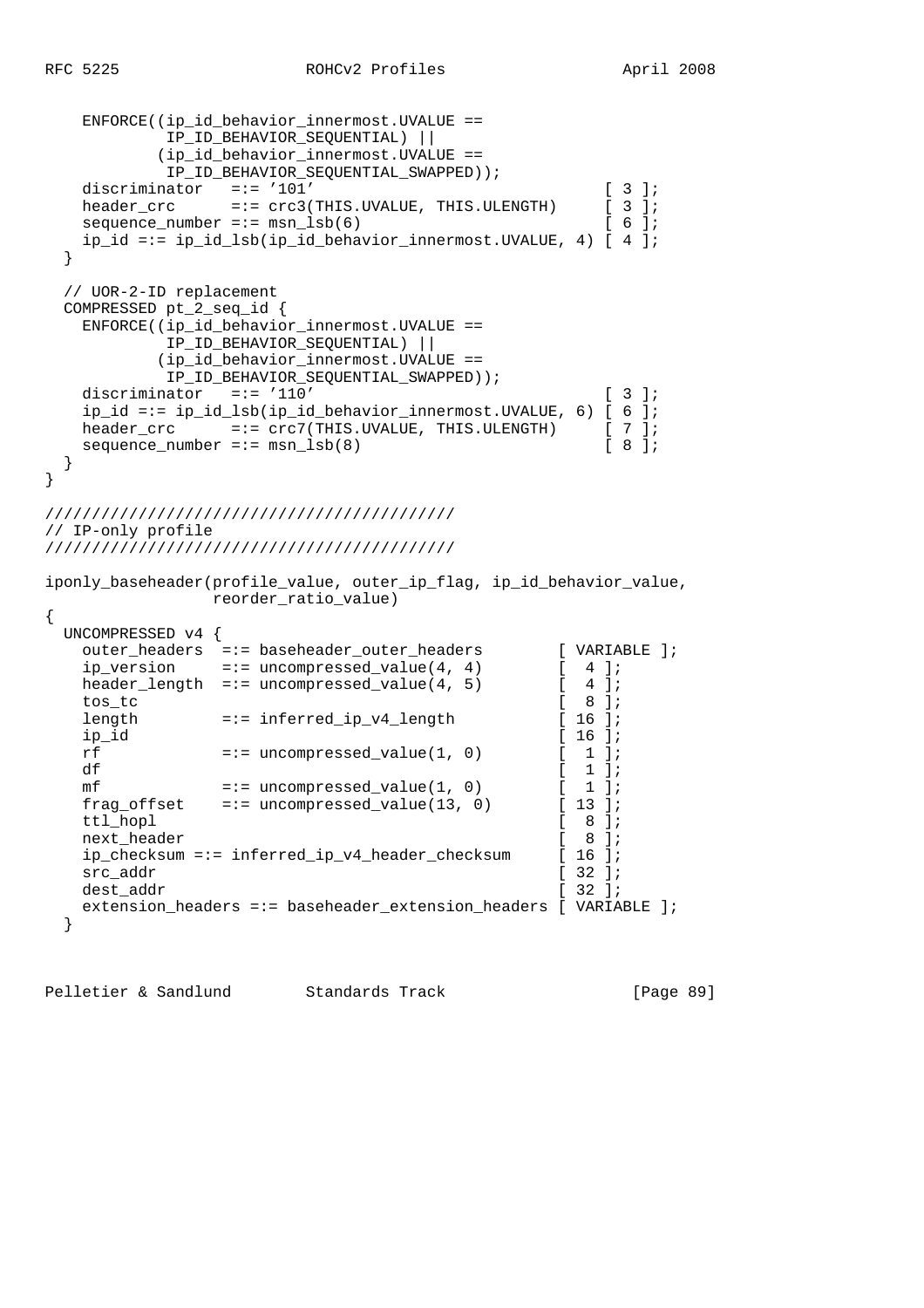```
 UNCOMPRESSED v6 {
    ENFORCE(ip_id_behavior_innermost.UVALUE == IP_ID_BEHAVIOR_RANDOM);
   outer_headers =:= baseheader_outer_headers [ VARIABLE ];
   ip_version =:= uncompressed_value(4, 6) [ 4 ];<br>tos tc [ 8 ];
   \cos \frac{1}{2} \cos \frac{1}{2} \cos \frac{1}{2} \cos \frac{1}{2} \cos \frac{1}{2} \cos \frac{1}{2} \cos \frac{1}{2} \cos \frac{1}{2} \cos \frac{1}{2} \cos \frac{1}{2} \cos \frac{1}{2} \cos \frac{1}{2} \cos \frac{1}{2} \cos \frac{1}{2} \cos \frac{1}{flow_label [ 20 ];
   payload_length =:= inferred_ip_v6_length [ 16 ];
    next_header [ 8 ];
   ttl hopl \begin{bmatrix} 8 & 1 \end{bmatrix};
   src_addr [ 128 ];
   dest addr [ 128 ];
   extension_headers =:= baseheader_extension_headers [ VARIABLE ];<br>df =:= uncompressed_value(0,0)   [ 0];
   df =:- uncompressed_value(0,0)
   ip_id == uncompressed_value(0,0) [ 0 ];
  }
  CONTROL {
    ENFORCE(profile_value == PROFILE_IP_0104);
    ENFORCE(profile == profile_value);
    ENFORCE(reorder_ratio.UVALUE == reorder_ratio_value);
   ENFORCE(ip id behavior innermost.UVALUE == ip id behavior value);
  }
  DEFAULT {
   ENFORCE(outer\_ip_flag == 0); tos_tc =:= static;
 dest_addr =:= static;
   ttl_hopl =:= static;<br>src_addr =:= static;
               =:= static;<br>=:= static;
   df = \text{static};
flow_label =:= static;
 next_header =:= static;
    reorder_ratio =:= static;
    ip_id_behavior_innermost =:= static;
  }
  // Replacement for UOR-2-ext3
  COMPRESSED co_common {
    ENFORCE(outer_ip_flag == outer_ip_indicator.CVALUE);
 discriminator =:= '11111010' [ 8 ];
 ip_id_indicator =:= irregular(1) [ 1 ];
   header_crc =:= crc7(THIS.UVALUE, THIS.ULENGTH) [ 7 ];
   flags_indicator =:= irregular(1) [ 1 ];<br>ttl_hopl_indicator =:= irregular(1) [ 1 ];
 ttl_hopl_indicator =:= irregular(1) [ 1 ];
 tos_tc_indicator =:= irregular(1) [ 1 ];
   tos_tc_indicator =:= irregular(1) [ 1 ];<br>reorder_ratio =:= irregular(2) [ 2 ];<br>the same of the seconding [ 3 ];
                        = := \text{control\_crc3\_encoding} [ 3 ];
    outer_ip_indicator : df : ip_id_behavior_innermost =:=
```
Pelletier & Sandlund Standards Track [Page 90]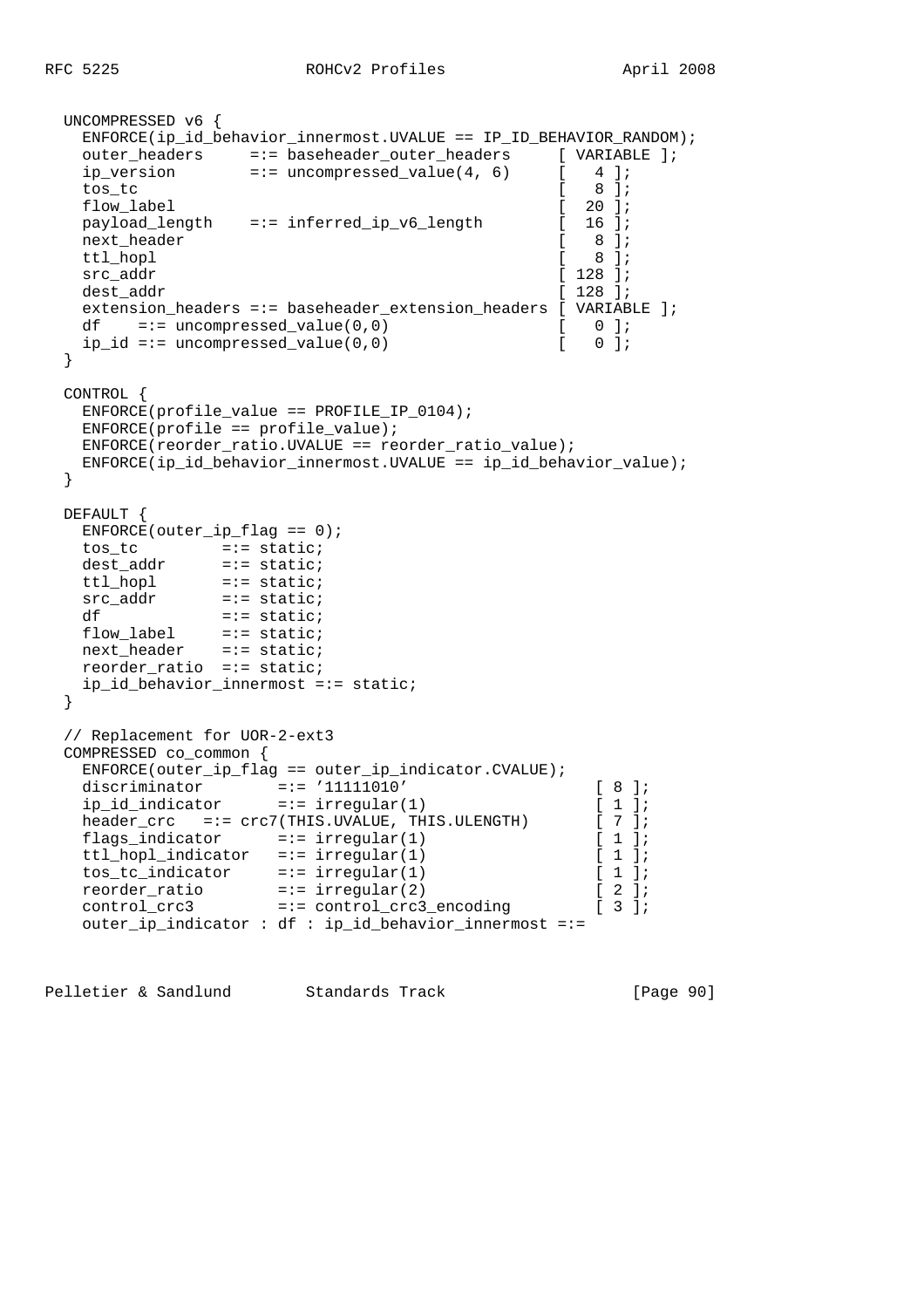```
 profile_2_3_4_flags_enc(
      flags_indicator.CVALUE, ip_version.UVALUE) [ 0, 8 ];
    tos_tc =:= static_or_irreg(tos_tc_indicator.CVALUE, 8) [ 0, 8 ];
   ttl_hopl =:= static_or_irreg(ttl_hopl_indicator.CVALUE,<br>ttl_hopl.ULENGTH) [ 0, 8 ];
    ttl_hopl.ULENGTH)
   msn =:= msn \text{lsb}(8) [ 8 ];
    ip_id =:= ip_id_sequential_variable(ip_id_behavior_innermost.UVALUE,
      ip_id_indicator.CVALUE) [ 0, 8, 16 ];
  }
  // UO-0
  COMPRESSED pt_0_crc3 {
   discriminator =:= '0' [ 1 ];
   msn = := \text{mm} \text{lsb}(4) [ 4 ];
   header_crc =:= \text{crc3}(\text{THIS.UVALUE}, \text{THIS.ULENGTH}) [ 3 ];
    ip_id =:= inferred_sequential_ip_id [ 0 ];
  }
  // New format, Type 0 with strong CRC and more SN bits
  COMPRESSED pt_0_crc7 {
   discriminator =:= '100' [ 3 ];
   msn =:= \text{msn\_lsb(6)} [ 6 ];
 header_crc =:= crc7(THIS.UVALUE, THIS.ULENGTH) [ 7 ];
 ip_id =:= inferred_sequential_ip_id [ 0 ];
  }
  // UO-1-ID replacement (PT-1 only used for sequential)
  COMPRESSED pt_1_seq_id {
    ENFORCE((ip_id_behavior_innermost.UVALUE ==
            IP_ID_BEHAVIOR_SEQUENTIAL) ||
           (ip_id_behavior_innermost.UVALUE ==
            IP_ID_BEHAVIOR_SEQUENTIAL_SWAPPED));
   discriminator =:= '101' [ 3 ];
   header_crc =:= crc3(THIS.UVALUE, THIS.ULENGTH) [ 3 ];
   msn =:= msn \text{lsb}(6) [ 6 ];
    ip_id =:= ip_id_lsb(ip_id_behavior_innermost.UVALUE, 4) [ 4 ];
  }
  // UOR-2-ID replacement
  COMPRESSED pt_2_seq_id {
    ENFORCE((ip_id_behavior_innermost.UVALUE ==
            IP_ID_BEHAVIOR_SEQUENTIAL) ||
           (ip_id_behavior_innermost.UVALUE ==
            IP_ID_BEHAVIOR_SEQUENTIAL_SWAPPED));
   discriminator =:= '110' [ 3 ];
    ip_id =:= ip_id_lsb(ip_id_behavior_innermost.UVALUE, 6) [ 6 ];
   header_crc =:= \text{crc7(THIS.UVALUE, THIS.ULENGTH)} [ 7 ];<br>msn =:= msn lsb(8) [ 8 ];
   msn = := msn_lsb(8)
```
Pelletier & Sandlund Standards Track [Page 91]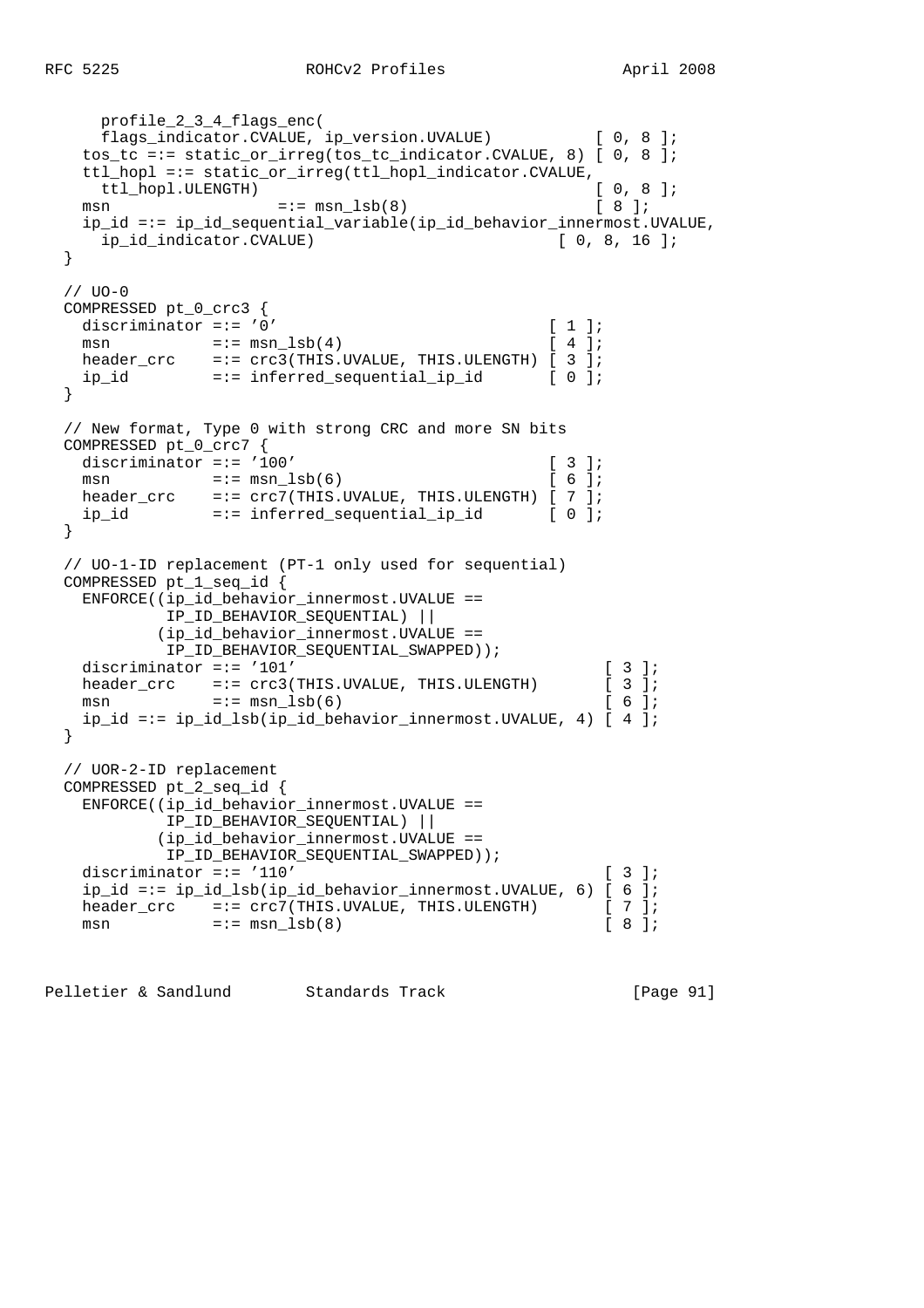```
 }
}
////////////////////////////////////////////
// UDP-lite/RTP profile
////////////////////////////////////////////
udplite_rtp_baseheader(profile_value, ts_stride_value,
               time stride value, outer ip flag,
                ip_id_behavior_value, reorder_ratio_value,
                coverage_behavior_value)
{
  UNCOMPRESSED v4 {
  ENFORCE(msn.UVALUE == sequence_number.UVALUE); outer_headers =:= baseheader_outer_headers [ VARIABLE ];
  ip_version =:= uncompressed_value(4, 4) [ 4 ];<br>header_length =:= uncompressed_value(4, 5) [ 4 ];
  header_length =:= uncompressed_value(4, 5) [ 4 ];<br>tos tc [ 8 ];
 tos_tc [ 8 ];
  length =:= inferred_ip_v4_length [ 16 ];
  ip_id [ 16 ];
  rf = := uncompressed value(1, 0) [ 1 ];
df [1];
  mf =:- uncompressed_value(1, 0) [1];
  frag_offset =:= uncompressed_value(13, 0) [ 13 ];
  ttl_hopl [ 8 ];
  next_header [ 8 ];<br>ip checksum =:= inferred ip v4 header checksum [ 16 ];
   ip_checksum =:= inferred_ip_v4_header_checksum [ 16 ];
  src_addr [ 32 ];
  dest_addr [ 32 ];
   extension_headers =:= baseheader_extension_headers [ VARIABLE ];
  src_port [ 16 ];
  dst_port [ 16 ];
  checksum_coverage [ 16 ];
  udp_checksum [ 16 ];
  rtp_version =:= uncompressed_value(2, 2) [2];
  pad bit [ 1 ];
  extension [ 1 ];
cc \begin{bmatrix} 4 & 1 \end{bmatrix};
  marker [ 1 ];<br>payload_type [ 1 ];
  payload_type [ [sequence_number [ 16 ];<br>timestamp [ 32 ];
  timestamp
  ssrc [ 32 ];
  csrc_list [ VARIABLE ];
  }
  UNCOMPRESSED v6 {
   ENFORCE(ip_id_behavior_innermost.UVALUE == IP_ID_BEHAVIOR_RANDOM);
```
Pelletier & Sandlund Standards Track [Page 92]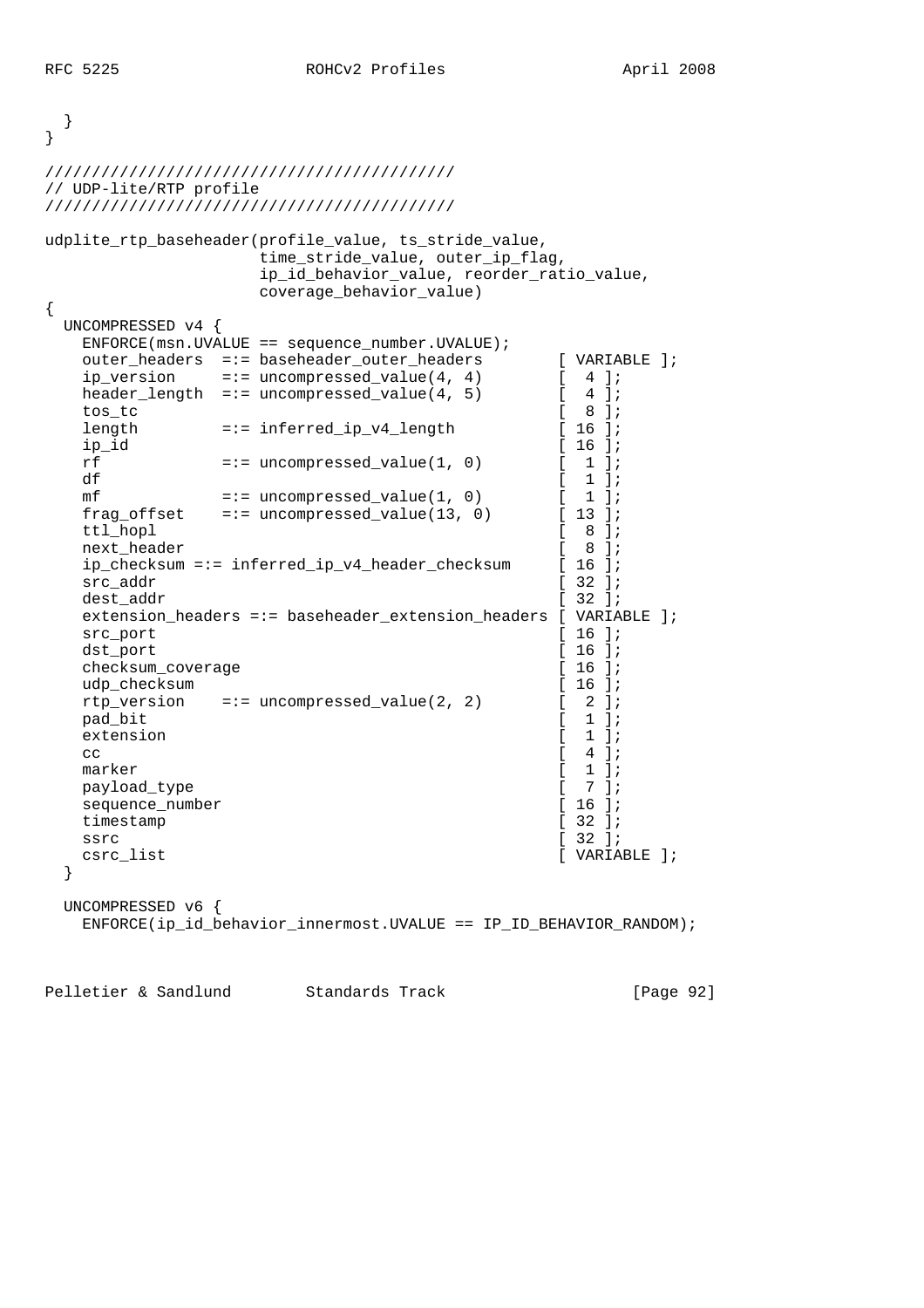```
 outer_headers =:= baseheader_outer_headers [ VARIABLE ];
  ip_version =:= uncompressed_value(4, 6) [4];
 tos_tc [ 8 ];
  flow_label [ 20 ];<br>payload_length =:= inferred_ip_v6_length [ 20 ];
  payload_length =:= inferred_ip_v6_length [
  next_header [ 8 ];
  ttl hopl [ 8 ];
  src_addr [ 128 ];
  dest addr \begin{bmatrix} 128 \\ i \end{bmatrix};
  extension headers =:= baseheader extension headers [ VARIABLE ];
  \text{src port} [ 16 ];
  dst port [ 16 ];
   checksum_coverage [ 16 ];
  udp_checksum [ 16 ];
  rtp version =:= uncompressed value(2, 2) [ 2 ];
 pad_bit [ 1 ];
  extension [ 1 ];
cc \begin{bmatrix} 4 & 1 \end{bmatrix};
marker [ 1 ];
  payload_type [ 7 ];<br>sequence number [ 16 ];
  sequence_number [ 16 ];<br>timestamp [ 32 ];
  timestamp [
ssrc [ 32 ];
  csrc list [ VARIABLE ];
  df =:= uncompressed_value(0,0) [0, 0];<br>ip id =:= uncompressed value(0,0) [0, 0];
  ip_id == uncompressed_value(0,0) [
  }
  CONTROL {
   ENFORCE(profile_value == PROFILE_RTP_0107);
   ENFORCE(profile == profile_value);
   ENFORCE(time_stride.UVALUE == time_stride_value);
   ENFORCE(ts_stride.UVALUE == ts_stride_value);
   ENFORCE(coverage_behavior.UVALUE == coverage_behavior_value);
   ENFORCE(reorder_ratio.UVALUE == reorder_ratio_value);
   ENFORCE(ip_id_behavior_innermost.UVALUE == ip_id_behavior_value);
   dummy_field =:= field_scaling(ts_stride.UVALUE,
    ts_scaled.UVALUE, timestamp.UVALUE, ts_offset.UVALUE) [ 0 ];
  }
  INITIAL {
   ts_stride =:= uncompressed_value(32, TS_STRIDE_DEFAULT);
   time_stride =:= uncompressed_value(32, TIME_STRIDE_DEFAULT);
  }
  DEFAULT {
  ENFORCE(outer\_ip_flag == 0);tos tc =:- static;
```
Pelletier & Sandlund Standards Track [Page 93]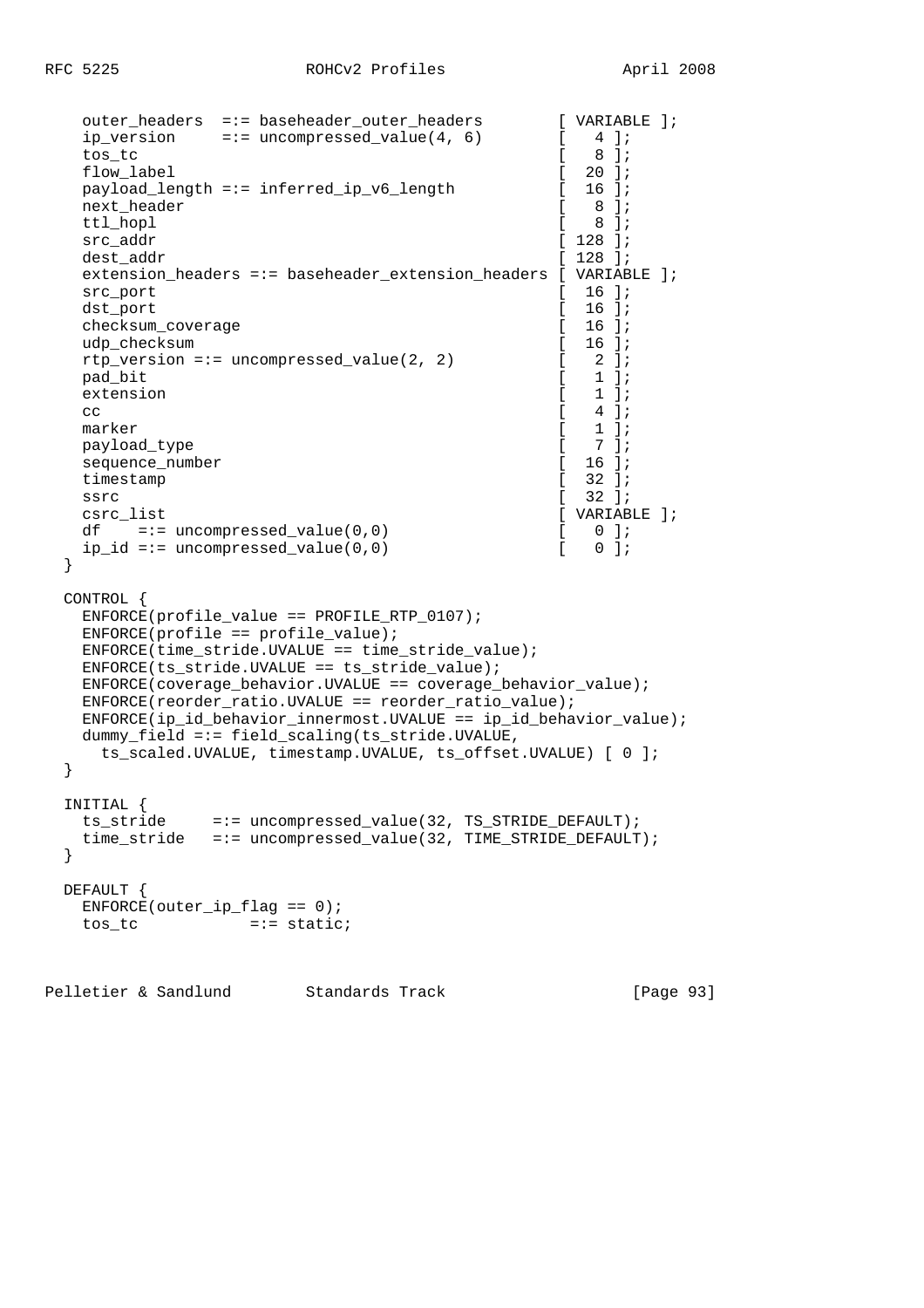```
 dest_addr =:= static;
 ttl_hopl =:= static;
 src_addr =:= static;
df = := state; flow_label =:= static;
next_header =:= static;
src_port =:= static;
 dst_port =:= static;
pad_bit =:- static;
extension =:= static;
cc =:= static;
   // When marker not present in packets, it is assumed 0
marker =:- uncompressed_value(1, 0);
 payload_type =:= static;
  sequence_number =:= static;
  timestamp =:= static;
 ssrc =:= static;
 csrc_list =:= static;
 ts_stride =:= static;
 time_stride =:= static;
ts_scaled =:= static;
 ts_offset =:= static;
 reorder_ratio =:= static;
  ip id behavior innermost =:= static;
  }
  // Replacement for UOR-2-ext3
  COMPRESSED co_common {
   ENFORCE(outer_ip_flag == outer_ip_indicator.CVALUE);
 discriminator =:= '11111010' [ 8 ];
marker =:- \text{ irregular}(1) [1];
  header_crc =:= crc7(THIS.UVALUE, THIS.ULENGTH) [ 7 ];
 flags1_indicator =:= irregular(1) [ 1 ];
 flags2_indicator =:= irregular(1) [ 1 ];
 tsc_indicator =:= irregular(1) [ 1 ];
 tss_indicator =:= irregular(1) [ 1 ];
 ip_id_indicator =:= irregular(1) [ 1 ];
 control_crc3 =:= control_crc3_encoding [ 3 ];
   outer_ip_indicator : ttl_hopl_indicator :
     tos_tc_indicator : df : ip_id_behavior_innermost : reorder_ratio
     =:= profile_1_7_flags1_enc(flags1_indicator.CVALUE,
      ip_version.UVALUE) [ 0, 8 ];
   list_indicator : pt_indicator : tis_indicator : pad_bit :
     extension : coverage_behavior =:=
     profile_7_flags2_enc(flags2_indicator.CVALUE) [ 0, 8 ];
   tos_tc =:= static_or_irreg(tos_tc_indicator.CVALUE, 8) [ 0, 8 ];
  ttl hopl ==
```
Pelletier & Sandlund Standards Track [Page 94]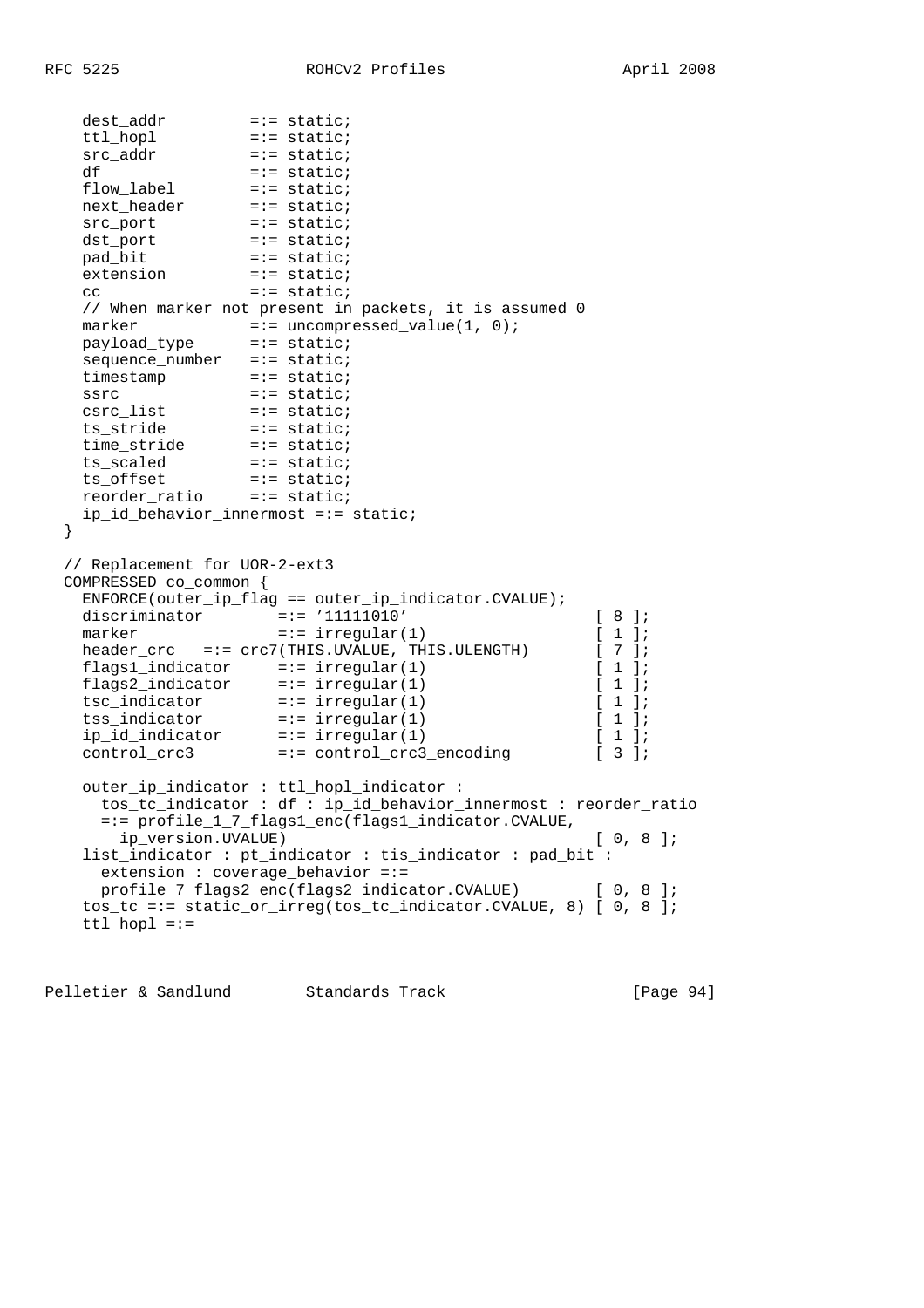```
static_or_irreg(ttl_hopl_indicator.CVALUE, 8) [ 0, 8 ];
    payload_type =:= pt_irr_or_static(pt_indicator.CVALUE) [ 0, 8 ];
   sequence number =:=
     sdvl_sn_lsb(sequence_number.ULENGTH) [ VARIABLE ];
    ip_id =:= ip_id_sequential_variable(ip_id_behavior_innermost.UVALUE,
     ip_id_indicator.CVALUE) [ 0, 8, 16 ];
    ts_scaled =:= variable_scaled_timestamp(tss_indicator.CVALUE,
     tsc_indicator.CVALUE, ts_stride.UVALUE,
     time_stride.UVALUE) [ VARIABLE ];
    timestamp =:= variable_unscaled_timestamp(tss_indicator.CVALUE,
     tsc_indicator.CVALUE) [ VARIABLE ];
    ts_stride =:= sdvl_or_static(tss_indicator.CVALUE) [ VARIABLE ];
    time_stride =:= sdvl_or_static(tis_indicator.CVALUE) [ VARIABLE ];
   csrc list =:=
      csrc_list_presence(list_indicator.CVALUE,
       cc.UVALUE) [ VARIABLE ];
  }
 // <math>UO-O COMPRESSED pt_0_crc3 {
   discriminator =:= '0' [1];<br>
msn =:= msn_lsb(4) [4];
msn =:= msn_1sb(4) [ 4 ];
 header_crc =:= crc3(THIS.UVALUE, THIS.ULENGTH) [ 3 ];
timestamp =:= inferred_scaled_field [ 0 ];
 ip_id =:= inferred_sequential_ip_id [ 0 ];
  }
  // New format, Type 0 with strong CRC and more SN bits
  COMPRESSED pt_0_crc7 {
   discriminator =:= '1000' [ 4 ];
   msn =:= msn \text{lsb}(5) [ 5 ];
  header_crc =:= \text{crc7}(\text{THIS.UVALUE}, \text{THIS.ULENGTH}) [ 7 ];
timestamp =:= inferred_scaled_field [ 0 ];
 ip_id =:= inferred_sequential_ip_id [ 0 ];
  }
  // UO-1 replacement
  COMPRESSED pt_1_rnd {
    ENFORCE(ts_stride.UVALUE != 0);
    ENFORCE((ip_id_behavior_innermost.UVALUE ==
           IP_ID_BEHAVIOR_RANDOM) ||
           (ip_id_behavior_innermost.UVALUE == IP_ID_BEHAVIOR_ZERO));
   discriminator =:= '101' [ 3 ];
   marker =:- \text{ irregular}(1) [ 1 ];<br>
msn =:- \text{msn\_lsb}(4) [ 4 ];
msn =:= msn \text{lsb}(4) [ 4 ];
 ts_scaled =:= scaled_ts_lsb(time_stride.UVALUE, 5) [ 5 ];
 header_crc =:= crc3(THIS.UVALUE, THIS.ULENGTH) [ 3 ];
  }
```
Pelletier & Sandlund Standards Track [Page 95]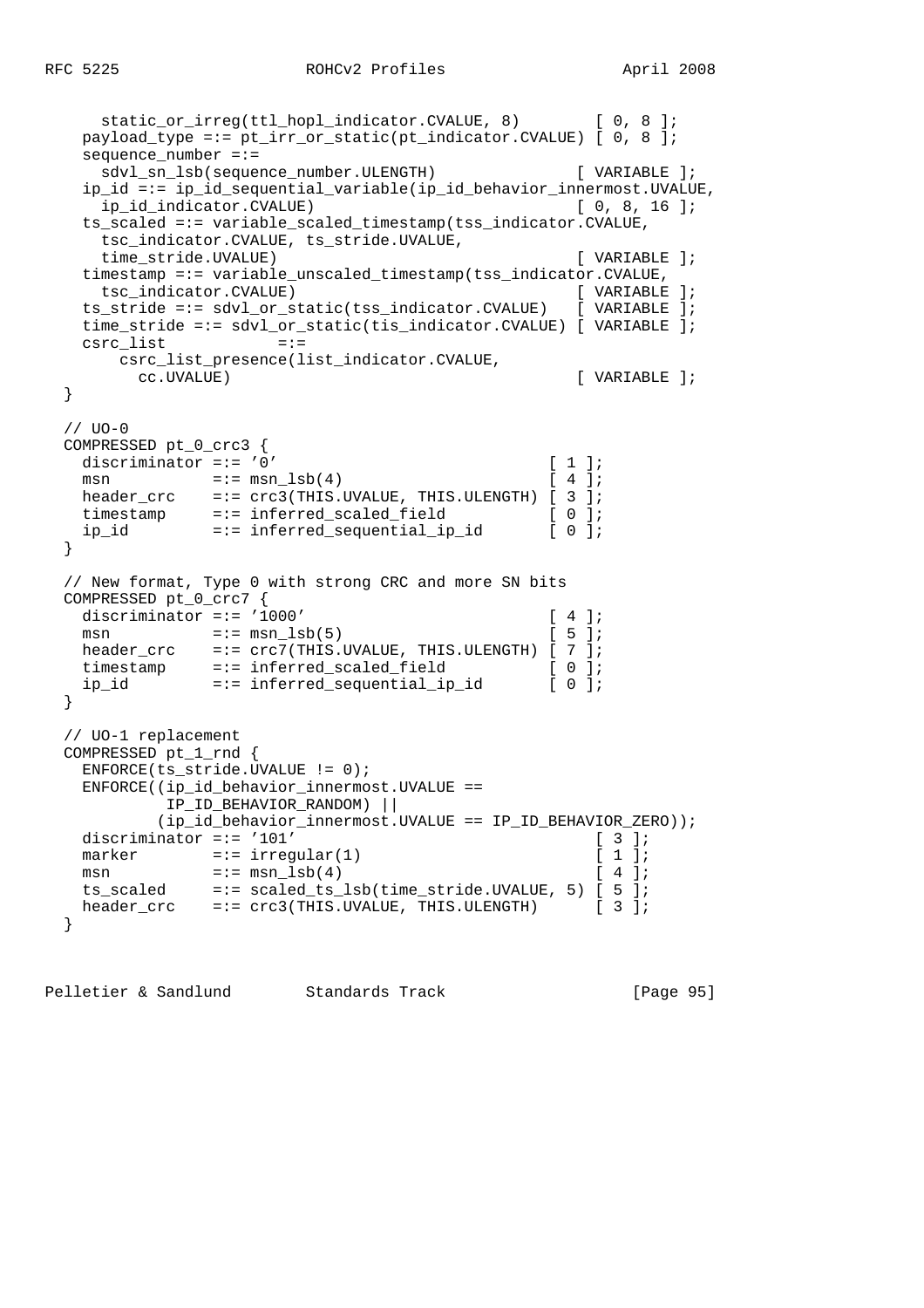```
 // UO-1-ID replacement
  COMPRESSED pt_1_seq_id {
    ENFORCE((ip_id_behavior_innermost.UVALUE ==
           IP_ID_BEHAVIOR_SEQUENTIAL) ||
           (ip_id_behavior_innermost.UVALUE ==
          IP_ID_BEHAVIOR_SEQUENTIAL_SWAPPED));
   discriminator =:= '1001' [ 4 ];
    ip_id =:= ip_id_lsb(ip_id_behavior_innermost.UVALUE, 4) [ 4 ];
   msn =:= msn\text{lsb}(5) [ 5 ];
   header crc =:= crc3(THIS.UVALUE, THIS.ULENGTH) [ 3 ];
   timestamp =:= inferred scaled field [ 0 ];
  }
  // UO-1-TS replacement
  COMPRESSED pt_1_seq_ts {
    ENFORCE(ts_stride.UVALUE != 0);
    ENFORCE((ip_id_behavior_innermost.UVALUE ==
           IP_ID_BEHAVIOR_SEQUENTIAL) ||
           (ip_id_behavior_innermost.UVALUE ==
           IP_ID_BEHAVIOR_SEQUENTIAL_SWAPPED));
   discriminator =:= '101' \qquad \qquad [ 3 ];
   marker =:= \text{irregular}(1) [1];
msn =:- \text{ msn\_lsb(4)} [ 4 ];
 ts_scaled =:= scaled_ts_lsb(time_stride.UVALUE, 5) [ 5 ];
 header_crc =:= crc3(THIS.UVALUE, THIS.ULENGTH) [ 3 ];
 ip_id =:= inferred_sequential_ip_id [ 0 ];
  }
  // UOR-2 replacement
  COMPRESSED pt_2_rnd {
    ENFORCE(ts_stride.UVALUE != 0);
    ENFORCE((ip_id_behavior_innermost.UVALUE ==
           IP_ID_BEHAVIOR_RANDOM) ||
           (ip_id_behavior_innermost.UVALUE == IP_ID_BEHAVIOR_ZERO));
   discriminator =:= '110' [ 3 ];
   msn =:- msn \text{lsb}(7) [ 7 ];
    ts_scaled =:= scaled_ts_lsb(time_stride.UVALUE, 6) [ 6 ];
   \text{maxker} =:= \text{interval}(1) [ 1 ];
   header_crc =:= crc7(THIS.UVALUE, THIS.ULENGTH) [ 7 ];
  }
  // UOR-2-ID replacement
  COMPRESSED pt_2_seq_id {
    ENFORCE((ip_id_behavior_innermost.UVALUE ==
           IP_ID_BEHAVIOR_SEQUENTIAL) ||
           (ip_id_behavior_innermost.UVALUE ==
           IP_ID_BEHAVIOR_SEQUENTIAL_SWAPPED));
   discriminator =:= '11000' [ 5 ];
```
Pelletier & Sandlund Standards Track [Page 96]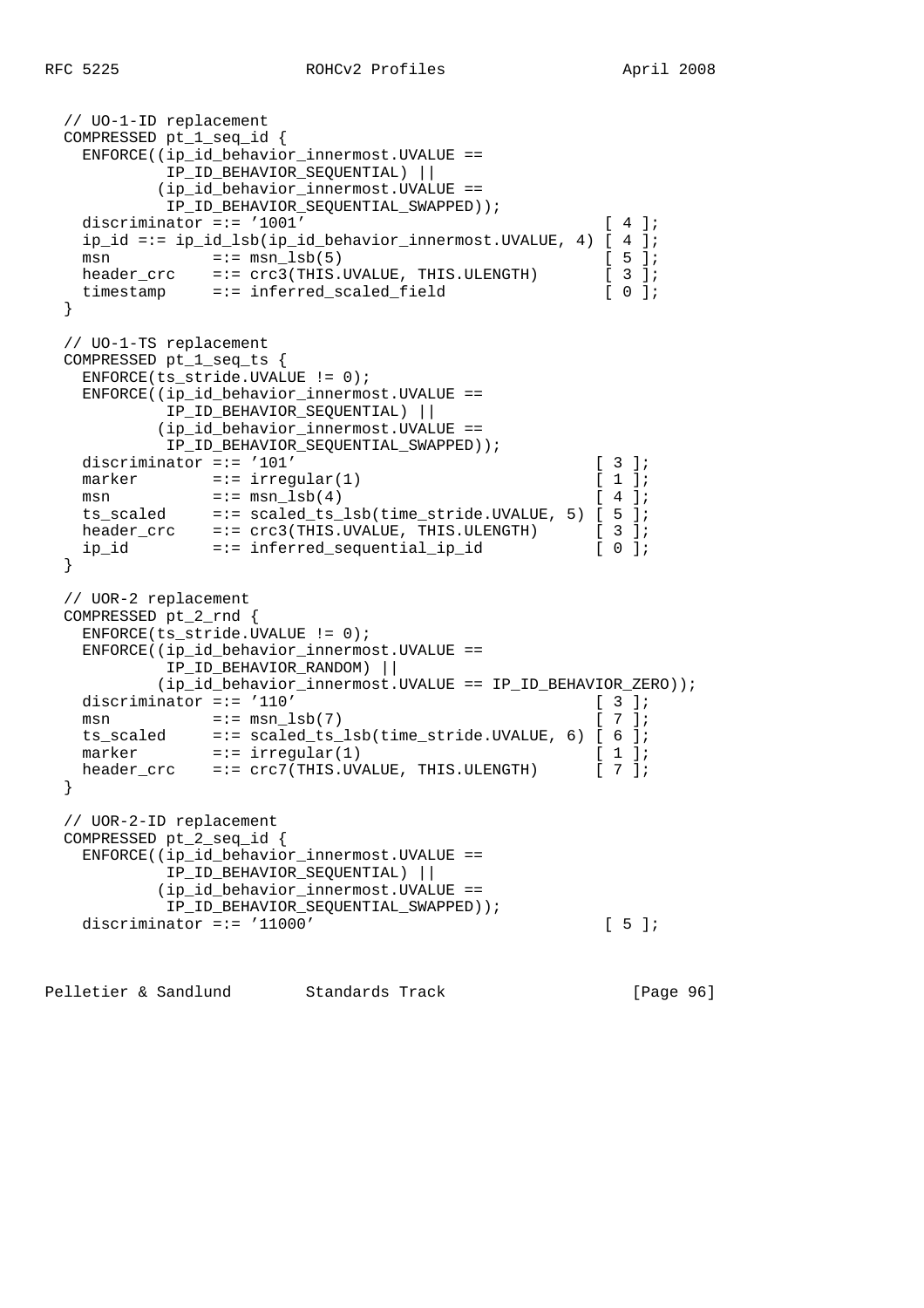```
msn =:= msn_lsb(7) [ 7 ];
    ip_id == ip_id_lsb(ip_id_behavior_innermost.UVALUE, 5) [5];header cr = := crc7(THIS.UVALUE, THIS.ULENGTH) [7];
header_crc =:= crc7(THIS.UVALUE, THIS.ULENGTH) [ 7 ];
 timestamp =:= inferred_scaled_field [ 0 ];
   }
   // UOR-2-ID-ext1 replacement (both TS and IP-ID)
  COMPRESSED pt_2_seq_both {
    ENFORCE(ts stride.UVALUE != 0);
     ENFORCE((ip_id_behavior_innermost.UVALUE ==
              IP_ID_BEHAVIOR_SEQUENTIAL) ||
             (ip_id_behavior_innermost.UVALUE ==
              IP_ID_BEHAVIOR_SEQUENTIAL_SWAPPED));
    discriminator =:= '11001' [ 5 ];
    msn =:= msn \text{lsb}(7) [ 7 ];
     ip_id =:= ip_id_lsb(ip_id_behavior_innermost.UVALUE, 5) [ 5 ];
    header_crc =:= crc7(THIS.UVALUE, THIS.ULENGTH) [ 7 ];
 ts_scaled =:= scaled_ts_lsb(time_stride.UVALUE, 7) [ 7 ];
marker =:-\text{ irregular}(1) [1];
   }
   // UOR-2-TS replacement
  COMPRESSED pt_2_seq_ts {
    ENFORCE(ts stride.UVALUE != 0);
     ENFORCE((ip_id_behavior_innermost.UVALUE ==
              IP_ID_BEHAVIOR_SEQUENTIAL) ||
             (ip_id_behavior_innermost.UVALUE ==
              IP_ID_BEHAVIOR_SEQUENTIAL_SWAPPED));
    discriminator =:= '1101' [4];<br>msn =:= msn lsb(7) [7];
   msn ==: = msn_lsb(7)<br>ts_scaled ==: = scaled_tss_l=:= scaled_ts_lsb(time_stride.UVALUE, 5) [ 5 ];
   \text{us\_scaleu} = \text{se} = \text{se} = \text{se} = \text{se} = \text{se} = \text{se} = \text{se} = \text{se} = \text{se} = \text{se} = \text{se} = \text{se} = \text{se} = \text{se} = \text{se} = \text{se} = \text{se} = \text{se} = \text{se} = \text{se} = \text{se} 
   header_crc =:= \text{crc7}(\text{THIS.UVALUE}, \text{THIS.ULENGTH}) [ 7 ];
     ip_id =:= inferred_sequential_ip_id [ 0 ];
   }
}
////////////////////////////////////////////
// UDP-lite profile
////////////////////////////////////////////
udplite_baseheader(profile_value, outer_ip_flag, ip_id_behavior_value,
          reorder_ratio_value, coverage_behavior_value)
{
  UNCOMPRESSED v4 {
 outer_headers =:= baseheader_outer_headers [ VARIABLE ];
 ip_version =:= uncompressed_value(4, 4) [ 4 ];
    header_length =:= uncompressed_value(4, 5) [4];
```
Pelletier & Sandlund Standards Track [Page 97]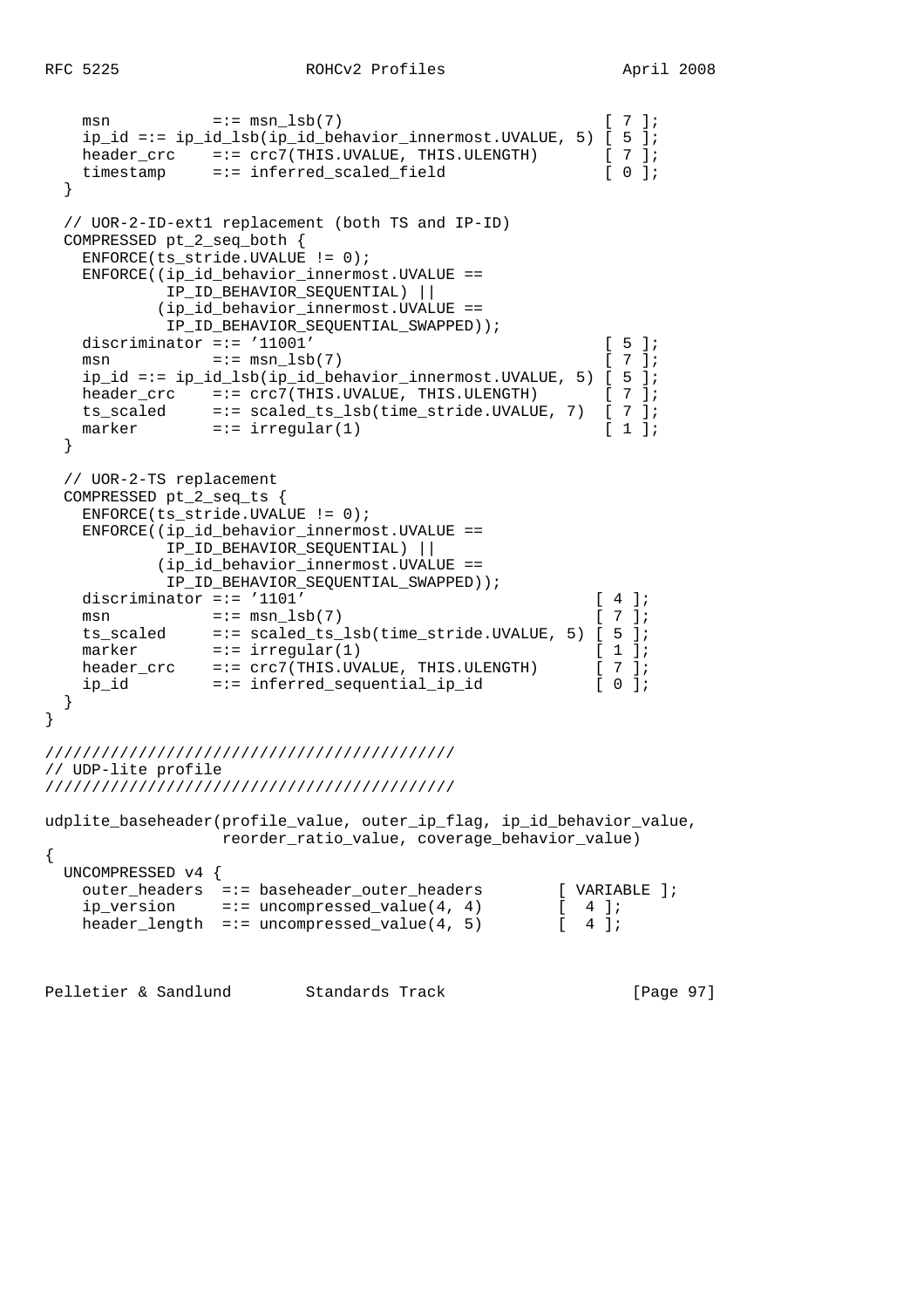```
 tos_tc [ 8 ];
  length =:= inferred_ip_v4_length [ 16 ];<br>ip id [ 16 ];
ip_id [ 16 ];
  rf =:= uncompressed_value(1, 0) [ 1 ];
  df \begin{array}{ccc} \text{df} & & [1] \text{;} \\ \text{mf} & = \text{uncompressed value}(1, 0) & [1] \text{;} \end{array}mf =:- uncompressed value(1, 0)
  frag_offset =:= uncompressed_value(13, 0) [ 13 ];
  ttl hopl [ 8 ];
  next_header \begin{bmatrix} 8 & 1 \end{bmatrix};
   ip_checksum =:= inferred_ip_v4_header_checksum [ 16 ];
  src_addr [ 32 ];
  dest_addr [ 32 ];
   extension_headers =:= baseheader_extension_headers [ VARIABLE ];
  src_port [ 16 ];
  dst port [ 16 ];
  checksum_coverage [ 16 ];<br>udp_checksum [ 16 ];
  udp_checksum
  }
  UNCOMPRESSED v6 {
  ENFORCE(ip_id_behavior_innermost.UVALUE == IP_ID_BEHAVIOR_RANDOM);
  outer_headers =:= baseheader_outer_headers [ VARIABLE ];
  ip_version =:= uncompressed_value(4, 6) [4];
 tos_tc [ 8 ];
  flow_label [ 20 ];
  payload_length =:= inferred_ip_v6_length [ 16 ];
  next_header [ 8 ];<br>ttl hopl [ 8 ];
  ttl_hopl [
  src_addr [ 128 ];
  dest addr [ 128 ]; extension_headers =:= baseheader_extension_headers [ VARIABLE ];
  src_port [ 16 ];
  dst_port [ 16 ];
  checksum_coverage [ 16 ];
  udp_checksum [ 16 ];
  df =:- uncompressed_value(0,0) [ 0 ];
  ip_id == uncompressed_value(0,0) [ 0 ];
  }
  CONTROL {
   ENFORCE(profile_value == PROFILE_UDPLITE_0108);
  ENFORCE(profile == profile_value); ENFORCE(coverage_behavior.UVALUE == coverage_behavior_value);
   ENFORCE(reorder_ratio.UVALUE == reorder_ratio_value);
   ENFORCE(ip_id_behavior_innermost.UVALUE == ip_id_behavior_value);
  }
  DEFAULT {
```
Pelletier & Sandlund Standards Track [Page 98]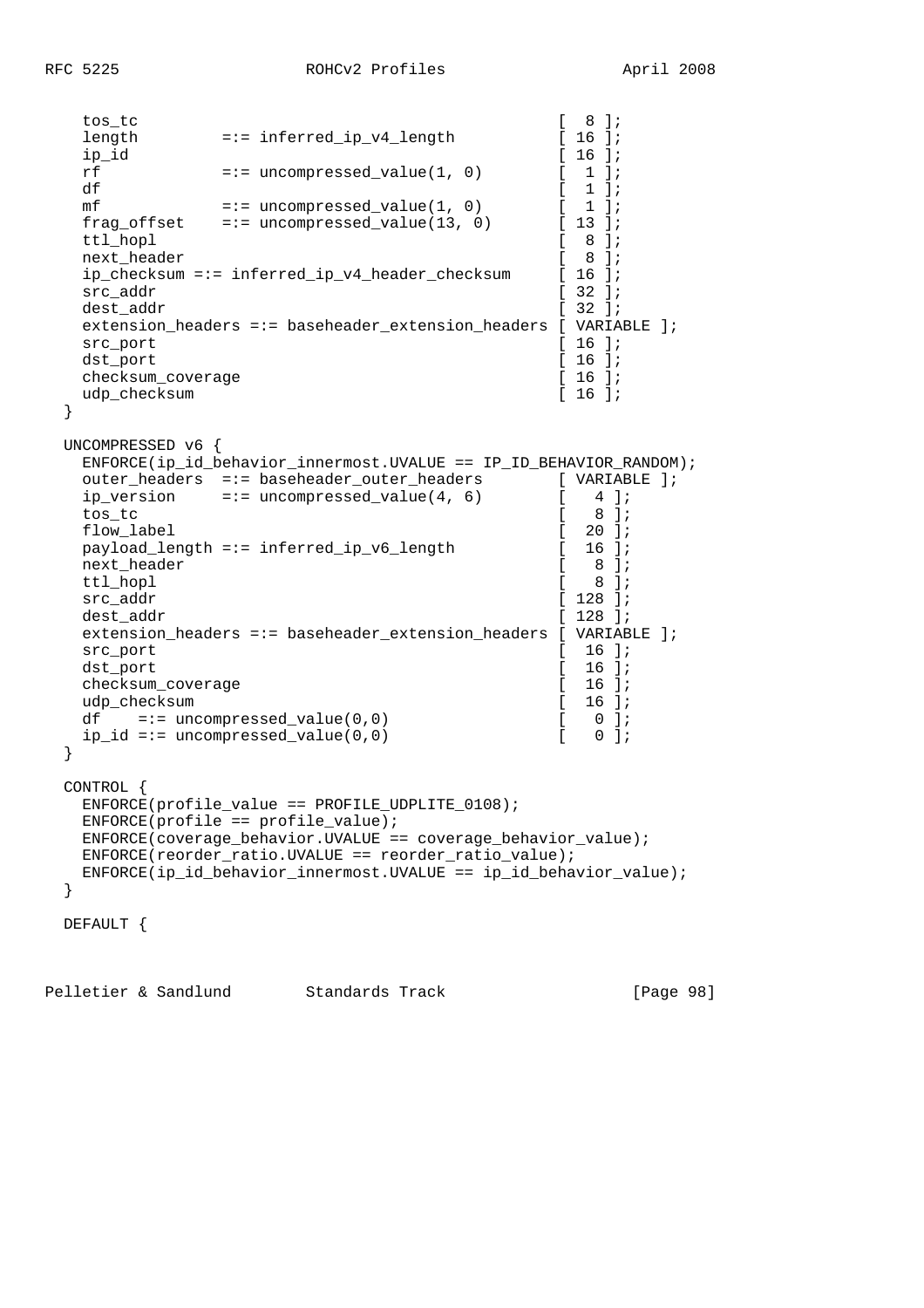```
ENFCRCE(outer\_ip_flag == 0); tos_tc =:= static;
 dest_addr =:= static;
 ttl_hopl =:= static;
 src_addr =:= static;
   ttl_hopl =:= static;<br>
src_addr =:= static;<br>
df =:= static;<br>
flow_label =:= static;
    flow_label =:= static;
   next_header
   =:= static;<br>src_port =:= static;
dst_port =:= static;
 reorder_ratio =:= static;
   ip id behavior innermost =:= static;
  }
  // Replacement for UOR-2-ext3
  COMPRESSED co_common {
    ENFORCE(outer_ip_flag == outer_ip_indicator.CVALUE);
 discriminator =:= '11111010' [ 8 ];
 ip_id_indicator =:= irregular(1) [ 1 ];
   header_crc =:= crc7(THIS.UVALUE, THIS.ULENGTH) [ 7 ];<br>flags_indicator =:= irregular(1) [ 1 ];
 flags_indicator =:= irregular(1) [ 1 ];
 ttl_hopl_indicator =:= irregular(1) [ 1 ];
 tos_tc_indicator =:= irregular(1) [ 1 ];
 reorder_ratio =:= irregular(2) [ 2 ];
 control_crc3 =:= control_crc3_encoding [ 3 ];
    outer_ip_indicator : df : ip_id_behavior_innermost :
    cover =ebehavior =:=
     profile_8_flags_enc(flags_indicator.CVALUE,
     ip_version.UVALUE) [ 0, 8 ];
    tos_tc =:= static_or_irreg(tos_tc_indicator.CVALUE, 8) [ 0, 8 ];
   ttl_hopl =:= static_or_irreg(ttl_hopl_indicator.CVALUE,<br>ttl hopl.ULENGTH) [ 0, 8 ];
    ttl_hopl.ULENGTH)
   msn = := \text{msn\_lsb}(8) [ 8 ];
    ip_id =:= ip_id_sequential_variable(ip_id_behavior_innermost.UVALUE,
    ip id indicator.CVALUE) [ 0, 8, 16 ];
  }
  // UO-0
  COMPRESSED pt_0_crc3 {
   discriminator =:= '0' [ 1 ];
   m \sin =:= m \sin \left( 4 \right) [ 4 ];
    header_crc =:= crc3(THIS.UVALUE, THIS.ULENGTH) [ 3 ];
    ip_id =:= inferred_sequential_ip_id [ 0 ];
  }
  // New format, Type 0 with strong CRC and more SN bits
  COMPRESSED pt_0_crc7 {
   discriminator =:= '100' [ 3 ];
```
Pelletier & Sandlund Standards Track [Page 99]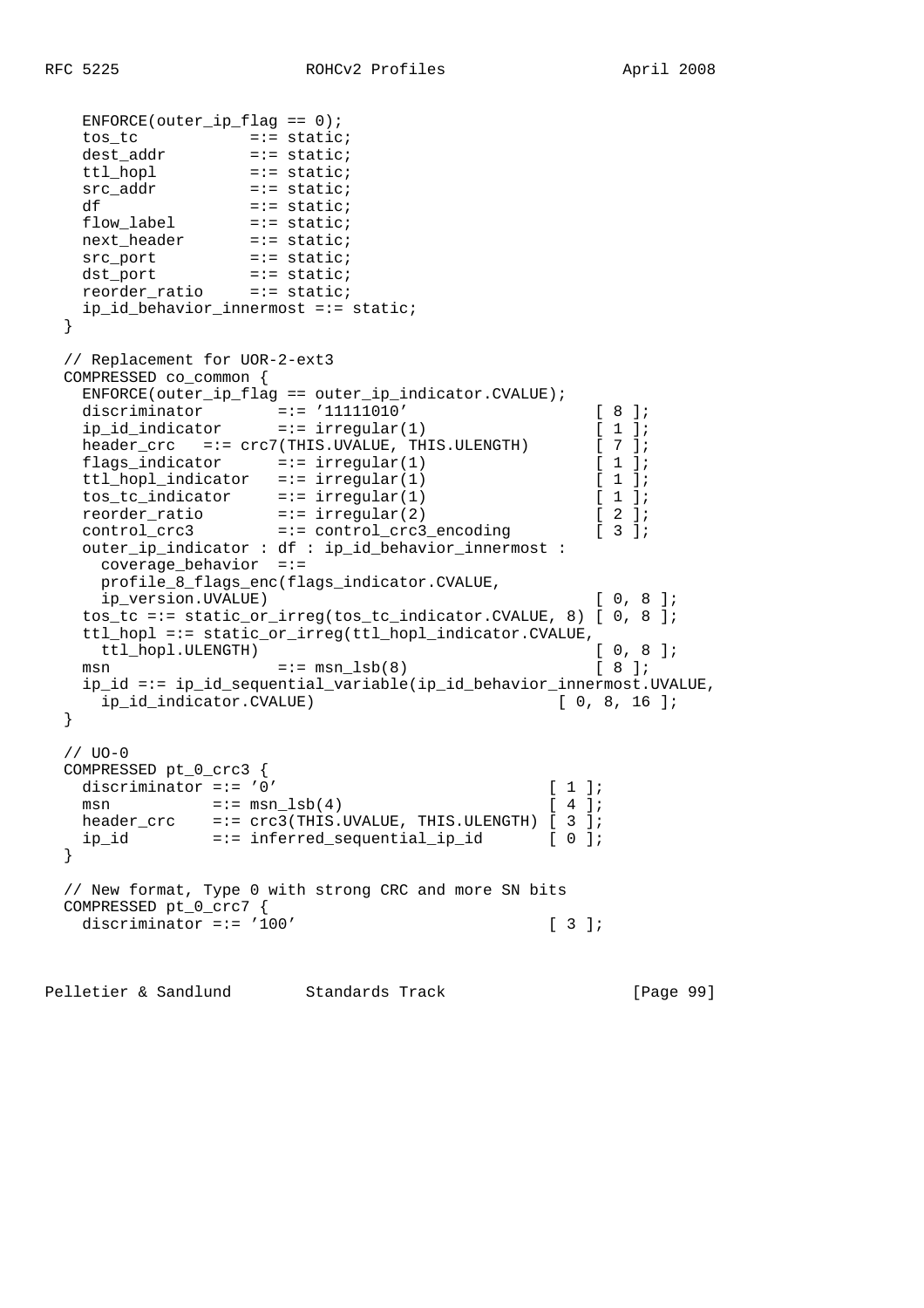```
msn =:= msn_1sb(6) [ 6 ];
 header_crc =:= crc7(THIS.UVALUE, THIS.ULENGTH) [ 7 ];
 ip_id =:= inferred_sequential_ip_id [ 0 ];
  }
  // UO-1-ID replacement (PT-1 only used for sequential)
  COMPRESSED pt_1_seq_id {
    ENFORCE((ip_id_behavior_innermost.UVALUE ==
            IP_ID_BEHAVIOR_SEQUENTIAL) ||
           (ip_id_behavior_innermost.UVALUE ==
            IP_ID_BEHAVIOR_SEQUENTIAL_SWAPPED));
   discriminator =:= '101' [ 3 ];
   header_crc =:= crc3(THIS.UVALUE, THIS.ULENGTH) [ 3 ];
   msn = := \text{mm} \text{lsb}(6) [ 6 ];
    ip_id =:= ip_id_lsb(ip_id_behavior_innermost.UVALUE, 4) [ 4 ];
  }
  // UOR-2-ID replacement
  COMPRESSED pt_2_seq_id {
    ENFORCE((ip_id_behavior_innermost.UVALUE ==
            IP_ID_BEHAVIOR_SEQUENTIAL) ||
           (ip_id_behavior_innermost.UVALUE ==
            IP_ID_BEHAVIOR_SEQUENTIAL_SWAPPED));
   discriminator =:= '110' [ 3 ];
   ip_id == ip_id_lsb(ip_id_behavior_innermost.UVALUE, 6) [ 6 ]; header cre = <math>crc7(THIS.UVALUE, THIS.ULENGTH)</math> [ 7 ]; header_crc =:= crc7(THIS.UVALUE, THIS.ULENGTH) [ 7 ];
msn =:- msn \text{lsb}(8) [ 8 ];
  }
```
6.9. Feedback Formats and Options

6.9.1. Feedback Formats

}

 This section describes the feedback format for ROHCv2 profiles, using the formats described in Section 5.2.3 of [RFC4995].

 The Acknowledgment Number field of the feedback formats contains the least significant bits of the MSN (see Section 6.3.1) that corresponds to the reference header that is being acknowledged. A reference header is a header that has been successfully CRC-8 validated or CRC verified. If there is no reference header available, the feedback MUST carry an ACKNUMBER-NOT-VALID option. FEEDBACK-1

Pelletier & Sandlund Standards Track [Page 100]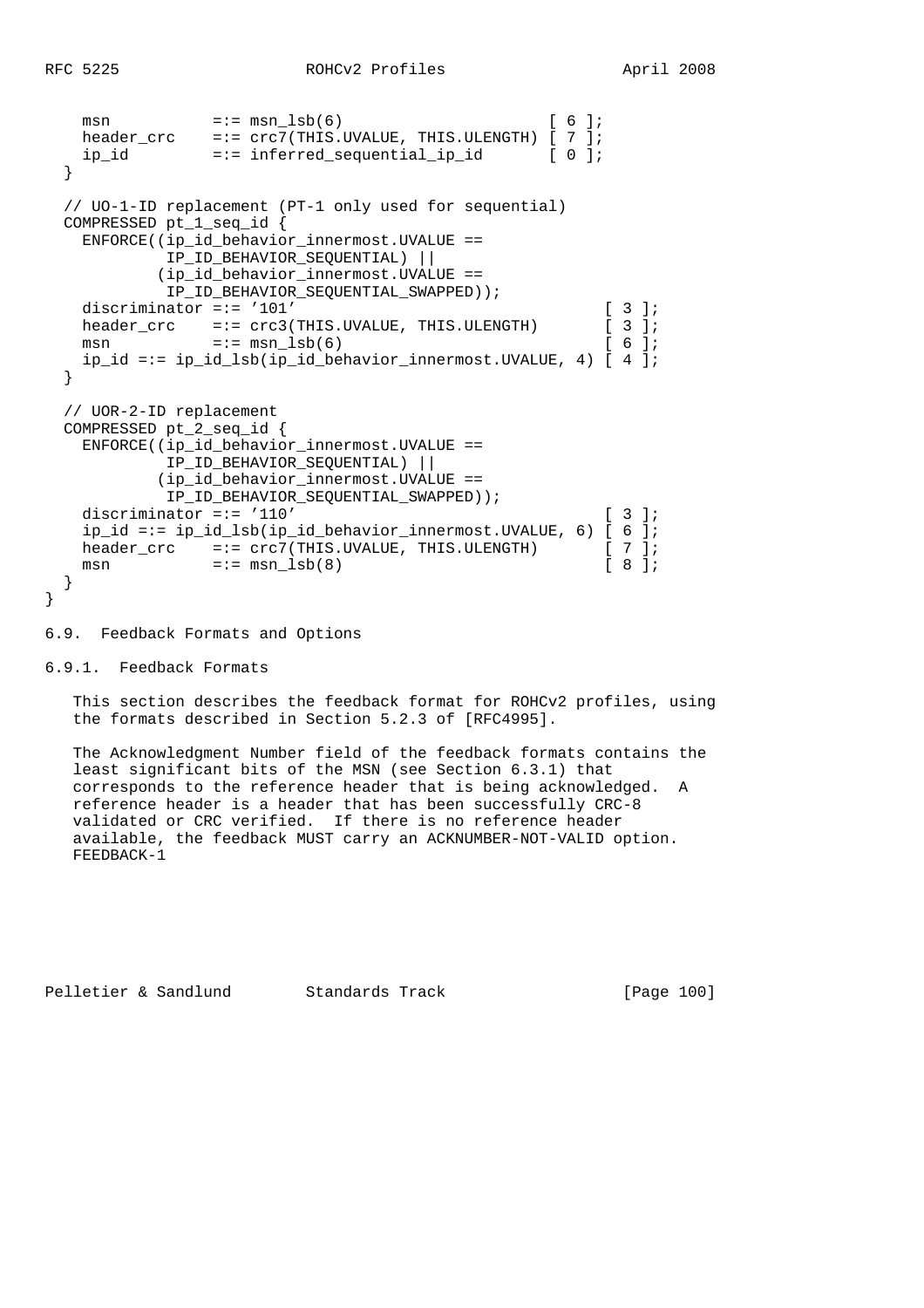0 1 2 3 4 5 6 7 +---+---+---+---+---+---+---+---+ | Acknowledgment Number | +---+---+---+---+---+---+---+---+

 Acknowledgment Number: The eight least significant bits of the MSN.

 A FEEDBACK-1 is an ACK. In order to send a NACK or a STATIC-NACK, FEEDBACK-2 must be used.

FEEDBACK-2

|                                 |  |  | $2 \times 3 \times 4$ |  |  |  |                                  |
|---------------------------------|--|--|-----------------------|--|--|--|----------------------------------|
|                                 |  |  |                       |  |  |  | +---+---+---+---+---+---+---+--- |
| Acktype   Acknowledgment Number |  |  |                       |  |  |  |                                  |
|                                 |  |  |                       |  |  |  | +---+---+---+---+---+---+---+--- |
| Acknowledgment Number           |  |  |                       |  |  |  |                                  |
|                                 |  |  |                       |  |  |  | +---+---+---+---+---+---+---+--- |
| CRC                             |  |  |                       |  |  |  |                                  |
|                                 |  |  |                       |  |  |  | +---+---+---+---+---+---+---+--- |
|                                 |  |  | Feedback options      |  |  |  |                                  |
|                                 |  |  |                       |  |  |  | ---+---+---+---+---+---+---+---  |

Acktype:

- $0 = ACK$
- $1 = NACK$
- 2 = STATIC-NACK
- 3 is reserved (MUST NOT be used for parsability)

Acknowledgment Number: The least significant bits of the MSN.

 CRC: 8-bit CRC computed over the entire feedback payload including any CID fields but excluding the feedback type, the 'Size' field, and the 'Code' octet, using the polynomial defined in Section 5.3.1.1 of [RFC4995]. If the CID is given with an Add-CID octet, the Add-CID octet immediately precedes the FEEDBACK-1 or FEEDBACK-2 format. For purposes of computing the CRC, the CRC field is zero.

 Feedback options: A variable number of feedback options, see Section 6.9.2. Options may appear in any order.

Pelletier & Sandlund Standards Track [Page 101]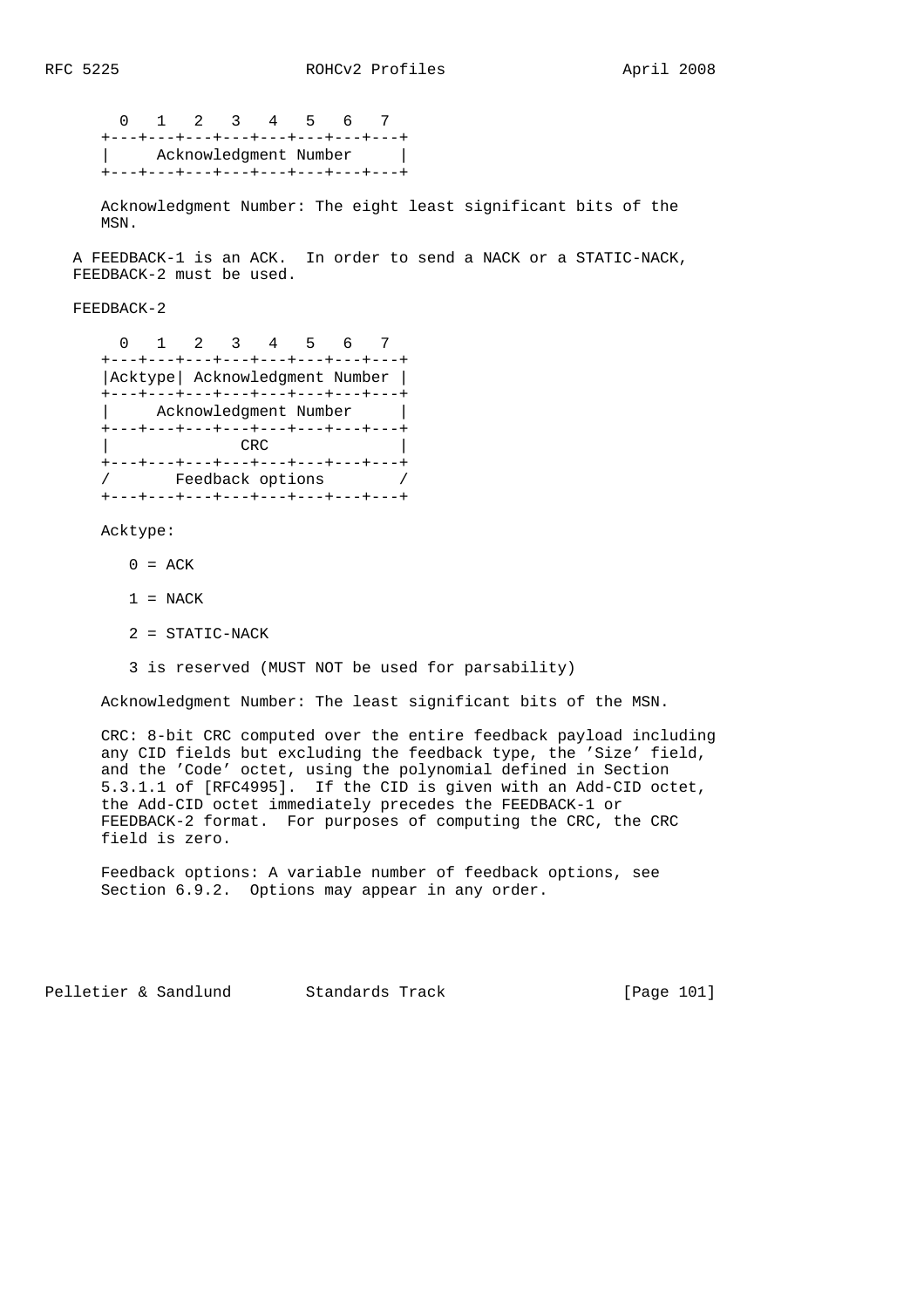A FEEDBACK-2 of type NACK or STATIC-NACK is always implicitly an acknowledgment for a successfully decompressed packet, which corresponds to a packet whose LSBs match the Acknowledgment Number of the feedback element, unless the ACKNUMBER-NOT-VALID option (see Section 6.9.2.2) appears in the feedback element.

 The FEEDBACK-2 format always carries a CRC and is thus more robust than the FEEDBACK-1 format. When receiving FEEDBACK-2, the compressor MUST verify the information by computing the CRC and comparing the result with the CRC carried in the feedback format. If the two are not identical, the feedback element MUST be discarded.

#### 6.9.2. Feedback Options

 A feedback option has variable length and the following general format:

 0 1 2 3 4 5 6 7 +---+---+---+---+---+---+---+---+ | Opt Type | Opt Len | +---+---+---+---+---+---+---+---+ / Option Data / Opt Len (octets) +---+---+---+---+---+---+---+---+

 Opt Type: Unsigned integer that represents the type of the feedback option. Section 6.9.2.1 through Section 6.9.2.4 describes the ROHCv2 feedback options.

 Opt Len: Unsigned integer that represents the length of the Option Data field, in octets.

 Option Data: Feedback type specific data. Present if the value of the Opt Len field is set to a non-zero value.

6.9.2.1. The REJECT Option

 The REJECT option informs the compressor that the decompressor does not have sufficient resources to handle the flow.

 0 1 2 3 4 5 6 7 +---+---+---+---+---+---+---+---+ | Opt Type = 2 | Opt Len = 0 | +---+---+---+---+---+---+---+---+

 When receiving a REJECT option, the compressor MUST stop compressing the packet flow, and SHOULD refrain from attempting to increase the number of compressed packet flows for some time. The REJECT option

Pelletier & Sandlund Standards Track [Page 102]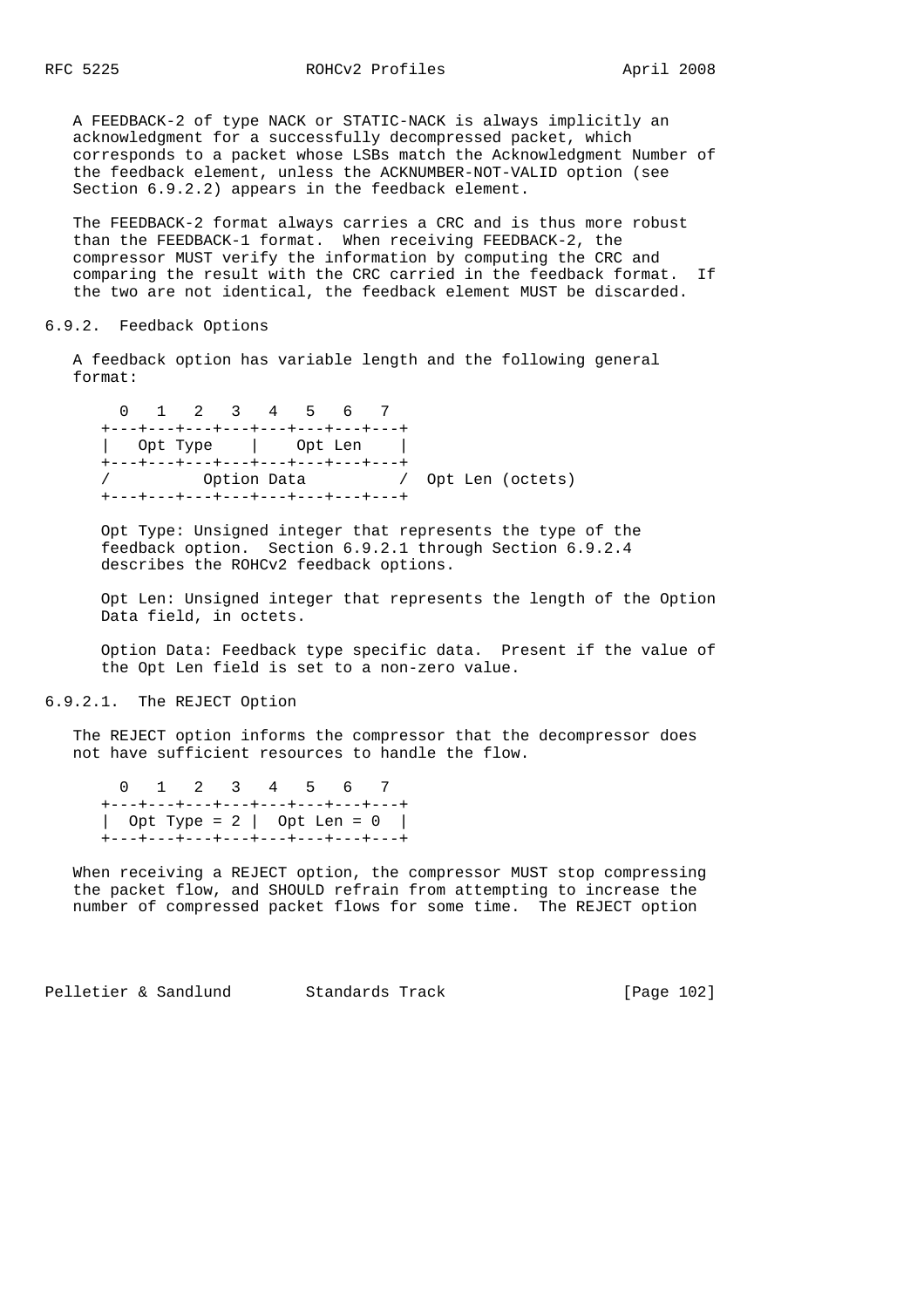MUST NOT appear more than once in the FEEDBACK-2 format; otherwise, the compressor MUST discard the entire feedback element.

6.9.2.2. The ACKNUMBER-NOT-VALID Option

 The ACKNUMBER-NOT-VALID option indicates that the Acknowledgment Number field of the feedback is not valid.

 0 1 2 3 4 5 6 7 +---+---+---+---+---+---+---+---+ | Opt Type = 3 | Opt Len = 0 | +---+---+---+---+---+---+---+---+

 A compressor MUST NOT use the Acknowledgment Number of the feedback to find the corresponding sent header when this option is present. When this option is used, the Acknowledgment Number field of the FEEDBACK-2 format is set to zero. Consequently, a NACK or a STATIC- NACK feedback type sent with the ACKNUMBER-NOT-VALID option is equivalent to a STATIC-NACK with respect to the type of context repair requested by the decompressor.

 The ACKNUMBER-NOT-VALID option MUST NOT appear more than once in the FEEDBACK-2 format; otherwise, the compressor MUST discard the entire feedback element.

# 6.9.2.3. The CONTEXT\_MEMORY Option

 The CONTEXT\_MEMORY option informs the compressor that the decompressor does not have sufficient memory resources to handle the context of the packet flow, as the flow is currently compressed.

 0 1 2 3 4 5 6 7 +---+---+---+---+---+---+---+---+ | Opt Type = 9 | Opt Len = 0 | +---+---+---+---+---+---+---+---+

 When receiving a CONTEXT\_MEMORY option, the compressor SHOULD take actions to compress the packet flow in a way that requires less decompressor memory resources or stop compressing the packet flow. The CONTEXT\_MEMORY option MUST NOT appear more than once in the FEEDBACK-2 format; otherwise, the compressor MUST discard the entire feedback element.

6.9.2.4. The CLOCK\_RESOLUTION Option

 The CLOCK\_RESOLUTION option informs the compressor of the clock resolution of the decompressor. It also informs whether or not the decompressor supports timer-based compression of the RTP TS timestamp

Pelletier & Sandlund Standards Track [Page 103]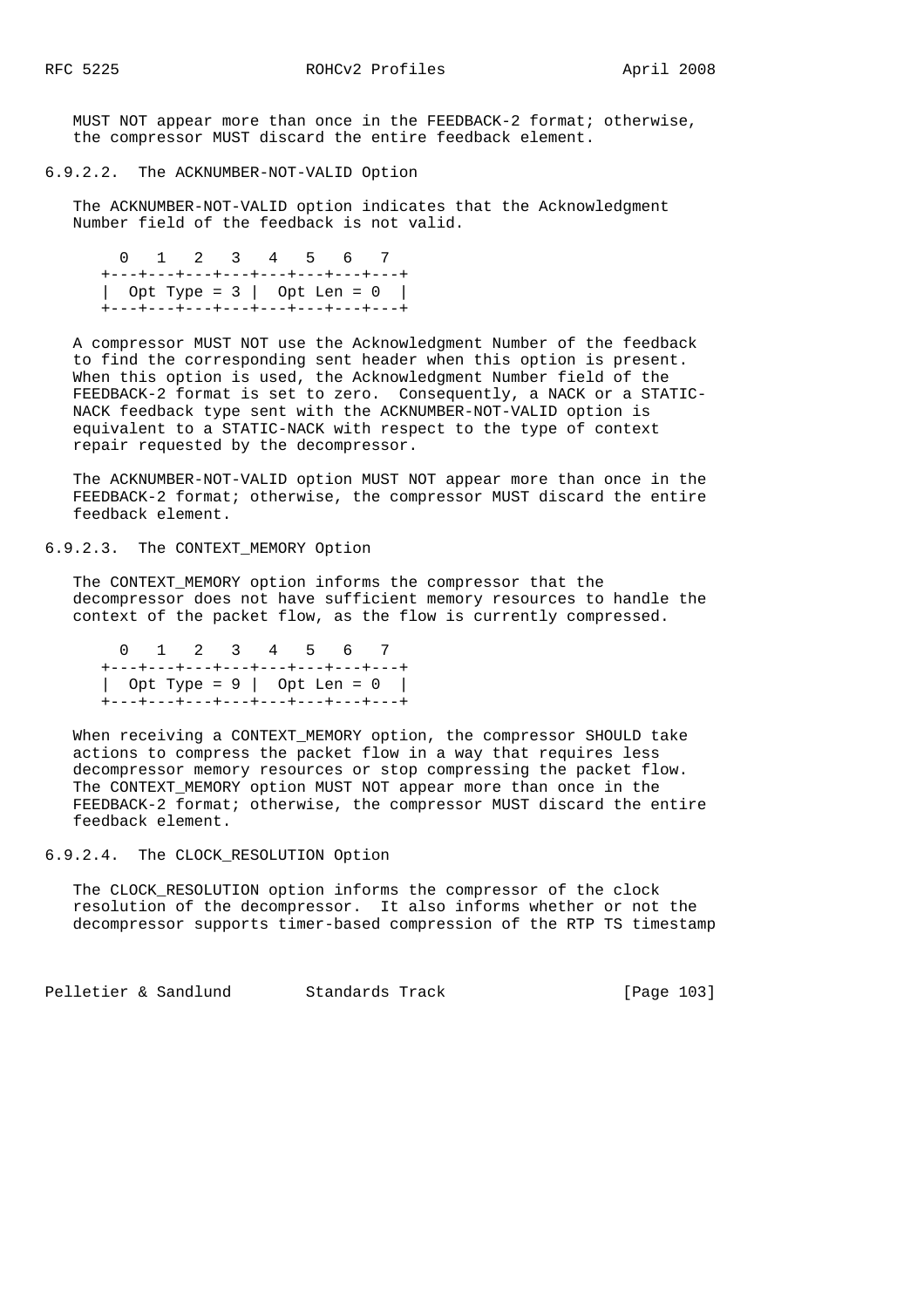(see Section 6.6.9). The CLOCK\_RESOLUTION option is applicable per channel, i.e., it applies to any context associated with a profile for which the option is relevant between a compressor and decompressor pair.

 0 1 2 3 4 5 6 7 +---+---+---+---+---+---+---+---+ | Opt Type = 10 | Opt Len = 1 | +---+---+---+---+---+---+---+---+ | Clock resolution (ms) | +---+---+---+---+---+---+---+---+

 Clock resolution: Unsigned integer that represents the clock resolution of the decompressor expressed in milliseconds.

 The smallest clock resolution that can be indicated is 1 millisecond. The value zero has a special meaning: it indicates that the decompressor cannot do timer-based compression of the RTP Timestamp. The CLOCK\_RESOLUTION option MUST NOT appear more than once in the FEEDBACK-2 format; otherwise, the compressor MUST discard the entire feedback element.

## 6.9.2.5. Unknown Option Types

 If an option type other than those defined in this document is encountered, the compressor MUST discard the entire feedback element.

### 7. Security Considerations

 Impairments such as bit errors on the received compressed headers, missing packets, and reordering between packets could cause the header decompressor to reconstitute erroneous packets, i.e., packets that do not match the original packet, but still have a valid IP, UDP (or UDP-Lite), and RTP headers, and possibly also valid UDP (or UDP- Lite) checksums.

 The header compression profiles defined herein use an internal checksum for verification of reconstructed headers. This reduces the probability that a header decompressor delivers erroneous packets to upper layers without the error being noticed. In particular, the probability that consecutive erroneous packets are not detected by the internal checksum is close to zero.

 This small but non-zero probability remains unchanged when integrity protection is applied after compression and verified before decompression, in the case where an attacker could discard or reorder packets between the compression endpoints.

Pelletier & Sandlund Standards Track [Page 104]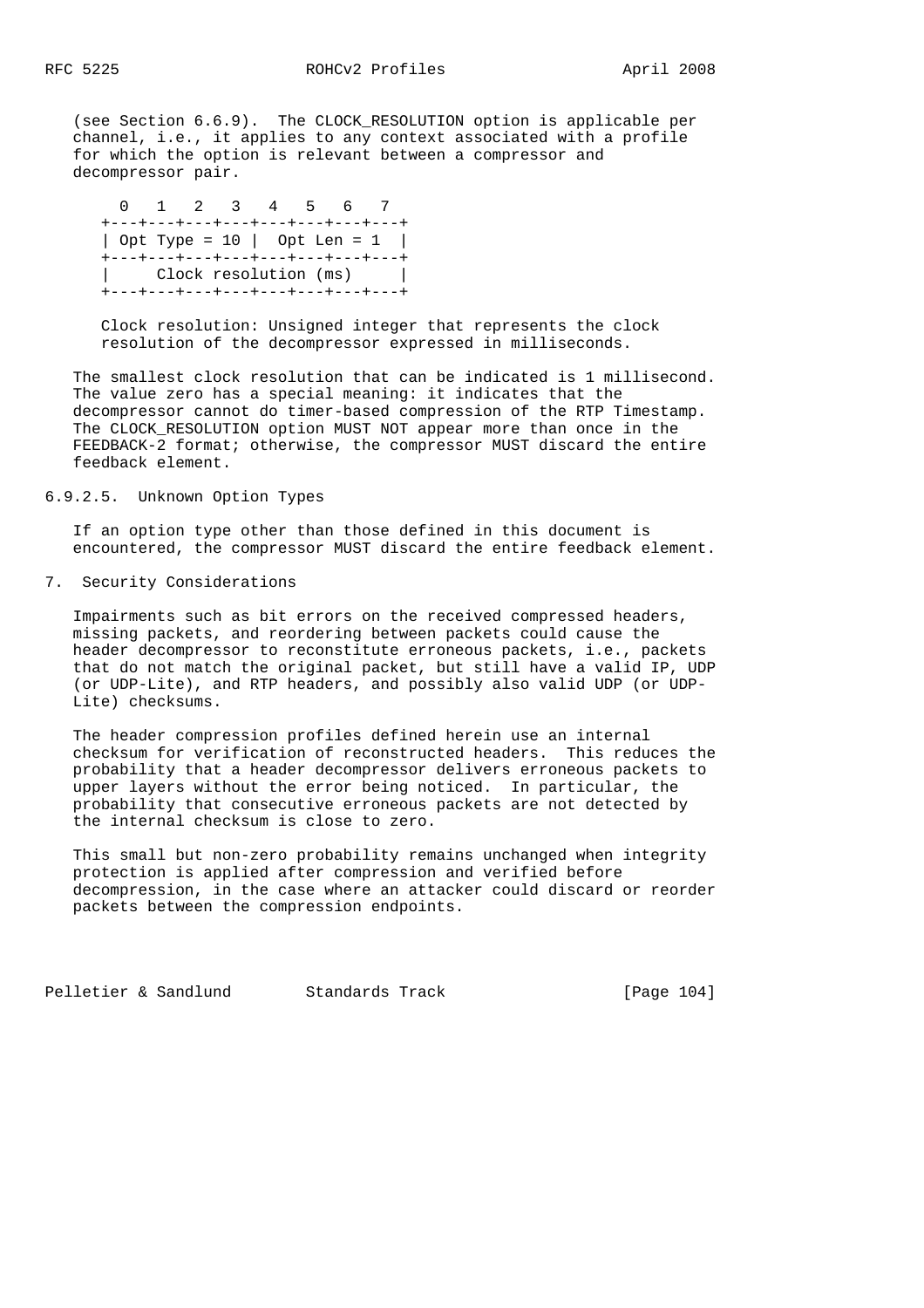The impairments mentioned above could be caused by a malfunctioning or malicious header compressor. Such corruption may be detected with end-to-end integrity mechanisms that will not be affected by the compression. Moreover, the internal checksum can also be useful in the case of malfunctioning compressors.

 Denial-of-service attacks are possible if an intruder can introduce (for example) bogus IR or FEEDBACK packets onto the link and thereby cause compression efficiency to be reduced. However, an intruder having the ability to inject arbitrary packets at the link layer in this manner raises additional security issues that dwarf those related to the use of header compression.

### 8. IANA Considerations

 The following ROHC profile identifiers have been assigned by the IANA for the profiles defined in this document:

| Identifier      | Profile    |                     |
|-----------------|------------|---------------------|
|                 |            |                     |
| 0x0101          | ROHCV2 RTP |                     |
| 0x0102          | ROHCV2 UDP |                     |
| $0 \times 0103$ | ROHCV2 ESP |                     |
| 0x0104          | ROHCV2 IP  |                     |
| 0x0107          |            | ROHCv2 RTP/UDP-Lite |
| 0x0108          |            | ROHCv2 UDP-Lite     |

#### 9. Acknowledgements

 The authors would like to thank Mark West, Robert Finking, Haipeng Jin, and Rohit Kapoor for serving as committed document reviewers, and also for constructive discussions during the development of this document. Thanks to Carl Knutsson for his extensive contribution to this specification, as well as to Jani Juvan and Anders Edqvist for useful comments and feedback. Thanks also to Elwyn Davies for his review as the General Area Review Team (Gen-ART) reviewer, and to Stephen Kent for his review on behalf of the IETF security directorate, during IETF last-call. Finally, thanks to the many people who have contributed to previous ROHC specifications and supported this effort.

Pelletier & Sandlund Standards Track [Page 105]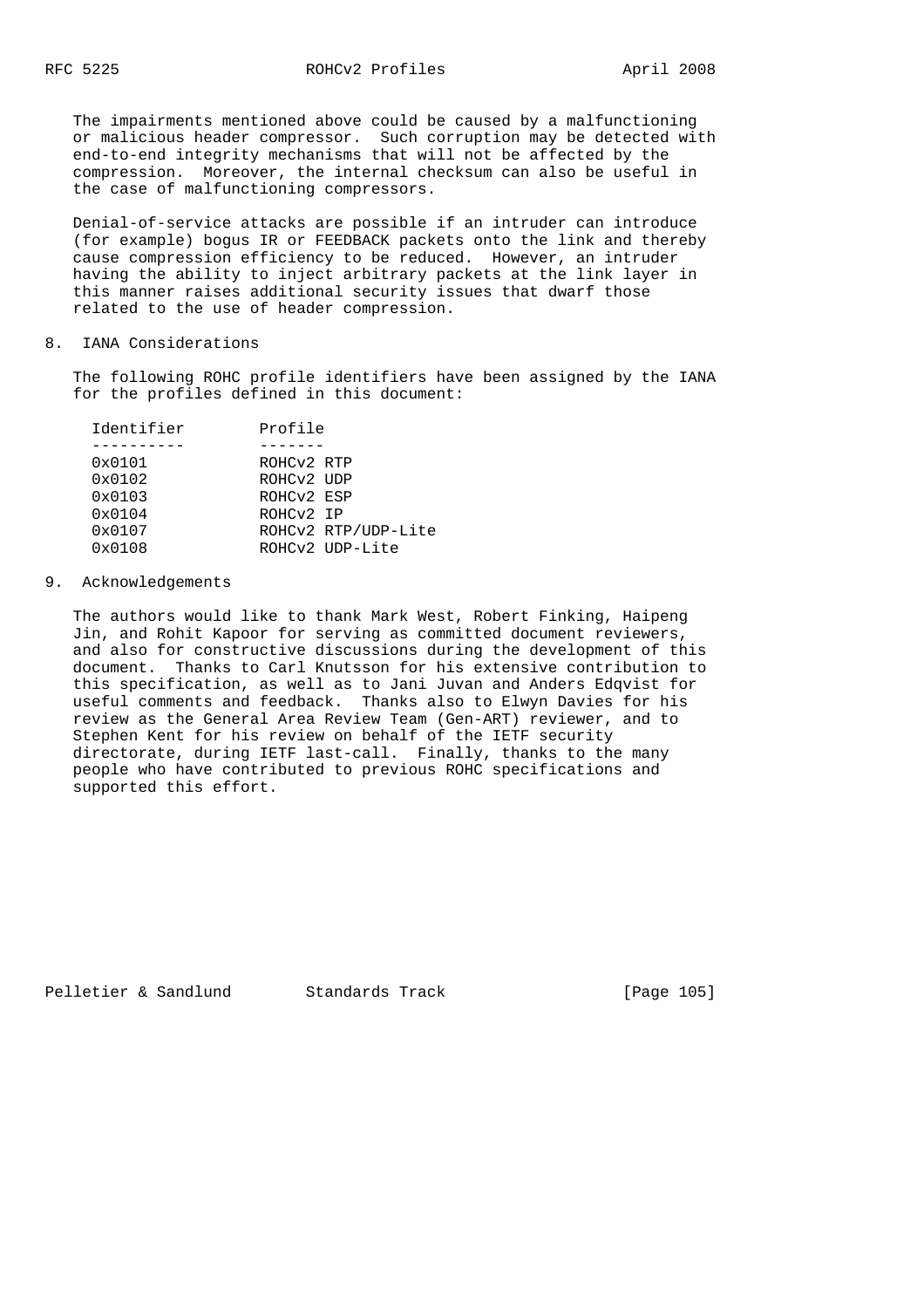## 10. References

10.1. Normative References

- [RFC0768] Postel, J., "User Datagram Protocol", STD 6, RFC 768, August 1980.
- [RFC0791] Postel, J., "Internet Protocol", STD 5, RFC 791, September 1981.
- [RFC2004] Perkins, C., "Minimal Encapsulation within IP", RFC 2004, October 1996.
- [RFC2119] Bradner, S., "Key words for use in RFCs to Indicate Requirement Levels", BCP 14, RFC 2119, March 1997.
- [RFC2460] Deering, S. and R. Hinden, "Internet Protocol, Version 6 (IPv6) Specification", RFC 2460, December 1998.
- [RFC2784] Farinacci, D., Li, T., Hanks, S., Meyer, D., and P. Traina, "Generic Routing Encapsulation (GRE)", RFC 2784, March 2000.
- [RFC2890] Dommety, G., "Key and Sequence Number Extensions to GRE", RFC 2890, September 2000.
- [RFC3550] Schulzrinne, H., Casner, S., Frederick, R., and V. Jacobson, "RTP: A Transport Protocol for Real-Time Applications", STD 64, RFC 3550, July 2003.
- [RFC3828] Larzon, L-A., Degermark, M., Pink, S., Jonsson, L-E., and G. Fairhurst, "The Lightweight User Datagram Protocol (UDP-Lite)", RFC 3828, July 2004.
- [RFC4019] Pelletier, G., "RObust Header Compression (ROHC): Profiles for User Datagram Protocol (UDP) Lite", RFC 4019, April 2005.
- [RFC4302] Kent, S., "IP Authentication Header", RFC 4302, December 2005.
- [RFC4303] Kent, S., "IP Encapsulating Security Payload (ESP)", RFC 4303, December 2005.
	- [RFC4995] Jonsson, L-E., Pelletier, G., and K. Sandlund, "The RObust Header Compression (ROHC) Framework", RFC 4995, July 2007.

Pelletier & Sandlund Standards Track [Page 106]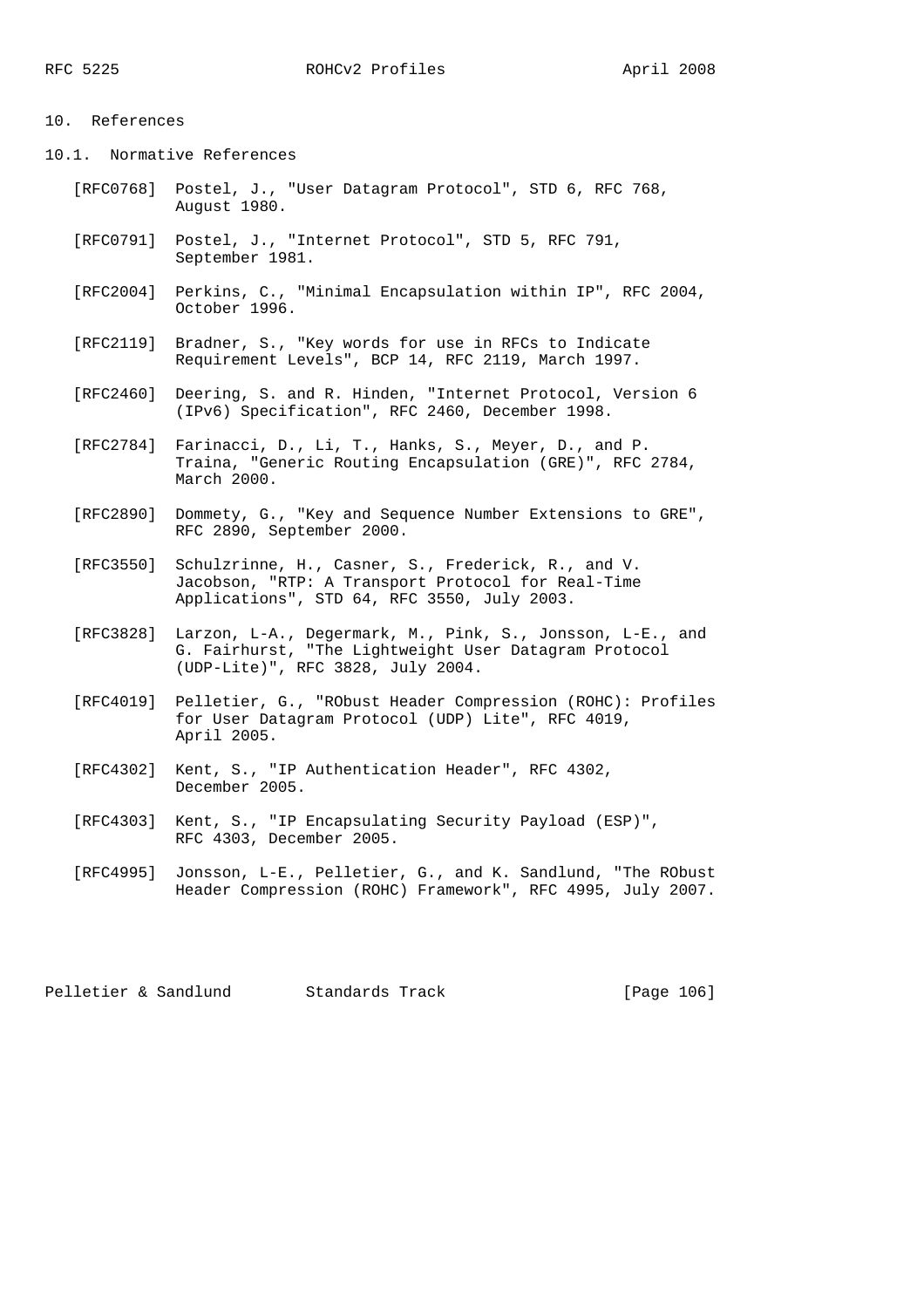- [RFC4997] Finking, R. and G. Pelletier, "Formal Notation for RObust Header Compression (ROHC-FN)", RFC 4997, July 2007.
- 10.2. Informative References
	- [RFC2675] Borman, D., Deering, S., and R. Hinden, "IPv6 Jumbograms", RFC 2675, August 1999.
	- [RFC3095] Bormann, C., Burmeister, C., Degermark, M., Fukushima, H., Hannu, H., Jonsson, L-E., Hakenberg, R., Koren, T., Le, K., Liu, Z., Martensson, A., Miyazaki, A., Svanbro, K., Wiebke, T., Yoshimura, T., and H. Zheng, "RObust Header Compression (ROHC): Framework and four profiles: RTP, UDP, ESP, and uncompressed", RFC 3095, July 2001.
	- [RFC3843] Jonsson, L-E. and G. Pelletier, "RObust Header Compression (ROHC): A Compression Profile for IP", RFC 3843, June 2004.
	- [RFC4224] Pelletier, G., Jonsson, L-E., and K. Sandlund, "RObust Header Compression (ROHC): ROHC over Channels That Can Reorder Packets", RFC 4224, January 2006.

Pelletier & Sandlund Standards Track [Page 107]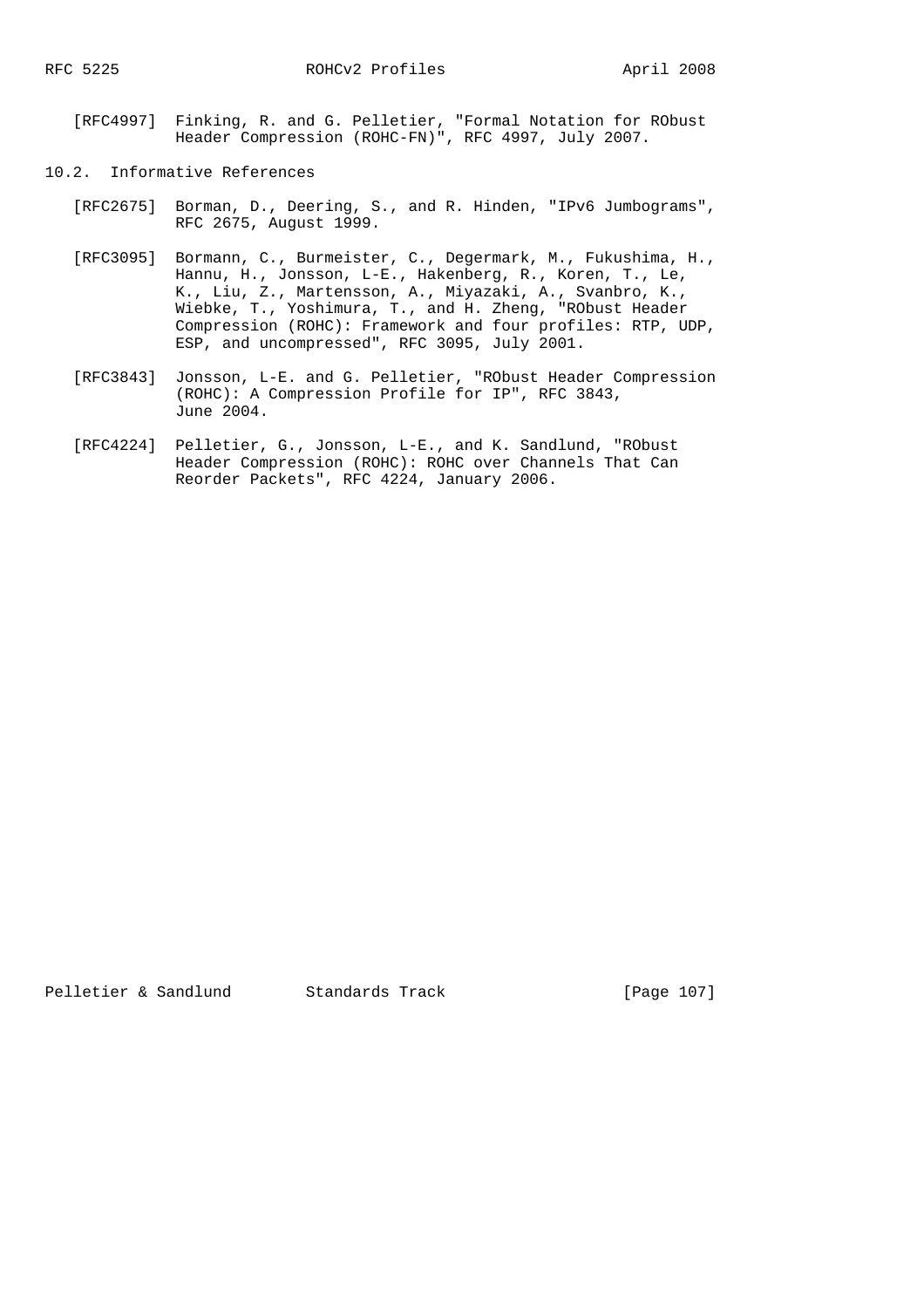Appendix A. Detailed Classification of Header Fields

 Header compression is possible due to the fact that most header fields do not vary randomly from packet to packet. Many of the fields exhibit static behavior or change in a more or less predictable way. When designing a header compression scheme, it is of fundamental importance to understand the behavior of the fields in detail.

 In this appendix, all fields in the headers compressible by these profiles are classified and analyzed. The analysis is based on behavior for the types of traffic that are expected to be the most frequently compressed (e.g., RTP field behavior is based on voice and/or video traffic behavior).

Fields are classified as belonging to one of the following classes:

 INFERRED - These fields contain values that can be inferred from other values, for example the size of the frame carrying the packet, and thus do not have to be included in compressed packets.

 STATIC - These fields are expected to be constant throughout the lifetime of the flow; in general, it is sufficient to design a compressed format so that these fields are only updated by IR packets.

 STATIC-DEF - These fields are expected to be constant throughout the lifetime of the flow and their values can be used to define a flow. They are only sent in IR packets.

 STATIC-KNOWN - These fields are expected to have well-known values and therefore do not need to be communicated at all.

 SEMISTATIC - These fields are unchanged most of the time. However, occasionally the value changes but will revert to its original value. For ROHCv2, the values of such fields do not need to be possible to change with the smallest compressed packet formats, but should be possible to change via slightly larger compressed packets.

 RARELY CHANGING (RACH) - These are fields that change their values occasionally and then keep their new values. For ROHCv2, the values of such fields do not need to be possible to change with the smallest compressed packet formats, but should be possible to change via slightly larger compressed packets.

 IRREGULAR - These are the fields for which no useful change pattern can be identified and should be transmitted uncompressed in all compressed packets.

Pelletier & Sandlund Standards Track [Page 108]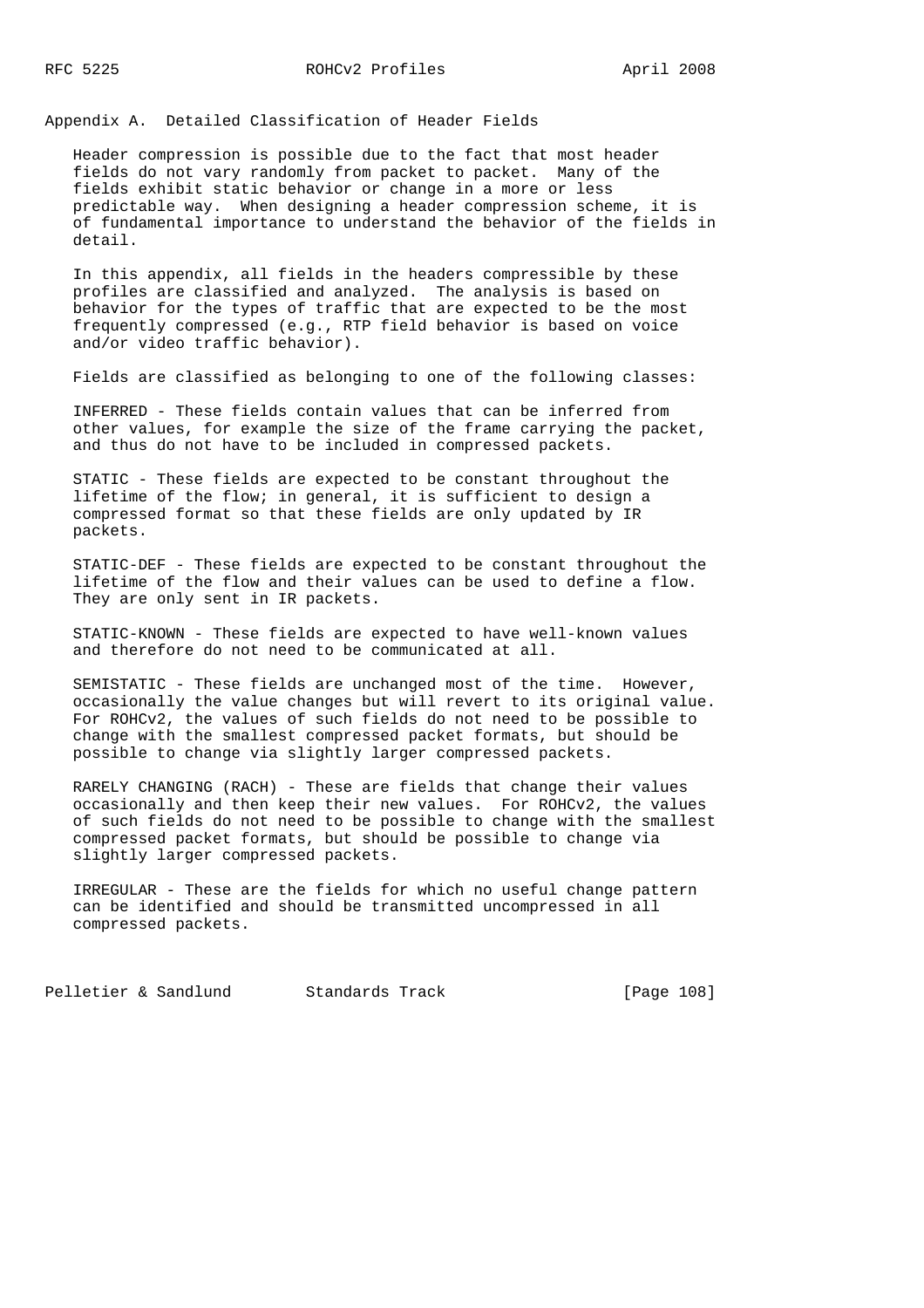PATTERN - These are fields that change between each packet, but change in a predictable pattern.

A.1. IPv4 Header Fields

| Field               | Class           |
|---------------------|-----------------|
| Version             | STATIC-KNOWN    |
| Header Length       | STATIC-KNOWN    |
| Type Of Service     | RACH            |
| Packet Length       | <b>TNFFRRED</b> |
| Identification      |                 |
| Sequential          | PATTERN         |
| Seq. swap           | PATTERN         |
| Random              | IRREGULAR       |
| Zero                | STATIC          |
| Reserved flag       | STATIC-KNOWN    |
| Don't Fragment flag | RACH            |
| More Fragments flag | STATIC-KNOWN    |
| Fragment Offset     | STATIC-KNOWN    |
| Time To Live        | RACH            |
| Protocol            | STATIC-DEF      |
| Header Checksum     | <b>TNFERRED</b> |
| Source Address      | STATIC-DEF      |
| Destination Address | STATIC-DEF      |

#### Version

 The version field states which IP version is used and is set to the value four.

# Header Length

 As long as no options are present in the IP header, the header length is constant with the value five. If there are options, the field could be RACH or STATIC-DEF, but only option-less headers are compressed by ROHCv2 profiles. The field is therefore classified as STATIC-KNOWN.

Type Of Service

 For the type of flows compressed by the ROHCv2 profiles, the DSCP (Differentiated Services Code Point) and ECN (Explicit Congestion Notification) fields are expected to change relatively seldom.

Pelletier & Sandlund Standards Track [Page 109]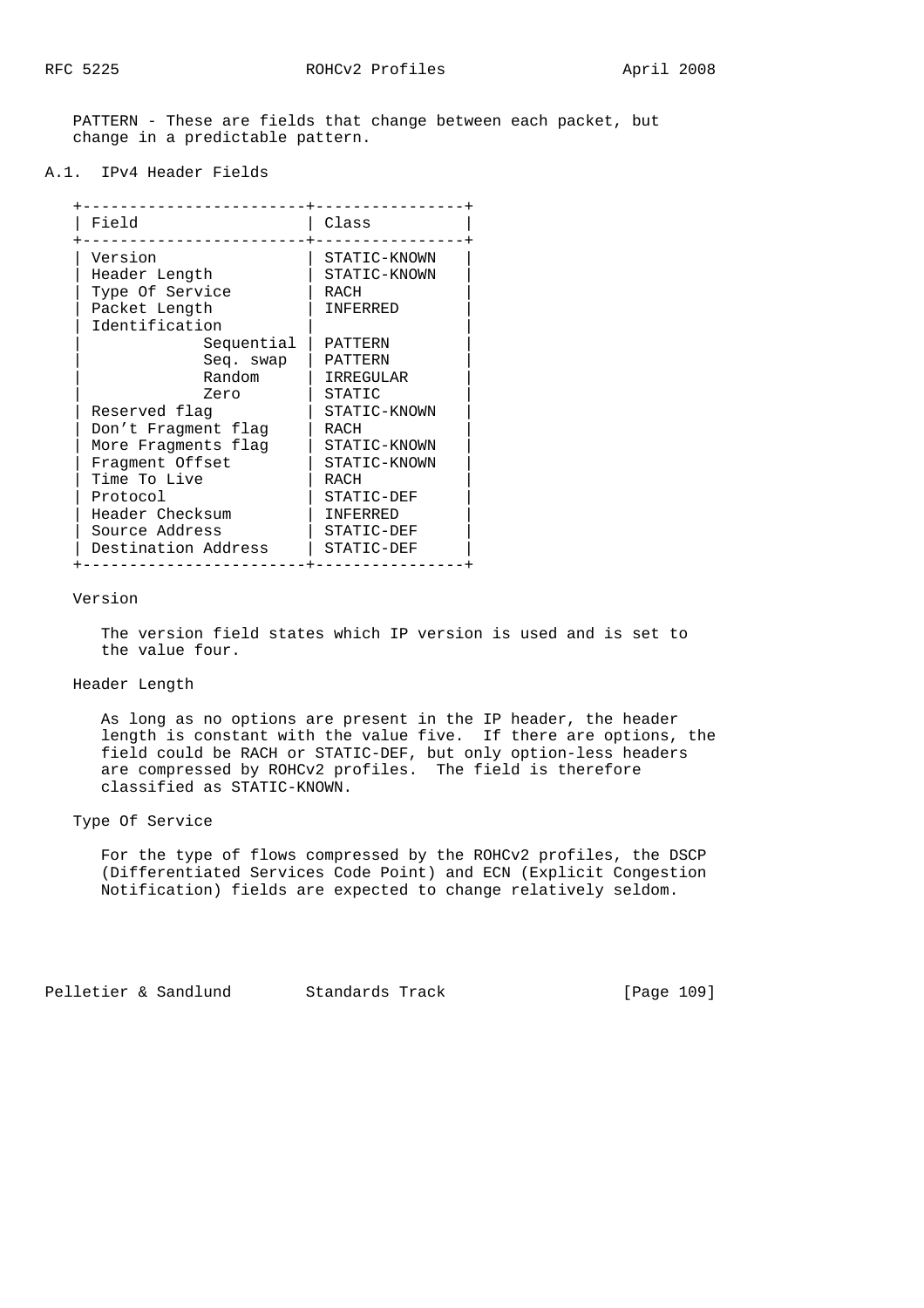#### Packet Length

 Information about packet length is expected to be provided by the link layer. The field is therefore classified as INFERRED.

## IPv4 Identification

 The Identification field (IP-ID) is used to identify what fragments constitute a datagram when reassembling fragmented datagrams. The IPv4 specification does not specify exactly how this field is to be assigned values, only that each packet should get an IP-ID that is unique for the source-destination pair and protocol for the time the datagram (or any of its fragments) could be alive in the network. This means that assignment of IP-ID values can be done in various ways, but the expected behaviors have been separated into four classes.

#### Sequential

 In this behavior, the IP-ID is expected to increment by one for most packets, but may increment by a value larger than one, depending on the behavior of the transmitting IPv4 stack.

#### Sequential Swapped

 When using this behavior, the IP-ID behaves as in the Sequential behavior, but the two bytes of IP-ID are byte swapped. Therefore, the IP-ID can be swapped before compression to make it behave exactly as the Sequential behavior.

# Random

 Some IP stacks assign IP-ID values using a pseudo-random number generator. There is thus no correlation between the ID values of subsequent datagrams, and therefore there is no way to predict the IP-ID value for the next datagram. For header compression purposes, this means that the IP-ID field needs to be sent uncompressed with each datagram, resulting in two extra octets of header.

## Zero

 This behavior, although not a legal implementation of IPv4, is sometimes seen in existing IPv4 stacks. When this behavior is used, all IP packets have the IP-ID value set to zero.

Pelletier & Sandlund Standards Track [Page 110]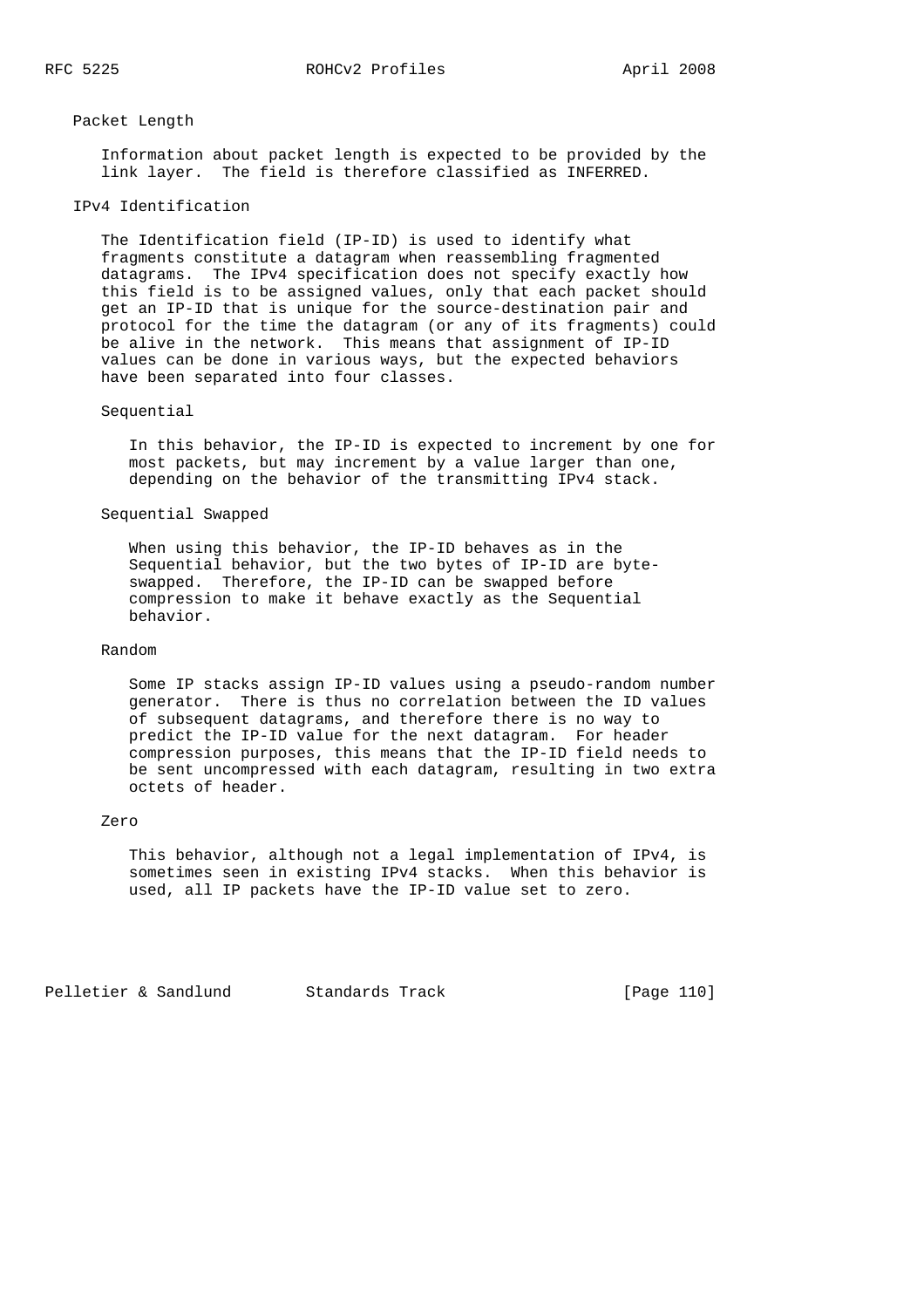Flags

 The Reserved flag must be set to zero and is therefore classified as STATIC-KNOWN. The Don't Fragment (DF) flag changes rarely and is therefore classified as RACH. Finally, the More Fragments (MF) flag is expected to be zero because IP fragments will not be compressed by ROHC and is therefore classified as STATIC-KNOWN.

# Fragment Offset

 Under the assumption that no fragmentation occurs, the fragment offset is always zero and is therefore classified as STATIC-KNOWN.

# Time To Live

 The Time To Live field is expected to be constant during the lifetime of a flow or to alternate between a limited number of values due to route changes.

### Protocol

 This field will have the same value in all packets of a flow and is therefore classified as STATIC-DEF.

# Header Checksum

 The header checksum protects individual hops from processing a corrupted header. When almost all IP header information is compressed away, there is no point in having this additional checksum; instead, it can be regenerated at the decompressor side. The field is therefore classified as INFERRED.

Source and Destination addresses

 These fields are part of the definition of a flow and must thus be constant for all packets in the flow.

```
Pelletier & Sandlund Standards Track [Page 111]
```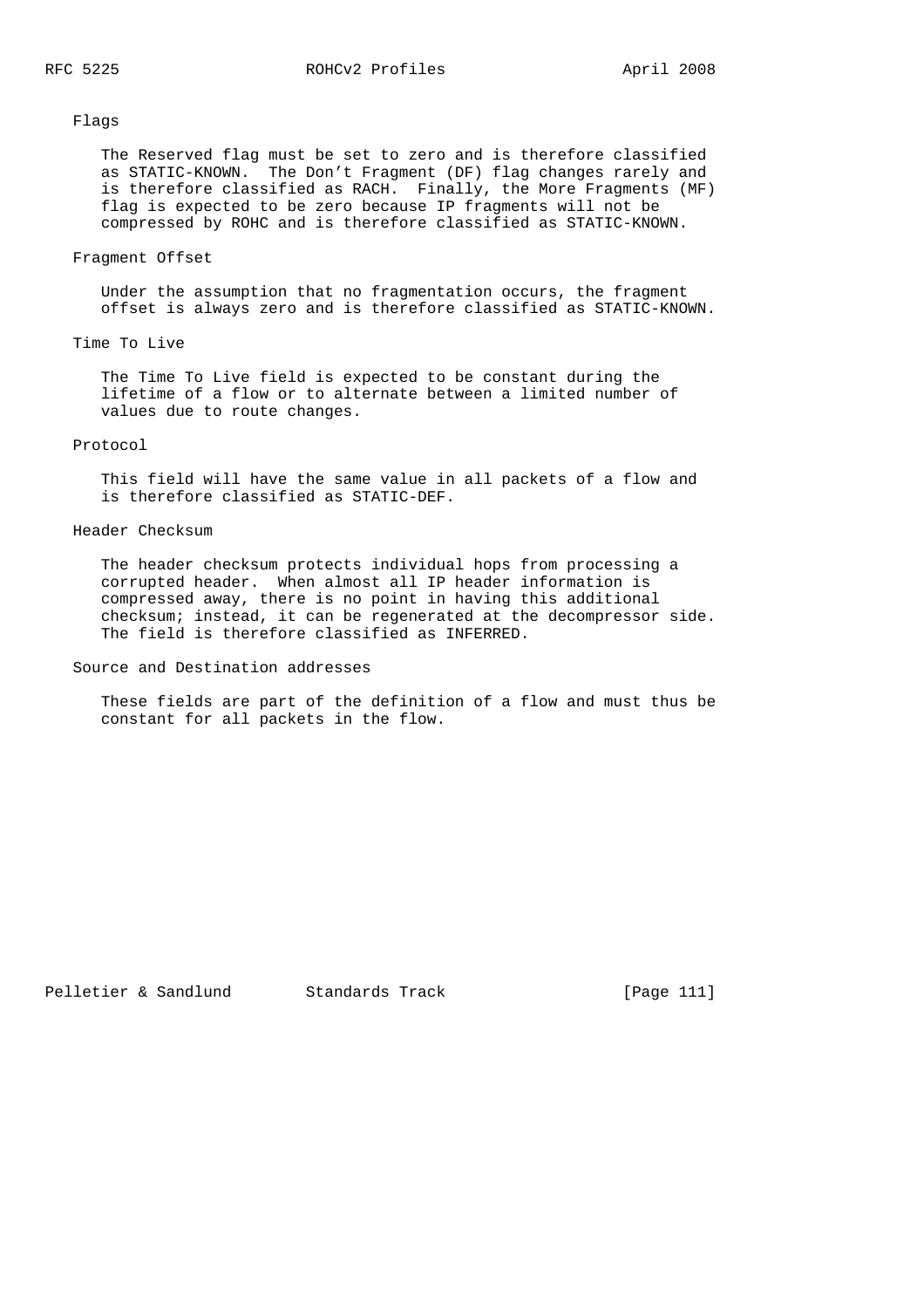# A.2. IPv6 Header Fields

| Field               | Class           |
|---------------------|-----------------|
| Version             | STATIC-KNOWN    |
| Traffic Class       | RACH            |
| Flow Label          | STATIC-DEF      |
| Payload Length      | <b>TNFFRRED</b> |
| Next Header         | STATIC-DEF      |
| Hop Limit           | RACH            |
| Source Address      | STATIC-DEF      |
| Destination Address | STATIC-DEF      |

#### Version

 The version field states which IP version is used and is set to the value six.

#### Traffic Class

 For the type of flows compressed by the ROHCv2 profiles, the DSCP and ECN fields are expected to change relatively seldom.

# Flow Label

 This field may be used to identify packets belonging to a specific flow. If it is not used, the value should be set to zero. Otherwise, all packets belonging to the same flow must have the same value in this field. The field is therefore classified as STATIC-DEF.

# Payload Length

 Information about packet length (and, consequently, payload length) is expected to be provided by the link layer. The field is therefore classified as INFERRED.

#### Next Header

 This field will have the same value in all packets of a flow and is therefore classified as STATIC-DEF.

Pelletier & Sandlund Standards Track [Page 112]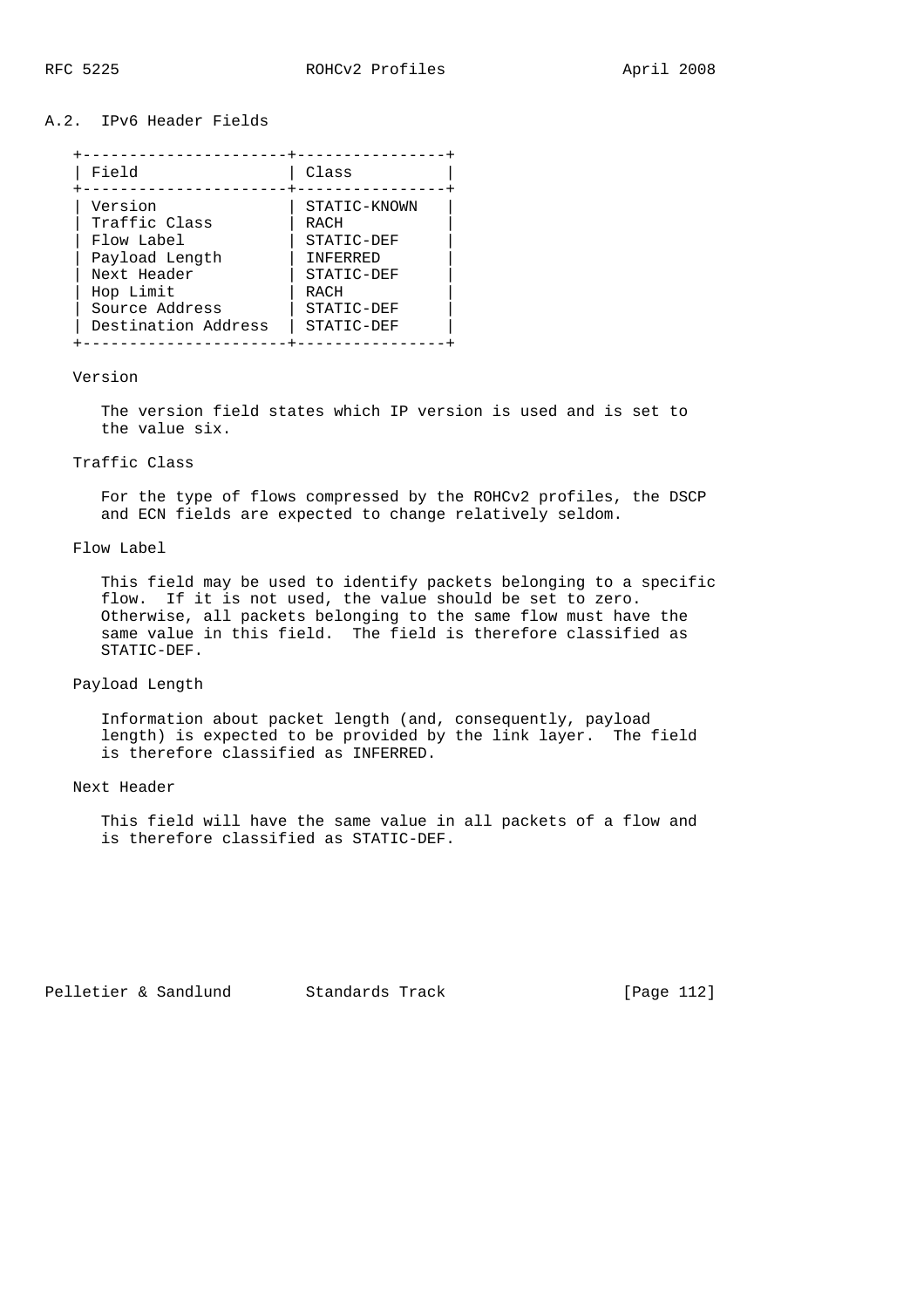## Hop Limit

 The Hop Limit field is expected to be constant during the lifetime of a flow or to alternate between a limited number of values due to route changes.

Source and Destination addresses

 These fields are part of the definition of a flow and must thus be constant for all packets in the flow. The fields are therefore classified as STATIC-DEF.

### A.3. UDP Header Fields

| Field                                                             | Class                                          |
|-------------------------------------------------------------------|------------------------------------------------|
| Source Port<br>Destination Port<br>Length<br>Checksum<br>Disabled | STATIC-DEF<br>STATIC-DEF<br>INFERRED<br>STATIC |
| Enabled                                                           | IRREGULAR                                      |
|                                                                   |                                                |

#### Source and Destination ports

 These fields are part of the definition of a flow and must thus be constant for all packets in the flow.

### Length

 Information about packet length is expected to be provided by the link layer. The field is therefore classified as INFERRED.

#### Checksum

 The checksum can be optional. If disabled, its value is constantly zero and can be compressed away. If enabled, its value depends on the payload, which for compression purposes is equivalent to it changing randomly with every packet.

Pelletier & Sandlund Standards Track [Page 113]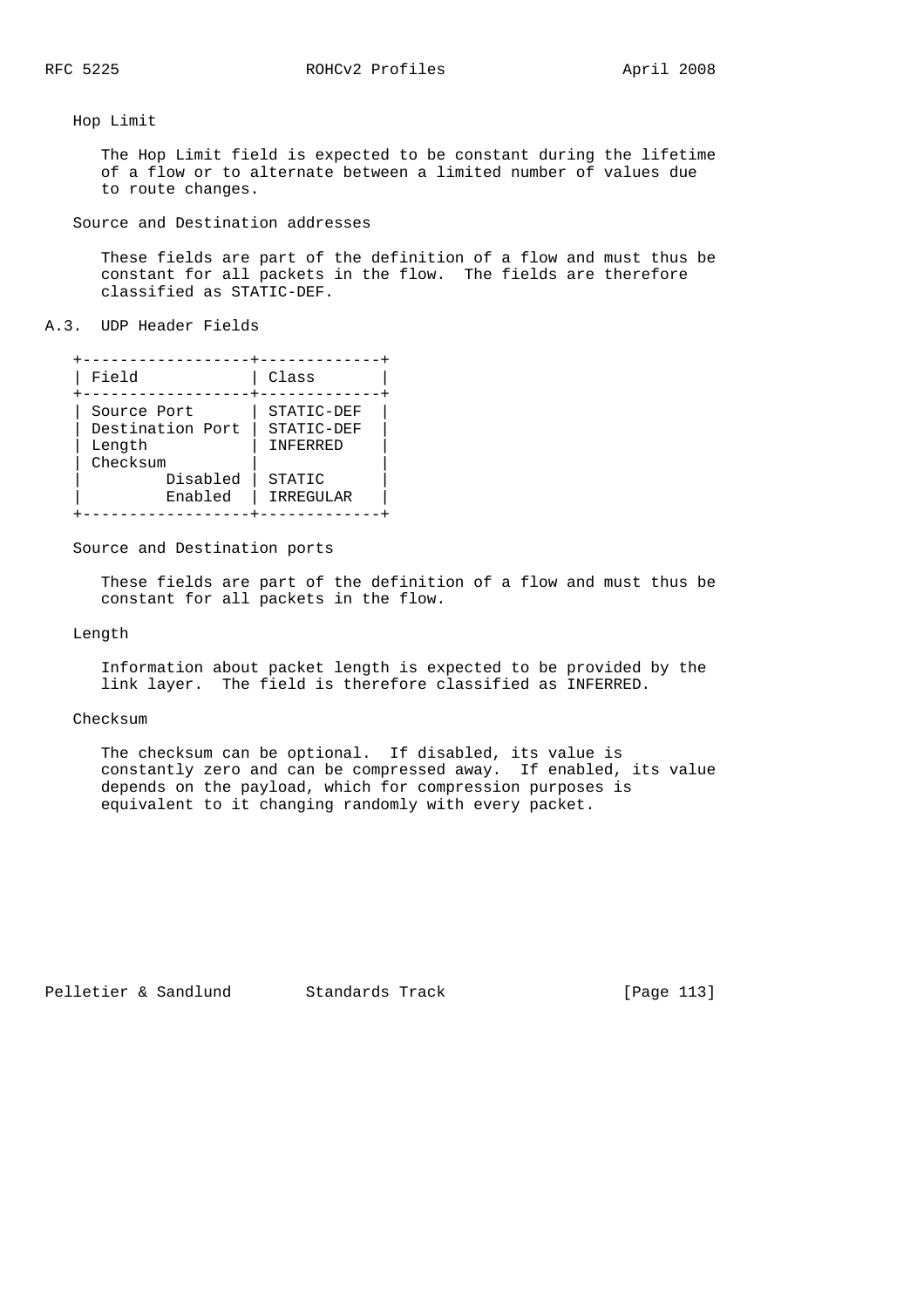## A.4. UDP-Lite Header Fields

| Field                                                        | Class                                     |
|--------------------------------------------------------------|-------------------------------------------|
| Source Port<br>Destination Port<br>Checksum Coverage<br>Zero | STATIC-DEF<br>STATIC-DEF<br>STATIC-DEF    |
| Constant<br>Variable<br>Checksum                             | <b>TNFFRRED</b><br>IRREGULAR<br>IRREGULAR |

#### Source and Destination Port

 These fields are part of the definition of a flow and must thus be constant for all packets in the flow.

# Checksum Coverage

 The Checksum Coverage field may behave in different ways: it may have a value of zero, it may be equal to the datagram length, or it may have any value between eight octets and the length of the datagram. From a compression perspective, this field is expected to either be entirely predictable (for the cases where it follows the same behavior as the UDP Length field or where it takes on a constant value) or to change randomly for each packet (making the value unpredictable from a header-compression perspective). For all cases, the behavior itself is not expected to change for this field during the lifetime of a packet flow, or to change relatively seldom.

# Checksum

 The information used for the calculation of the UDP-Lite checksum is governed by the value of the checksum coverage and minimally includes the UDP-Lite header. The checksum is a changing field that must always be sent as-is.

Pelletier & Sandlund Standards Track [Page 114]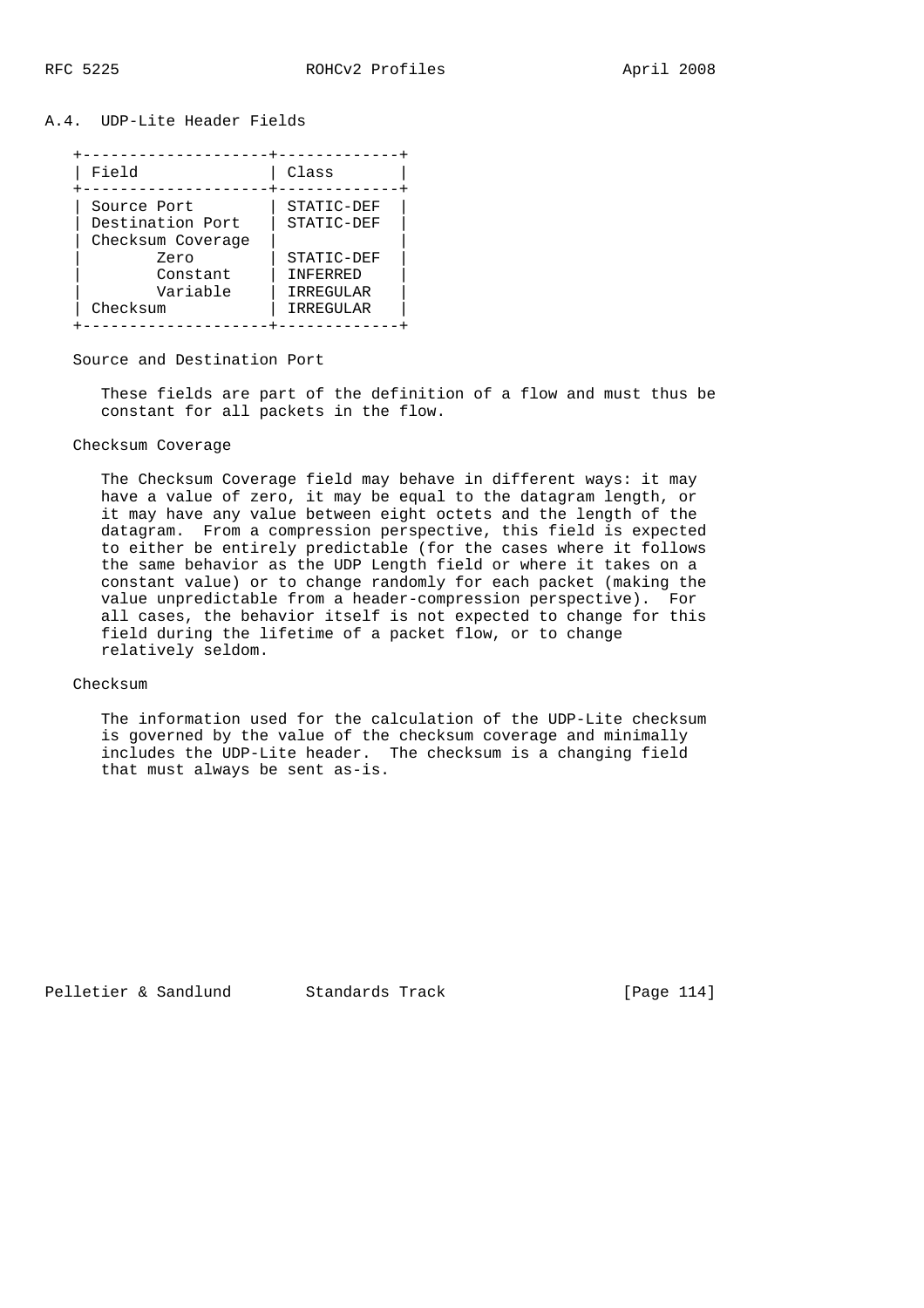## A.5. RTP Header Fields

| Field           | Class        |
|-----------------|--------------|
| Version         | STATIC-KNOWN |
| Padding         | <b>RACH</b>  |
| Extension       | RACH         |
| CSRC Counter    | RACH         |
| Marker          | SEMISTATIC   |
| Payload Type    | RACH         |
| Sequence Number | PATTERN      |
| Timestamp       | PATTERN      |
| SSRC            | STATIC-DEF   |
| CSRC            | RACH         |

#### Version

 This field is expected to have the value two and the field is therefore classified as STATIC-KNOWN.

## Padding

 The use of this field is application-dependent, but when payload padding is used, it is likely to be present in most or all packets. The field is classified as RACH to allow for the case where the value of this field changes.

# Extension

 If RTP extensions are used by the application, these extensions are often present in all packets, although the use of extensions is infrequent. To allow efficient compression of a flow using extensions in only a few packets, this field is classified as RACH.

## CSRC Count

 This field indicates the number of CSRC items present in the CSRC list. This number is expected to be mostly constant on a packet to-packet basis and when it changes, change by small amounts. As long as no RTP mixer is used, the value of this field will be zero.

Pelletier & Sandlund Standards Track [Page 115]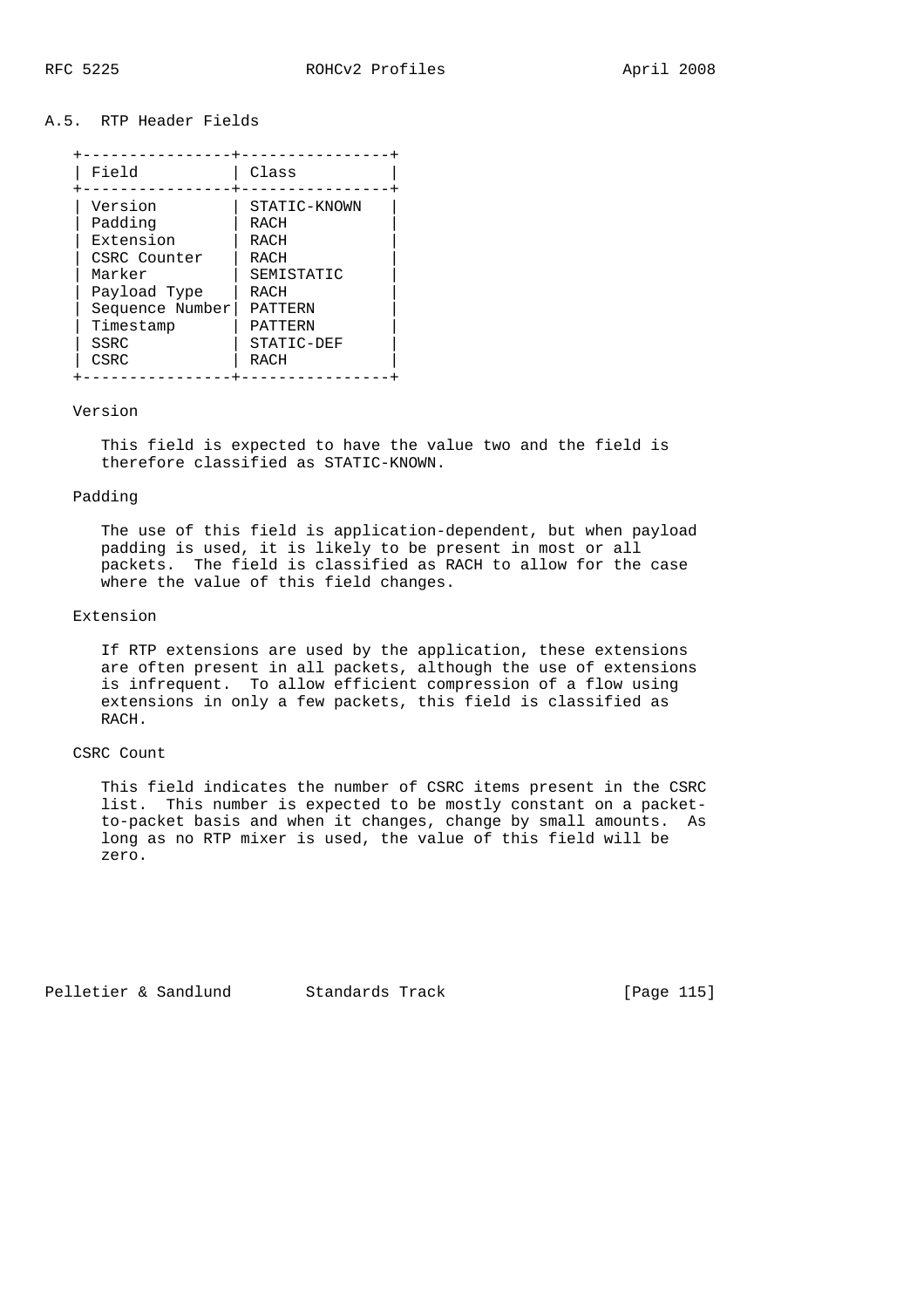Marker

 For audio, the marker bit should be set only in the first packet of a talkspurt, while for video, it should be set in the last packet of every picture. This means that in both cases the RTP marker is classified as SEMISTATIC.

## Payload Type

 Applications could adapt to congestion by changing payload type and/or frame sizes, but that is not expected to happen frequently, so this field is classified as RACH.

RTP Sequence Number

 The RTP Sequence Number will be incremented by one for each packet sent.

#### Timestamp

In the audio case:

 As long as there are no pauses in the audio stream, the RTP Timestamp will be incremented by a constant value, which corresponds to the number of samples in the speech frame. It will thus mostly follow the RTP Sequence Number. When there has been a silent period and a new talkspurt begins, the timestamp will jump in proportion to the length of the silent period. However, the increment will probably be within a relatively limited range.

In the video case:

 Between two consecutive packets, the timestamp will either be unchanged or increase by a multiple of a fixed value corresponding to the picture clock frequency. The timestamp can also decrease by a multiple of the fixed value for certain coding schemes. The change in timestamp value, expressed as a multiple of the picture clock frequency, is in most cases within a limited range.

# **SSRC**

 This field is part of the definition of a flow and must thus be constant for all packets in the flow. The field is therefore classified as STATIC-DEF.

Pelletier & Sandlund Standards Track [Page 116]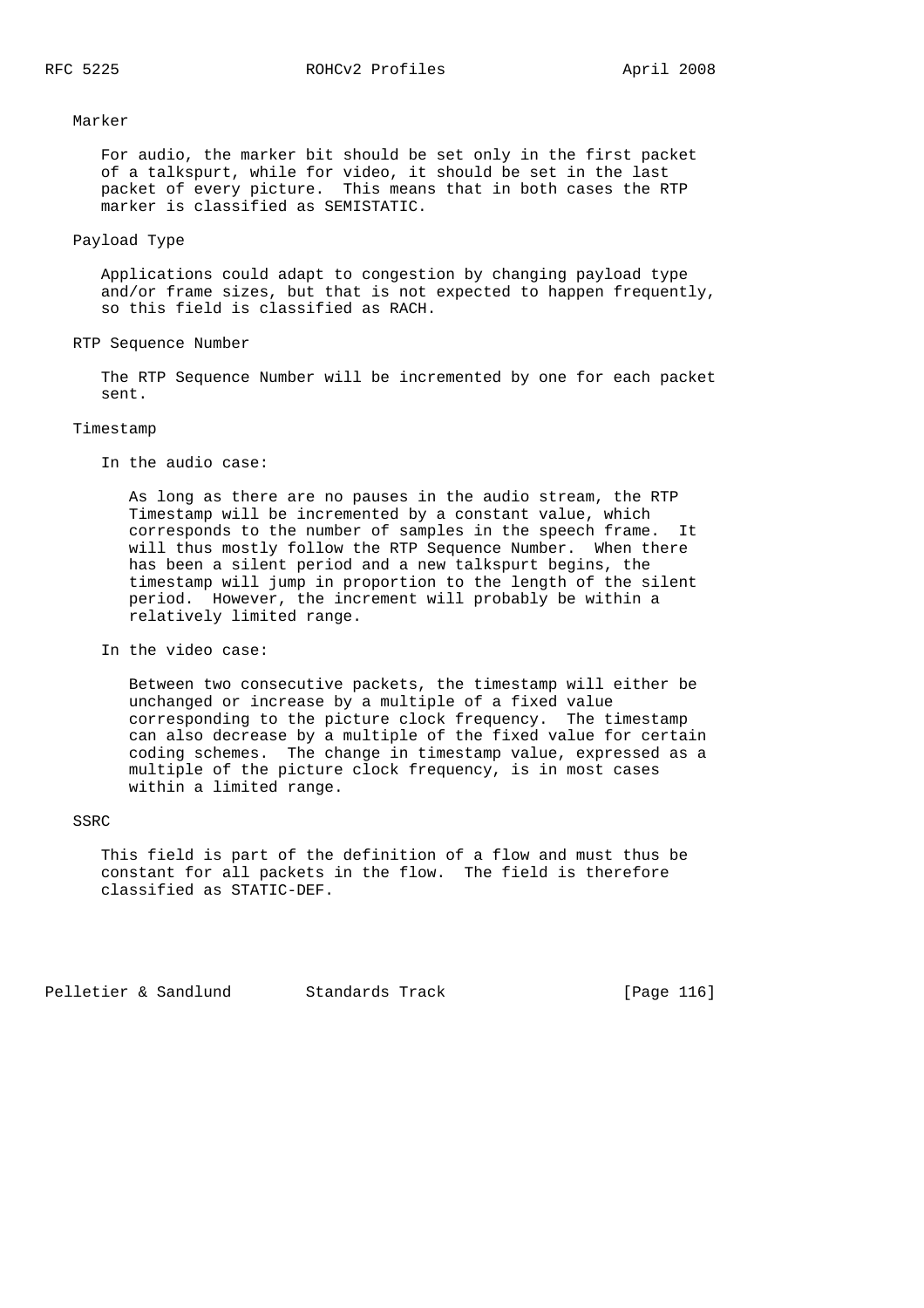Contributing Sources (CSRC)

 The participants in a session, who are identified by the CSRC fields, are usually expected to be unchanged on a packet-to-packet basis, but will infrequently change by a few additions and/or removals.

A.6. ESP Header Fields

| Field           | Class      |
|-----------------|------------|
| SPI             | STATIC-DEF |
| Sequence Number | PATTERN    |

SPI

 This field is used to identify a distinct flow between two IPsec peers and it changes rarely; therefore, it is classified as STATIC-DEF.

# ESP Sequence Number

 The ESP Sequence Number will be incremented by one for each packet sent.

# A.7. IPv6 Extension Header Fields

| Field       | Class      |
|-------------|------------|
| Next Header | STATIC-DEF |
| Ext Hdr Len |            |
| Routing     | STATIC-DEF |
| Hop-by-hop  | STATIC     |
| Destination | STATIC     |
| Options     |            |
| Routing     | STATIC-DEF |
| Hop-by-hop  | RACH       |
| Destination | RACH       |

Next Header

 This field will have the same value in all packets of a flow and is therefore classified as STATIC-DEF.

Pelletier & Sandlund Standards Track [Page 117]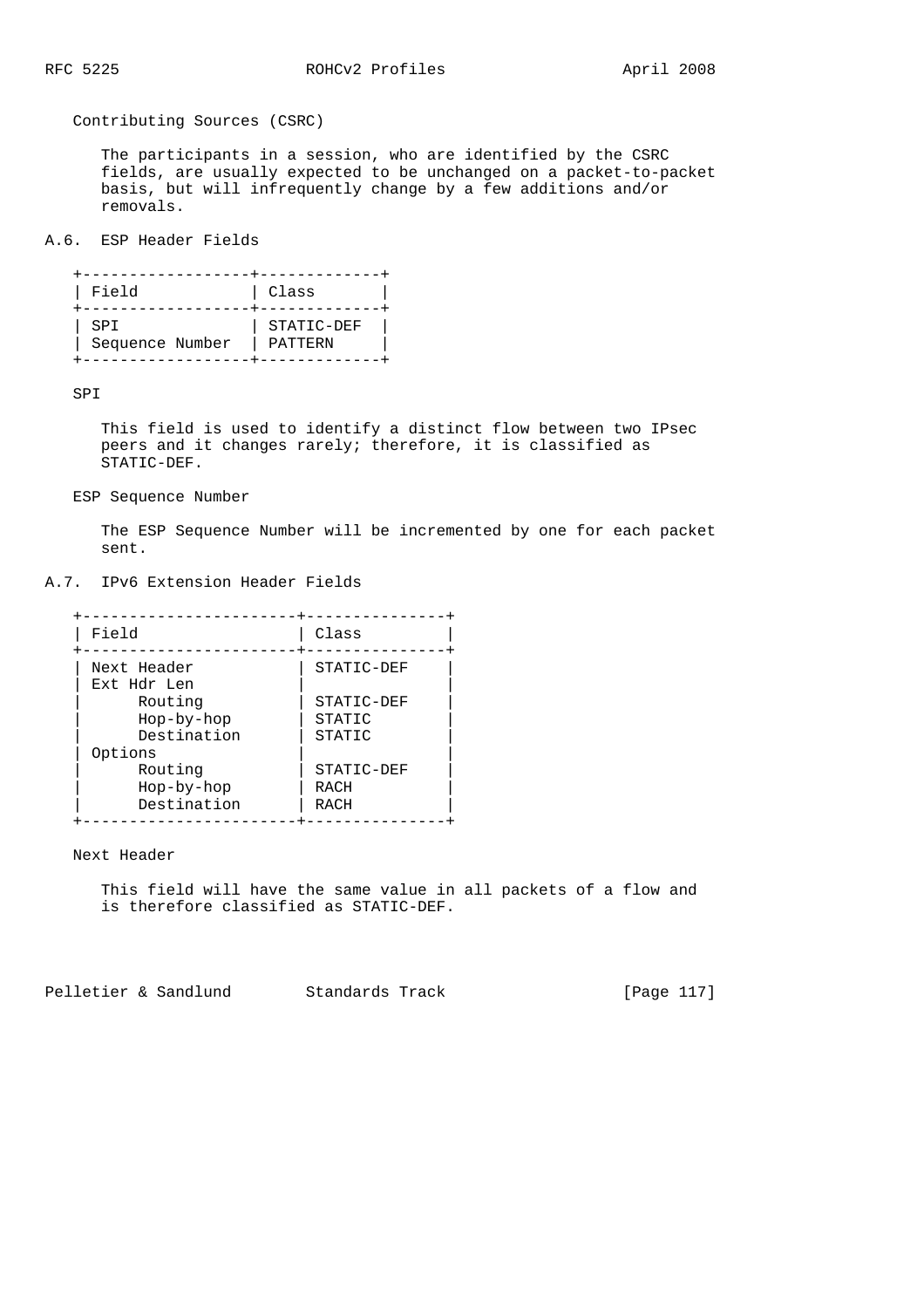# Ext Hdr Len

 For the Routing header, it is expected that the length will remain constant for the duration of the flow, and that a change in the length should be classified as a new flow by the ROHC compressor. For Hop-by-hop and Destination options headers, the length is expected to remain static, but can be updated by an IR packet.

# Options

 For the Routing header, it is expected that the option content will remain constant for the duration of the flow, and that a change in the routing information should be classified as a new flow by the ROHC compressor. For Hop-by-hop and Destination options headers, the options are expected to remain static, but can be updated by an IR packet.

#### A.8. GRE Header Fields

| Field              | Class        |
|--------------------|--------------|
| C flag             | STATIC       |
| K flag             | STATIC       |
| S flag             | STATIC       |
| R flag             | STATIC-KNOWN |
| Reserved0, Version | STATIC-KNOWN |
| Protocol           | STATIC-DEF   |
| Checksum           | IRREGULAR    |
| Reserved           | STATIC-KNOWN |
| Sequence Number    | PATTERN      |
| Key                | STATIC-DEF   |

### Flags

 The four flag bits are not expected to change for the duration of the flow, and the R flag is expected to always be set to zero.

Reserved0, Version

 Both of these fields are expected to be set to zero for the duration of any flow.

# Protocol

 This field will have the same value in all packets of a flow and is therefore classified as STATIC-DEF.

Pelletier & Sandlund Standards Track [Page 118]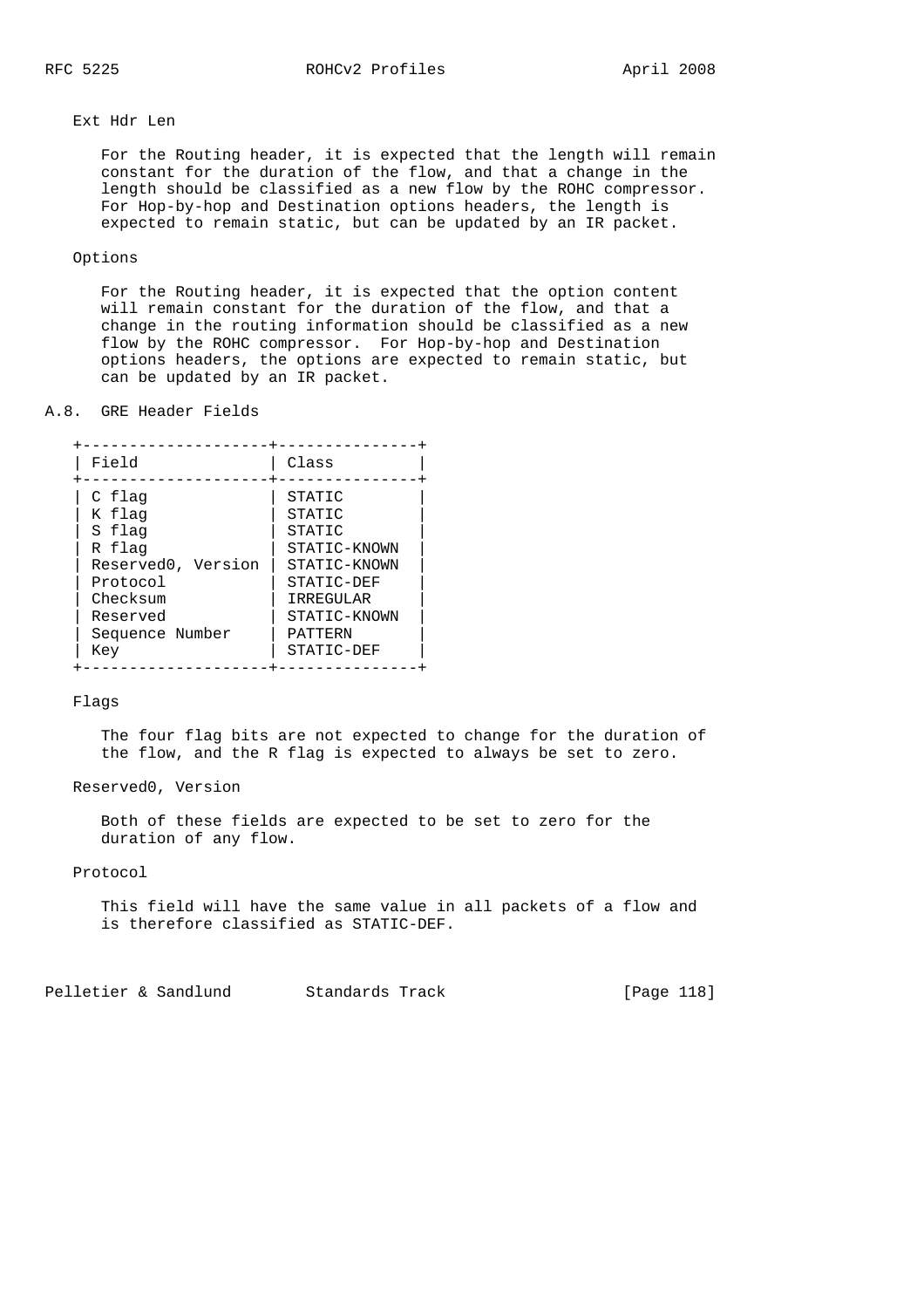Checksum

 When the checksum field is present, it is expected to behave unpredictably.

## Reserved

When present, this field is expected to be set to zero.

#### Sequence Number

 When present, the Sequence Number increases by one for each packet.

Key

 When present, the Key field is used to define the flow and does not change.

# A.9. MINE Header Fields

| Field               | Class            |
|---------------------|------------------|
| Protocol            | STATIC-DEF       |
| S bit               | STATIC-DEF       |
| Reserved            | STATIC-KNOWN     |
| Checksum            | <b>TNFFRRRED</b> |
| Source Address      | STATIC-DEF       |
| Destination Address | STATIC-DEF       |

Protocol

 This field will have the same value in all packets of a flow and is therefore classified as STATIC-DEF.

S bit

The S bit is not expected to change during a flow.

Reserved

The reserved field is expected to be set to zero.

Pelletier & Sandlund Standards Track [Page 119]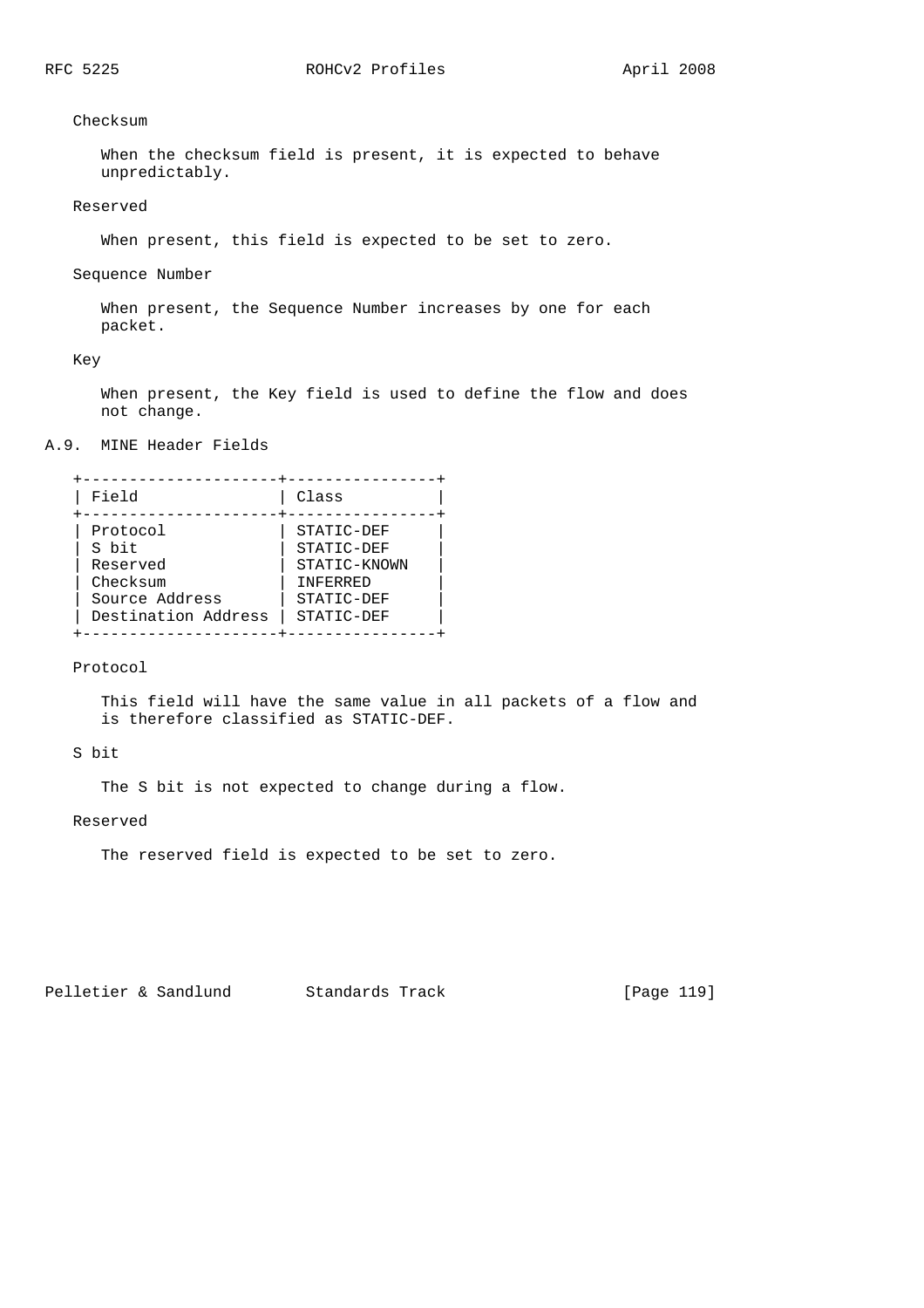# Checksum

 The header checksum protects individual routing hops from processing a corrupted header. Since all fields of this header are compressed away, there is no need to include this checksum in compressed packets and it can be regenerated at the decompressor side.

### Source and Destination Addresses

 These fields can be used to define the flow and are not expected to change.

### A.10. AH Header Fields

| Field           | Class        |
|-----------------|--------------|
| Next Header     | STATIC-DEF   |
| Payload Length  | STATIC       |
| Reserved        | STATIC-KNOWN |
| SPT             | STATIC-DEF   |
| Sequence Number | PATTERN      |
| <b>TCV</b>      | IRREGULAR    |

## Next Header

 This field will have the same value in all packets of a flow and is therefore classified as STATIC-DEF.

### Payload Length

 It is expected that the length of the header is constant for the duration of the flow.

#### Reserved

The value of this field will be set to zero.

## SPI

 This field is used to identify a specific flow and only changes when the sequence number wraps around, and is therefore classified as STATIC-DEF.

Pelletier & Sandlund Standards Track [Page 120]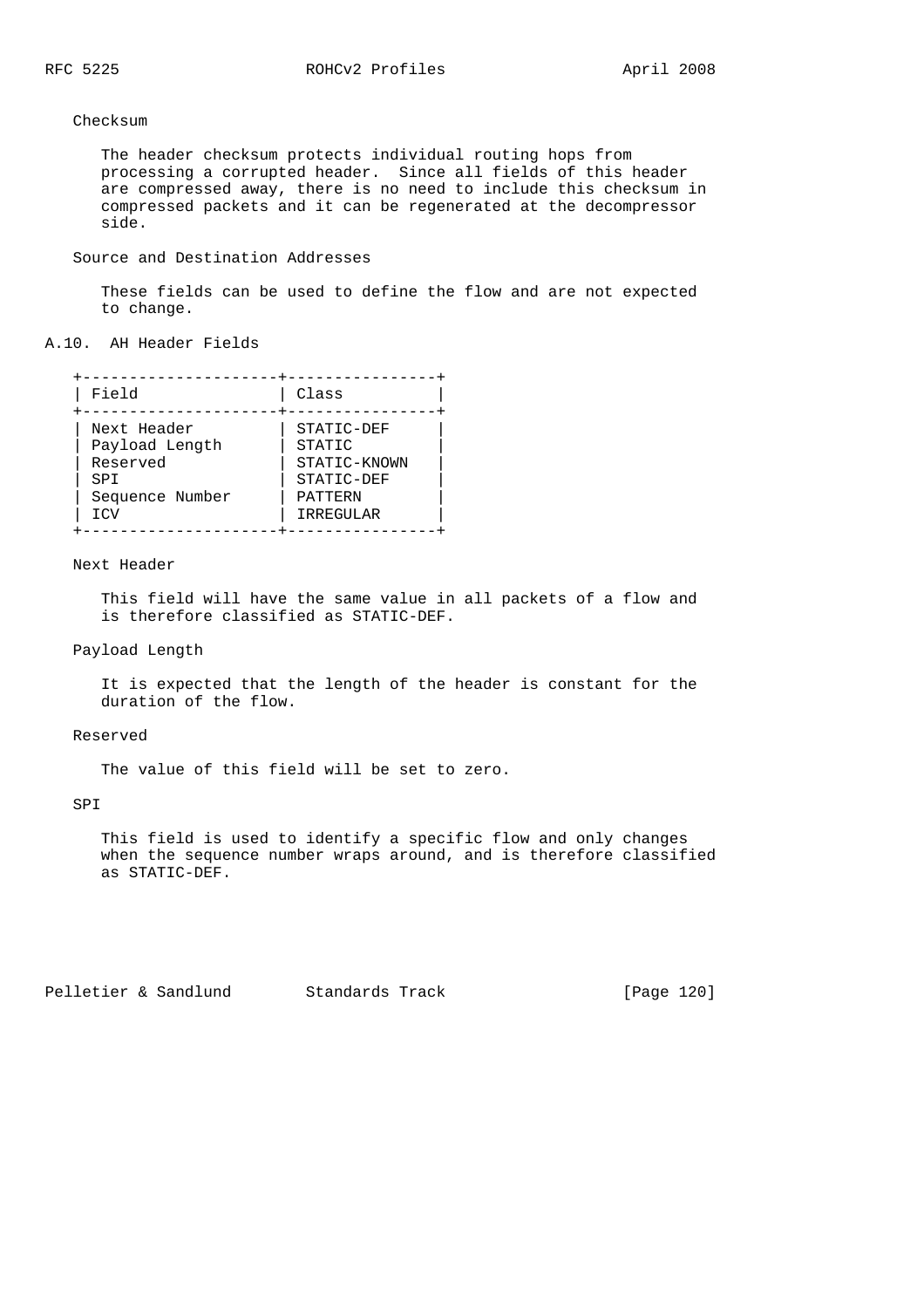Sequence Number

 The Sequence Number will be incremented by one for each packet sent.

**TCV** 

 The ICV is expected to behave unpredictably and is therefore classified as IRREGULAR.

# Appendix B. Compressor Implementation Guidelines

 This section describes some guiding principles for implementing a ROHCv2 compressor with focus on how to efficiently select appropriate packet formats. The text in this appendix should be considered guidelines; it does not define any normative requirement on how ROHCv2 profiles are implemented.

# B.1. Reference Management

 The compressor usually maintains a sliding window of reference headers, which contains as many references as needed for the optimistic approach. Each reference contains a description of which changes occurred in the flow between two consecutive headers in the flow, and a new reference is inserted into the window each time a packet is compressed by this context. A reference may for example be implemented as a stored copy of the uncompressed header being represented. When the compressor is confident that a specific reference is no longer used by the decompressor (for example by using the optimistic approach or feedback received), the reference is removed from the sliding window.

# B.2. Window-based LSB Encoding (W-LSB)

 Section 5.1.1 describes how the optimistic approach impacts the packet format selection for the compressor. Exactly how the compressor selects a packet format is up to the implementation to decide, but the following is an example of how this process can be performed for lsb-encoded fields through the use of Window-based LSB encoding (W-LSB).

 With W-LSB encoding, the compressor uses a number of references (a window) from its context. What references to use is determined by its optimistic approach. The compressor extracts the value of the field to be W-LSB encoded from each reference in the window, and finds the maximum and minimum values. Once it determines these values, the compressor uses the assumption that the decompressor has a value for this field within the range given by these boundaries

Pelletier & Sandlund Standards Track [Page 121]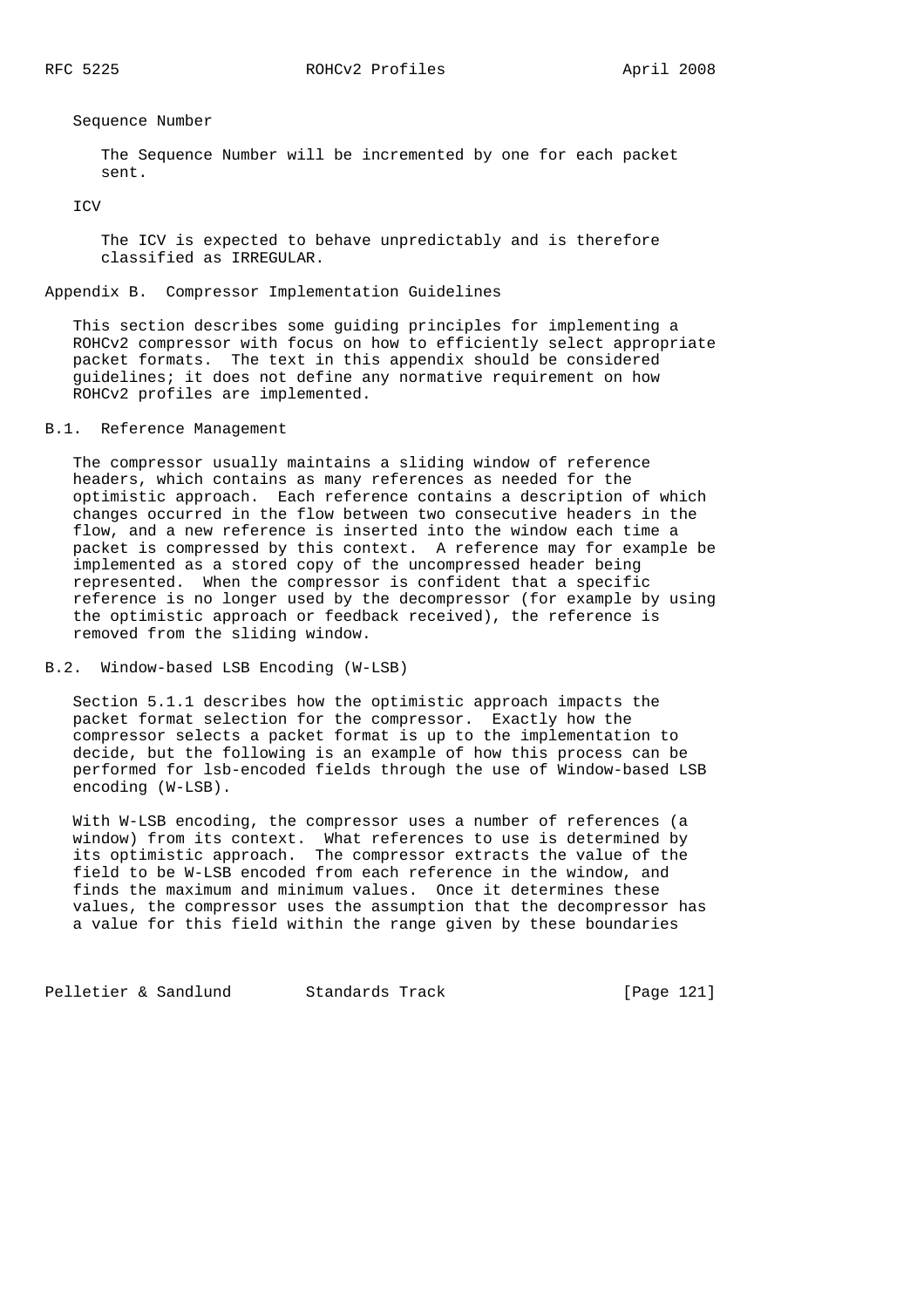(inclusively) as its reference. The compressor can then select a number of LSBs from the value to be compressed, so that the LSBs can be decompressed regardless of whether the decompressor uses the minimum value, the maximum value or any other value in the range of possible references.

B.3. W-LSB Encoding and Timer-based Compression

 Section 6.6.9 defines decompressor behavior for timer-based RTP timestamp compression. This section gives guidelines on how the compressor should determine the number of LSB bits it should send for the timestamp field. When using timer-based compression, this number depends on the sum of the jitter before the compressor and the jitter between the compressor and decompressor.

 The jitter before the compressor can be estimated using the following computation:

 Max\_Jitter\_BC =  $max \{ | (T_n - T_j) - ((a_n - a_j) / time_stride) | ,$ for all headers j in the sliding window}

where  $(T_n - T_j)$  is the difference in the timestamp between the currently compressed header and a reference header and  $(a_n - a_j)$  is the difference in arrival time between those same two headers.

 In addition to this, the compressor needs to estimate an upper bound for the jitter between the compressor and decompressor (Max\_Jitter\_CD). This information may for example come from lower layers.

 A compressor implementation can determine whether the difference in clock resolution between the compressor and decompressor induces an error when performing integer arithmetics; it can then treat this error as additional jitter.

 After obtaining estimates for the jitters, the number of bits needed to transmit is obtained using the following calculation:

ceiling( $\log(2(2 \cdot \text{Max_Jitter\_BC + Max_Jitter\_CD + 2) + 1))$ 

 This number is then used to select a packet format that contains at least this many scaled timestamp bits.

Pelletier & Sandlund Standards Track [Page 122]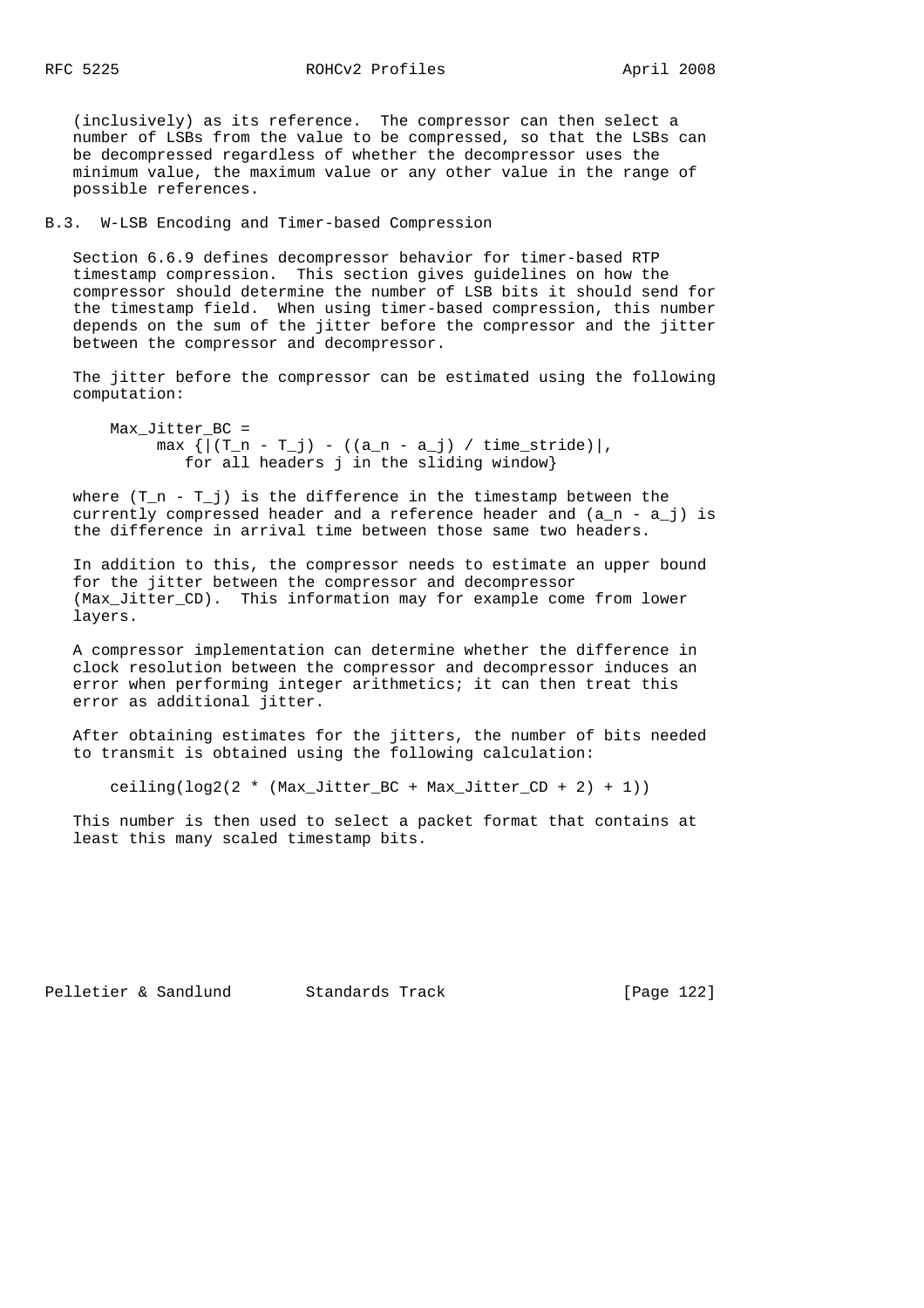Authors' Addresses

Sweden

 Ghyslain Pelletier Ericsson Box 920 Lulea SE-971 28 Sweden Phone: +46 (0) 8 404 29 43 EMail: ghyslain.pelletier@ericsson.com Kristofer Sandlund Ericsson Box 920 Lulea SE-971 28

 Phone: +46 (0) 8 404 41 58 EMail: kristofer.sandlund@ericsson.com

Pelletier & Sandlund Standards Track [Page 123]